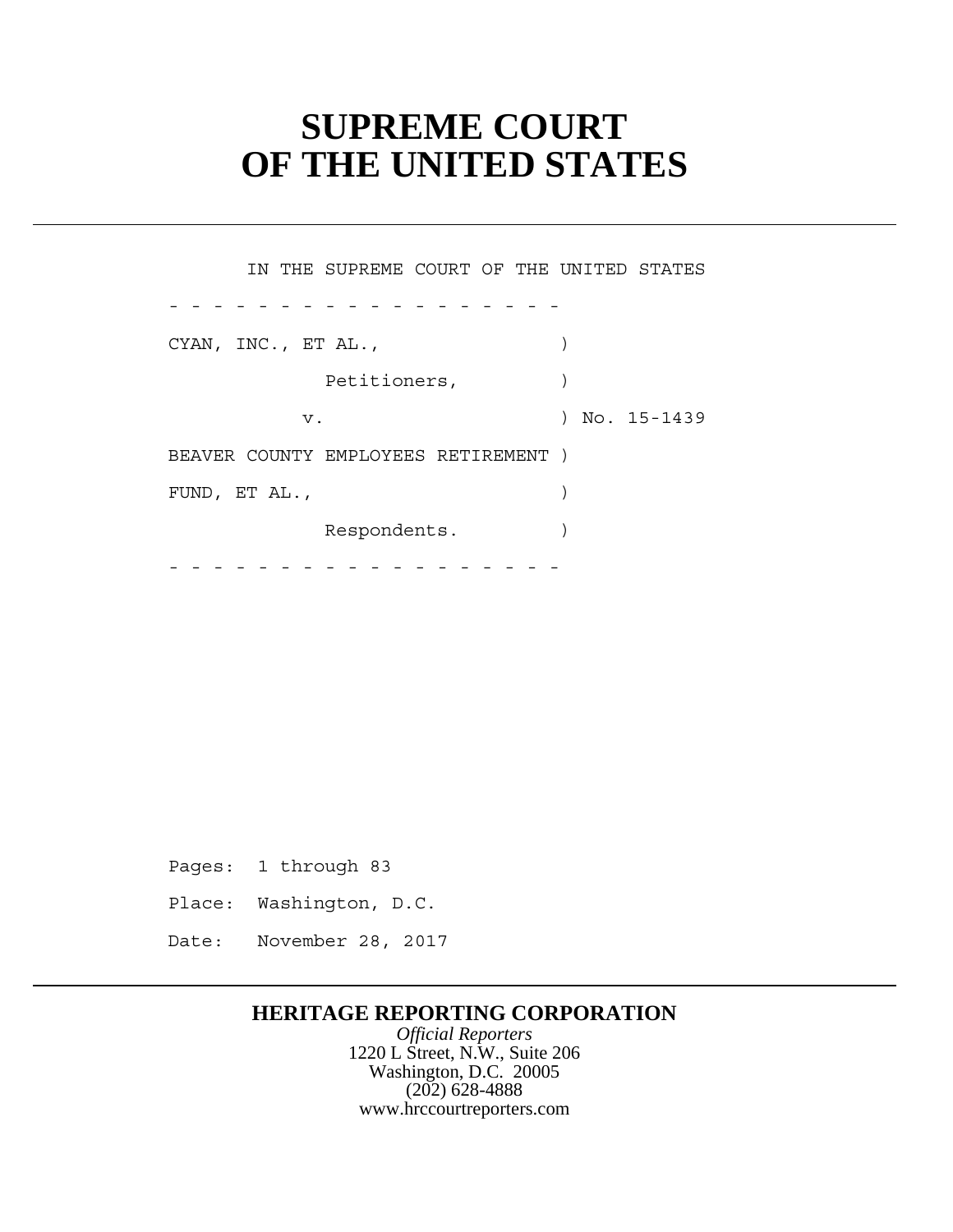1

```
 1 
            2 - - - - - - - - - - - - - - - - - -
 3 
 4 
5
 6 
 7 
 8 
            9 - - - - - - - - - - - - - - - - - -
           10 
           11 
           12
           13 
           14 
           15 
           16
           17 
           18 
           19 
           20 
           21 
           22 
           23 
           24 
           25 
                 IN THE SUPREME COURT OF THE UNITED STATES
               CYAN, INC., ET AL., (1992)
                           Petitioners, )v. ) No. 15-1439
               BEAVER COUNTY EMPLOYEES RETIREMENT )
               FUND, ET AL., )Respondents. )
                            Washington, D.C.
                           Tuesday, November 28, 2017
                     The above-entitled matter came on for oral
               argument before the Supreme Court of the United
               States at 10:04 a.m.
               APPEARANCES:
               NEAL K. KATYAL, Washington, D.C.; on
                   behalf of the Petitioners
               ALLON KEDEM, Assistant to the Solicitor General,
                   Department of Justice, Washington D.C.; on behalf
                   of the United States, as amicus curiae, in support
                  of affirmance
               THOMAS C. GOLDSTEIN, Bethesda, Maryland; on
                   behalf of the Respondents
```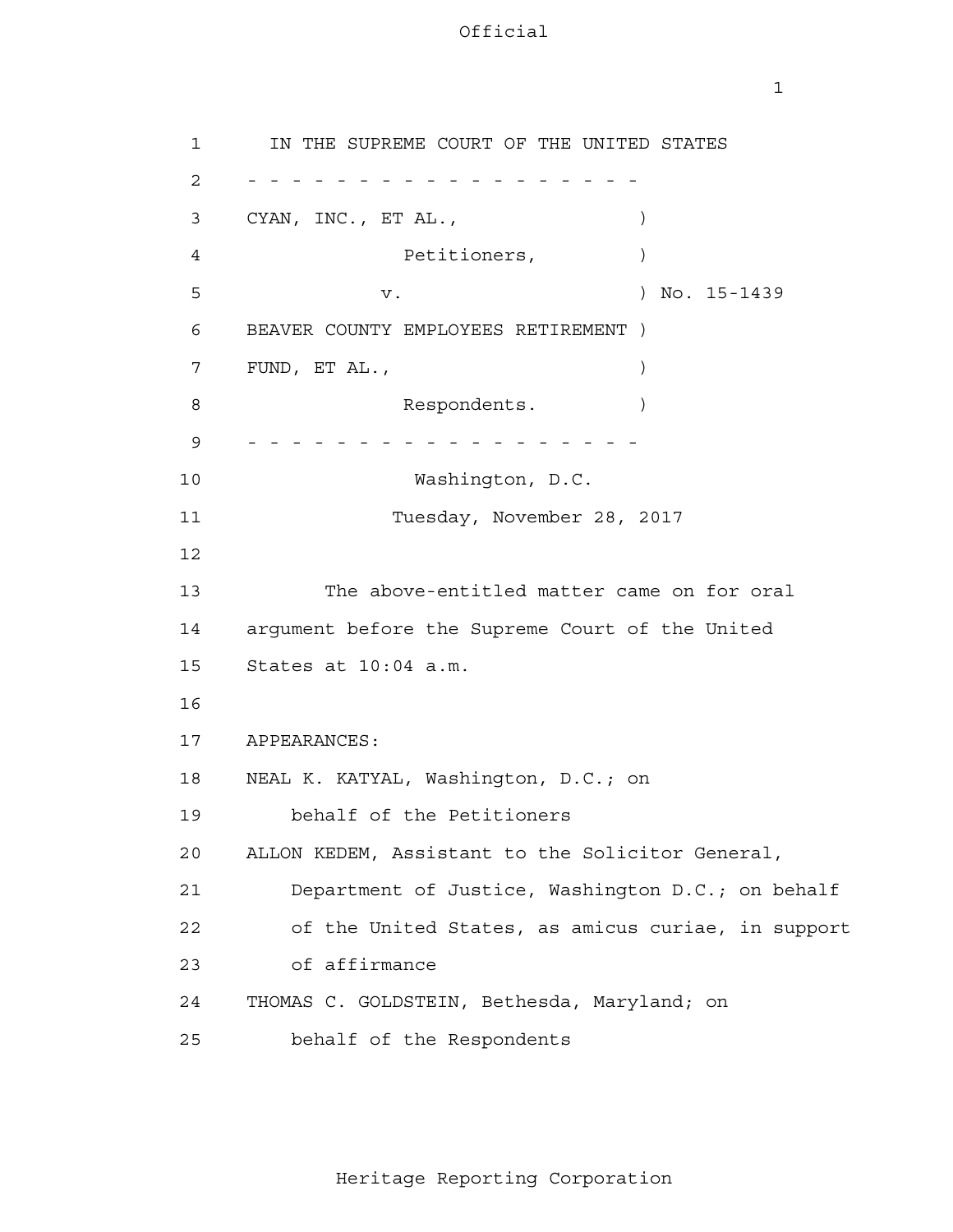| $\mathbf{1}$   | CONTENTS                        |       |
|----------------|---------------------------------|-------|
| $\overline{2}$ | ORAL ARGUMENT OF:               | PAGE: |
| 3              | NEAL K. KATYAL                  |       |
| $\overline{4}$ | On behalf of the Petitioners    | 3     |
| 5              | ORAL ARGUMENT OF:               |       |
| 6              | ALLON KEDEM                     |       |
| 7              | On behalf of the United States, |       |
| 8              | as amicus curiae, in support of |       |
| 9              | affirmance                      | 32    |
| 10             | ORAL ARGUMENT OF:               |       |
| 11             | THOMAS C. GOLDSTEIN             |       |
| 12             | On behalf of the Respondents    | 45    |
| 13             | REBUTTAL ARGUMENT OF:           |       |
| 14             | NEAL K. KATYAL                  |       |
| 15             | On behalf of the Petitioners    | 78    |
| 16             |                                 |       |
| 17             |                                 |       |
| 18             |                                 |       |
| 19             |                                 |       |
| 20             |                                 |       |
| 21             |                                 |       |
| 22             |                                 |       |
| 23             |                                 |       |
| 24             |                                 |       |
| 25             |                                 |       |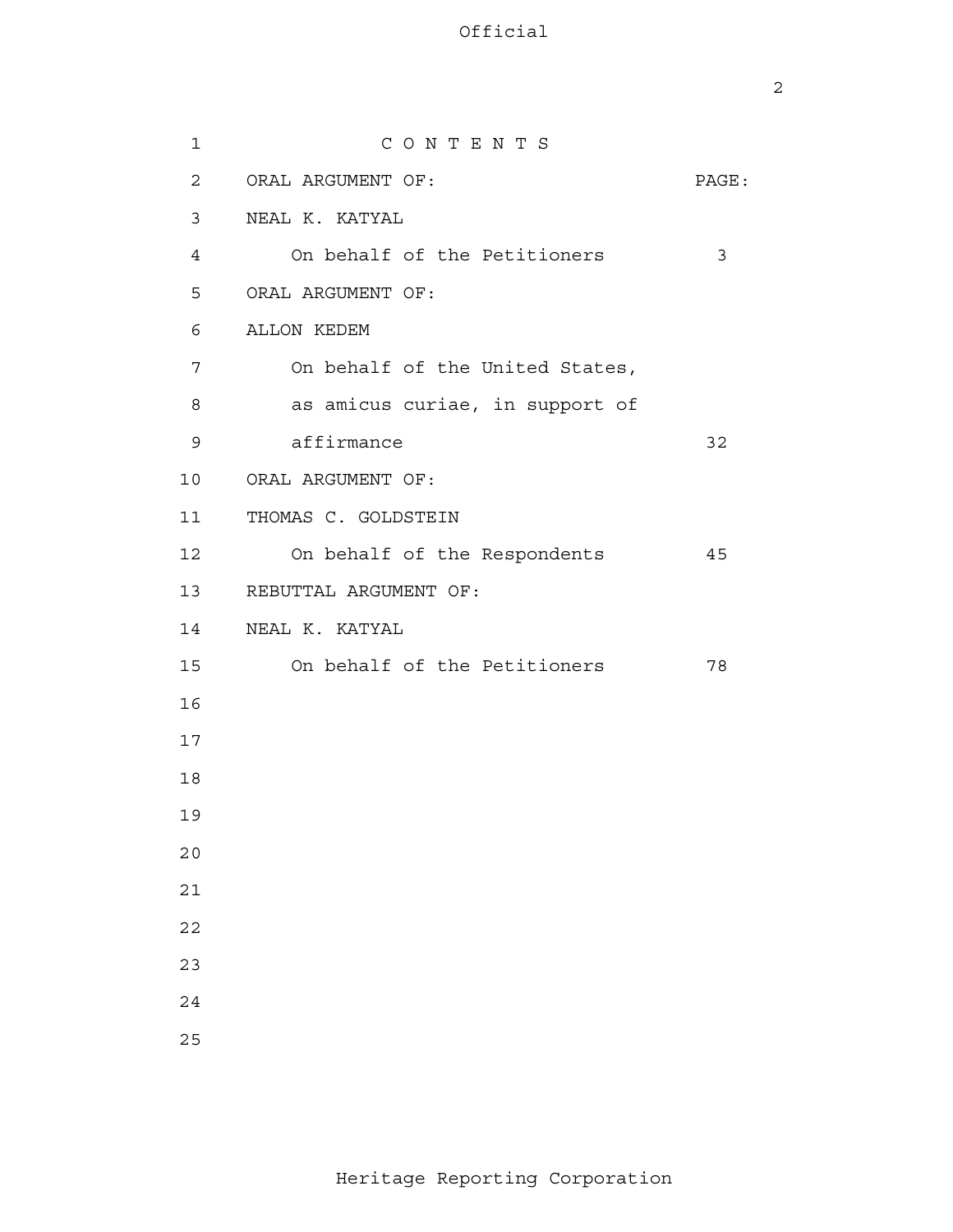3

 1 2 3 4 **5**  6 7 8 9 10 11 12 13 14 15 16 17 18 19 20 21 22 23 24 25 P R O C E E D I N G S (10:04 a.m.) CHIEF JUSTICE ROBERTS: We'll hear argument first this morning in Case 15-1439, Cyan versus Beaver County Employees Retirement Fund. Mr. Katyal. ORAL ARGUMENT OF NEAL K. KATYAL ON BEHALF OF THE PETITIONERS MR. KATYAL: Thank you, Mr. Chief Justice, and may it please the Court: Congress in 1998 reacted to a new problem. After its 1995 Reform Act, which dealt with the crisis of abuse of federal claims in federal court, plaintiffs had responded by shifting their litigation to state court. The upshot was that the pre-'95 abuses were happening; they were just happening in state court. Congress, in the Securities Litigation Uniform Standards Act, SLUSA, took three steps. First, it precluded certain causes of action. Second, it modified its anti-removal bar. And, third, it eliminated concurrent jurisdiction for many '33 Act federal claims in state court.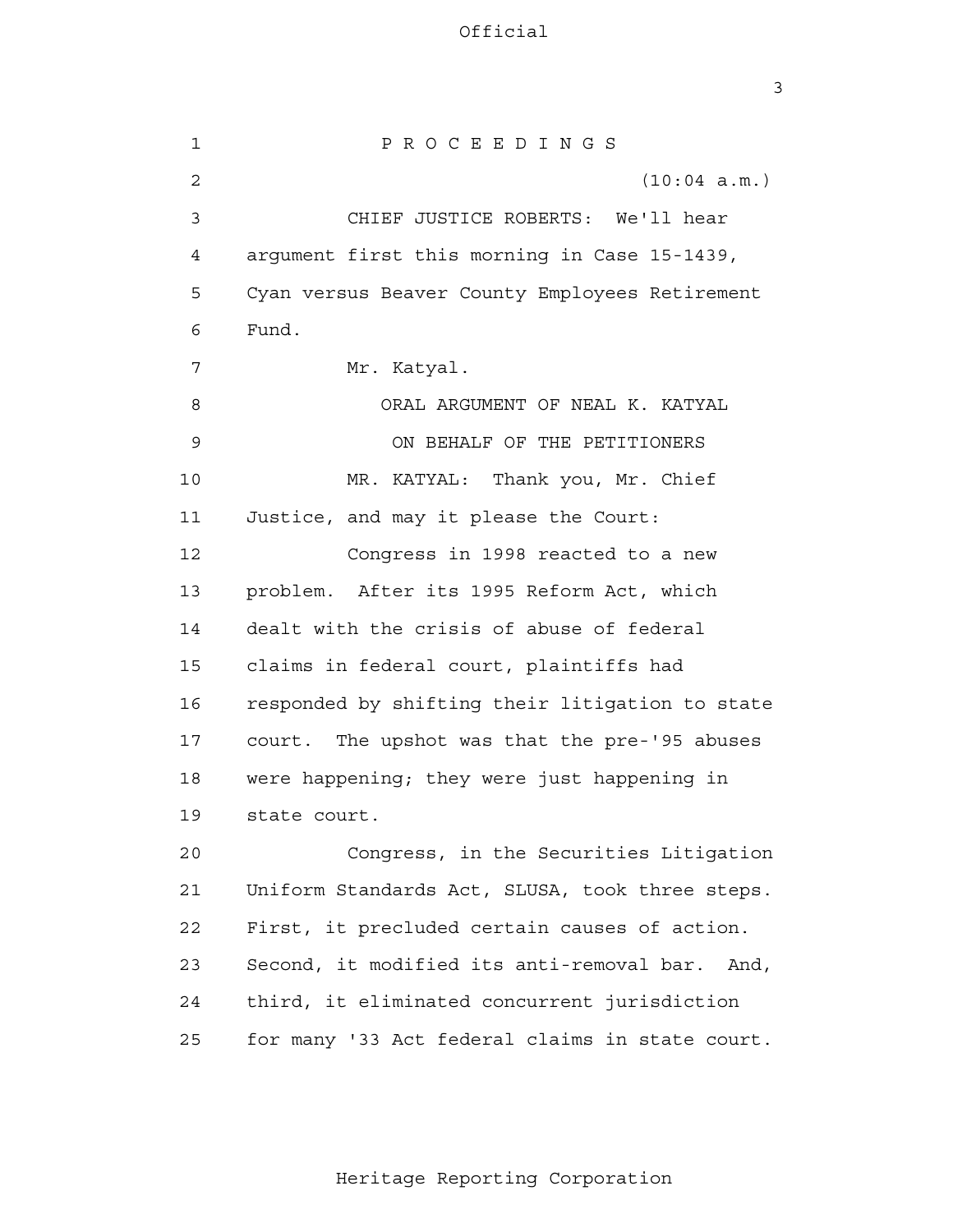4

| $\mathbf 1$ | Respondents disagree with this third            |
|-------------|-------------------------------------------------|
| 2           | one, but the text, structure, and purpose are   |
| 3           | all against them. And the best way of           |
| 4           | understanding our argument is this: If Beaver   |
| 5           | County brought the exact same complaint that    |
| 6           | they did here, alleging a federal '33 Act       |
| 7           | claim, but did one thing differently, they also |
| 8           | brought a state law claim, they'd be knocked    |
| 9           | out of state court. That's their own reading.   |
| 10          | But, they say, because they didn't              |
| 11          | bring their state law count, they are now --    |
| 12          | the state law claim, they are now entitled to   |
| 13          | bring their federal claim in state court.       |
| 14          | JUSTICE GINSBURG: Mr. Katyal --                 |
| 15          | MR. KATYAL: That makes zero sense.              |
| 16          | JUSTICE GINSBURG: Well, one could               |
| 17          | say, with respect to your argument, that        |
| 18          | Congress chose a rather obtuse way of saying    |
| 19          | that federal courts shall have exclusive        |
| 20          | jurisdiction. It could have simply said, in     |
| 21          | covered class actions related to claims under   |
| 22          | the '33 Act, federal courts shall have          |
| 23          | exclusive jurisdiction, period, and that would  |
| 24          | be clear and everybody would understand and you |
| 25          | would prevail.                                  |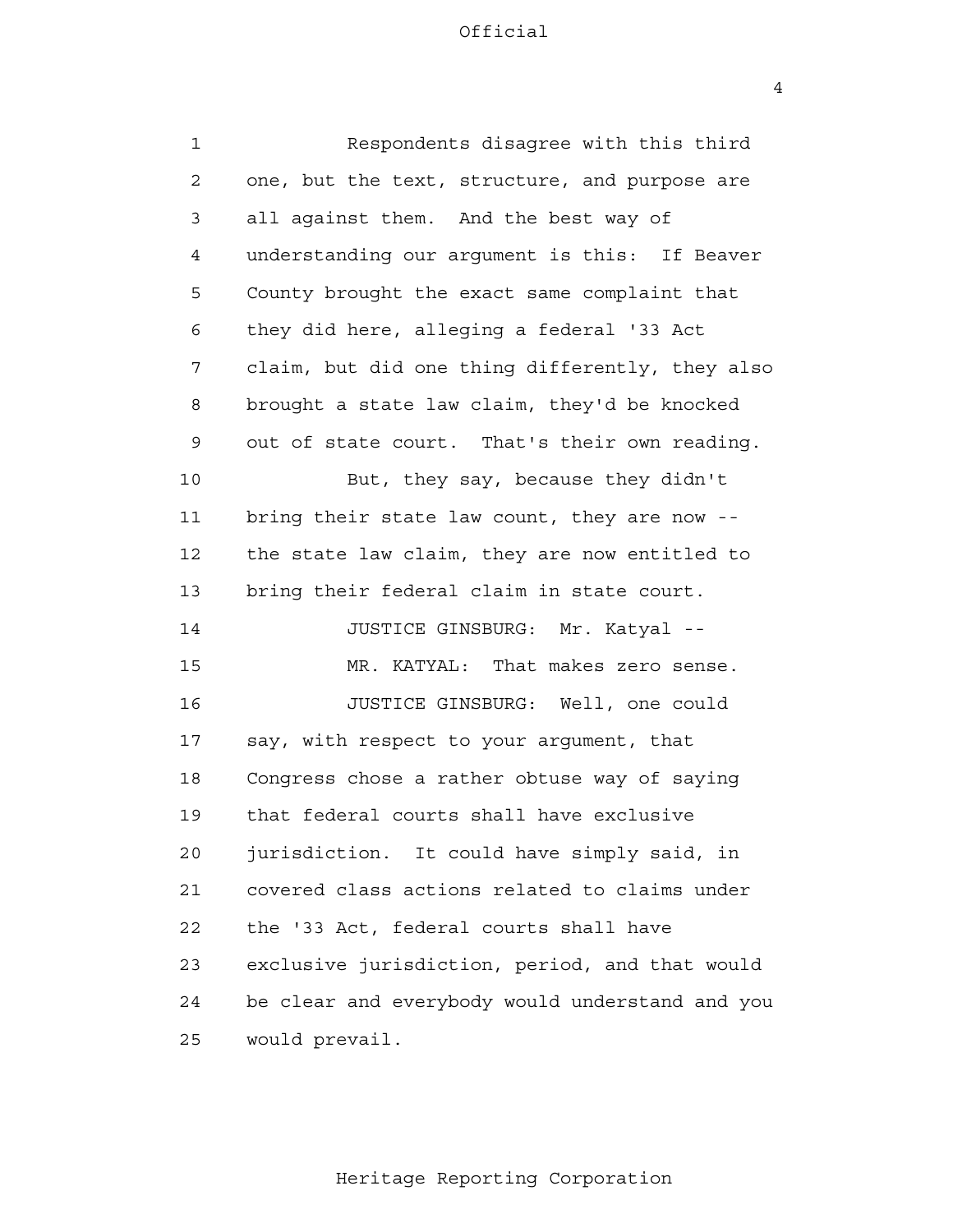1 2 3 4 **5**  6 7 8 9 10 11 12 13 14 15 16 17 18 19 20 21 22 23 24 25 But the Congress certainly took an odd route to getting there. MR. KATYAL: Justice Ginsburg, we agree with you that this is an obtuse way of getting there. And, you know, this body could have written a much better statute than our friends across the street or so on, but I do think it's the best way of understanding the text. I'll explain why in a moment. And as I was saying a moment before, the anomaly on the other side is far worse. This would then -- in no other statute that they point to, that I've ever heard of, does bringing a state count force you out of state court, but that's their reading. And if Congress is going to do something that strange, you would expect them to have said so - JUSTICE SOTOMAYOR: I'm sorry, I thought the whole purpose, the main purpose, of SLUSA was just that, to ensure that claims of this particular type were not covered under state law but covered under federal law. If I accept that that was the main purpose of Congress's position, what difference does it make who adjudicates the claim if both courts

 $\overline{5}$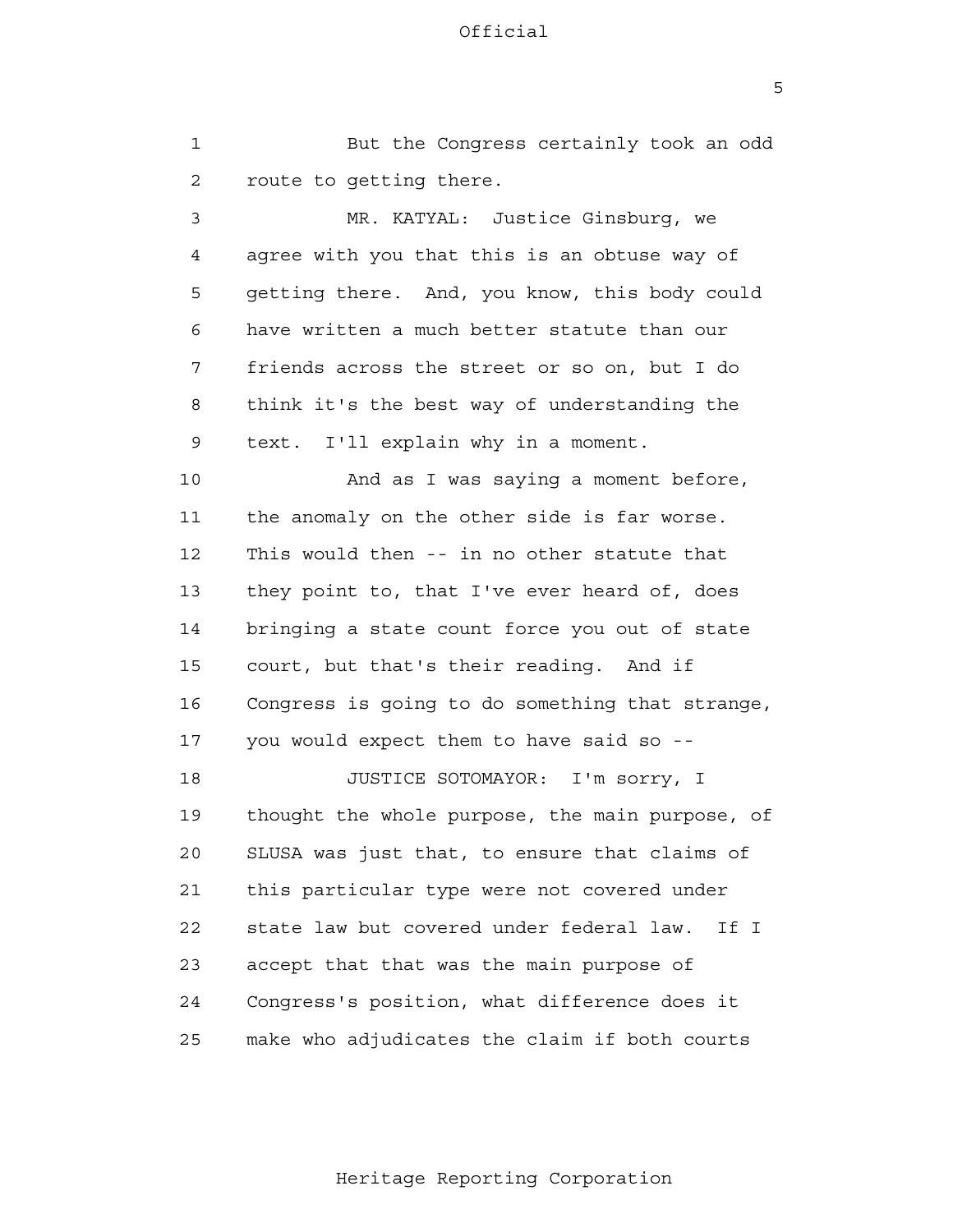$\overline{6}$ 

 1 2 3 4 **5**  6 7 8 9 10 11 12 13 14 15 16 17 18 19 20 21 **22**  23 24 <u>25</u> are going to be bound by federal law? MR. KATYAL: Justice Sotomayor, we disagree with the premise and what it eventually leads you to in your -- in your question to me in terms of your conclusion. So we disagree that the main purpose was preclusion of state claims. They pointed to nothing saying so. And I'll walk you through the actual statutory findings in the text of the statute which I think rebel at that. And then even if it were a main purpose to deal with the precluded claims, there's certainly nothing to exclude, and I think there's legislative history and the statute itself is pretty clear that Congress also had in mind the abuse that was going on because these federal claims were being brought to -- were being brought in state court. And, you know, the text of the statute itself, Justice Sotomayor, says that. JUSTICE SOTOMAYOR: Doesn't your doesn't your reading contain an inherent contradiction? If the first clause is supposed to preclude or give exclusive jurisdiction to the district courts over all covered class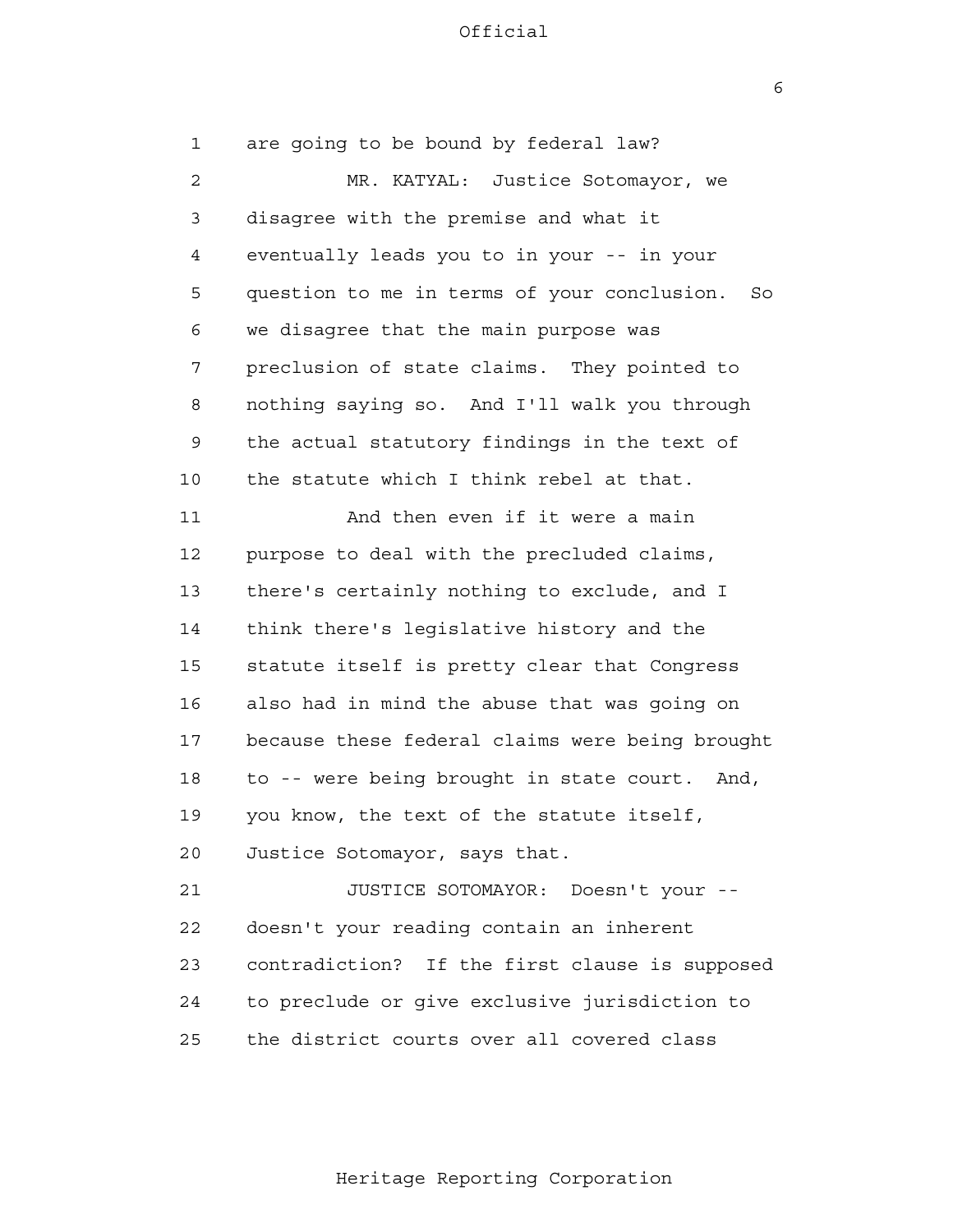1

2

3

4

**5** 

6

7

8

9

14

10

11

12

13

15

16

17

18

19

20

21

22

23

24

25

 7 actions, which under your reading includes even those that are not federal - MR. KATYAL: Yes. JUSTICE SOTOMAYOR: -- why then have the second "except"? Isn't there a tension between the two? MR. KATYAL: No, I don't think there's a tension. As our reply brief, you know, I think, outlines, it's exactly actually the compromise that was struck in the '34 Exchange Act because the Exchange Act - JUSTICE SOTOMAYOR: Well, you're there's an inherent tension in the two "except" clauses otherwise. You're giving -- you're saying the second "except" helps you, but - MR. KATYAL: I don't - JUSTICE SOTOMAYOR: -- they're contradictory on that. MR. KATYAL: I don't think they're contradictory. I think that what our reading does is leave the '33 and '34 Acts in exactly the same position; that is to say that both of them say if you're bringing a federal claim,

court. You're ousted of jurisdiction.

Heritage Reporting Corporation

either '33 or '34, you can't bring it in state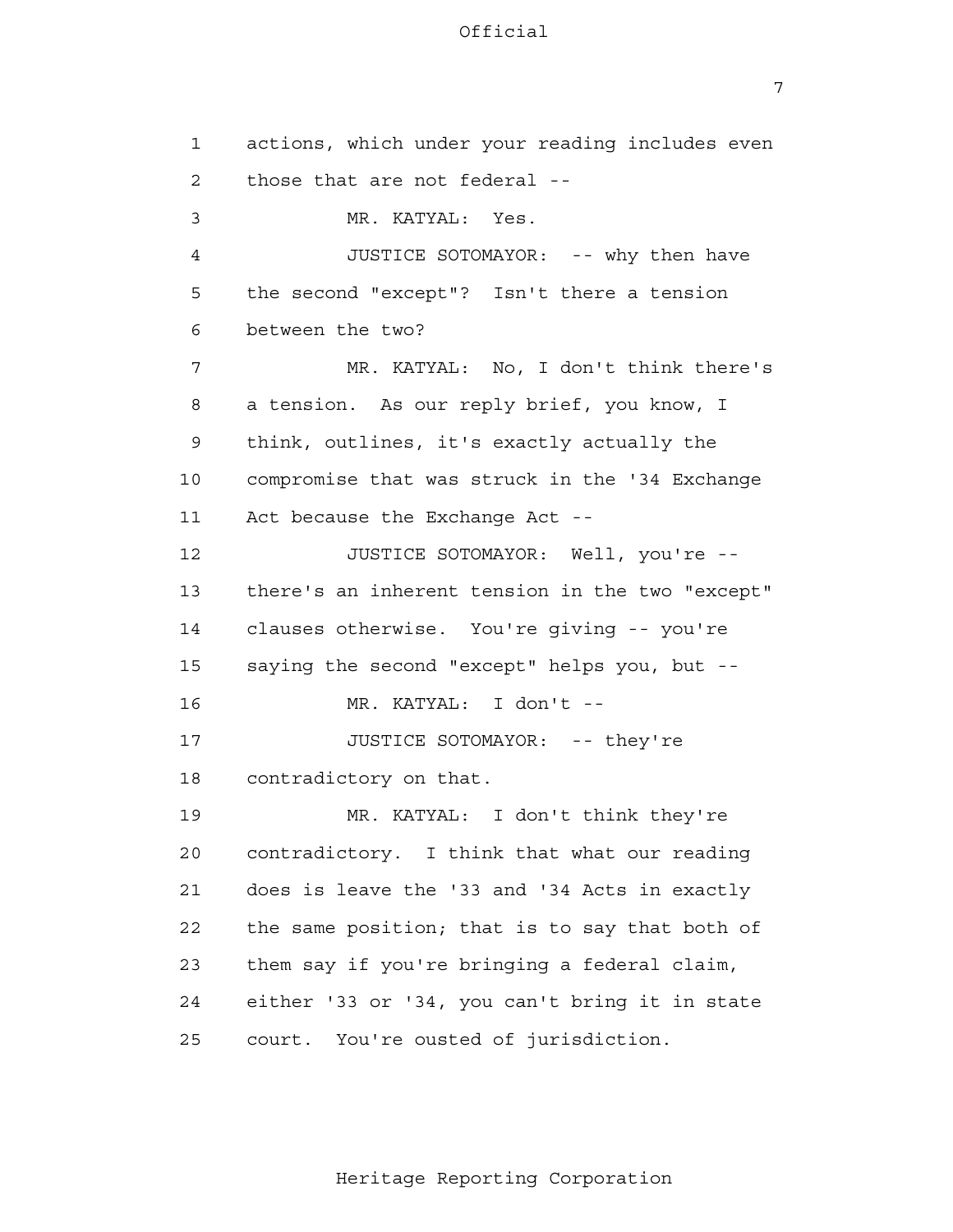8

| $\mathbf 1$    | JUSTICE SOTOMAYOR: I -- I'm sorry.                  |
|----------------|-----------------------------------------------------|
| $\overline{2}$ | Your -- your -- your reading of that first          |
| 3              | "except" clause --                                  |
| 4              | MR. KATYAL: Uh-huh.                                 |
| 5              | JUSTICE SOTOMAYOR: -- is that it                    |
| 6              | covers all covered class actions as defined in      |
| 7              | $p(f)(2)$ . $P(f)(2)$ defines covered class actions |
| 8              | only as those that have 50 or --                    |
| 9              | MR. KATYAL: Correct.                                |
| 10             | JUSTICE SOTOMAYOR: -- 50 or more                    |
| 11             | people, a certain amount of damages.                |
| 12             | MR. KATYAL: Correct.                                |
| 13             | JUSTICE SOTOMAYOR: That could include               |
| 14             | federal or state law claims. Under your             |
| 15             | reading, this reference to "except" is              |
| 16             | definitional, $p(f)(2)$ .                           |
| 17             | MR. KATYAL: Justice Sotomayor, you're               |
| 18             | right to say that under our reading the except      |
| 19             | -- the jurisdiction that is ousted of the state     |
| 20             | court is greater than what is precluded by          |
| 21             | Congress. That was intentional. What I'm            |
| 22             | trying to say is that's exactly what happened       |
| 23             | in the '34 Act. And it's done so for good           |
| 24             | reason, because as this Court said in               |
| 25             | Chadbourne, when Congress is precluding             |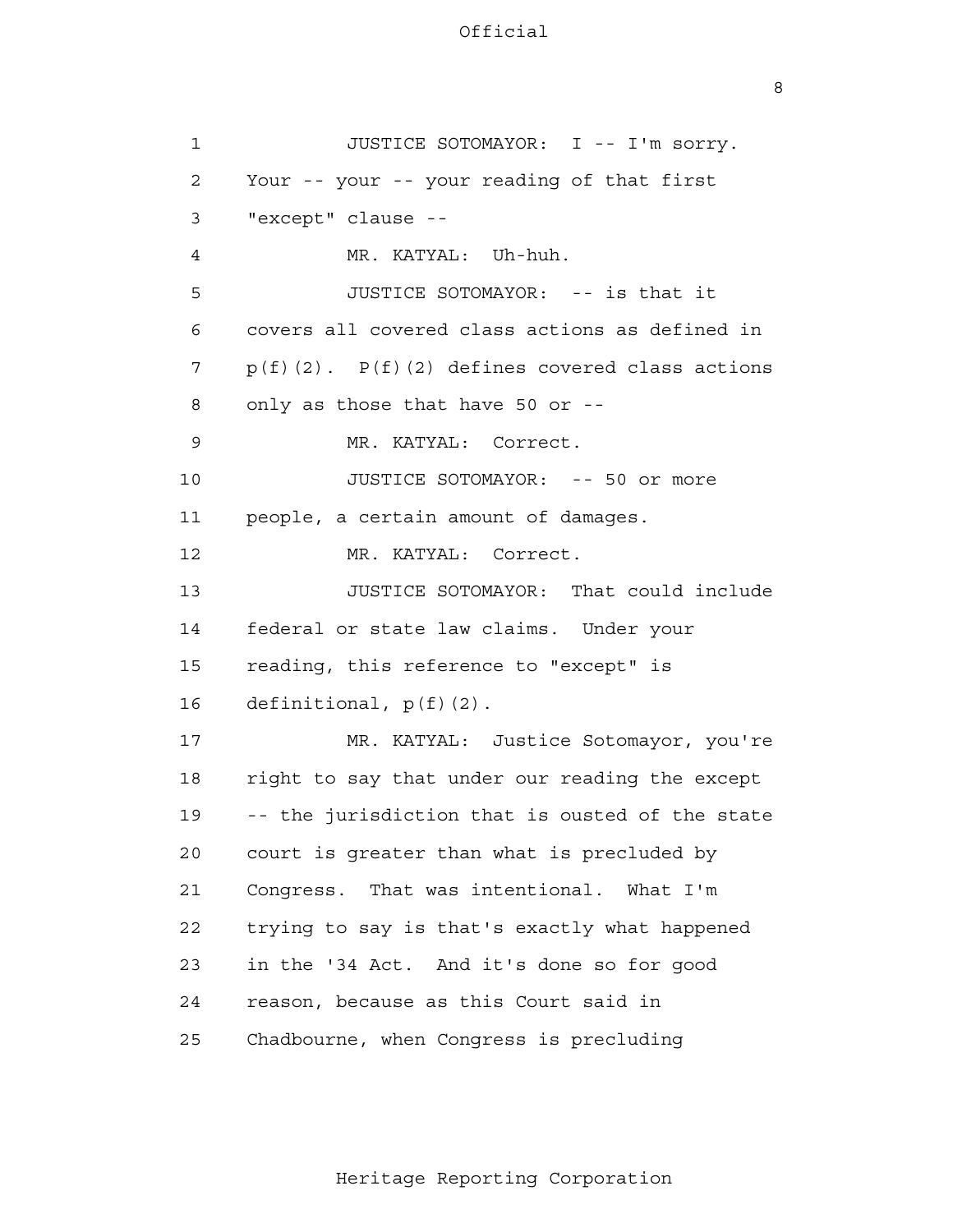1

2

3

4

**5** 

6

7

8

9

10

11

12

13

14

15

16

17

18

19

20

21

22

23

24

25

 9 something, that's very strong medicine. That's them saying to states you can't have this law at all, the substantive law, but when we're talking about jurisdiction over federal claims, Congress is the master of that and can -- they can decide, you know, where to bring a case and so on. Now, you had asked about the legislative history and I want to get back to that because -- and the purpose because I do think it is very strong. The purpose is found in our blue brief -- the statutory findings are in our blue brief at page 20. I want to isolate three of them. This is the text of the statute. JUSTICE KAGAN: Could we -- I'm sorry, could we -- could we just talk about the text before we speak about the purpose - MR. KATYAL: Sure. JUSTICE KAGAN: -- which -- because, you know, "except as provided" in 77p, the natural way to read that is we look at 77p, the whole thing, and we see what's the "except" that's provided in. We don't look to an ancillary definitional provision that all it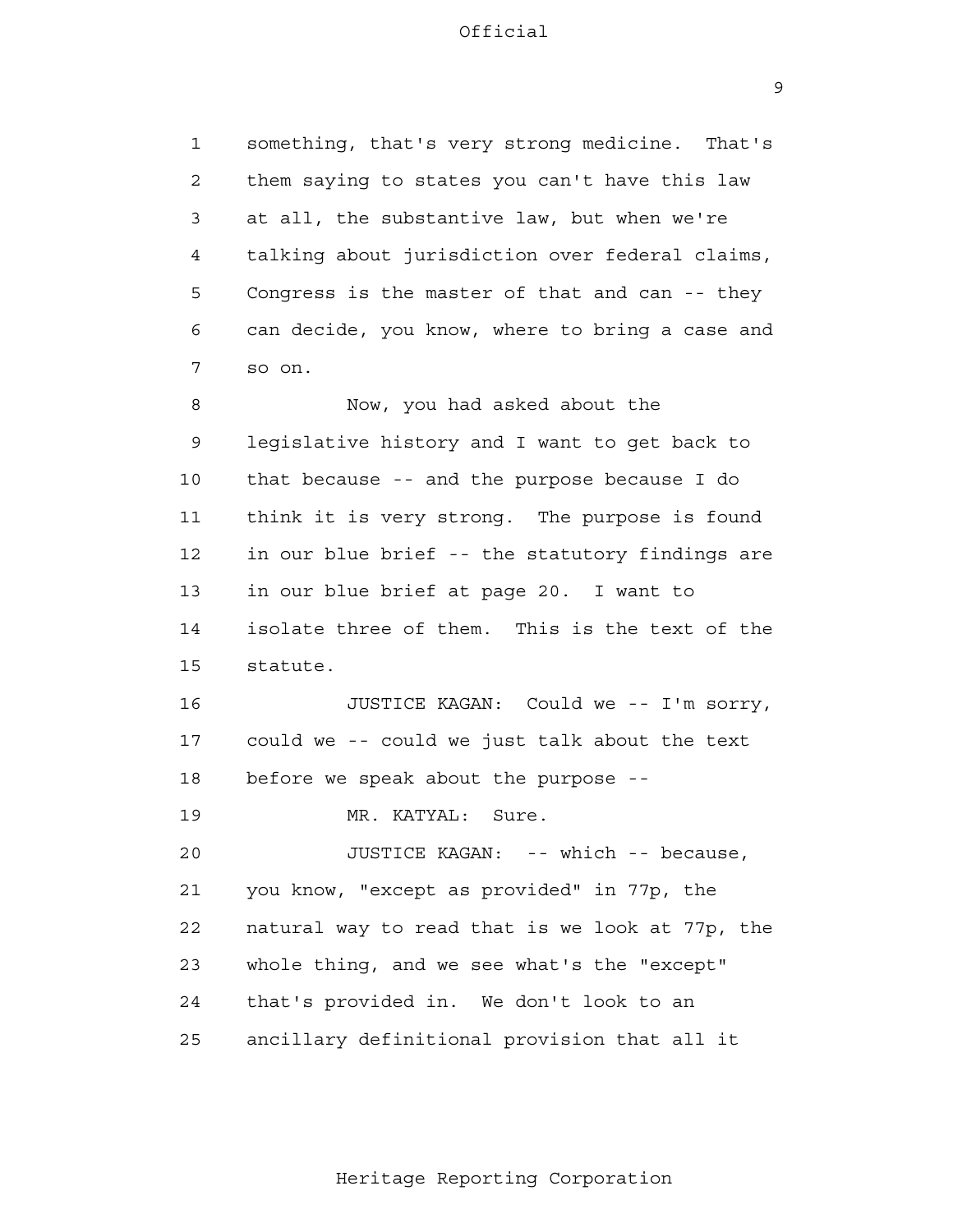1 2 3 4 **5**  6 7 8 9 10 11 12 13 14 15 16 17 18 19 20 21 22 23 24 25 does is define a term. We look for a rule that might be in conflict, that could be taken to be in conflict, with the jurisdictional provision. MR. KATYAL: Right. So - JUSTICE KAGAN: So, you know, it just seems as though your interpretation does a very odd thing, textually, when you read "except as provided" in Section 77p to say let's look to a definition in that section. MR. KATYAL: So, Justice Kagan, you're reading from Section 22(a), the "except" clause, which is also v -- which is also 77v(a). It's found in our blue brief at page 8a. And you're absolutely right that the clause says "except as provided" in Section 16. And you'd say -- if that alone, which is the part you read to me, were enough, you would say, well, do you look to the definition? It's unclear. But it's more than that because then it says "with respect to covered class actions." So there are two halves to this "except" clause. The first half is, you're right -- is to say -- point you in the direction of where to look, but it's the second part with respect

10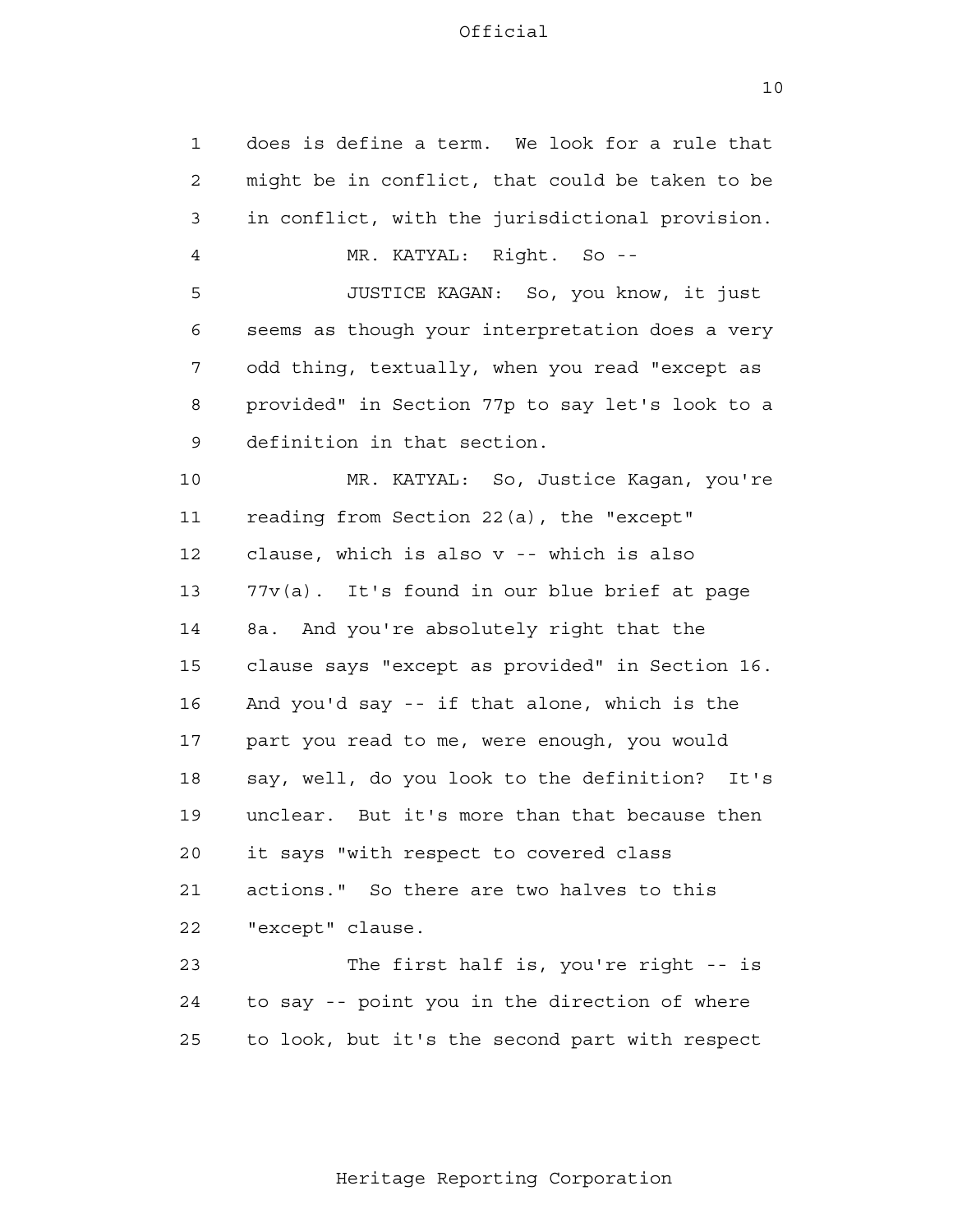$11$ 

 1 2 3 4 **5**  6 7 8 9 10 11 12 13 14 15 16 17 18 19 20 21 22 23 24 25 to covered class actions that I think our reading gives effect to these words and theirs does not. That is, it points you - JUSTICE ALITO: Mr. Katyal, I had -- I had a similar concern as Justice Kagan. Our late colleague wrote a book called Reading Law, which provides guidance about how you read statutes. And I looked through that to see what we are supposed to do when Congress writes gibberish. And that's what we have here. You said it's obtuse. That's flattering. (Laughter.) JUSTICE ALITO: And we have very smart lawyers here who have come up with creative interpretations, but this is gibberish. It's -- it is just gibberish. It says -- the provision that was read says that the state courts have jurisdiction over federal claims, except as provided in Section 77p, which says nothing whatsoever about jurisdiction for state -- for federal claims. MR. KATYAL: So, Justice - JUSTICE ALITO: So what are -- what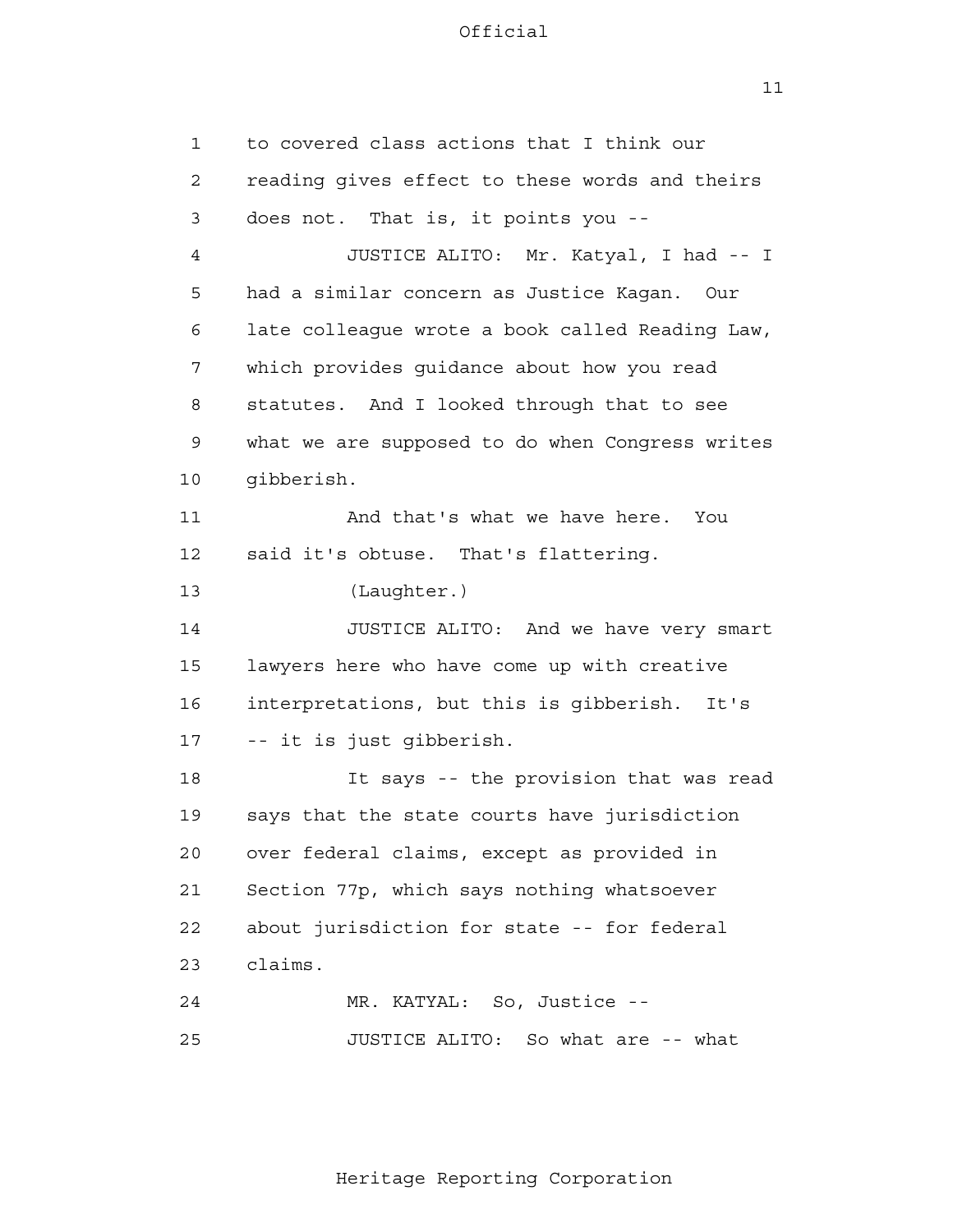$12$ 

| 1  | are we supposed to do with this?                |
|----|-------------------------------------------------|
| 2  | MR. KATYAL: Justice Alito, I -- I               |
| 3  | think I'd say three things about that. First    |
| 4  | is -- as I was saying to Justice Ginsburg, I    |
| 5  | don't think the statute's by any stretch a      |
| 6  | model of clarity, but I don't go so far as to   |
| 7  | say it is gibberish. Your late colleague in     |
| 8  | that book did talk about how if you really      |
| 9  | can't figure it out, then you look to, for      |
| 10 | example, the statutory findings, that even as a |
| 11 | textualist as he was, said, you know, look to   |
| 12 | that to try and figure out what Congress was    |
| 13 | getting at. And this returns me to Justice      |
| 14 | Sotomayor's claim -- question and the blue      |
| 15 | brief at page 20, because the statutory         |
| 16 | findings really do tell you, I think, what      |
| 17 | Congress is doing.                              |
| 18 | They're as follows: "Since enactment            |
| 19 | of that [Reform Act] legislation, considerable  |
| 20 | evidence has been presented to Congress that a  |
| 21 | number of securities class action lawsuits have |
| 22 | shifted from Federal to State courts."          |
| 23 | And then "this shift has prevented              |
| 24 | that Act from fully achieving its objectives, " |
| 25 | and then "it is appropriate to enact national   |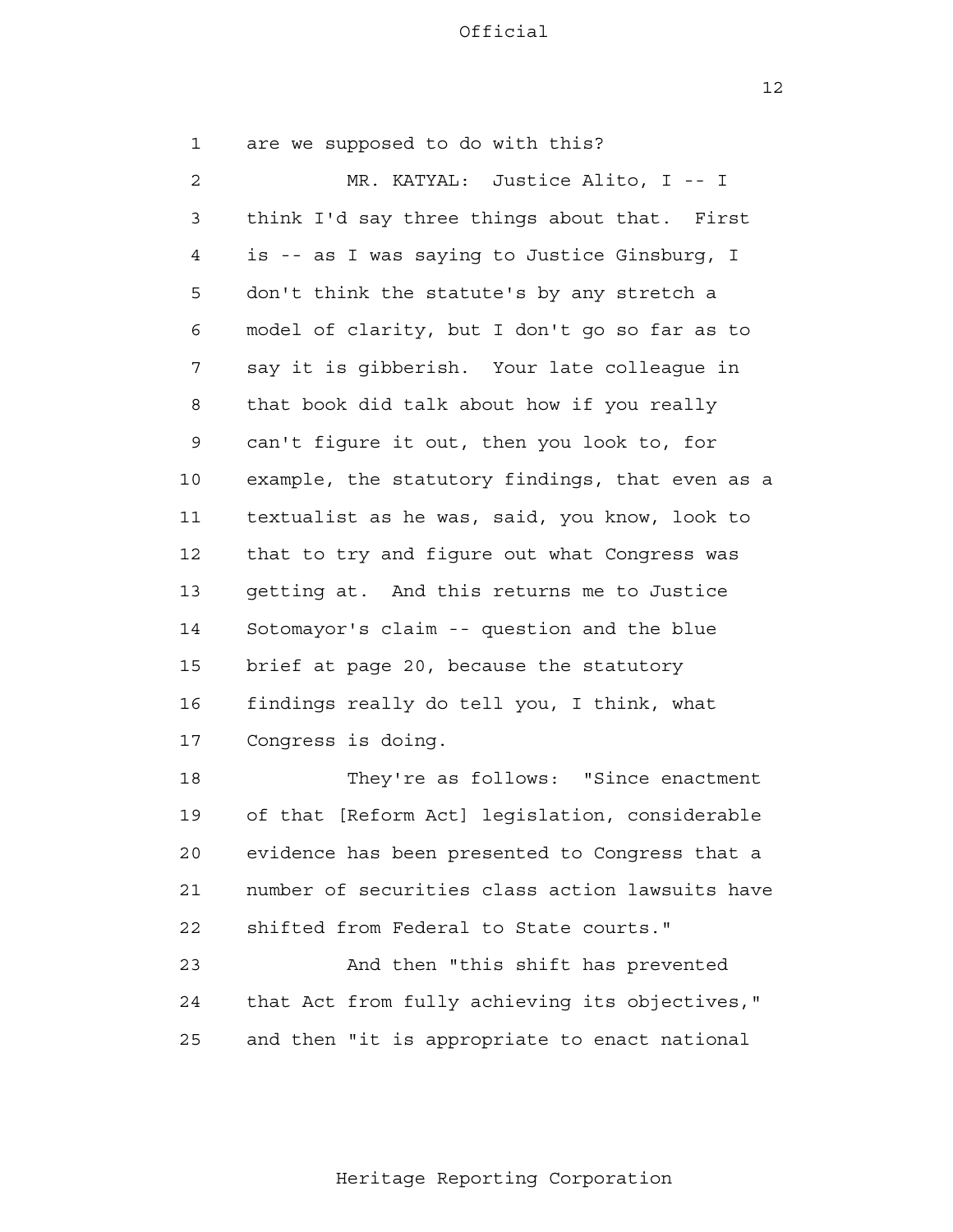13

 1 2 3 4 **5**  6 7 8 9 10 11 12 13 14 15 16 17 18 19  $20$  -- 21 22 23 24 25 standards [...] while preserving the appropriate enforcement powers of State securities regulators and not changing the current treatment of individual lawsuits." JUSTICE SOTOMAYOR: I'm sorry, that says nothing about ousting the state courts. It says providing national standards that will control state enforcement agencies. So whether it's state court or federal court, it's still the same national standards. MR. KATYAL: Well, it's not the same national - JUSTICE SOTOMAYOR: But -- but -- but going - MR. KATYAL: -- standards because Congress cared very much about the procedures. The whole Reform Act did things like say you can't have professional plaintiffs, there are limits on attorneys' fees, all sorts of stuff JUSTICE SOTOMAYOR: What was very clear in the Act is that there are certain sections that were clearly intended to be national, certain things that were and were not covered, and then there were, you're right,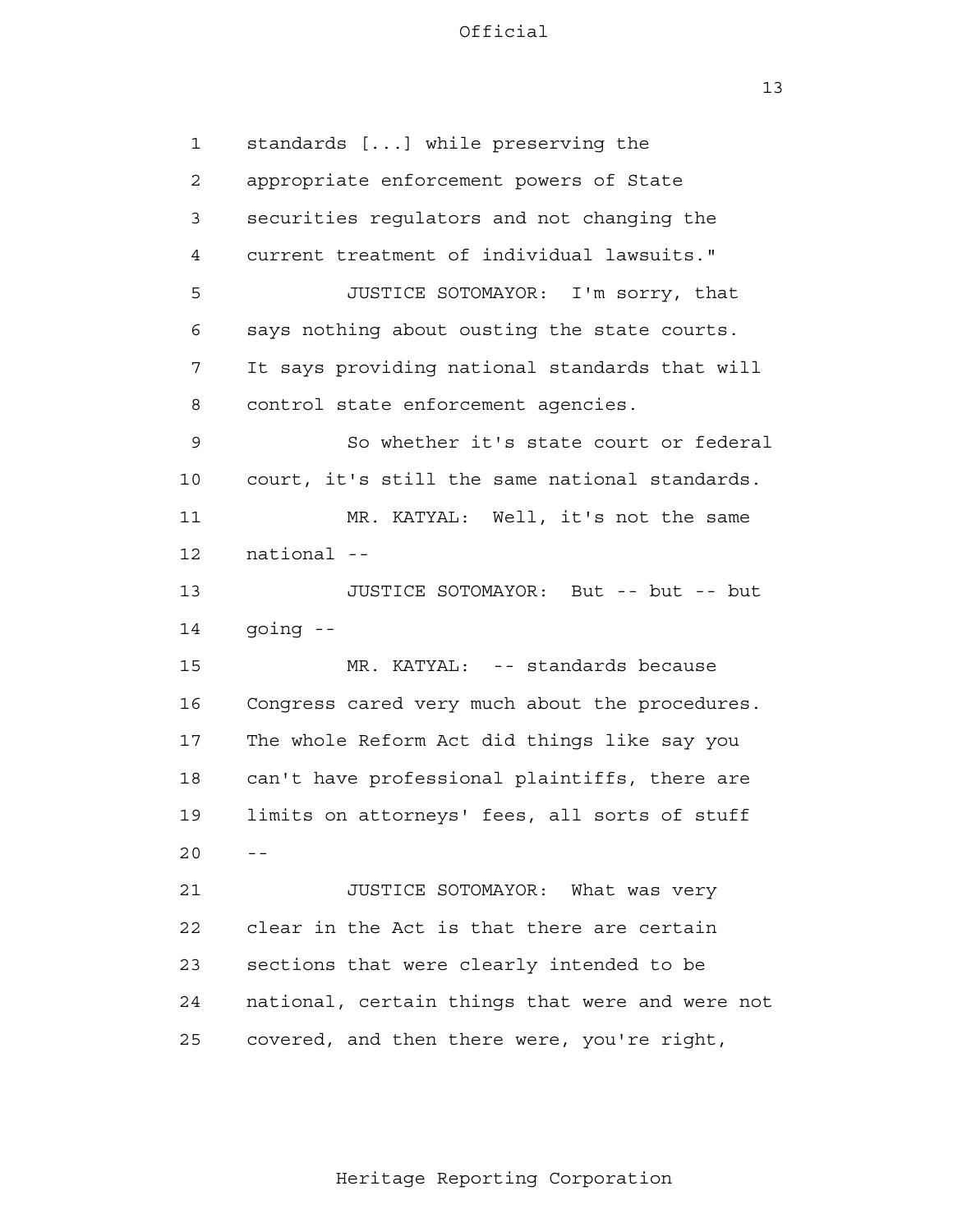14

| $\mathbf{1}$ | some procedural aspects, but nowhere in those   |
|--------------|-------------------------------------------------|
| $\mathbf{2}$ | procedural aspects did Congress say they have   |
| 3            | to be followed both in state and federal court. |
| 4            | MR. KATYAL: In the Reform Act, you're           |
| 5            | absolutely right, but I do think that is the    |
| 6            | way of understanding what SLUSA was doing.      |
| 7            | It's precisely because they weren't followed,   |
| 8            | Justice Sotomayor, in state court --            |
| 9            | JUSTICE SOTOMAYOR: Can we -- can we             |
| 10           | go back to your definition? A covered class     |
| 11           | action under, I call it 77p, it's just easier   |
| 12           | for me, has a bunch of different subsections.   |
| 13           | MR. KATYAL:<br>Yes.                             |
| 14           | JUSTICE SOTOMAYOR: You're relying on            |
| 15           | the definitional one. But each of the           |
| 16           | pertinent ones also talks about class action    |
| 17           | limitations, removal of covered class actions   |
| 18           | by referencing "p" in its entirety.             |
| 19           | What is either illogical, contextually          |
| 20           | wrong, or improper about looking at all of the  |
| 21           | provisions of "p" that talk with respect to     |
| 22           | covered class actions?                          |
| 23           | MR. KATYAL: I --                                |
| 24           | JUSTICE SOTOMAYOR: Because b and c              |
| 25           | are certainly talking with respect to covered   |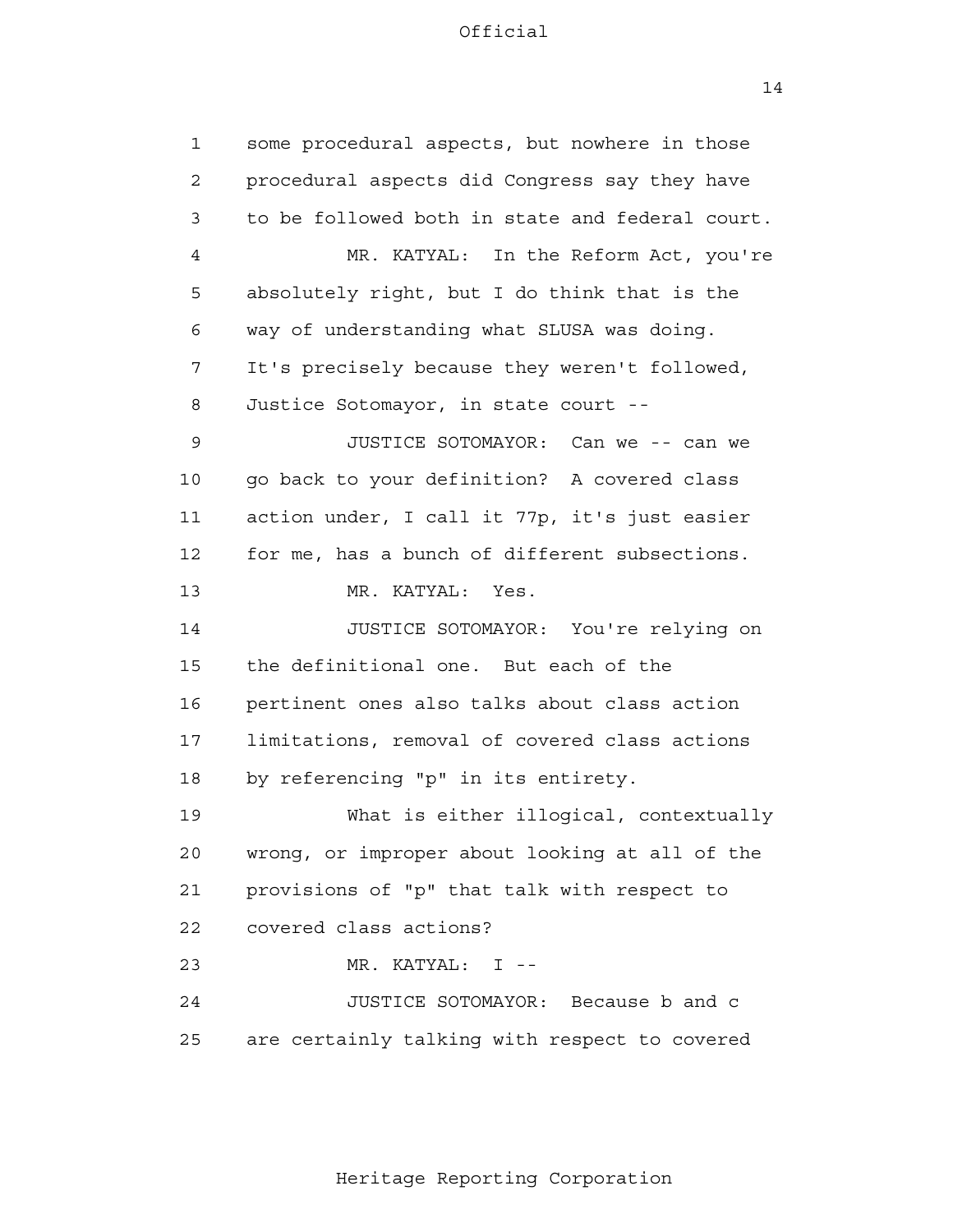15

 1 2 3 4 **5**  6 7 8 9 10 11 12 13 14 15 16 17 18 19 20 21 22 23 24 25 class actions. MR. KATYAL: So I certainly agree with you, Justice Sotomayor, that when Congress used the -- and pointed to the entire clause, it could point to any part of the clause, you know, and I think the definition does give you the best indicia of it. But there's nothing that says that you should only look, as my friend on the other side does -- says, only look at the preclusion provisions. After all, these are about preclusions. JUSTICE SOTOMAYOR: No, he's not doing that. He's saying you look at every provision that mentions or talks about the covered class action. MR. KATYAL: And if you did, then you'd look to the definition as well. And that would say, as I was saying to Justice Kagan, except as provided in Section 16, so you look to Section 16, with respect to covered class actions, and you look to what that is. JUSTICE KAGAN: Well, if your reading were right, Mr. Katyal, it would be written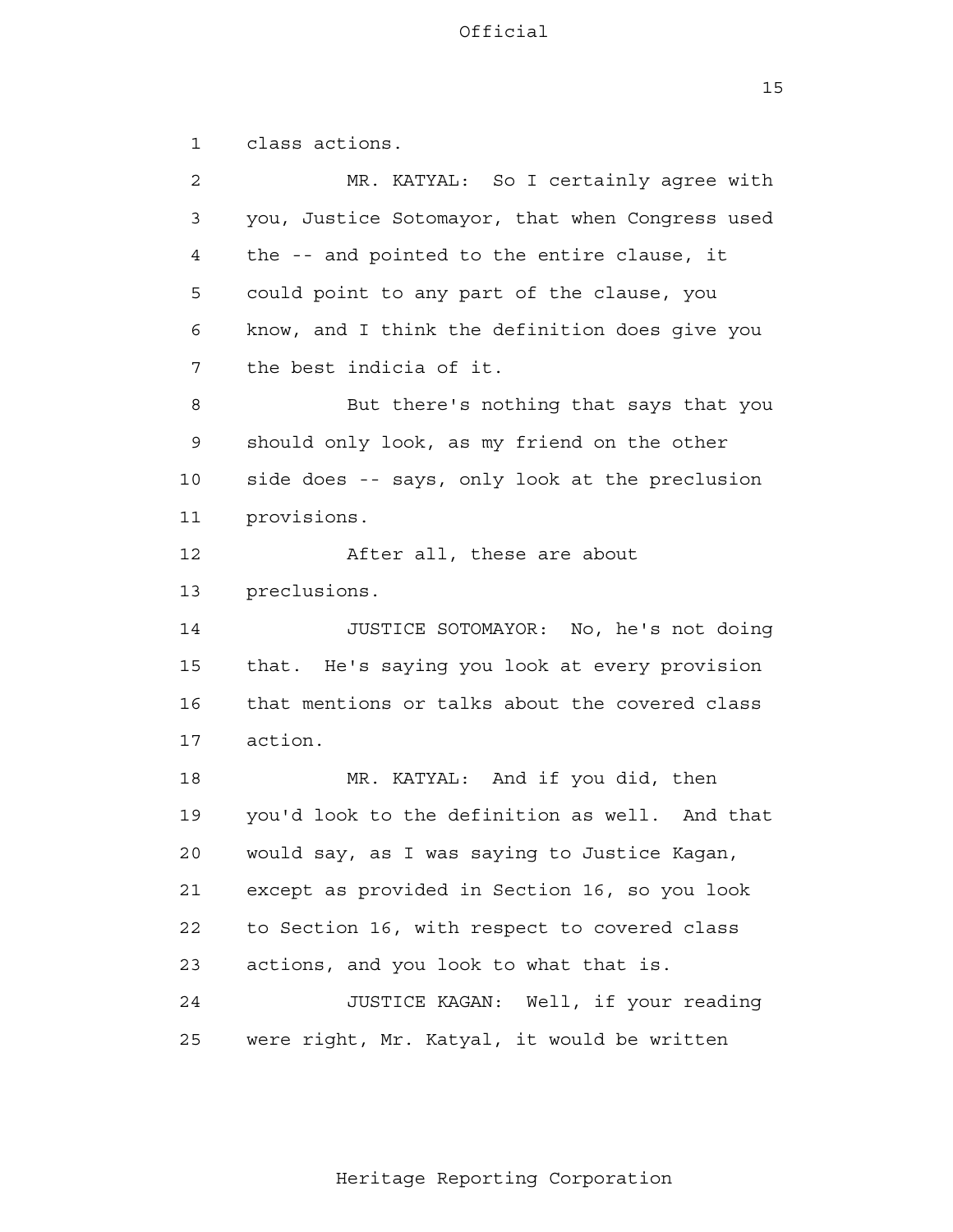something like: Except with respect to class

1

 2 3 4 **5**  6 7 8 9 10 11 12 13 14 15 16 17 18 19 20 21 22 23 24 25 actions as defined in -- not as provided by as defined in  $77p(f)(2)$ , not just  $77p$ . So there are two ways in which your reading really does seem at odds with the statutory text. First by not saying the -- the text says provided in, you're saying defined by, and, second, the -- the statute makes clear you look to 77p as a whole, not to some sub-subsection within it. MR. KATYAL: So I don't think either of those means that our reading is at odds, Justice Kagan. I think all that suggests is that, you know, as I was saying to Justice Ginsburg, Congress had other ways of writing the statute that are clear, that could have been clearer, but this Court confronts this and this returns to Justice Alito's question all the time, in big cases like Burwell, in small cases like Perry versus Merit Systems Protection Board last term, you're dealing with the statute that, maybe if you look at it one way it's gibberish, maybe some of you could have written it better, but it still has to be given some meaning.

16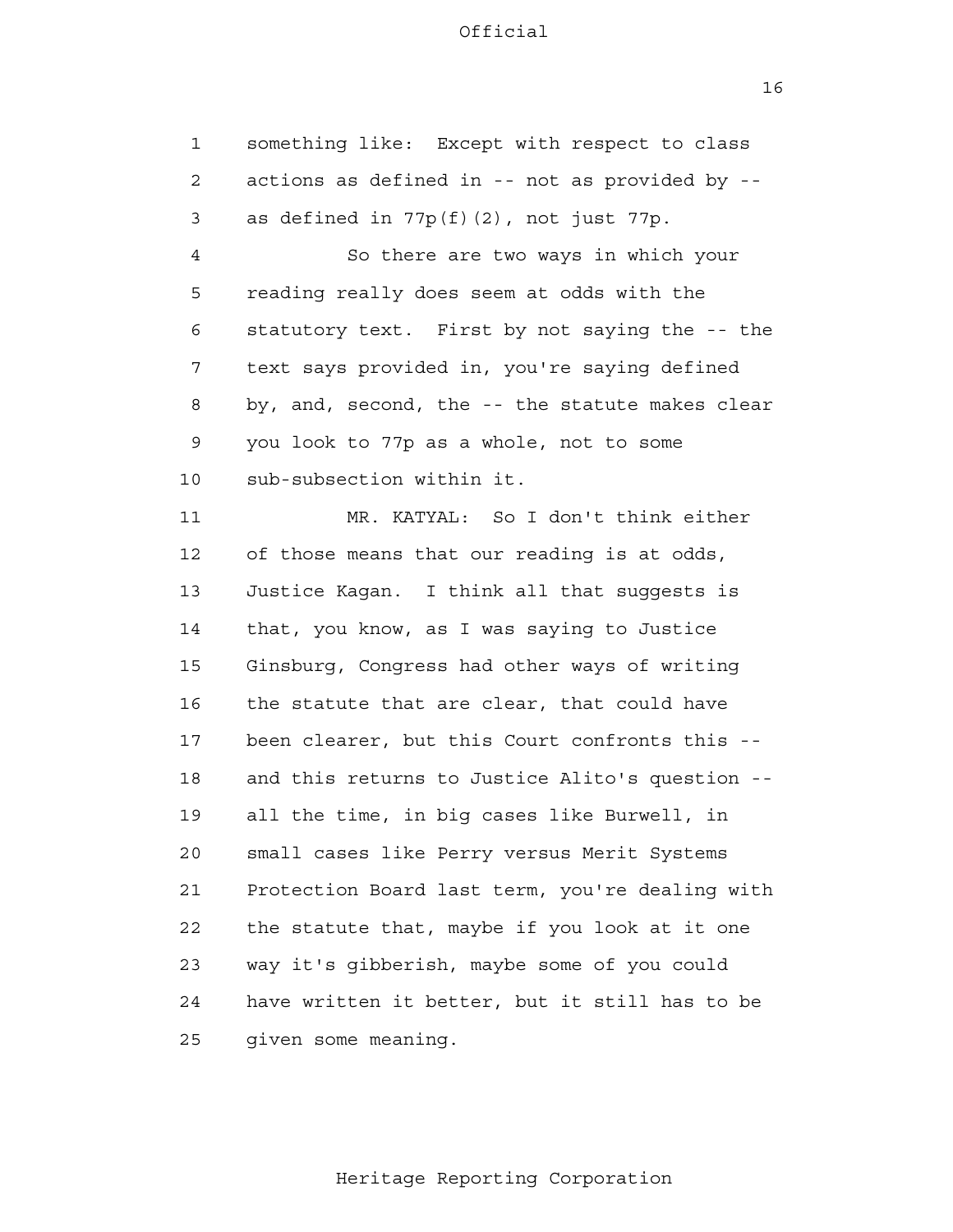17

 1 2 3 4 **5**  6 7 8 9 10 11 12 13 14 15 16 17 18 19 20 21 22 23 24 <u>25</u> And our reading of - JUSTICE GINSBURG: Under your reading -- under your reading, Mr. Katyal, are there any 1933 Act claims that could be brought, federal claims, under the 1933 Act that could be brought in state court? MR. KATYAL: Absolutely, Justice Ginsburg. And that's why, to return to your first question, why Congress didn't say exclusive jurisdiction as they did in the '34 Act. Congress in SLUSA made -- took care, and this is Finding 5 that I had read to Justice Sotomayor earlier, to say, look, we want to preserve the vast majority of concurrent jurisdiction in state courts. That's individual lawsuits and class actions that aren't covered. So that's derivative actions or actions not seeking money damages or actions for fewer than 50. But if you accept their reading, what you're essentially doing is saying, look, Congress in this statute, they built this super safe house, you know, in SLUSA with a front door that was locked that had alarm systems to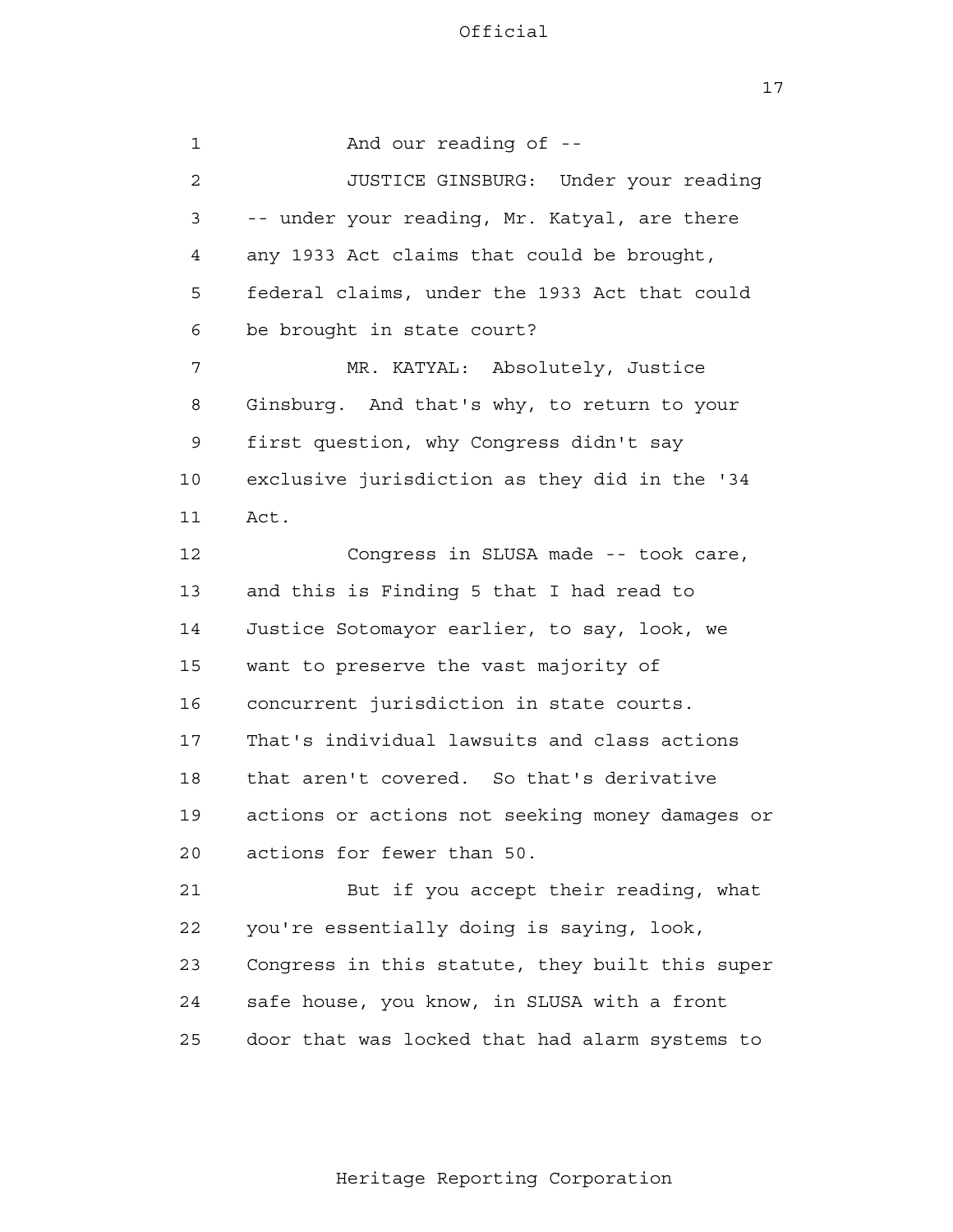18

| 1  | bar against federal court abuse of federal      |
|----|-------------------------------------------------|
| 2  | claims -- that's the Reform Act -- and then the |
| 3  | side doors they locked because they were        |
| 4  | worried about state court abuse and federal     |
| 5  | court abuse of state law claims -- that's       |
| 6  | Justice Sotomayor's point -- but they didn't    |
| 7  | even build the back of the house.               |
| 8  | They didn't build even a door to deal           |
| 9  | with the problem of all of this being repleaded |
| 10 | now in state courts. These are federal claims.  |
| 11 | JUSTICE BREYER: -- kind of claims?              |
| 12 | JUSTICE KAGAN: Well, but you're --              |
| 13 | you're forgetting that most securities actions  |
| 14 | are Exchange Act actions. They're not           |
| 15 | Securities Act actions.                         |
| 16 | And for that, Congress did everything           |
| 17 | it wanted because Exchange Act actions are all  |
| 18 | in the federal courts. There is exclusive       |
| 19 | jurisdiction there.                             |
| 20 | So essentially what was happening was           |
| 21 | that in Exchange Act actions, it -- that        |
| 22 | exclusive jurisdiction was being compromised by |
| 23 | the ability of people to bring state law        |
| 24 | actions.                                        |
| 25 | And Congress completely shut that               |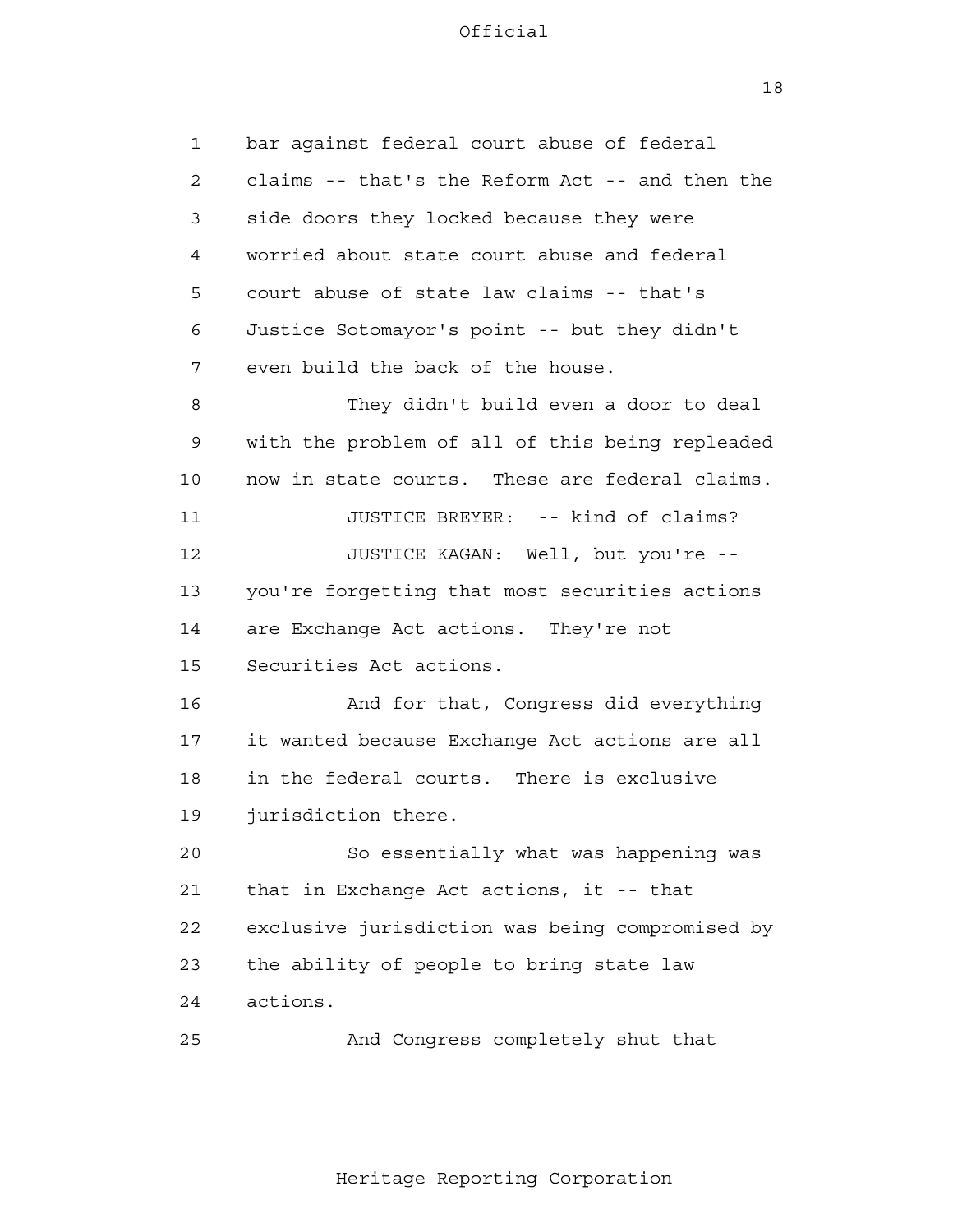19

 1 2 3 4 **5**  6 7 8 9 10 11 12 13 14 15 16 17 18 19 20 21 22 23 24 25 down. So Congress did everything it wanted with respect to Exchange Act actions, which are the lion's share of securities lawsuits. MR. KATYAL: Justice Kagan, I don't know about lion's share or not, but it is very clear, manifestly clear, that SLUSA dealt with both problems, '33 and '34. There are two separate titles that deal with this. And there is a good -- you know, as the amici here say, this is a huge problem on the ground. You know, the Alibaba brief says that 50 percent now of these '33 Act claims involving IPOs, which, you know, if it's an IPO, it's usually a '33 Act claim, 50 percent of them have parallel - JUSTICE BREYER: All right - MR. KATYAL: -- federal and state court litigation. JUSTICE BREYER: Let me ask one textual question and one purposeful question. All right. The textual question, think of v, okay, and v, it -- it talks about "except as provided in 77p," et cetera, and covered, "suits in equity and actions at law," does that phrase specifically refer to the '33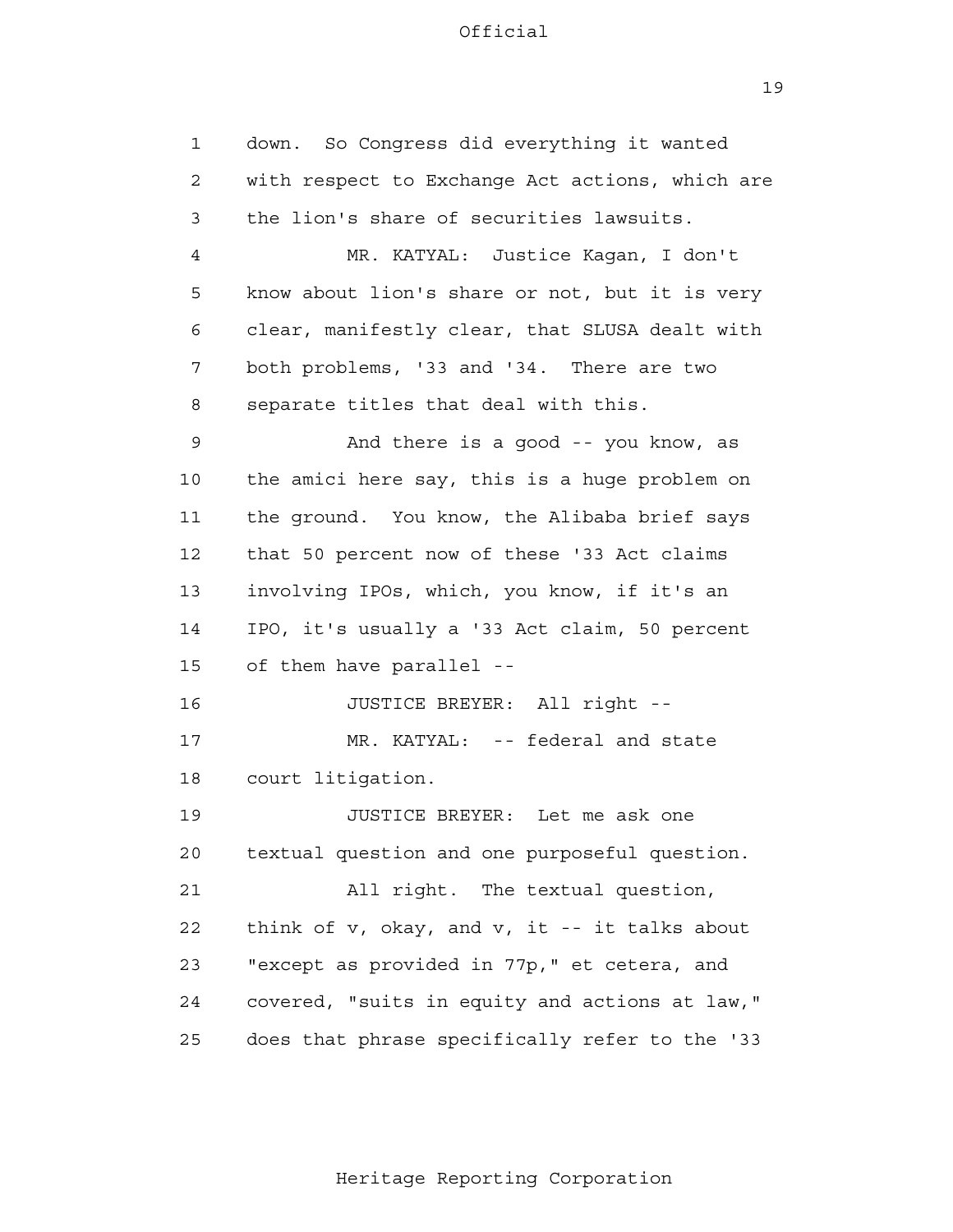20

 1 2 3 4 **5**  6 7 8 9 10 11 12 13 14 15 16 17 18 19 20 21 22 23 24 25 Act? MR. KATYAL: Yes. JUSTICE BREYER: It says the '33 Act? MR. KATYAL: Yes, so it says -- it's all actions at law, and the next words -- and, again, I'm reading at Blue Brief page 8a. We're reading 22a or 77v(a): "Actions at law brought to enforce any liability or duty created by this subchapter." Created by this subchapter. JUSTICE BREYER: Well, does this subchapter mean '34, '33 --MR. KATYAL: Yes. JUSTICE BREYER: -- or is it ambiguous between the two? MR. KATYAL: It's not ambiguous, Justice Breyer. It is modifying the '33 Act. JUSTICE BREYER: Yes. MR. KATYAL: And that is crucial to our argument. The title - JUSTICE BREYER: Yeah, it is crucial, okay. MR. KATYAL: Yes. The title of --JUSTICE BREYER: Yeah, yeah, yeah. Your argument is stronger with that.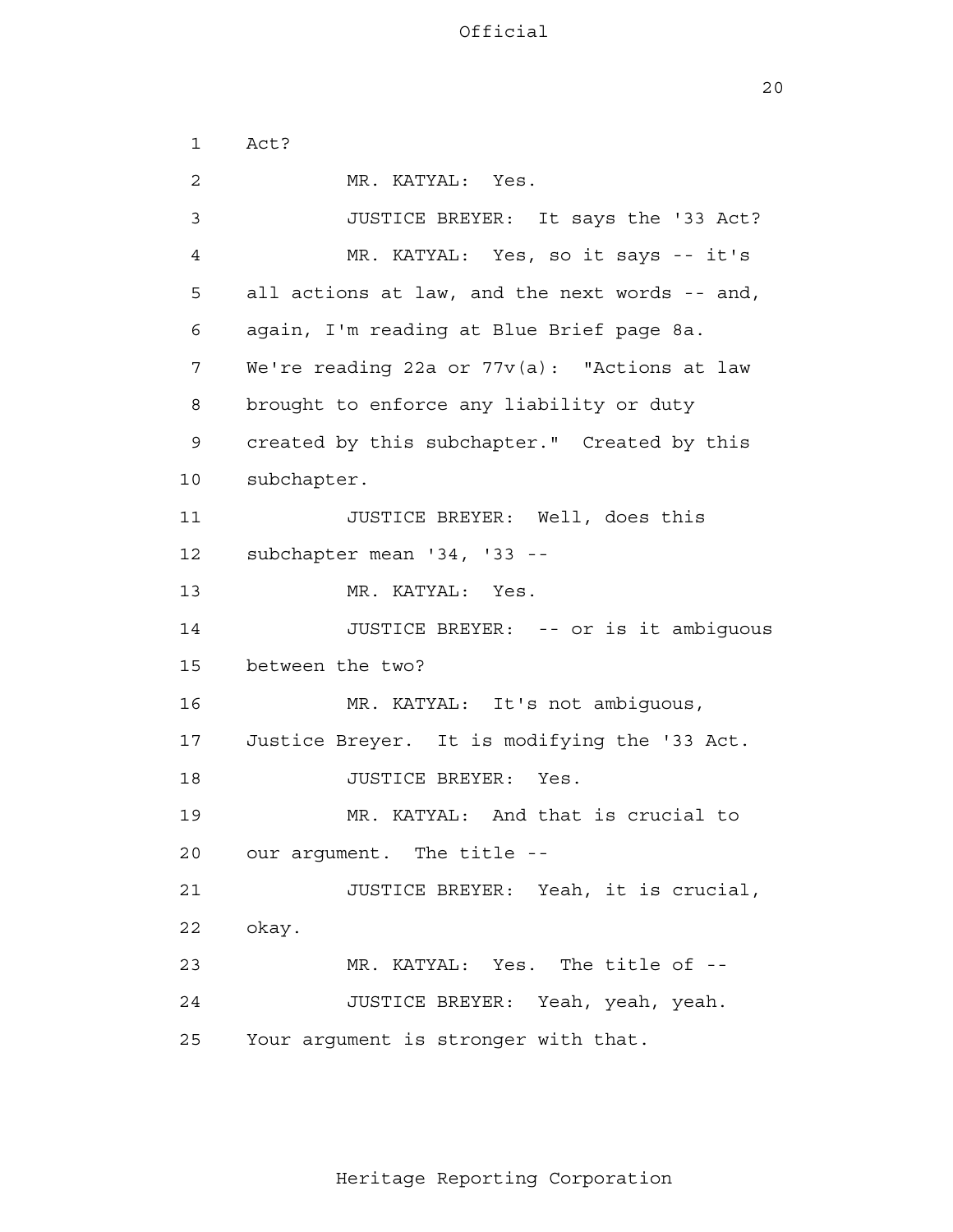21

 1 2 3 4 **5**  6 7 8 9 10 11 12 13 14 15 16 17 18 19 20 21 22 23 24 25 MR. KATYAL: Absolutely. JUSTICE BREYER: I -- I -- I agree. MR. KATYAL: The title of this act is called -- this provision is called - JUSTICE BREYER: Yeah. MR. KATYAL: -- Jurisdiction of Offenses in Suits. It is about federal claims. JUSTICE BREYER: Okay, okay. I'll ask my question to the other side. The -- the the  $-$ - the  $-$ - on the  $-$ - on the purpose,  $I - I$ assumed that you put the strongest legislative history argument you could find on page 20 of your brief -- and that's when President Clinton, when he signed it and so forth and all that stuff you have there -- and -- and it seemed to me in reading through the legislative history, I couldn't find anything that really makes clear that it's referring to the '33 Act. It could be just referring to the '34 Act, I think. Is there something you want to point me to that -- that would absolutely make clear that this is referring to the '33 Act? MR. KATYAL: I think the conference report does - JUSTICE BREYER: Where?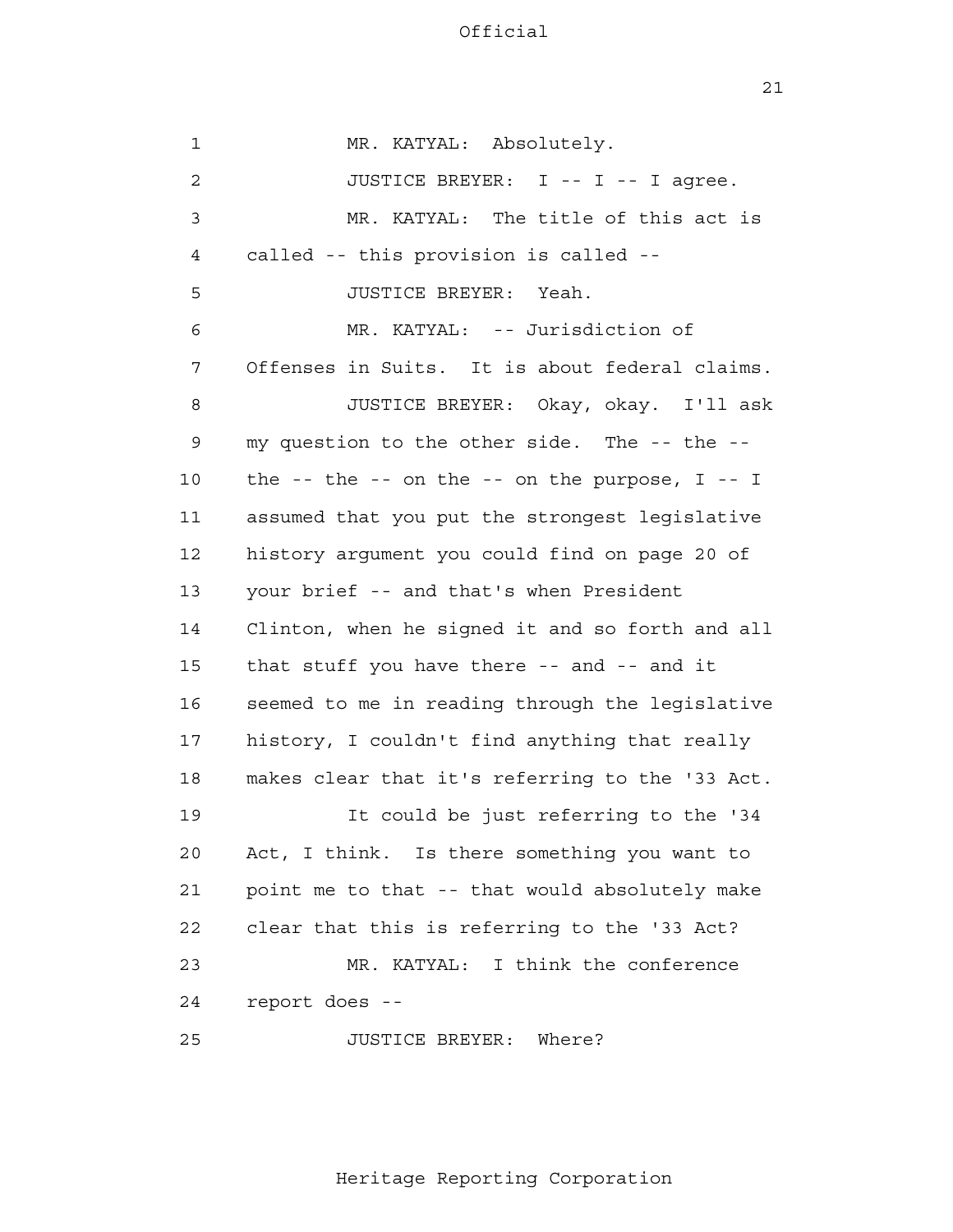22

 19 -- 24 1 2 3 4 **5**  6 7 8 9 10 11 12 13 14 15 16 17 18 20 21 22 23 25 MR. KATYAL: -- in its very first lines. JUSTICE BREYER: Says what? MR. KATYAL: And I think it is talking about both the - JUSTICE BREYER: In respect to - MR. KATYAL: -- '33 and '34 Act. And there's no - JUSTICE BREYER: It's -- it's absolutely clear on -- it's pretty clear on that fact? MR. KATYAL: I do think it's clear. I think that, you know, that -- I mean, and Congress, again, this returns to my point to Justice Kagan - JUSTICE BREYER: All right. Okay. Okay. MR. KATYAL: -- Congress affirmatively JUSTICE BREYER: I'll go read that. I'll read it. I'll read it. MR. KATYAL: -- modified the '33 Act. JUSTICE BREYER: Got it. I'll read it. JUSTICE SOTOMAYOR: Assuming -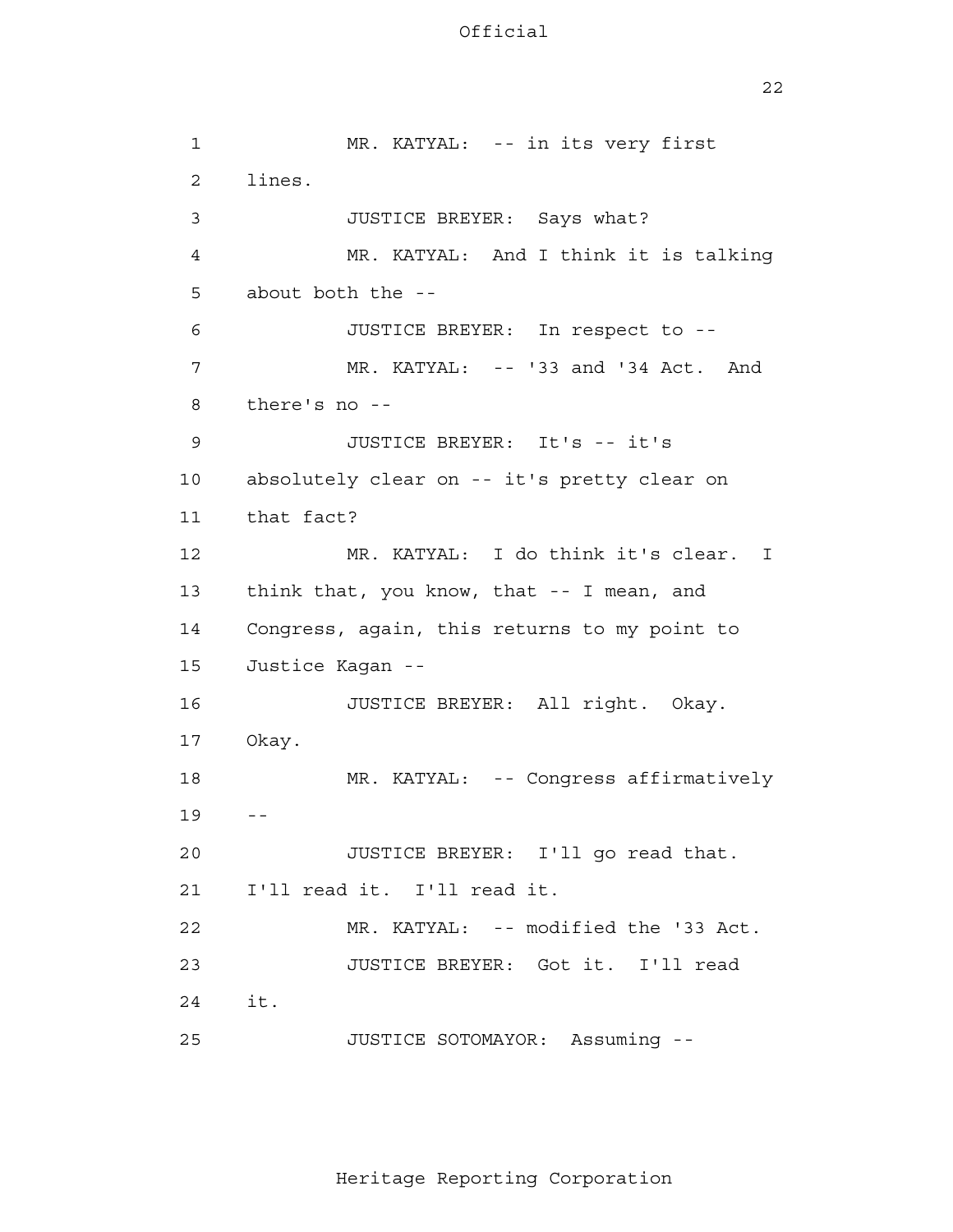23

 1 2 3 4 **5**  6 7 8 9 10 11 12 13 14 15 16 17 18 19 20 21 22 23 24 <u>25</u> JUSTICE BREYER: My textual argument question is this. My textual question is that what I think your argument, but perhaps not the government's argument, requires us to read c in a pretty unnatural way, that's  $-$  that's  $p(c)$ , see, because it says "as set forth in subsection (b)." So what you want us to do is to look at subsection (b) and you -- take that as referring to -- which is possible, but it's tough -- not having the words "based upon statutory or common law of any state." You see, because -- because if it -if it picks that up, well, then -- then all we're talking about is those actions that have the state action within it are removable, which explains the anomaly that you started out with and it would just be an anomaly and you'd say, well, it isn't a practical anomaly because no sensible lawyer is going to include the state one anymore. He'll just include the '33 one. MR. KATYAL: Right. So, Justice Breyer, I get - JUSTICE BREYER: So how do I -- how do I deal with that textual problem?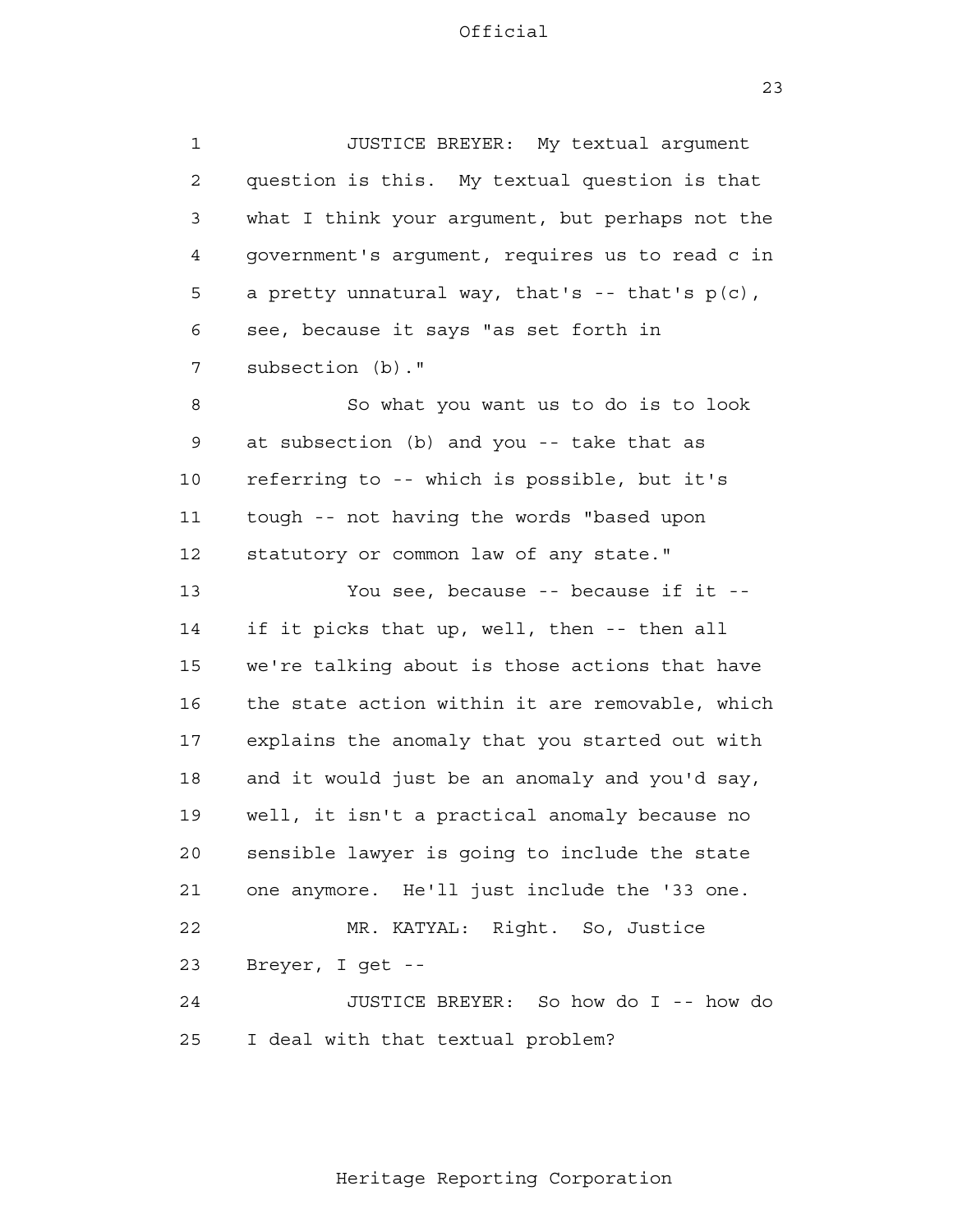24

| $\mathbf 1$  | MR. KATYAL: Certainly, I think the                |
|--------------|---------------------------------------------------|
| $\mathbf{2}$ | Solicitor General's way of dealing with that is   |
| 3            | available to you, but I think that our argument   |
| 4            | does not depend on, you know, on read --          |
| 5            | reading the removal provision the way it does.    |
| 6            | All our argument depends on -- it's a             |
| 7            | straight-forward reading, and it -- you know, I   |
| 8            | understand Justice Kagan --                       |
| 9            | JUSTICE BREYER: It says "a covered                |
| 10           | security as set forth in subsection (b)."<br>Now, |
| 11           | there are commas around the (b), around that      |
| 12           | phrase I just read, I agree, but the most         |
| 13           | natural thing is it's referring to those          |
| 14           | covered actions that are referred to in (b).      |
| 15           | And what it refers to in (b) are covered          |
| 16           | actions all right, but -- but they're involving   |
| 17           | state law.                                        |
| 18           | MR. KATYAL: Right. So my only point               |
| 19           | to you is the first -- our argument is really     |
| 20           | about the first half, the jurisdiction clause.    |
| 21           | JUSTICE BREYER: Yeah.                             |
| 22           | MR. KATYAL: And the jurisdiction                  |
| 23           | clause is all you need to look at. It says        |
| 24           | that there's concurrent jurisdiction, that's      |
| 25           | what the '33 Act said, except as provided in      |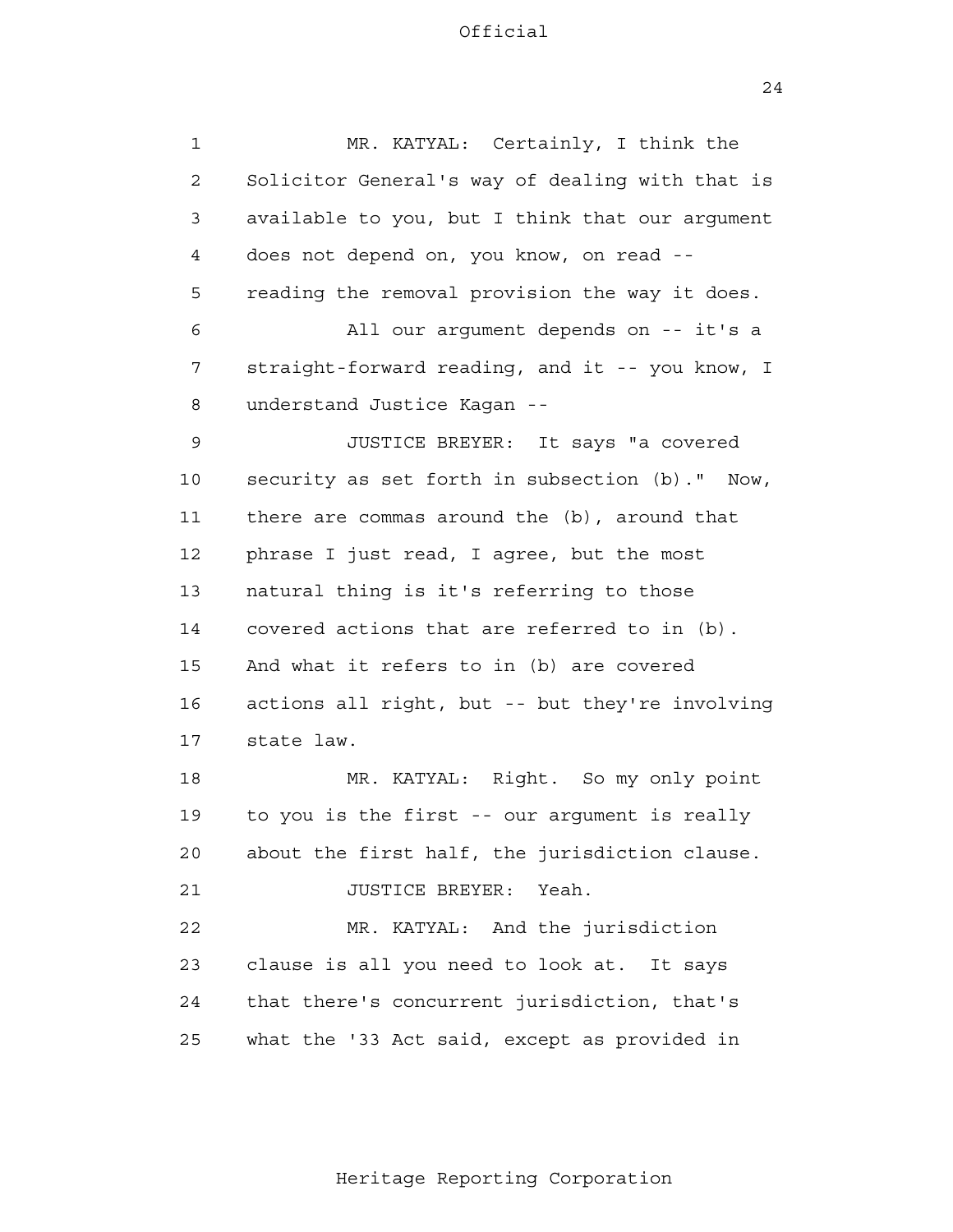25

 1 2 3 4 **5**  6 7 8 9 10 11 12 13 14 15 16 17 18 19 20 21 22 23 24 25 Section 16 with respect to covered class actions. And so, in order to decide does a state court have jurisdiction, you look to Section 16 and you look to the definition of a covered class action. Our argument is that is, you know, it's not the -- you know, the usual way "provided" is -- is written -- Justice Kagan's right to say that -- but it's not such an unusual way. There are other statutes that do exactly this. You know, the National Guard statute and the scholarship statute, vessels, and the like, our example about -- you know, about parking that's in our reply brief at page 5. These are ways of doing this. And, again, I think that, you know, if Congress was going to do what my friend on the other side says - JUSTICE BREYER: Uh-huh. MR. KATYAL: -- which is to say that by bringing a state law count in your federal complaint, you now are ousted out of state court, one would expect that - JUSTICE SOTOMAYOR: All right. JUSTICE BREYER: You -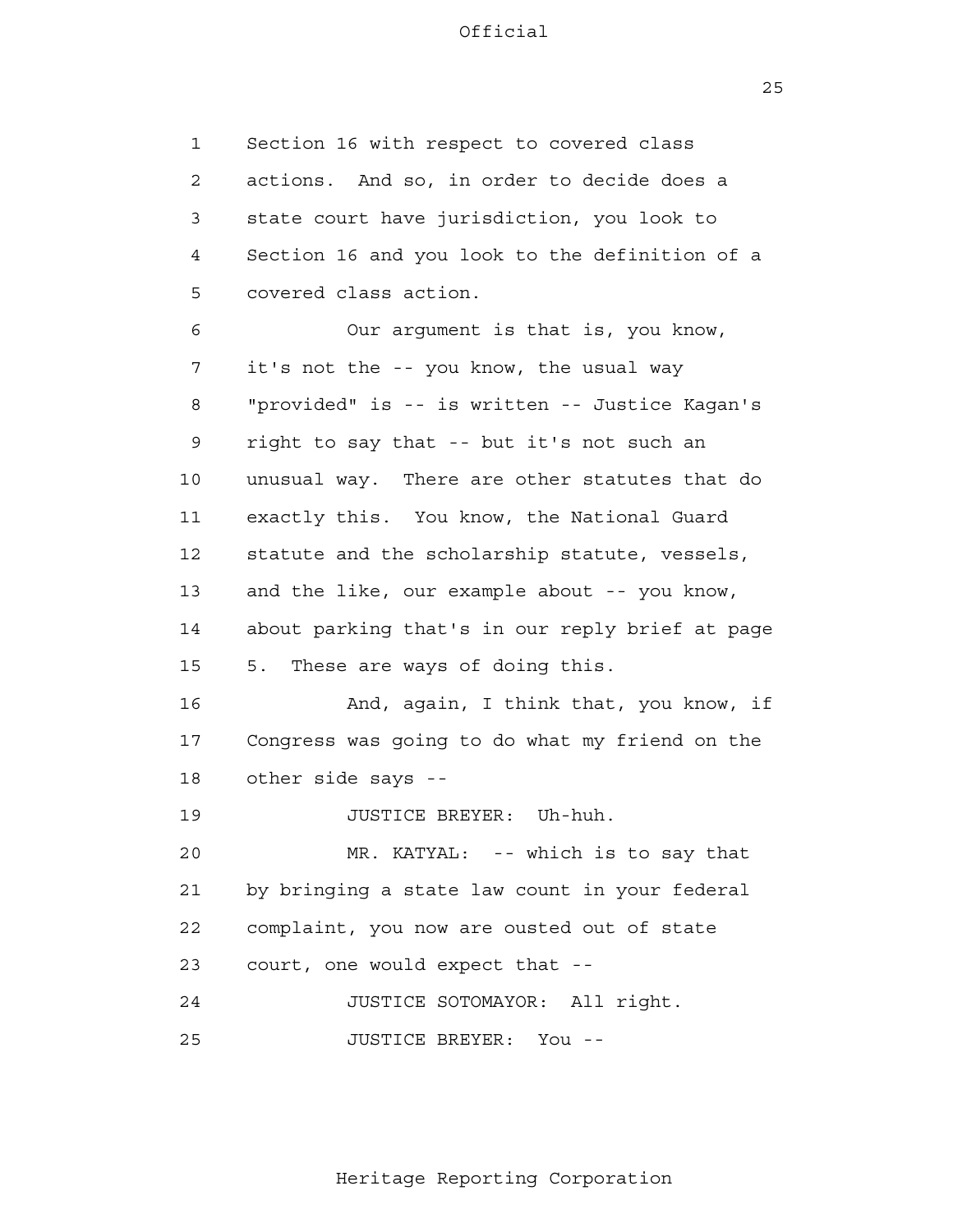26

 1 2 3 4 **5**  6 7 8 9 10 11 12 13 14 15 16 17 18 19 20 21 22 23 24 25 JUSTICE SOTOMAYOR: So why not -- why not make the second "except" clause read identically? But the Congress didn't. Under your theory, assume somebody brings a 1933 Act claim, in state court, tied to a non-1933 state law action. Under your theory, what happens to that case? MR. KATYAL: Yep. JUSTICE SOTOMAYOR: It can't get removed because under (c) you can only remove those claims that are -- state law claims that are based on 1933. And this says you can't remove them. So now what happens? MR. KATYAL: Right. So, Justice Sotomayor, you're exactly right that, under our reading, the preclusion is narrower than the ousted jurisdiction in SLUSA so that there is a category of cases, non-covered securities or claims that aren't about fraud, in which there is no preclusion, but we believe there is no state court jurisdiction over these federal claims. JUSTICE SOTOMAYOR: So your theory is that on those claims they just get ousted out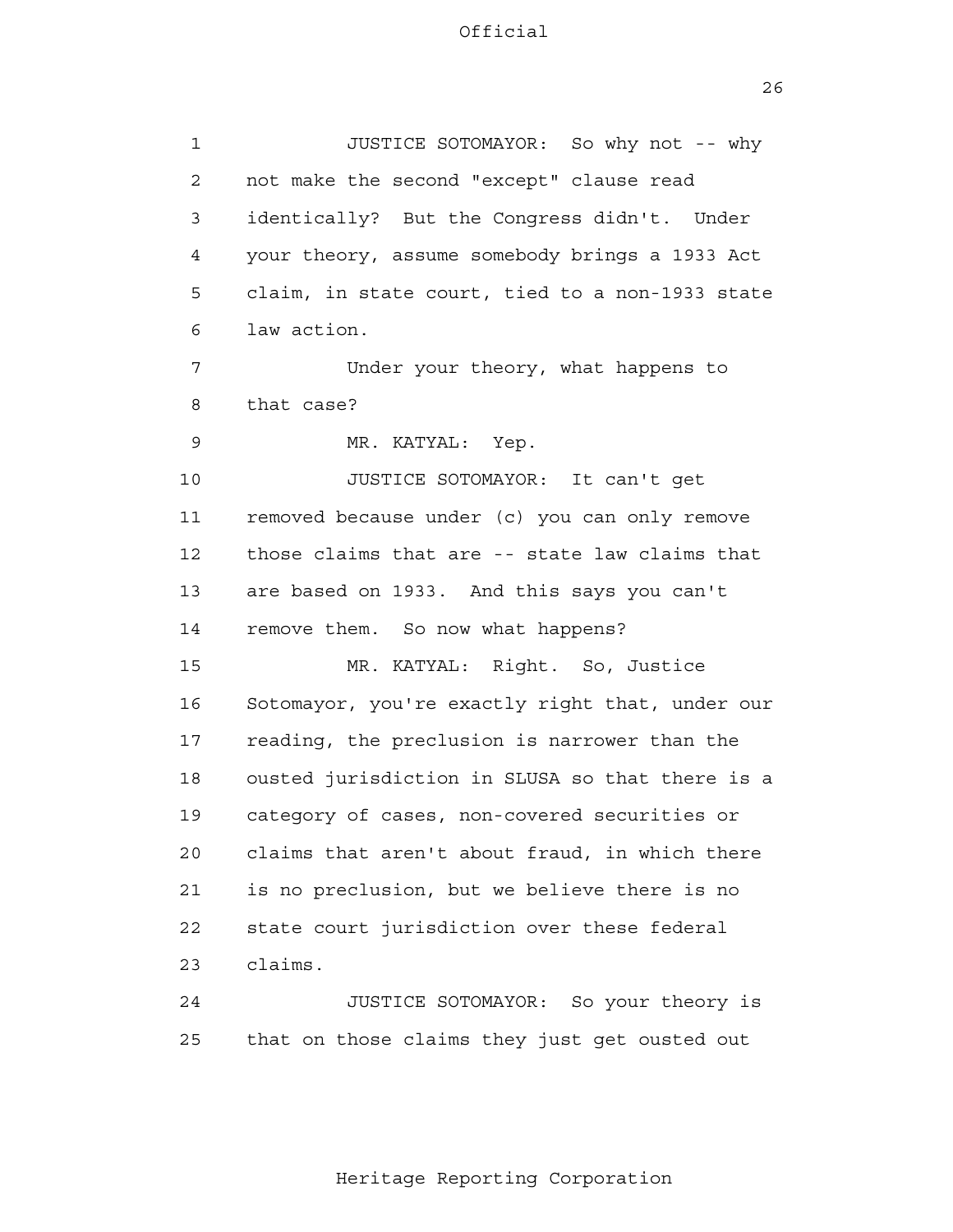27

 1 2 3 4 **5**  6 7 8 9 10 11 12 13 14 15 16 17 18 19  $20$  -- 21 22 23 24 25 of court, even though they have a non-covered, completely viable non-'33 state law action? MR. KATYAL: Exactly. And that's exactly the balance - JUSTICE SOTOMAYOR: That's -- that's a fairly extreme result on a reading that bucks the presumption, and one that exists when there's an ambiguity, that says we presume in favor of concurrent jurisdiction. So you're taking a very strong presumption, turning it on its head, and saying we're ousting state courts over jurisdiction of securities actions that have nothing to do with federal law. MR. KATYAL: So -- so two things. JUSTICE SOTOMAYOR: That's -- that's what you're saying. MR. KATYAL: Well, I don't think that's exactly right. So two things. First is JUSTICE SOTOMAYOR: Why is it not exactly right? MR. KATYAL: Because, first, I don't think this is some anomalous reading. This is reading the '33 Act exactly the way the '34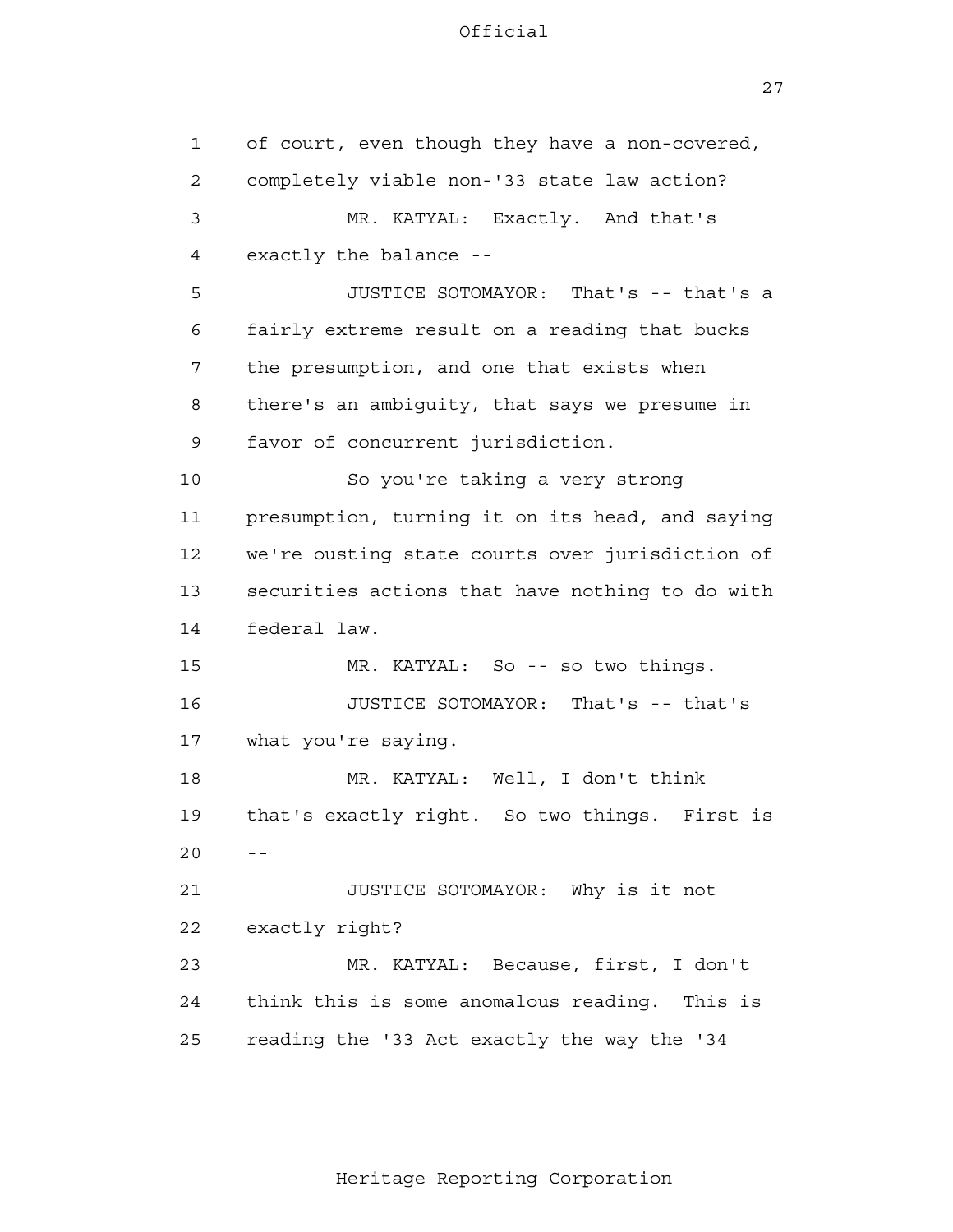28

 1 2 3 4 **5**  6 7 8 9 10 11 12 13 14 15 16 17 18 19 20 21 22 23 24 25 does. Now, you say - JUSTICE SOTOMAYOR: No, this Act does not preempt those state law non-1933, non-federal actions. MR. KATYAL: Justice Sotomayor, with -- with respect, it actually does. SLUSA has a removal provision and a preclusion provision for the 1934 Act. JUSTICE SOTOMAYOR: For those state law claims that relate to federal claims that relate to federal claims. But it explicitly exempts out those that don't. MR. KATYAL: With respect to state claims, it's precluding - JUSTICE SOTOMAYOR: Exactly. State claims. MR. KATYAL: -- in the '34 Act, it's precluding the same basket of state claims as the '33 Act, and the jurisdiction, the way we read it, is exactly the same. That is, that same category of cases, non-covered securities, non-fraud cases, there's no jurisdiction in state courts for them, but they are -- but they don't happen to be precluded under both the '33 and '34 Act.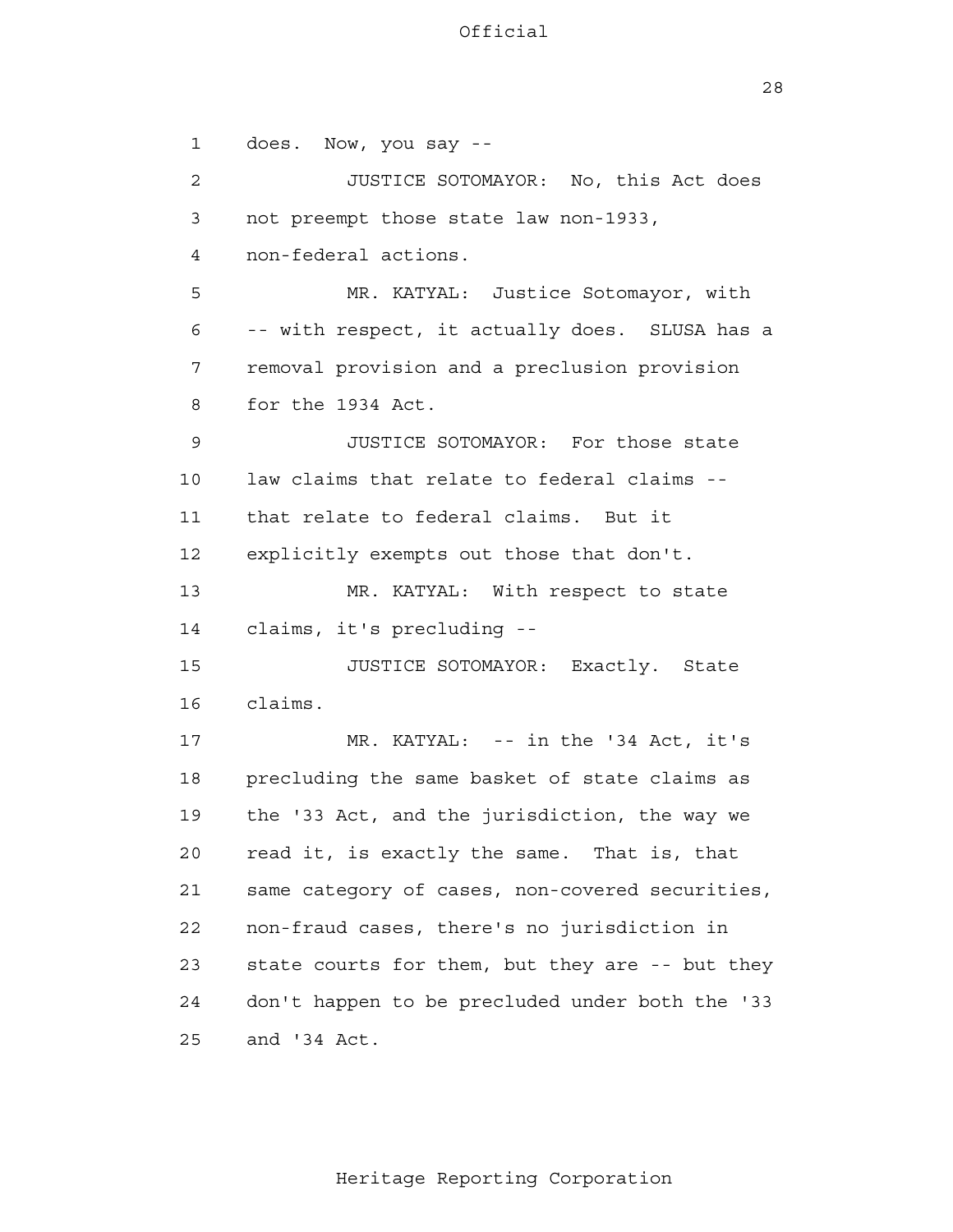29

| 1  | JUSTICE SOTOMAYOR: Exactly.                    |
|----|------------------------------------------------|
| 2  | MR. KATYAL: Now, you -- and now, you           |
| 3  | had asked about the presumption about          |
| 4  | concurrent jurisdiction. And I don't think     |
| 5  | that presumption even applies here. Those      |
| 6  | cases that my friend cites are cases --        |
| 7  | JUSTICE SOTOMAYOR: So how about --             |
| 8  | MR. KATYAL: -- in which the statute's          |
| 9  | silent --                                      |
| 10 | JUSTICE SOTOMAYOR: --                          |
| 11 | anti-commandeering cases? In what other        |
| 12 | situation where we do not have a federal law   |
| 13 | that preempts a state law have we ever         |
| 14 | permitted the federal government to tell the   |
| 15 | states that they can't adjudicate a case under |
| 16 | their own law?                                 |
| 17 | MR. KATYAL: Well, my friend on the             |
| 18 | other side hasn't even made that argument, but |
| 19 | I do think preclusion --                       |
| 20 | JUSTICE SOTOMAYOR: I -- I --                   |
| 21 | MR. KATYAL: -- and preemption --               |
| 22 | JUSTICE SOTOMAYOR: -- I think it's a           |
| 23 | very natural argument. Under what --           |
| 24 | MR. KATYAL: Preclusion and preemption          |
| 25 | are pretty natural concepts in the law. And -- |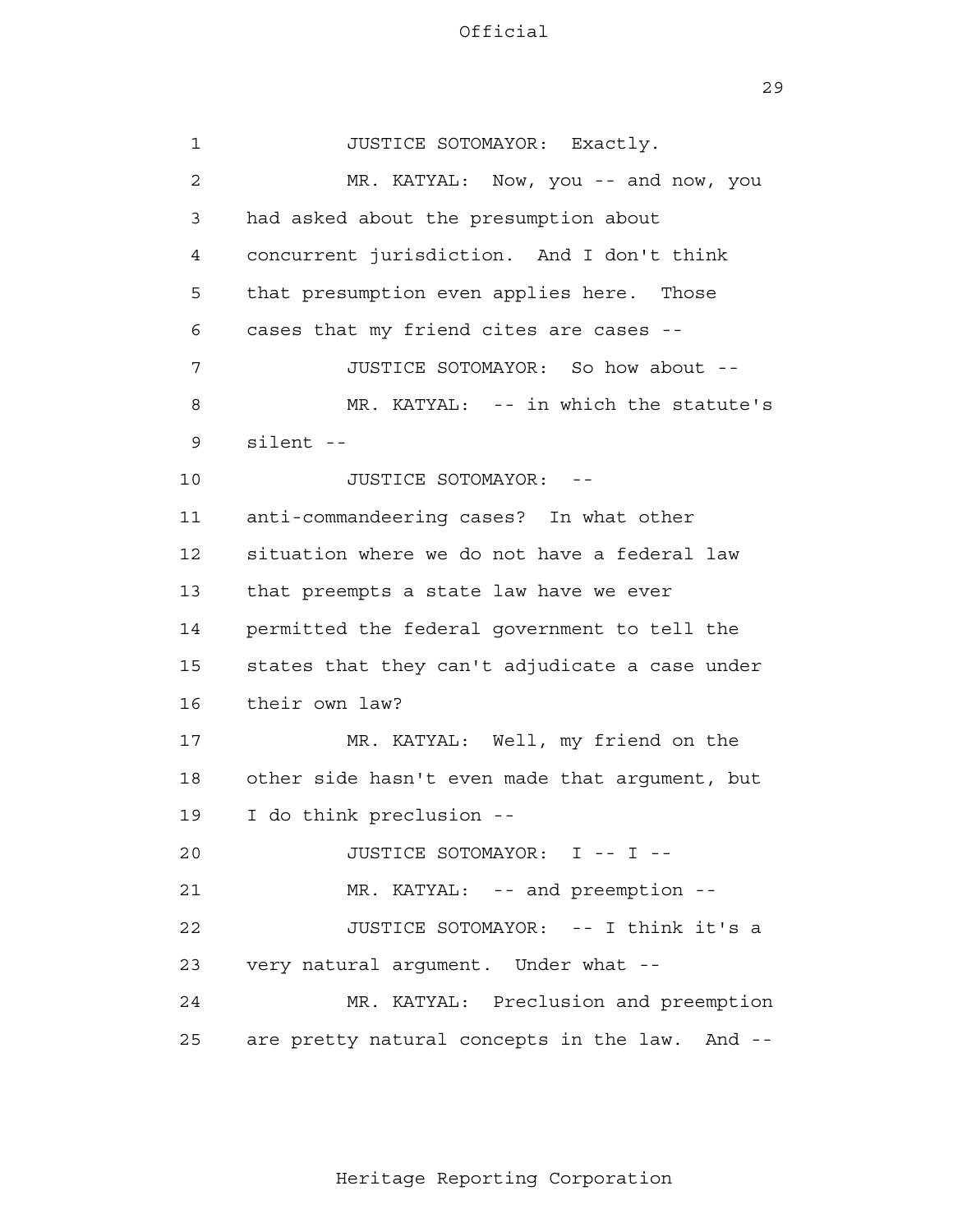30

 1 2 3 4 **5**  6 7 8 9 10 11 12 13 14 15 16 17 18 19 20 21 22 23 24 25 JUSTICE SOTOMAYOR: But it's not you just said to me the '33 and the '34 Act do not preclude certain state law securities actions. If they're not precluded, how can we give a reading to this provision that would stop the state courts from adjudicating those cases? MR. KATYAL: Justice Sotomayor, I'd caution the Court into adopting a ruling that would call into question the constitutionality of not just the '33 Act - JUSTICE SOTOMAYOR: No - MR. KATYAL: -- but the '34 Act. JUSTICE SOTOMAYOR: -- you can -- you can pass a federal law that says this federal law precludes these actions. But if you don't have one that says that - MR. KATYAL: But I think - JUSTICE SOTOMAYOR: -- how can you order the state court not to adjudicate a claim that is not precluded - MR. KATYAL: So the - JUSTICE SOTOMAYOR: -- that is expressly not precluded. MR. KATYAL: The answer to this is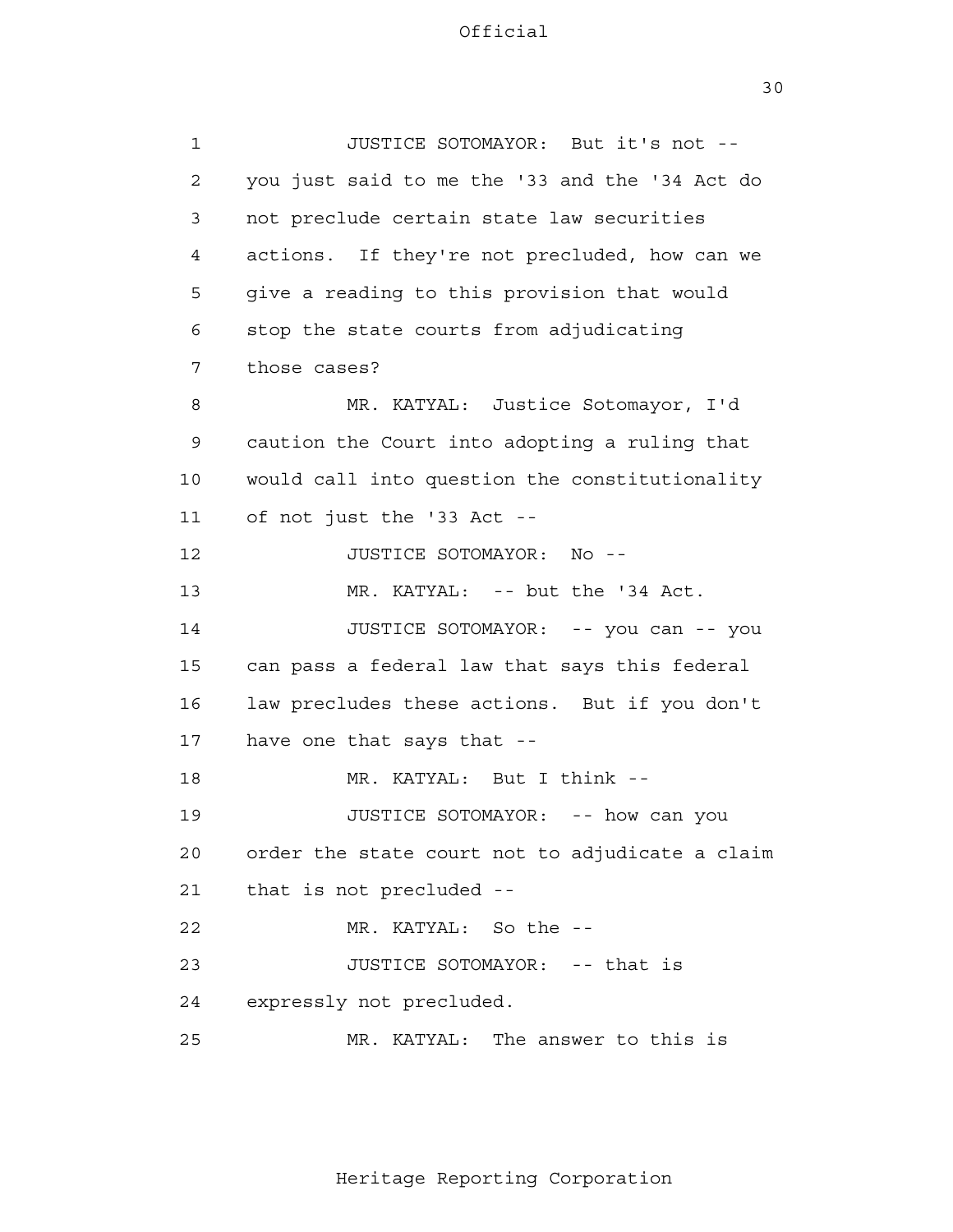31

 1 2 3 4 **5**  6 7 8 9 10 11 12 13 14 15 16 17 18 19 20 21 22 23 24 <u>25</u> found in the Senate report brief -- Senate report at page 4 in which they said we are very concerned for federalism reasons about preclusion because it's such strong medicine. But when we're dealing with jurisdiction, we have the ability to paint with a broader brush without interfering with federalism principles. Here, we're only talking about federal court count -- federal court causes of action, and all Congress is saying is that they are the master of that and you can't bring those in state court when it's subject to very different standards than you can in federal court. JUSTICE GINSBURG: Mr. -- Mr. Katyal, you make this as a -- as taking -- allowing a state court to hear a federal claim that shouldn't be there. But on your reading of this statute, the cure is in your own hands, because you agree with the government that you could remove this case to federal court and then you'd have your federal forum. But you didn't do that. You didn't - MR. KATYAL: So -- so you're about to hear from the government about their -- their theory. We do think it does solve a lot of the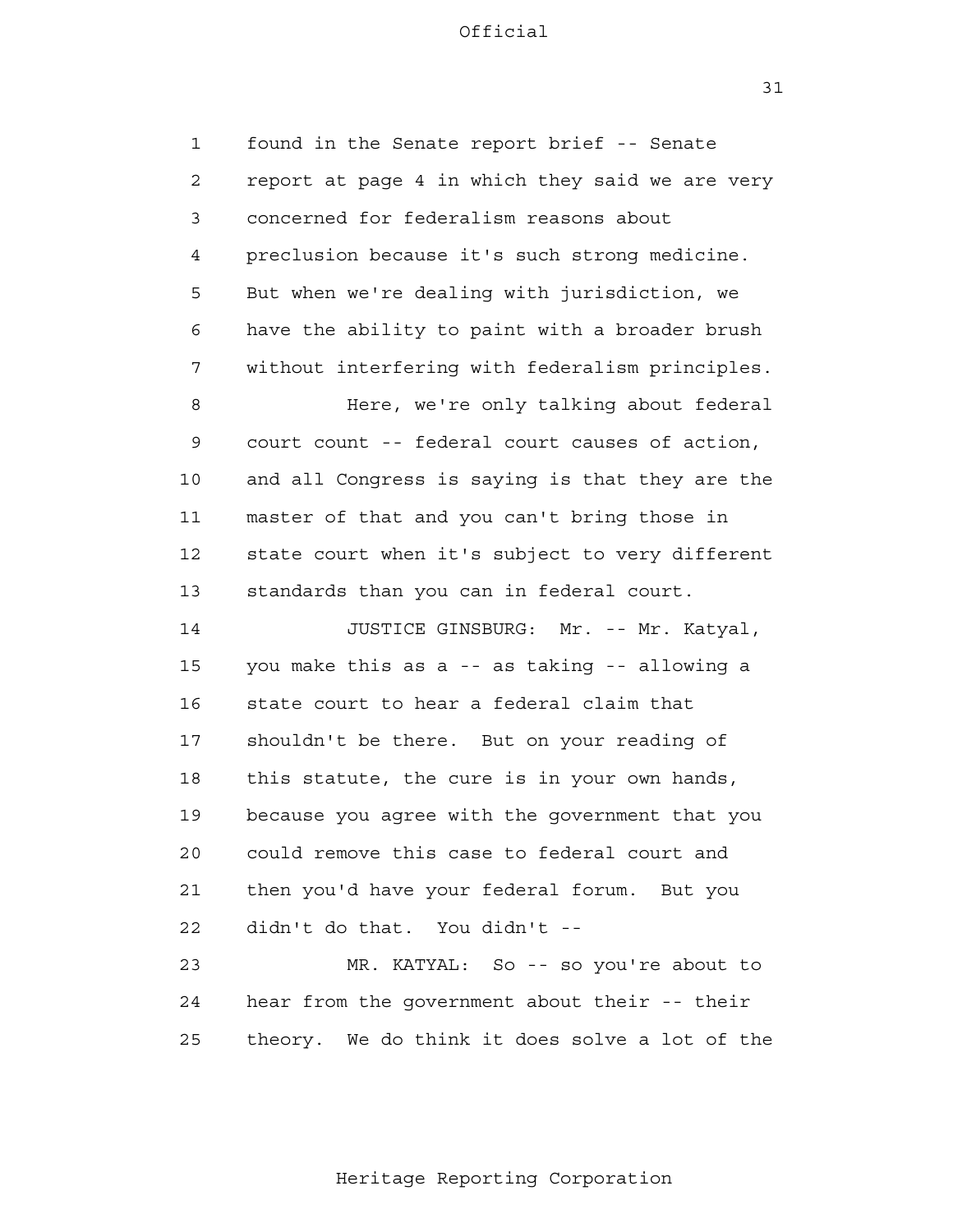32

| $\mathbf{1}$   | policy concerns that Congress was getting at.     |
|----------------|---------------------------------------------------|
| $\overline{2}$ | We think our textual reading is better            |
| 3              | because we actually give effect to the 12 words   |
| 4              | in the -- in the modification of federal court    |
| 5              | jurisdiction. And so we think that's why you      |
| 6              | should adopt our reading over the Solicitor       |
| 7              | General's.                                        |
| 8              | If I may reserve.                                 |
| 9              | CHIEF JUSTICE ROBERTS: Thank you,                 |
| 10             | counsel.                                          |
| 11             | Mr. Kedem.                                        |
| 12             | ORAL ARGUMENT OF ALLON KEDEM                      |
| 13             | ON BEHALF OF THE UNITED STATES, AS AMICUS CURIAE, |
| 14             | IN SUPPORT OF AFFIRMANCE                          |
| 15             | MR. KEDEM: Mr. Chief Justice, and may             |
| 16             | it please the Court:                              |
| 17             | Petitioners are correct that Congress             |
| 18             | enacted SLUSA to reestablish federal courts as    |
| 19             | the preferred venue for large class actions       |
| 20             | involving nationally traded securities.           |
| 21             | But it did so not by eliminating state            |
| 22             | court jurisdiction over suits involving federal   |
| 23             | claims but by permitting removal of such suits    |
| 24             | from state to federal court.                      |
| 25             | Perhaps a good place to start, Justice            |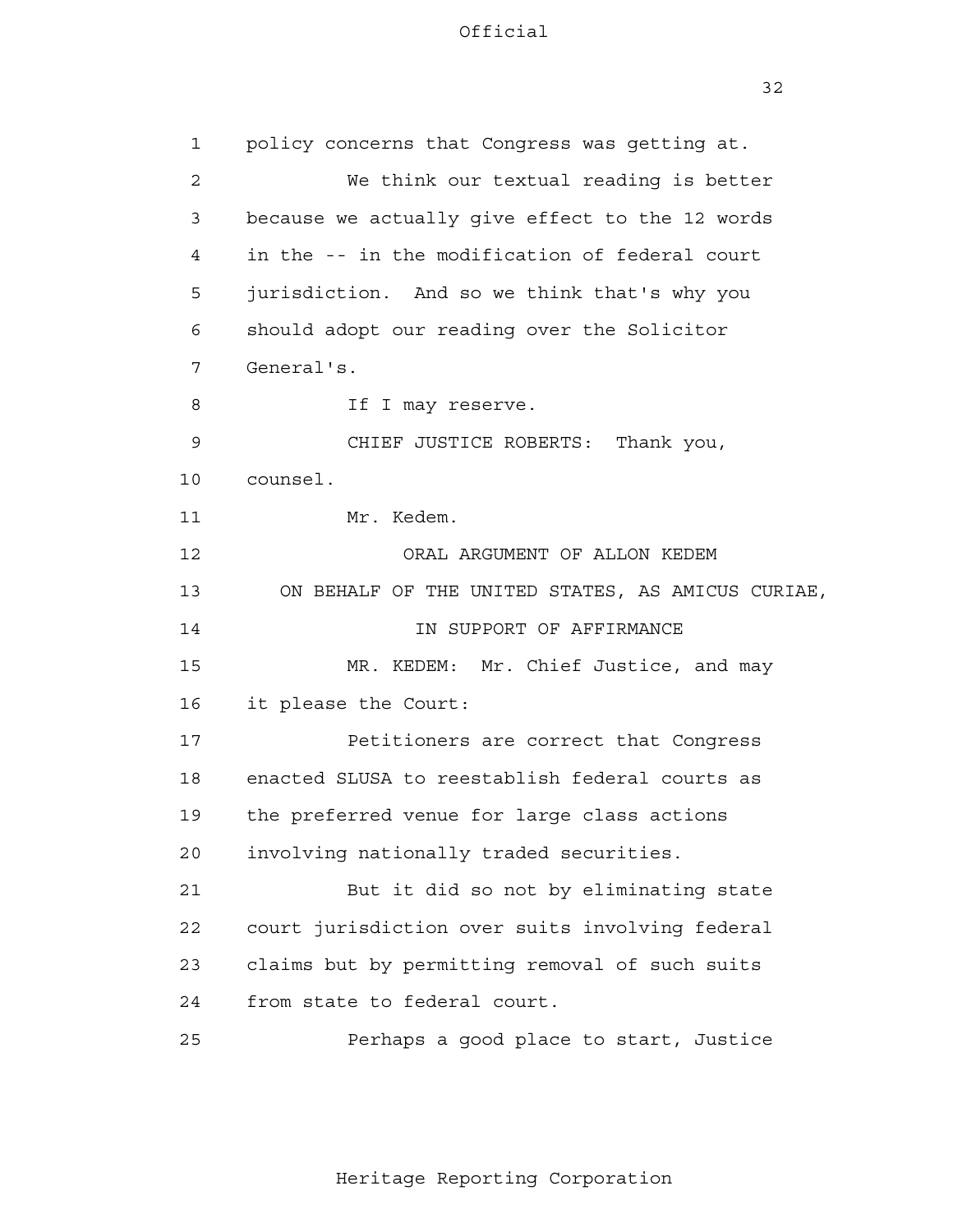1 2 3 4 **5**  6 7 Breyer, would be with your question about the removal provision and how, under the text of that provision, removal of actions that only involve federal claims is permitted. And I think it's easiest to understand if you're looking directly at it, 77p, subsection (c), on page 1a of the red brief.

 8 9 10 11 12 13 14 I think the question for the Court is whether the limiting clause, as set forth in subsection (b), modifies the phrase immediately before it, "involving a covered security," or instead modifies the phrase that comes at the beginning of the sentence, "any covered class action."

> 15 16 17 18 19 20 21 If it modifies "any covered class action," Justice Breyer, I think you would be correct that what Congress would mean by that is the type of class action that's specified at subsection (b), which would have all of the criteria, including that it would be pleaded under state law.

> 22 23 24 25 But if we're correct that instead it modifies "involving a covered security," then I think you would look to subsection (b) to answer the question what type of connection to

> > Heritage Reporting Corporation

33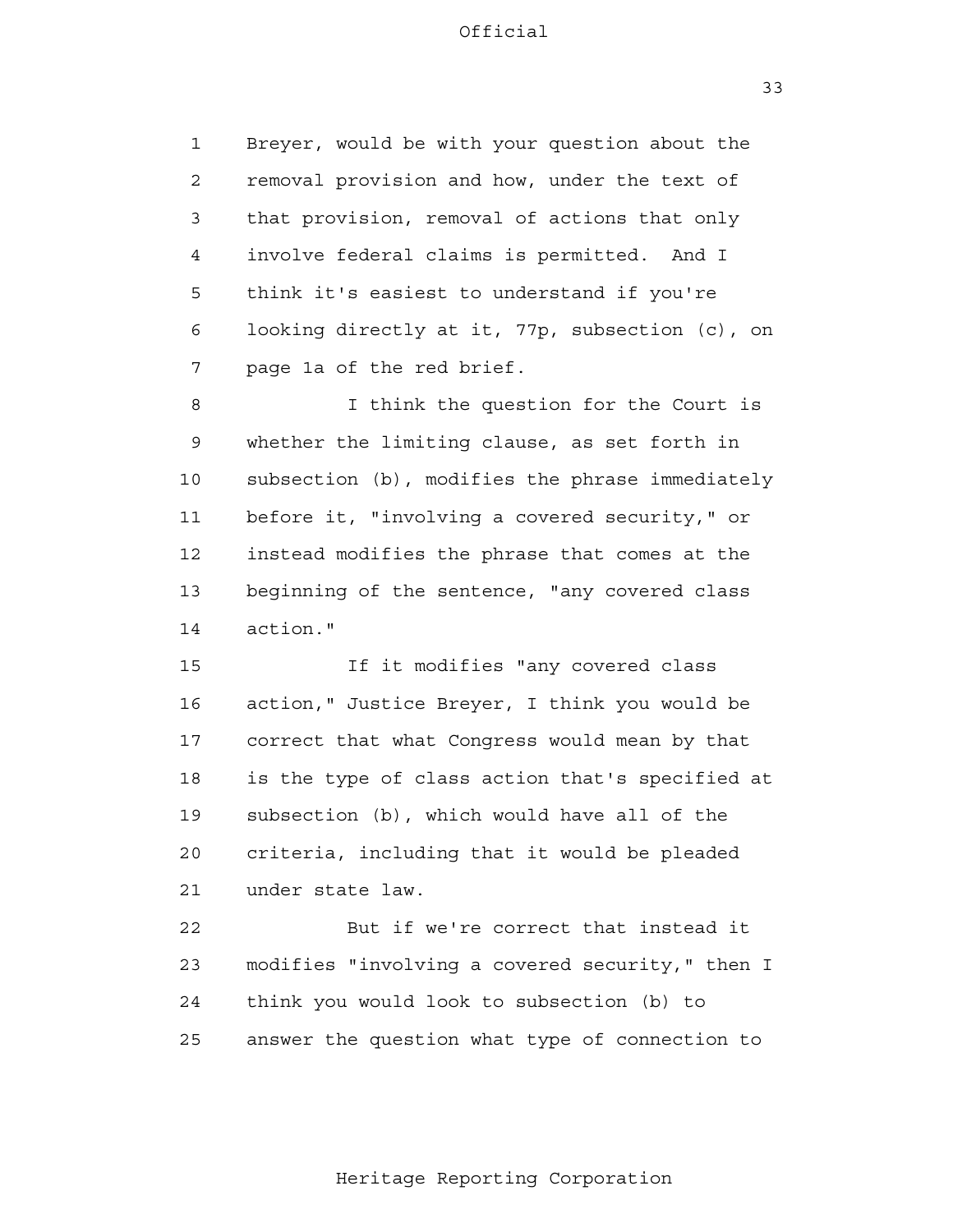34

 1 2 3 4 **5**  6 7 8 9 10 11 12 13 14 15 16 17 18 19 20 21 22 23 24 25 a covered security did Congress have in mind when it used that phrase? JUSTICE BREYER: Well, why, if all they wanted -- the parenthetical "as set forth in subsection (b)" -- that's the words we're talking about, right? MR. KEDEM: That's correct. JUSTICE BREYER: And it's in commas. MR. KEDEM: That's correct. JUSTICE BREYER: Why wouldn't they say "as set forth" and then they'd refer to (2)(a), the definition of covered class action? MR. KEDEM: I think what we're talking about is not just the definition of covered class action. It's what Congress meant by the phrase "involving a covered security," which is a phrase that doesn't have its own definition. JUSTICE BREYER: Ah. MR. KEDEM: And to figure out what that means, you look at  $(b)(1)$  and  $(b)(2)$ , which talk about certain types of misconduct in connection with the purchase or sale of a covered security. We think that's - JUSTICE BREYER: True, but then then -- suppose, all right, involving a covered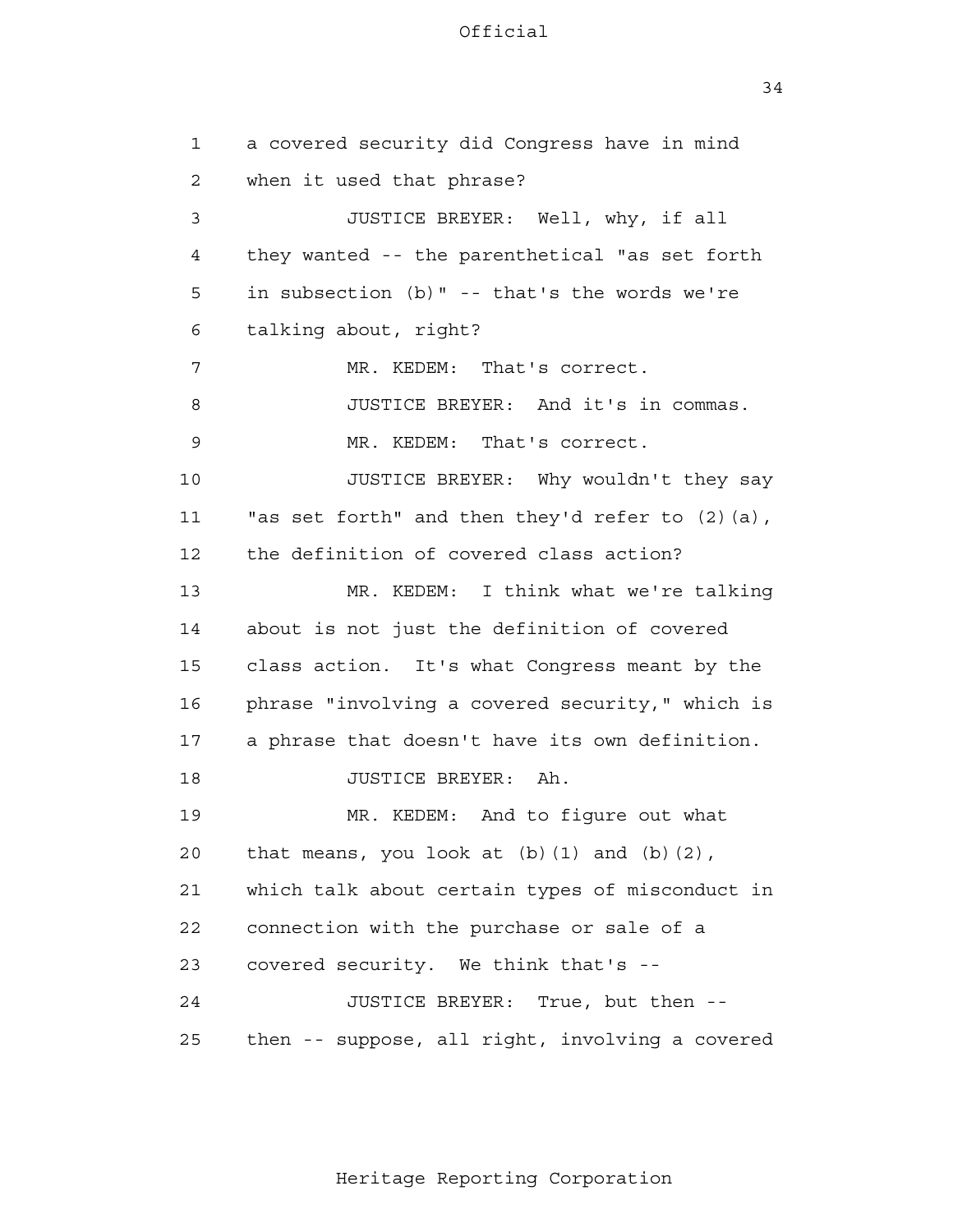35

 1 2 3 4 **5**  6 7 8 9 10 11 12 13 14 15 16 17 18 19 20 21 22 23 24 25 class action. Now - MR. KEDEM: But it's not involving a covered class action. JUSTICE BREYER: What - MR. KEDEM: It's involving a covered security. JUSTICE BREYER: Involving a covered security. MR. KEDEM: And we think -- we think for a few reasons it makes the most sense to read the limiting clause as applying to that phrase. First of all, based on the rule of the  $last$  --JUSTICE KAGAN: So, Mr. Kedem, so now I understand your argument, but -- but still it doesn't really fit with (b)(1) and (2). I mean, if it were just involving a covered security, as set forth in subsection (b), you would look to something which told you what a covered security is. But  $(b)$   $(1)$  and  $(2)$  don't do that. They talk about, you know, the kind of conduct that's illegal. MR. KEDEM: That's right.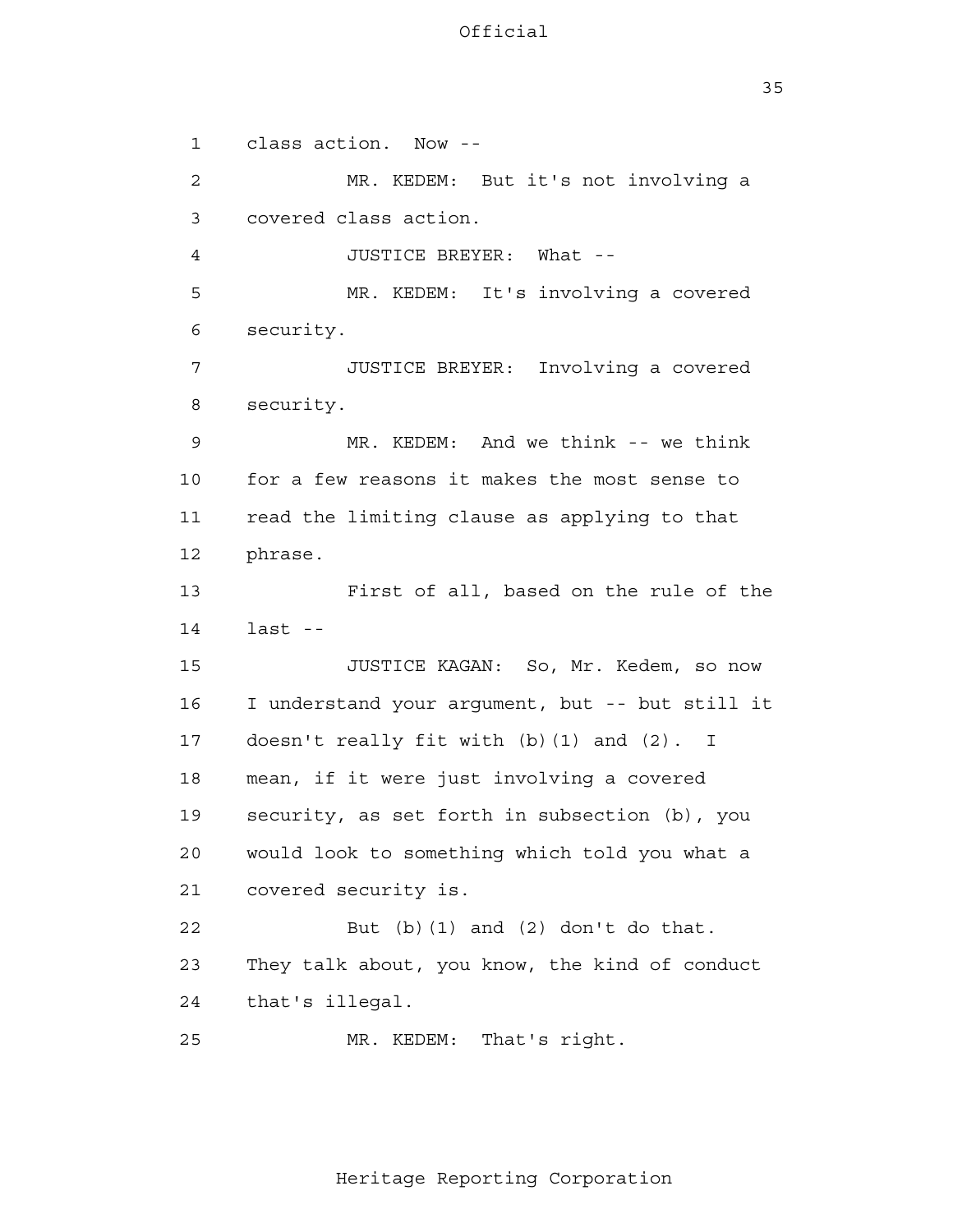36

| $\mathbf{1}$    | JUSTICE BREYER: Yeah.                          |
|-----------------|------------------------------------------------|
| $\overline{2}$  | MR. KEDEM: Because it's not just               |
| 3               | modifying "covered security." It's modifying   |
| 4               | the phrase "involving a covered security." And |
| 5               | you have to figure out what does it mean to    |
| 6               | involve the security in the relevant sense.    |
| 7               | Perhaps it would be useful to consider         |
| 8               | an example of a hypothetical statute in which  |
| 9               | Congress imposed liability for "impeding       |
| 10              | interstate commerce as set forth in Section    |
| 11              | $100.$ "                                       |
| 12              | In that case, I think you would want           |
| 13              | to look to Section 100 --                      |
| 14              | JUSTICE BREYER: Ah, I see. Okay.               |
| 15              | MR. KEDEM: -- and the type of                  |
| 16              | impeding acts that are described there to tell |
| 17              | you what it means to impede in the relevant    |
| 18              | sense.                                         |
| 19              | JUSTICE BREYER:<br>Okay. So your point         |
| 20 <sub>o</sub> | -- your point is involving a covered security? |
| 21              | MR. KEDEM: That's right.                       |
| 22              | JUSTICE BREYER: So you have to both            |
| 23              | know what a covered security is, and you also  |
| 24              | have to know is what kind of involvement.      |
| 25              | That's right. The first<br>MR. KEDEM:          |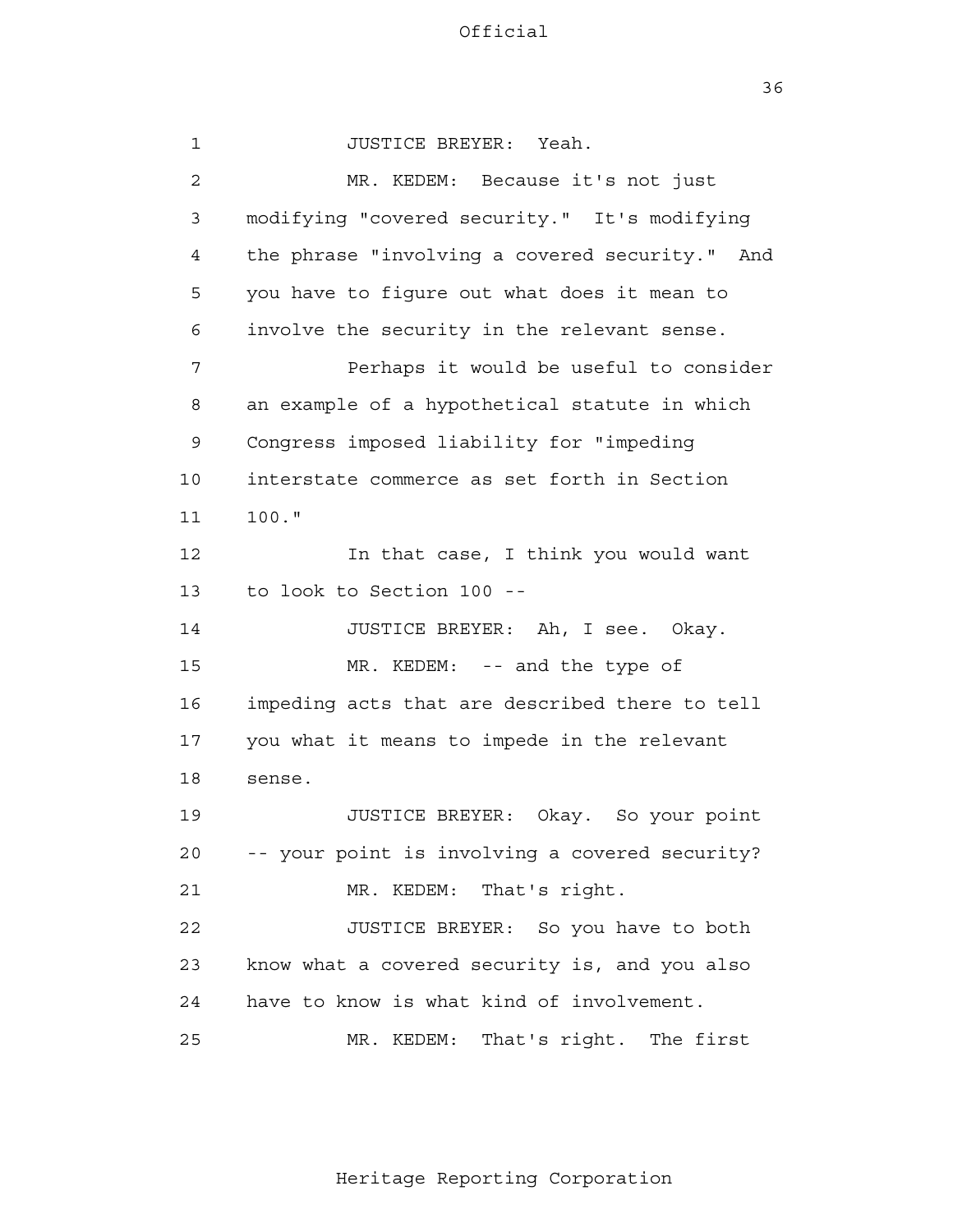37

 1 2 3 4 **5**  6 7 8 9 10 11 12 13 14 15 16 17 18 19 20 21 22 23 24 25 part is very - JUSTICE BREYER: And so for covered security you could have just referred to (3) where they define it, but you have to know a second thing, which is how is it involved? MR. KEDEM: That's correct. JUSTICE BREYER: And (1) and (2) in (b) tell you how it is involved? MR. KEDEM: That's right. We think that's the better reading, first - JUSTICE BREYER: Okay, I see. MR. KEDEM: -- based on the rule of the last antecedent - JUSTICE BREYER: I see, I see, I see. MR. KEDEM: -- under which the limiting clause is most naturally applied to the thing that comes immediately before it, rather than to something that comes earlier in the sentence. JUSTICE BREYER: I see. JUSTICE GINSBURG: Should we pass on -- pass on that in a case where there was no effort to remove? Removal isn't part of this case. MR. KEDEM: That's right. It's not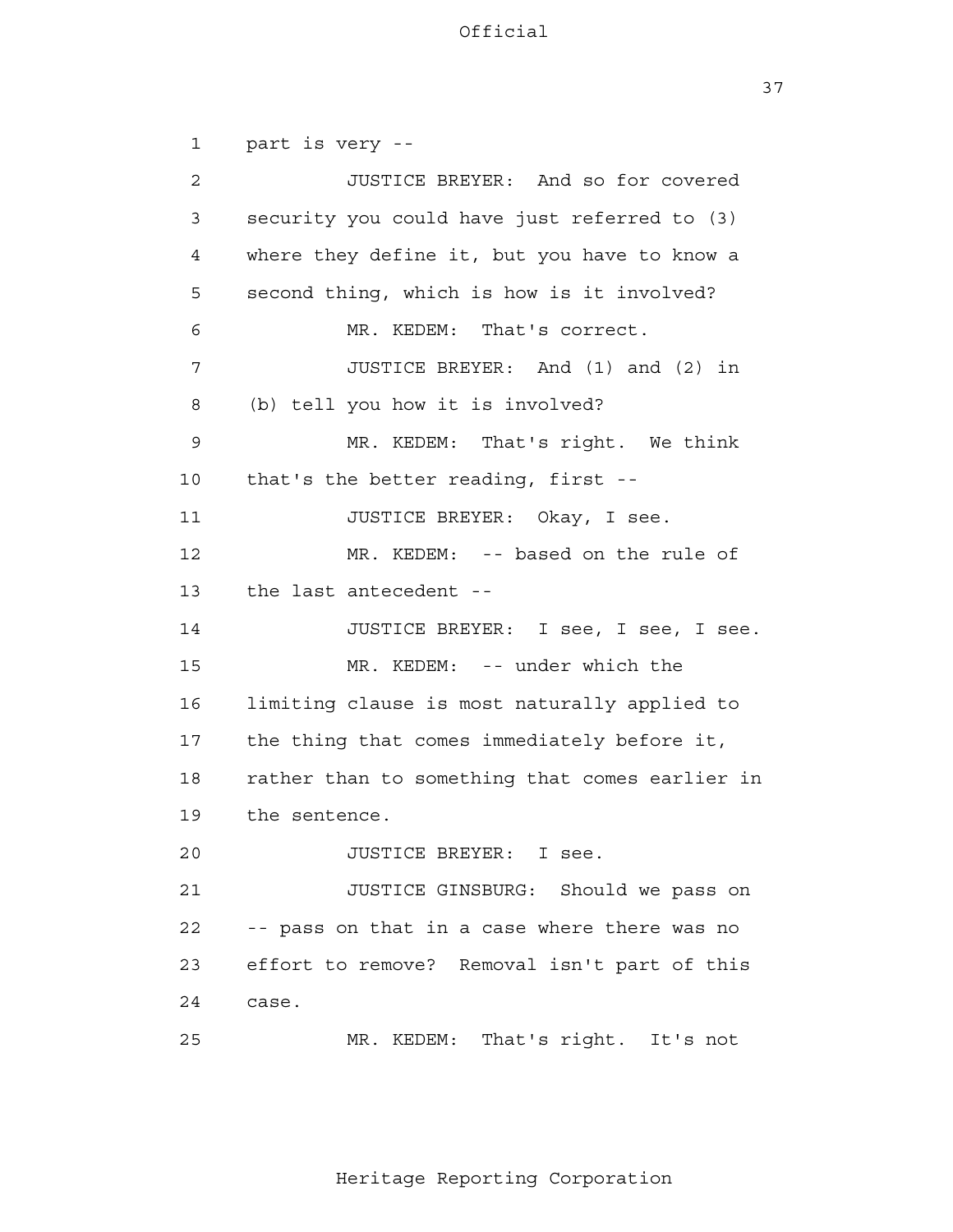38

 1 2 3 4 **5**  6 7 8 9 10 11 12 13 14 15 16 17 18 19 20 21 **22**  23 24 25 squarely presented, but we do think that it's covered by the question presented in the following sense: both Petitioners and Respondents make structural arguments about the relationship between the except clause and the anti-removal provision in the penultimate sentence of 77v, subsection (a). And this is an explanation that responds to both of those arguments. Moreover, Petitioners make a very powerful policy-based argument that Congress could not have intended for federal claims to be stuck in state court where they wouldn't benefit from the protections of the Reform Act. That was the whole point of SLUSA. This is also a powerful response to that. In addition, we do think that it would be very useful - JUSTICE GORSUCH: So you - MR. KEDEM: -- that the lower court --JUSTICE GORSUCH: -- you understand the -- the legislative history that Justice Breyer was asking about is relevant to the '33 Act, not just the '34 Act? MR. KEDEM: That's -- that's right.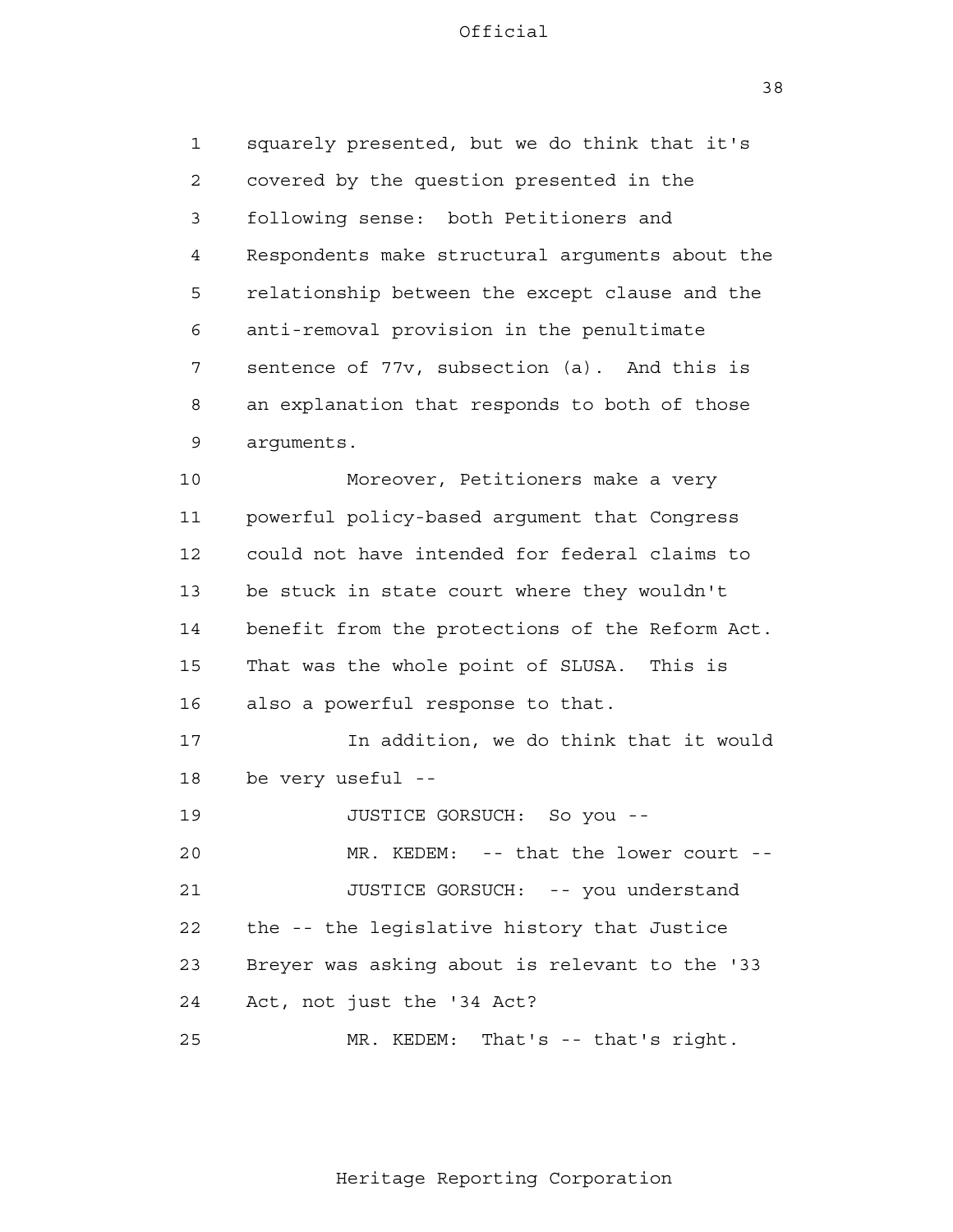39

 1 2 3 4 **5**  6 7 8 9 10 11 12 13 14 15 16 17 18 19 20 21 **22**  23 24 25 Congress was concerned about both acts. In addition to the rule of the last antecedent, I would point to the fact that in between our two candidates for the limiting clause, "any covered class action" at the beginning of the sentence and "involving a covered security" later on, there's an intervening phrase, "brought in any state court." And that phrase doesn't have any obvious analog in subsection (b), which, as the Court is well aware, applies regardless of whether you're in federal or state court. And we think that strengthens the inference that the limiting clause should be applied to the thing adjacent to it. JUSTICE KAGAN: Could -- I just want to get the -- the best version of your argument. MR. KEDEM: Sure. JUSTICE KAGAN: (1) and (2) involve a covered security because what? MR. KEDEM: Because they involve certain types of misconduct in connection with the purchase and sale of a covered security.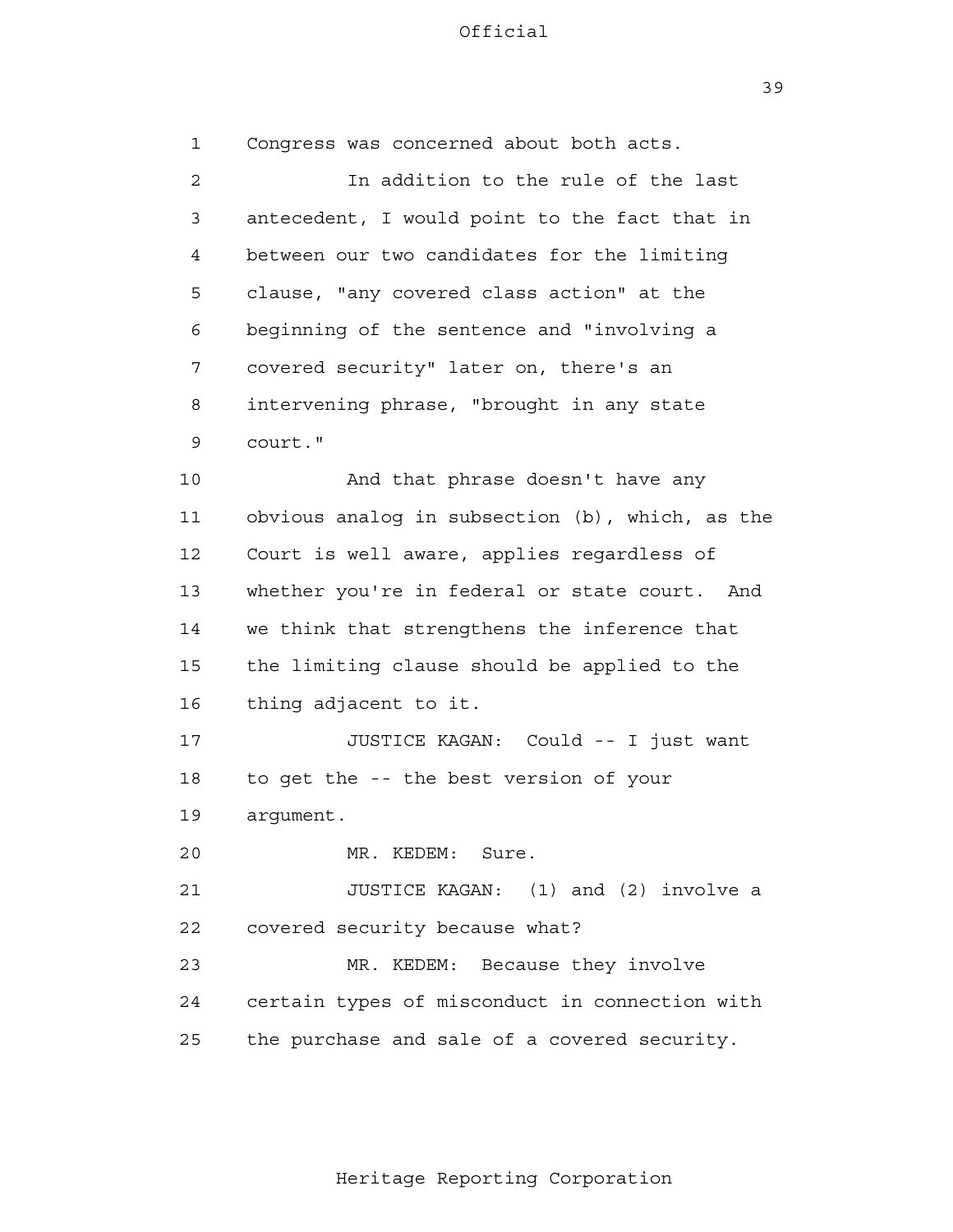1 2 3 4 **5**  6 7 8 9 10 11 12 13 14 15 16 17 18 19 20 21 **22**  23 24 25 In other words, what does it mean to involve a covered security in a sense that's relevant for the removal provision? It has to have an omission with regard to that covered security, a false statement with regard to that covered security, and the like, the types of misconduct specified in those two provisions. JUSTICE SOTOMAYOR: Counsel, what do you do with our statement in Kircher? And I know you try to distinguish it. MR. KEDEM: Sure. JUSTICE SOTOMAYOR: But it very explicitly says removal and jurisdiction to deal with removed cases is limited to those precluded in the terms of subsection (b). MR. KEDEM: That's right. JUSTICE SOTOMAYOR: And that was the very argument that was raised there. MR. KEDEM: Well, the Court said it both ways in Kircher. It said it that way, that the two provisions, the scope of them is identical, but it also said that they were identical in that they both require certain types of misconduct. JUSTICE SOTOMAYOR: Counsel, that's a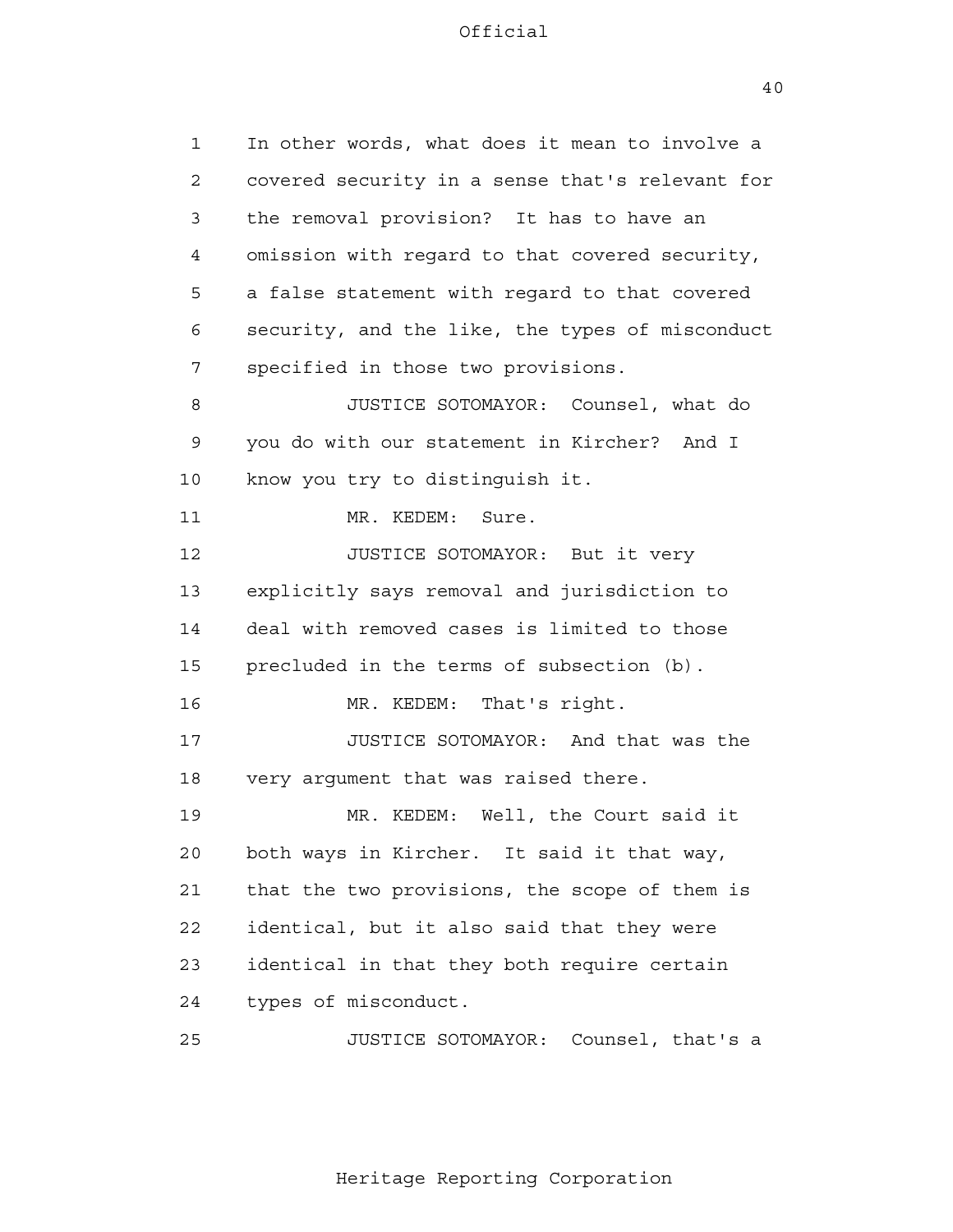1 2 3 4 **5**  6 7 8 9 10 11 12 13 14 15 16 17 18 19 20 21 **22**  23 24 25 bit of a stretch. When I read the - MR. KEDEM: Well --JUSTICE SOTOMAYOR: -- opinion, every time it related to, itself to (1) or (2), it would say something like, like (1) and (2), or (1) and others. It would not limit itself to just (1) and (2). It would just - MR. KEDEM: I think it was talking about the types of misconduct at issue in 1 and 2. And the reason I think that is because the specific argument that the Court was considering in Kircher was the argument that the plaintiffs made that the case did not belong in federal court because it didn't involve the purchase or sale of a covered security. The defendants responded: Even if true, that's an argument about preclusion under subsection (b), not an argument about removal under subsection (c). JUSTICE ALITO: Do you really think that whoever wrote this removal provision thought about all this stuff that you're telling us now? MR. KEDEM: I'm not sure that they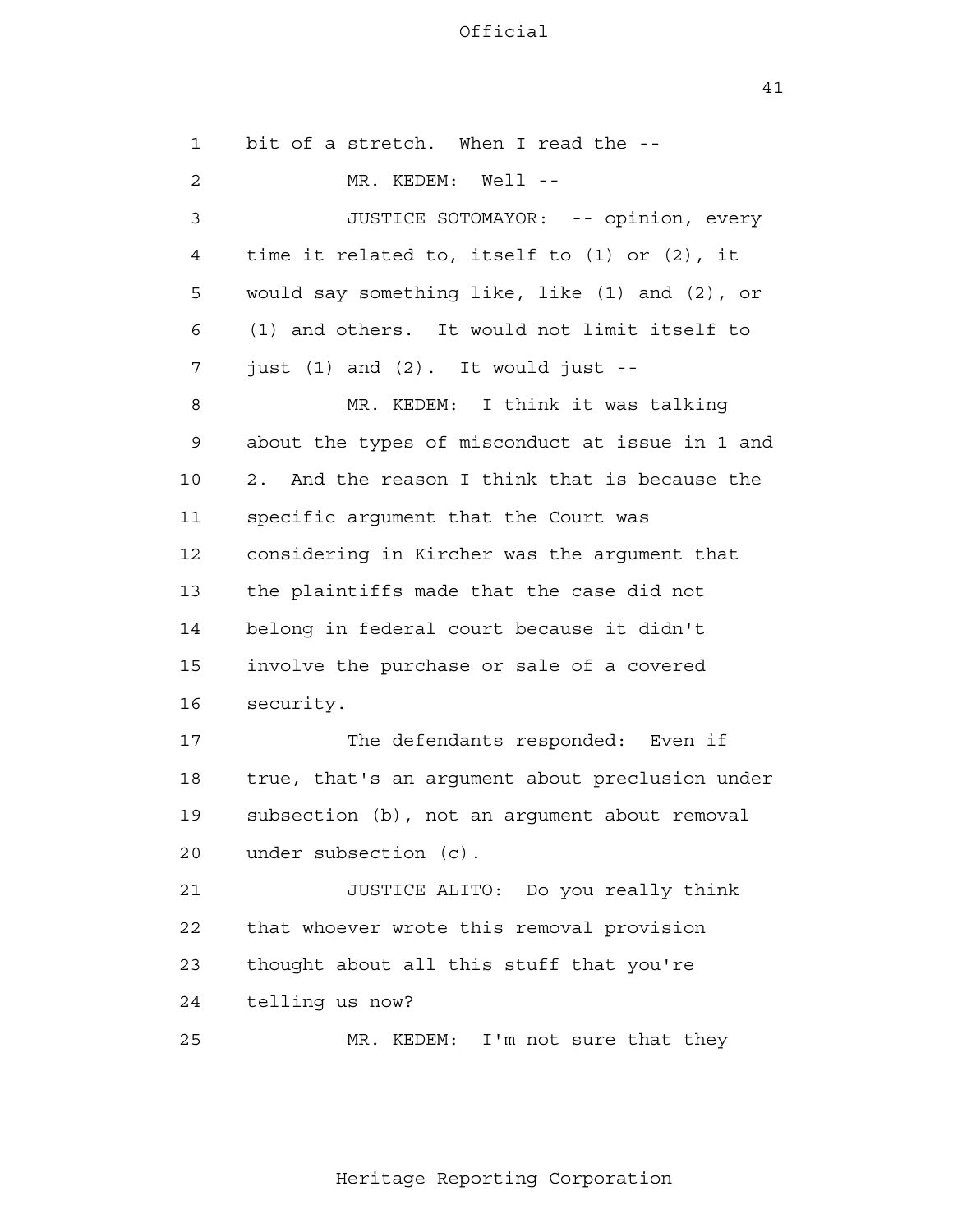42

 1 2 3 4 **5**  6 7 8 9 10 11 12 13 14 15 16 17 18 19 20 21 22 23 24 25 thought about the rule of the last antecedent and the like. But I do think that - JUSTICE ALITO: I mean, they set out to do what you say this does, and they decided this is the way we're going to do it. MR. KEDEM: I think it's - JUSTICE ALITO: It is SO far from reality that it really strains credulity. MR. KEDEM: I think even if you think that our reading is a little bit of a stretch, I think the contrary reading is also a little bit of a stretch. I think - JUSTICE ALITO: I mean, all the readings that everybody has given to all of these proceedings -- provisions are a stretch. (Laughter.) MR. KEDEM: I think -- I think --JUSTICE ALITO: I'm serious. Is there at a certain point at which we say this means nothing, we can't figure out what it means, and, therefore, it has no effect, it means nothing? MR. KEDEM: Justice - JUSTICE ALITO: Can we not -- we have to say it means something?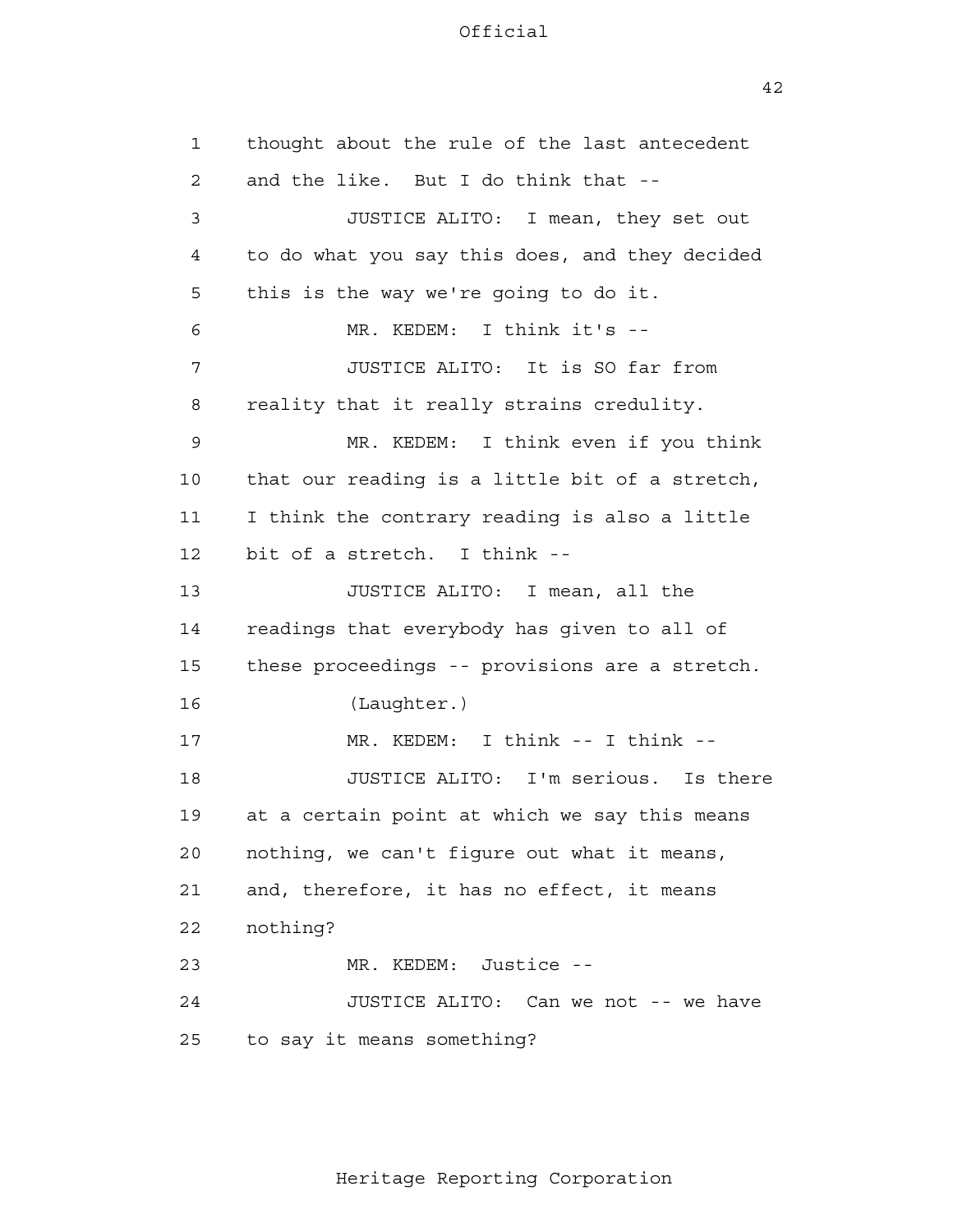| $\mathbf{1}$ | MR. KEDEM: I would caution the Court            |
|--------------|-------------------------------------------------|
| 2            | against saying it means absolutely nothing. I   |
| 3            | do think that if the Court is concerned about   |
| 4            | the policy arguments that Petitioners raise,    |
| 5            | which we think are very important arguments,    |
| 6            | and based on the findings of fact in SLUSA      |
| 7            | these -- they are things that Congress was      |
| 8            | concerned about, we think that our removal      |
| 9            | argument gets to essentially the same place as  |
| 10           | a policy matter but with a much more plausible  |
| 11           | textual basis.                                  |
| 12           | JUSTICE BREYER: Part of the problem,            |
| 13           | I mean, I don't think -- I don't find this as   |
| 14           | confusing as -- I mean, I might be wrong in how |
| 15           | I'm looking at it -- but as Justice Alito.      |
| 16           | I'm thinking the drafter is given a             |
| 17           | task and his task is to do two things,          |
| 18           | economically, efficiently, I mean, that is      |
| 19           | efficiently with words.                         |
| 20           | One thing he has to do is get rid of            |
| 21           | these state actions. That's one. And the        |
| 22           | second thing he has to do is to remove the      |
| 23           | federal act cases into federal court. Okay?     |
| 24           | And that's whether they're mixed, or not mixed, |
| 25           | or so forth.                                    |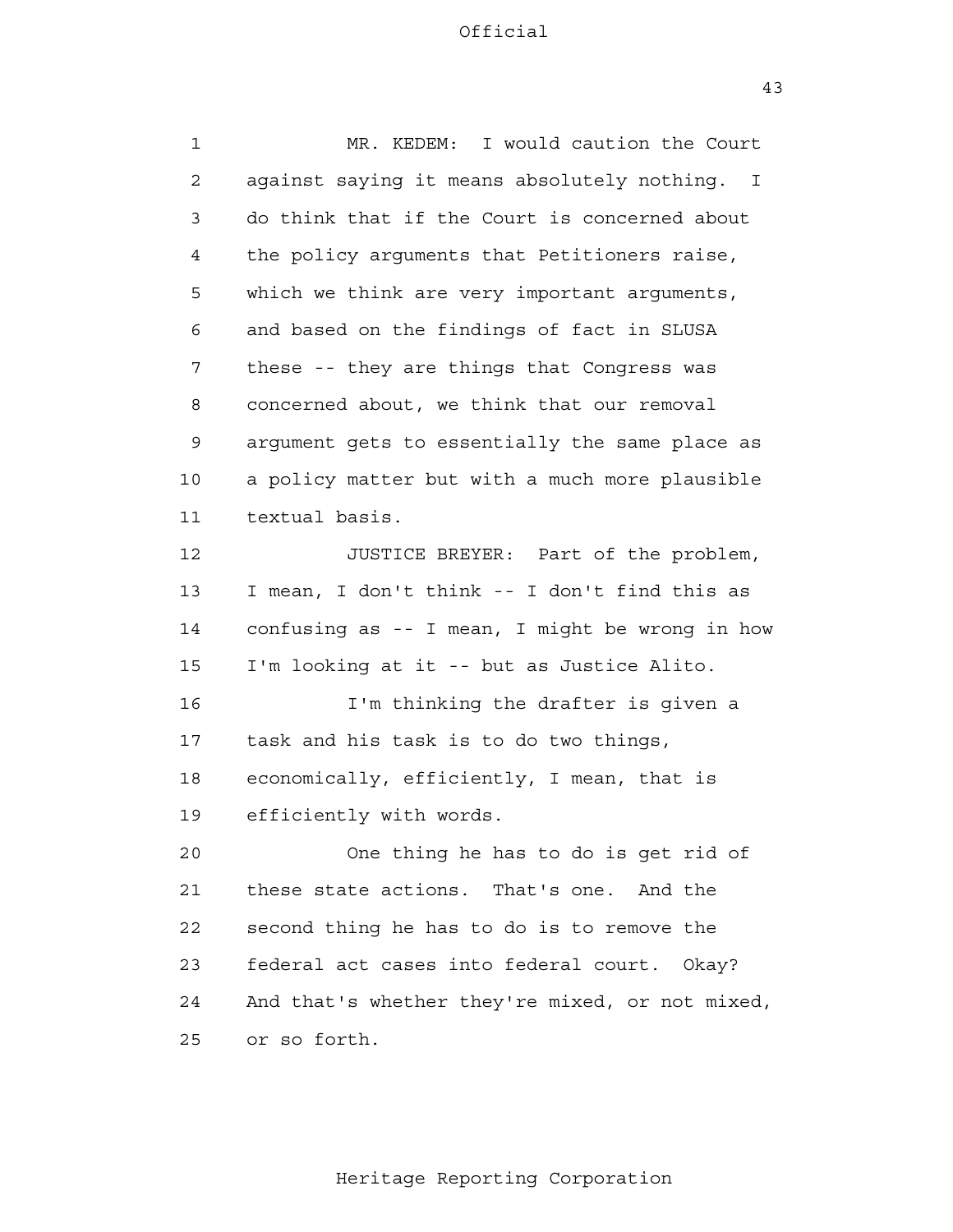1 2 3 4 **5**  6 7 8 9 10 11 12 13 14 15 16 17 18 19 20 21 22 23 24 25 MR. KEDEM: Right. JUSTICE BREYER: If he was given that task, this is the language that does it. But I would expect there would be a report, and in this report there would be an explanation such as you gave me of the word "involving." And my guess is there is no such report. MR. KEDEM: That's correct. JUSTICE BREYER: That moves me and - MR. KEDEM: There is no such explanation, but there's also no contrary explanation that we're aware of. JUSTICE BREYER: Well, that's true. That's true. MR. KEDEM: If I could add two more textual points - JUSTICE BREYER: Yeah. MR. KEDEM: -- that support our reading of the statute. If what is meant is the contrary reading, any covered class action of the sort that's specified in subsection (b), it's not clear what the words "involving a covered security" would be doing in that sentence. At best, it would be superfluous and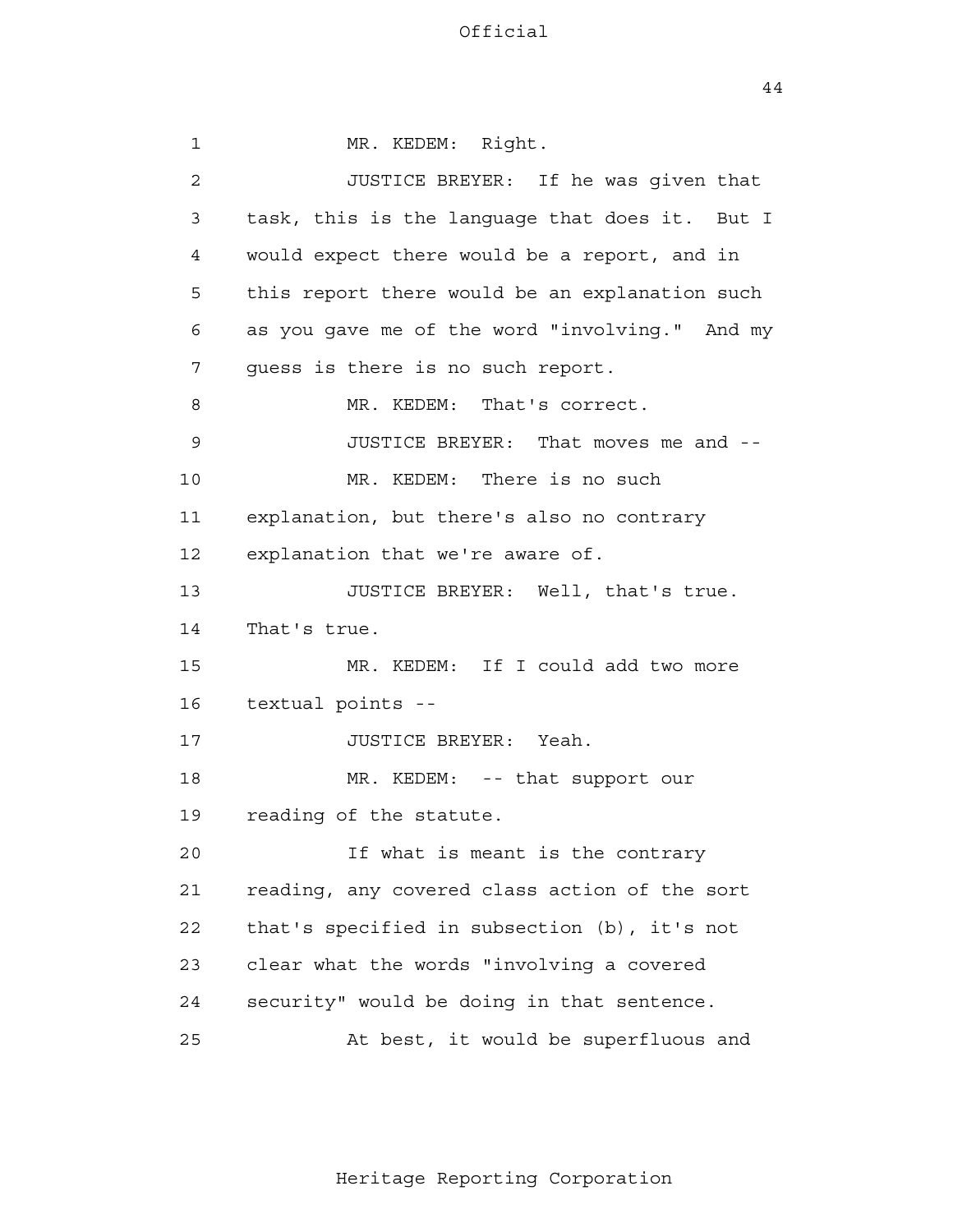45

 1 2 3 4 **5**  6 7 8 9 10 11 12 13 14 15 16 17 18 19 20 21 **22**  23 24 25 at worst confusing and distracting. CHIEF JUSTICE ROBERTS: Thank you, counsel. Mr. Goldstein. ORAL ARGUMENT OF THOMAS C. GOLDSTEIN ON BEHALF OF THE RESPONDENTS MR. GOLDSTEIN: Thank you, Mr. Chief Justice, and may it please the Court: When the Petitioners' lawyer stands up and says in the first minute that his reading is obtuse and when the Solicitor General's lawyer spends the entire time on an argument that isn't in any of their briefs in the case, you know that the lawyers are scrambling to try and figure out what the statute means. And the way we think you would resolve that is to recognize that these words actually mean something. They may target a null set. They may not accomplish anything. But this Court has said in cases like Manning that if Congress is going to change this kind of law significantly, you don't find elephants in mouse holes. You don't say that obtuse language disrupts and takes away from the state courts a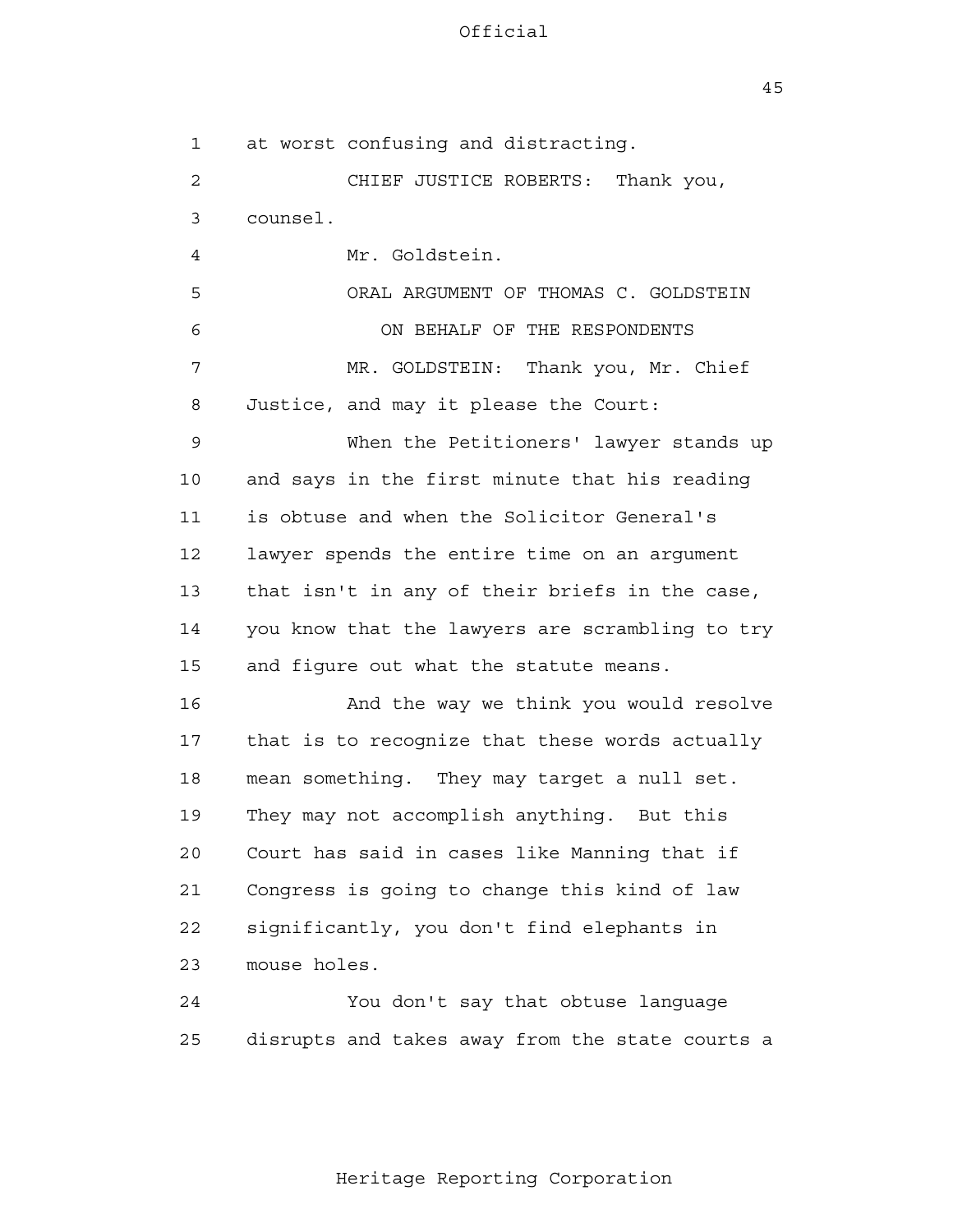46

 1 2 3 4 **5**  6 7 8 9 10 11 12 13 14 15 16 17 18 19 20 21 22 23 24 25 long-standing form of jurisdiction, and that's what the other side wants to happen here. The Securities Act of 1933, unlike the '34 Act, always has provided for state court jurisdiction. That is the way it has always been. And if Congress wanted to disrupt that and get rid of that, it would say so quite expressly. JUSTICE KENNEDY: I -- I can see the importance of deciding the removal issue here because it's central to the interpretation of the question -- the answer to the question before us. On the other hand, as Justice Ginsburg pointed out, the case wasn't removed. Could the -- a clear opinion be written and reserve the removal question? MR. GOLDSTEIN: Well, Justice Kennedy, I have learned that the answer to the question can the Supreme Court do X is always yes. (Laughter.) MR. GOLDSTEIN: You -- you can write an opinion that says we agree, for example, with the government and the Respondents that this language at the very least isn't clear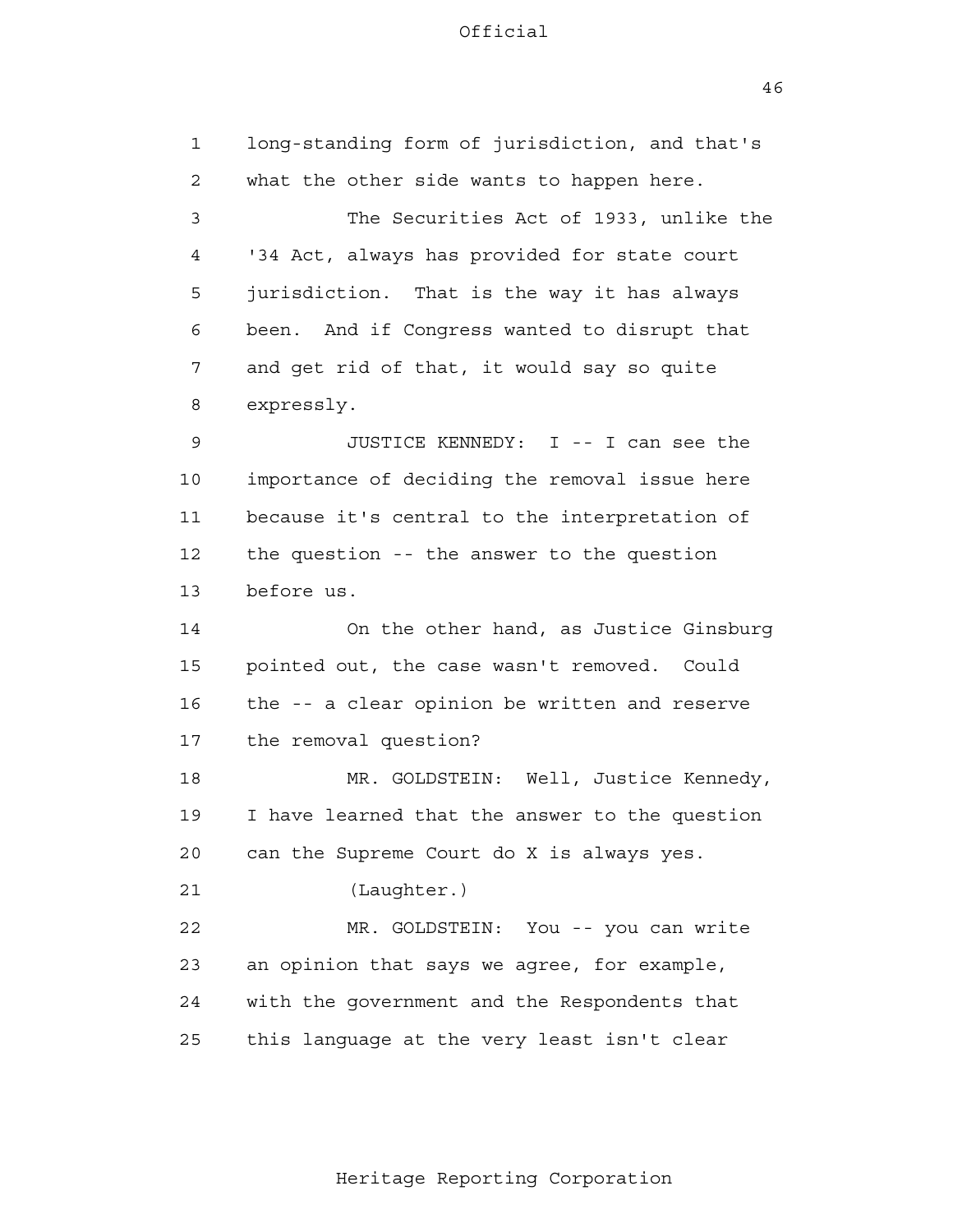47

 1 2 3 4 **5**  6 7 8 9 10 11 12 13 14 15 16 17 18 19 20 21 22 23 24 25 enough to accomplish this result. We reserve for another day the removal question. To be -- and that honestly as a matter of jurisprudence is probably the right thing to do. You're talking about two things. They didn't remove it and it's not in the question presented. And if you want to signal to the lawyers how it is that we're supposed to litigate these cases, that's probably not the -- the best signal to send. On the other hand, it's true, for example, that if the Court were to understand the Kircher decision that we do and the structure between (b) and (c) in 77p as having a parallel in v(a), one could effectively resolve the removal question, but you could only, essentially, resolve it in the favor of non-removal. I -- it would be very hard, I think, to write an opinion honestly that says what should happen here is these cases should be removed under 77p(c). JUSTICE GORSUCH: Mr. Goldstein, speaking of gibberish - MR. GOLDSTEIN: Yes?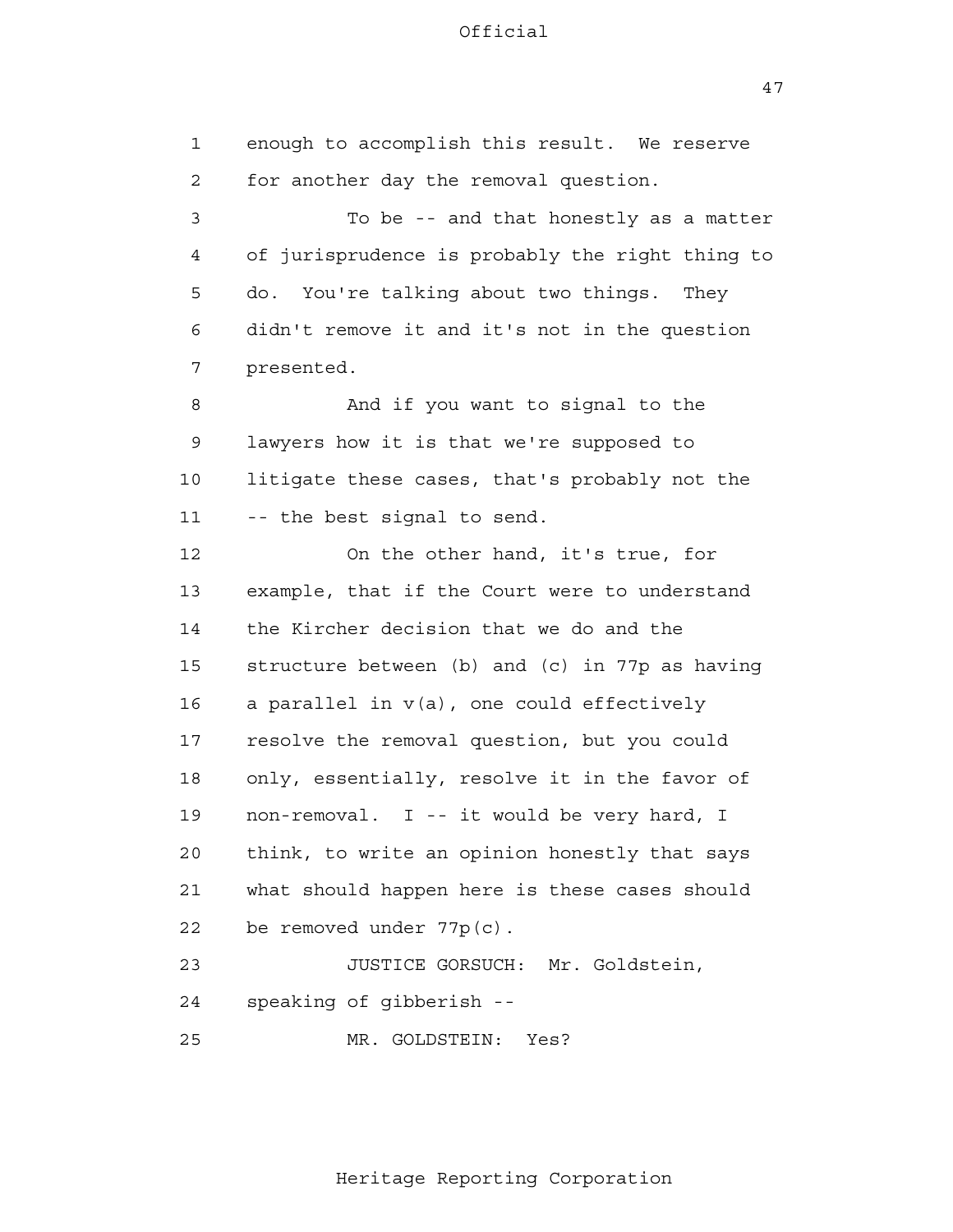| $\mathbf 1$ | JUSTICE GORSUCH: -- aren't we stuck             |
|-------------|-------------------------------------------------|
| 2           | with gibberish your way too? I mean, it seems   |
| 3           | like it's gibberish all the way down here --    |
| 4           | MR. GOLDSTEIN:<br>- It --                       |
| 5           | JUSTICE GORSUCH: -- because --                  |
| 6           | because under your version, as I understand it, |
| 7           | $v(a)$ , that first "except" clause, is         |
| 8           | superfluous. It doesn't -- doesn't do           |
| 9           | anything. And also we render "involving a       |
| 10          | covered security," that language, potentially   |
| 11          | superfluous in (c).                             |
| 12          | MR. GOLDSTEIN: Okay. So --                      |
| 13          | JUSTICE GORSUCH: So help me out with            |
| 14          | that.                                           |
| 15          | MR. GOLDSTEIN: I -- I --                        |
| 16          | JUSTICE GORSUCH: And -- and I know --           |
| 17          | I know we generally -- you know, we -- nobody   |
| 18          | likes gibberish, but it is our job to try and   |
| 19          | give effect whenever possible to Congress's     |
| 20          | language. It's not for us to assume that        |
| 21          | Congress's language means nothing --            |
| 22          | MR. GOLDSTEIN:<br>Sure.                         |
| 23          | JUSTICE GORSUCH: -- and was a waste             |
| 24          | of time.<br>It went through bicameralism and    |
| 25          | presentment. And, normally, respect for the     |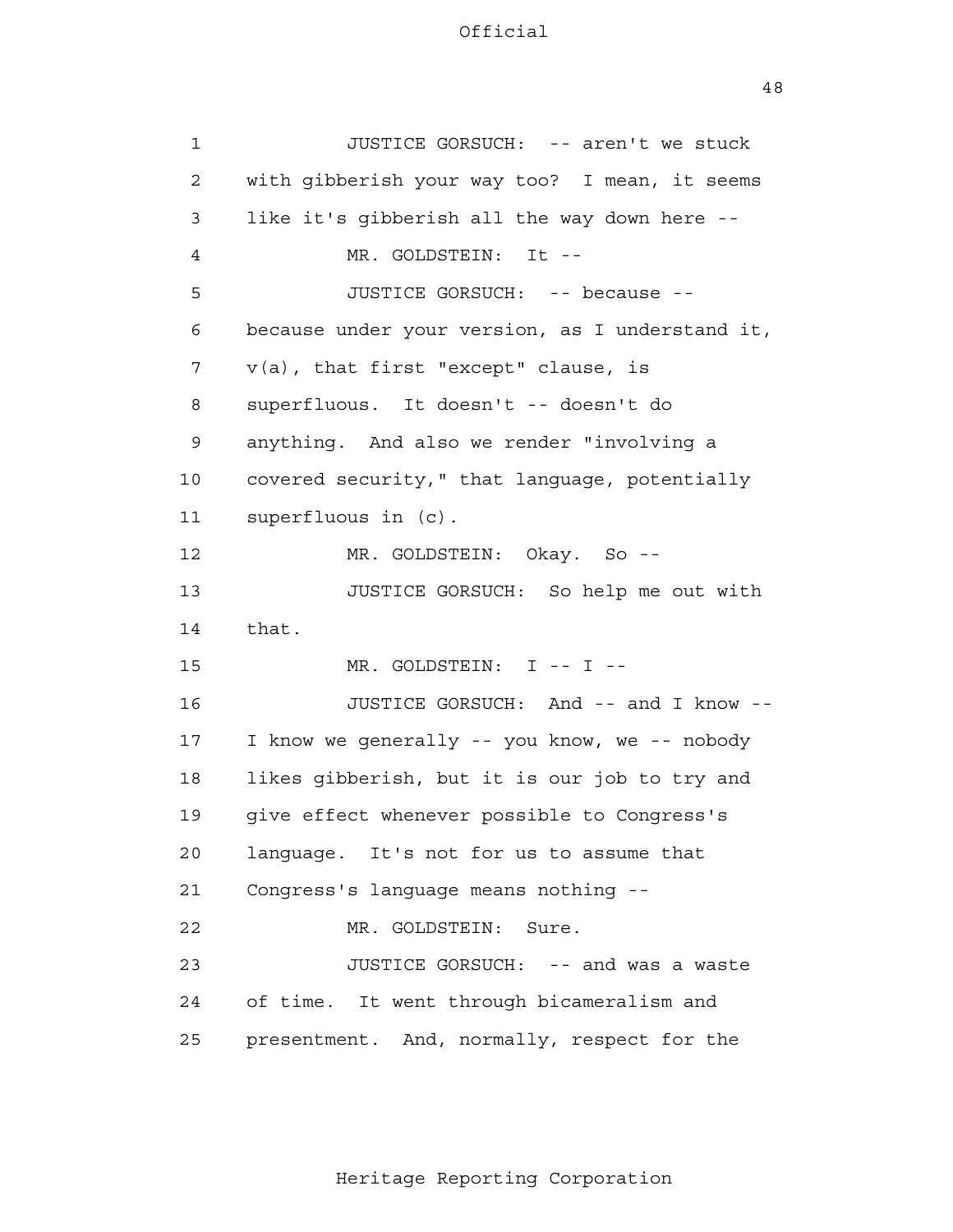49

 1 2 3 4 **5**  6 7 8 9 10 11 12 13 14 15 16 17 18 19 20 21 22 23 24 25 legislative process dictates that we afford some meaning to these words. MR. GOLDSTEIN: Fair -- fair enough. I will say, however, just to be clear, that you do have a background presumption that Congress would do something like this clearly and these are conforming amendments. To be sure, if you decided that my reading just came up with nothing and his was perfectly sensible - JUSTICE GORSUCH: But - MR. GOLDSTEIN: -- we would have a problem. JUSTICE GORSUCH: -- doesn't yours - MR. GOLDSTEIN: No. JUSTICE GORSUCH: -- indeed come up with nothing - MR. GOLDSTEIN: No. It doesn't. JUSTICE GORSUCH: -- with respect to that first "except" clause and also with respect to the "provided" -- "involving covered securities" - MR. GOLDSTEIN: Sure. So two things about that - JUSTICE GORSUCH: -- language? Help me out with that.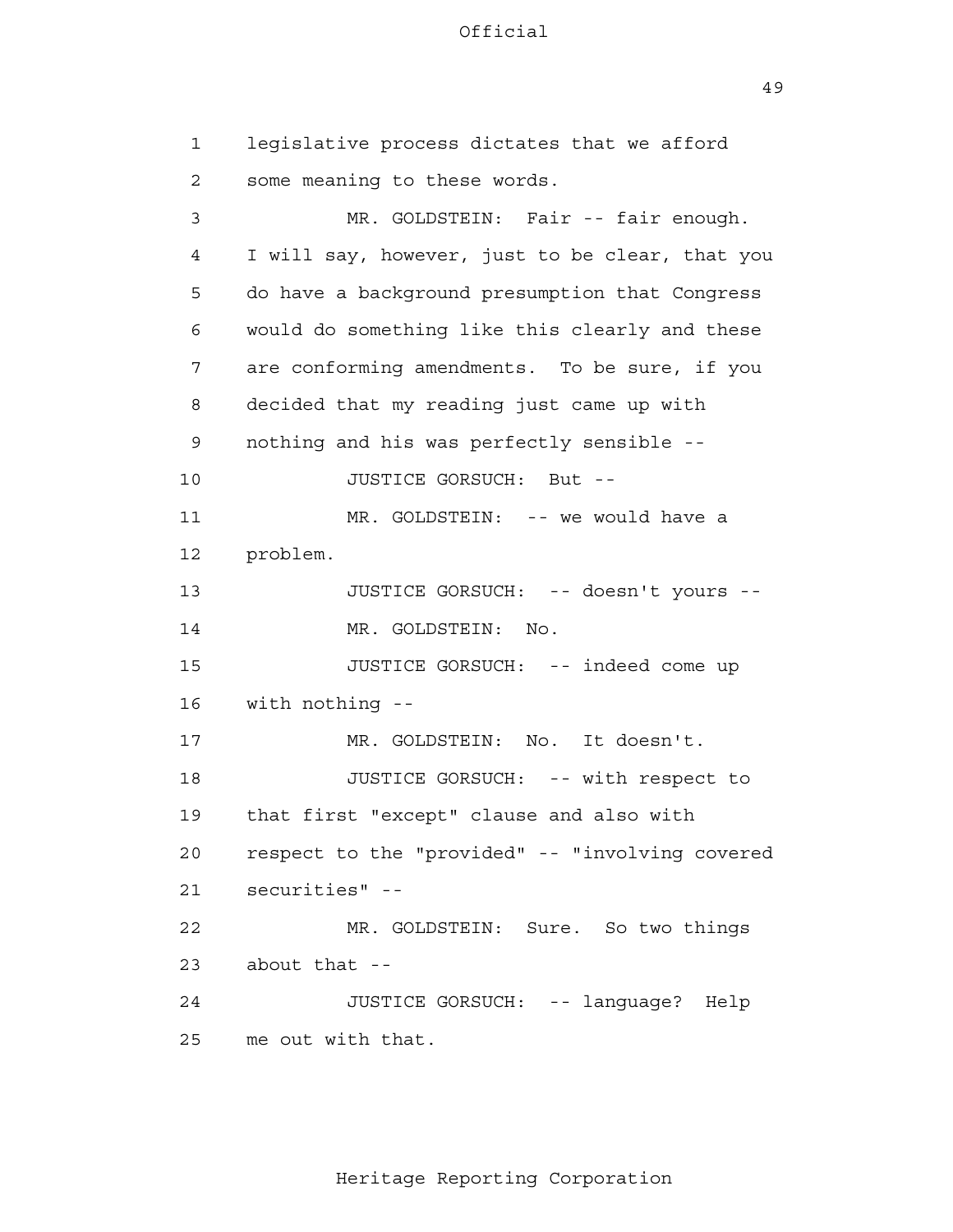| 1  | MR. GOLDSTEIN: Okay. So the phrase                |
|----|---------------------------------------------------|
| 2  | "except as provided in section X with respect     |
| 3  | to subject matter Y" appears throughout the       |
| 4  | U.S. Code a bunch of times.                       |
| 5  | JUSTICE GORSUCH: I'm talking about                |
| 6  | this one now.                                     |
| 7  | MR. GOLDSTEIN: Okay, I promise that               |
| 8  | $- -$                                             |
| 9  | JUSTICE GORSUCH: Let's get there.                 |
| 10 | MR. GOLDSTEIN: Okay. Mixed cases is               |
| 11 | one example. Also the cases like those            |
| 12 | described in your Merrill Lynch versus Manning    |
| 13 | decision. So there are cases that involve         |
| 14 | either a state law claim that isn't expressed     |
| 15 | -- that -- that relies on the Securities Act of   |
| 16 | -- the '33 Act, for the substantive standard or   |
| 17 | a case that combines a '33 Act case with also a   |
| 18 | state law case. And so --                         |
| 19 | JUSTICE GORSUCH: Help -- help me out.             |
| 20 | How -- how --                                     |
| 21 | MR. GOLDSTEIN: Okay. So what would                |
| 22 | happen is that if Congress had not amended        |
| 23 | $v(a)$ , what you would have had is, in 77p(b), a |
| 24 | prohibition on a complaint that combines a        |
| 25 | state law --                                      |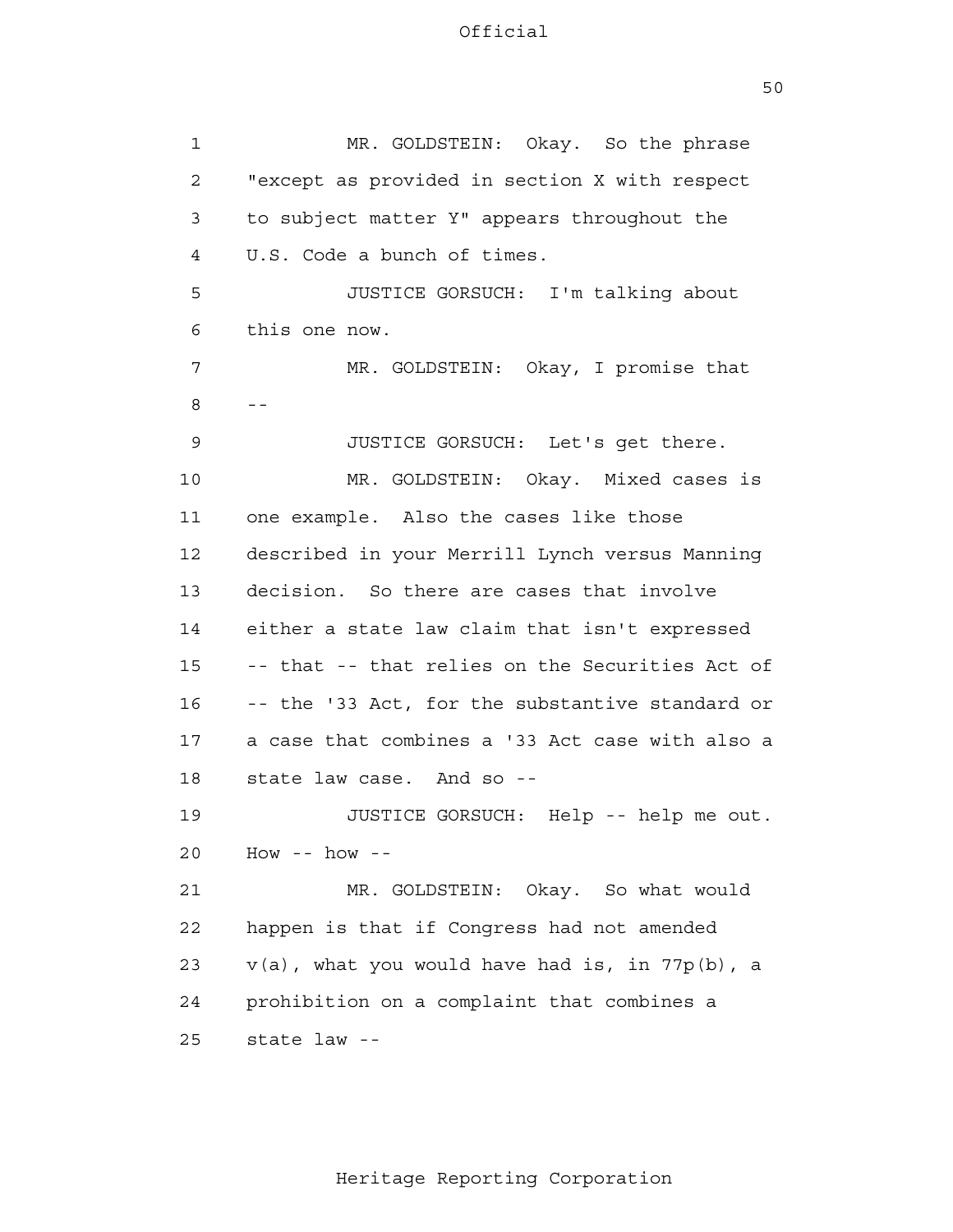| $\mathbf{1}$   | JUSTICE GORSUCH: Right. It's a --               |
|----------------|-------------------------------------------------|
| $\overline{2}$ | it's a straight prohibition, this Court has     |
| 3              | said, in Kircher. It's not -- it has nothing    |
| 4              | to do with jurisdiction.                        |
| 5              | MR. GOLDSTEIN: Well --                          |
| 6              | JUSTICE GORSUCH: It's a preclusion              |
| 7              | provision.                                      |
| 8              | MR. GOLDSTEIN: Okay. Fair enough.               |
| 9              | JUSTICE GORSUCH: So -- so --                    |
| 10             | MR. GOLDSTEIN: It is -- it is much              |
| 11             | closer to a jurisdiction --                     |
| 12             | JUSTICE GORSUCH: You don't need it.             |
| 13             | MR. GOLDSTEIN: It is much closer to a           |
| 14             | jurisdictional provision than the definition in |
| 15             | $(f)$ (2). It says shall not be --              |
| 16             | JUSTICE GORSUCH: Well, this Court --            |
| 17             | this Court has said it's a preclusion           |
| 18             | provision.                                      |
| 19             | MR. GOLDSTEIN:<br>Okay.                         |
| 20             | JUSTICE GORSUCH: So we're stuck with            |
| 21             | that $-$                                        |
| 22             | MR. GOLDSTEIN: Okay. But it is --               |
| 23             | JUSTICE GORSUCH: -- all right? Work             |
| 24             | with -- work with -- just let me -- work with   |
| 25             | me, all right?                                  |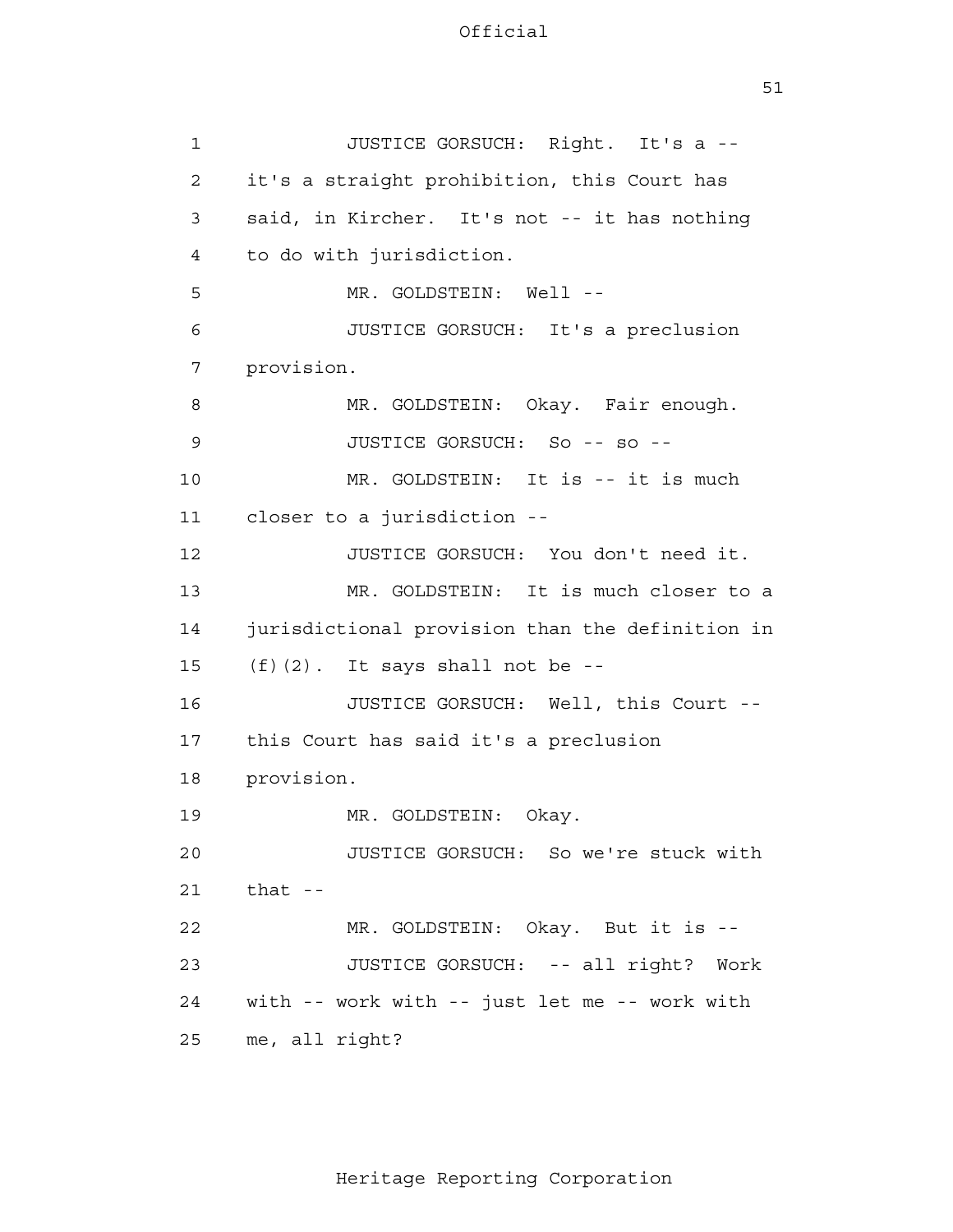52

 1 2 3 4 **5**  6 7 8 9 10 11 12 13 14 15 16 17 MR. GOLDSTEIN: Sure. JUSTICE GORSUCH: You can't refer to (c) because we have another "except" clause that refers to (c). So it has to refer to (b), but there's no point in referring to (b) if Kircher is right and this is just a preclusion provision. MR. GOLDSTEIN: I would disagree. And so, if you were to ask -- to Justice Breyer's point, if -- if you gave a drafter a mission, what would they do? If I -- if this is the mission and that is  $(b)$  -- under  $77p(b)$ , what we're going to do is bar complaints, call it preclusion, bar complaints that combine a state law claim that involves a covered security and is a covered class action with a -- some other claim, so a '33 Act claim.

> 18 19 20 21 22 23 24 25 And if what you wanted to do is avoid confusion about what you do with the concurrent jurisdiction under v(a), because that same complaint would both be precluded under p(b) and within the concurrent jurisdiction of the states under  $v(a)$ , it makes perfect sense to have a conforming amendment that says, okay, the -- the concurrent jurisdiction doesn't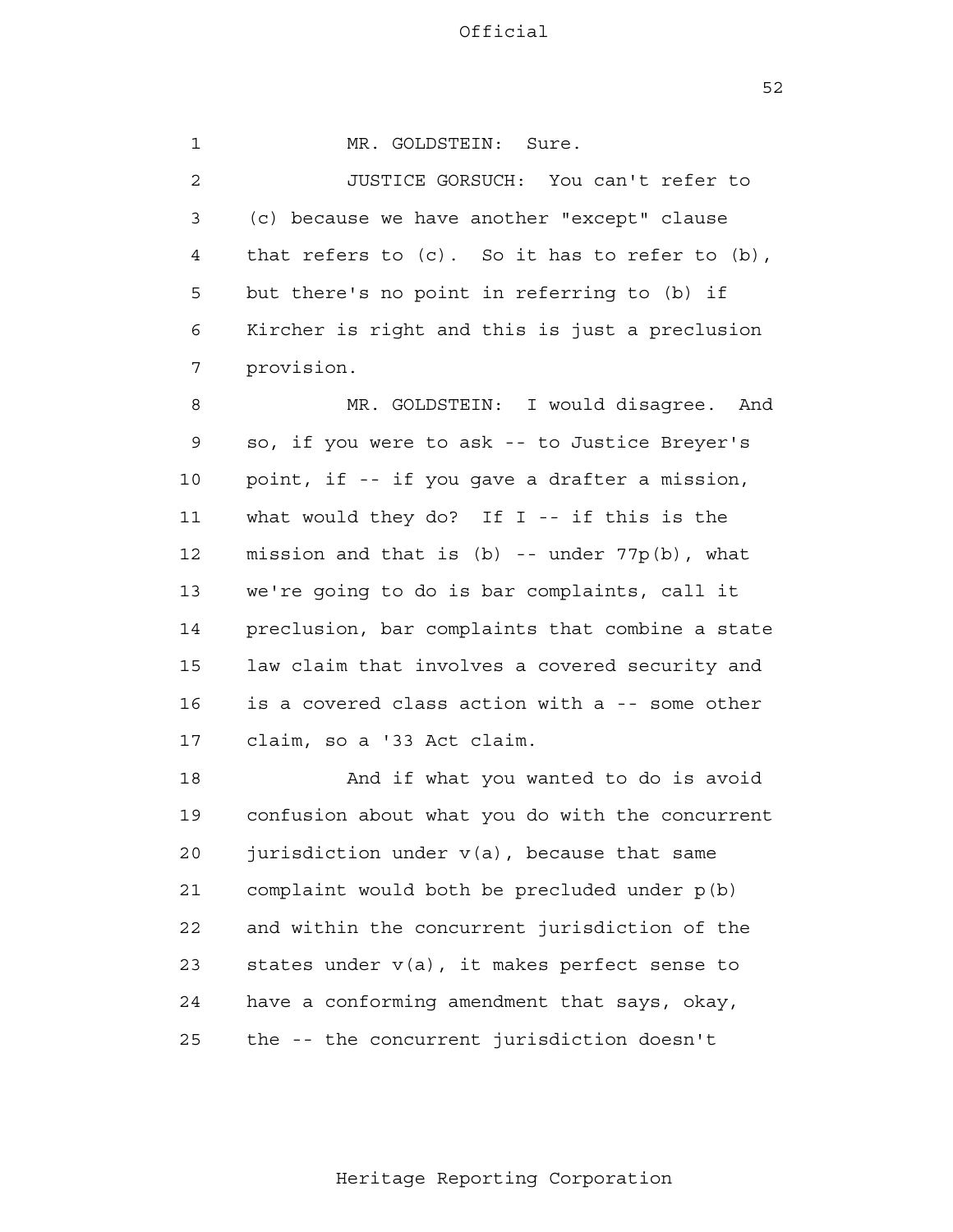1 2 3 4 **5**  6 7 8 9 10 11 12 13 14 15 16 17 18 19 20 21 22 23 24 <u>25</u> include the cases that we just barred in p(b). JUSTICE GORSUCH: But that's stating the blindingly obvious. MR. GOLDSTEIN: Oh, well, you know, to Mr. Katyal's point about closing doors - JUSTICE GORSUCH: That's superfluous. MR. GOLDSTEIN: -- and windows and everything -- it is not superfluous. JUSTICE GORSUCH: It's closing a door twice. It's not closing a window. MR. GOLDSTEIN: It is not superfluous, sir, because, remember, jurisdiction says the courts don't have jurisdiction no matter if the defendant invokes this matter -- this provision or not. It is a categorical instruction to the courts; whereas p(b) is something that - JUSTICE GORSUCH: Okay. You haven't helped me out much there. Maybe you can help me with the  $-$ - the language in  $-$ - in (c), "involving a covered security." MR. GOLDSTEIN: Sure. JUSTICE GORSUCH: How is that not superfluous on your reading? MR. GOLDSTEIN: It is only an indication of where it is that you look in p -

53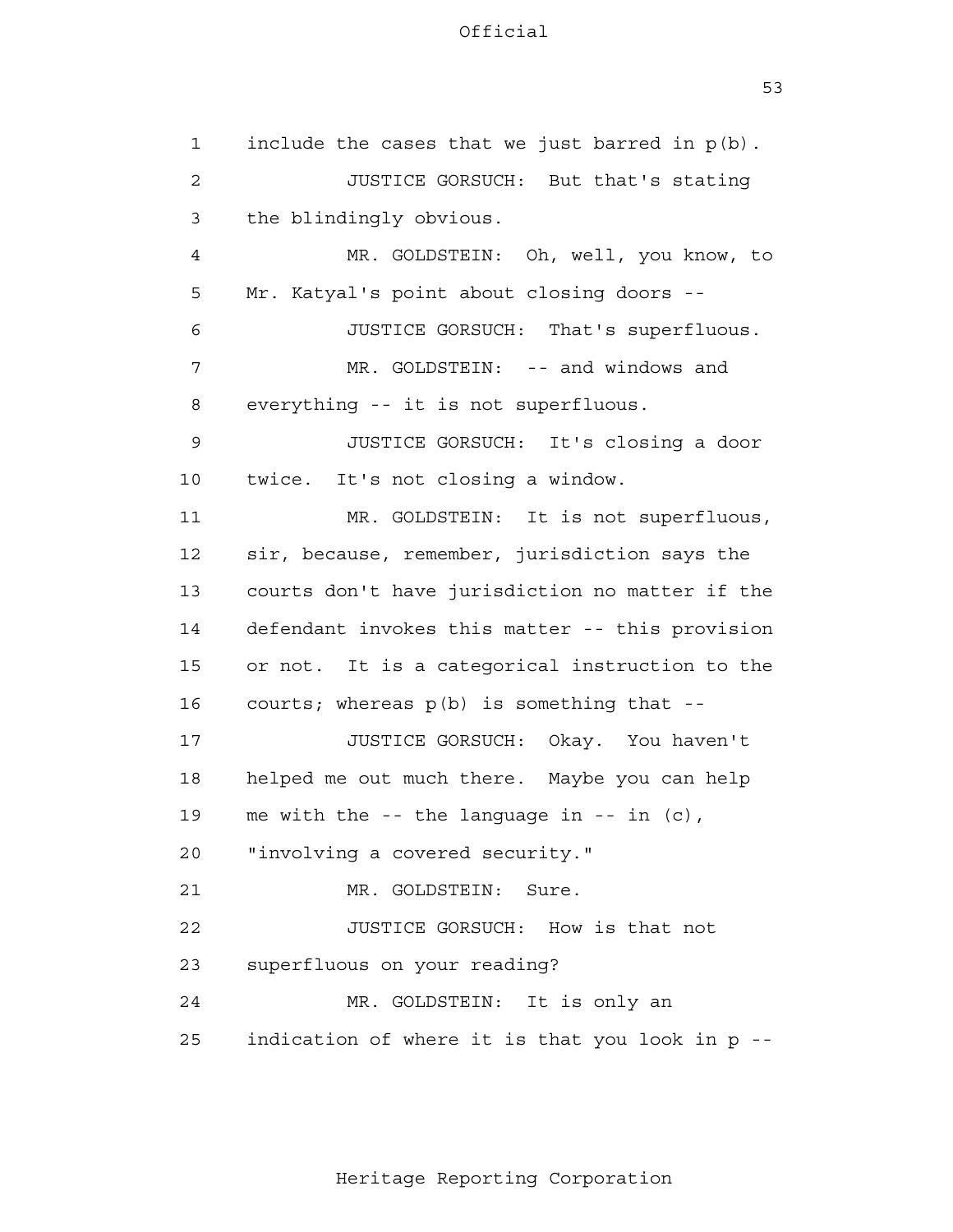1 2 3 4 **5**  6 7 8 9 10 11 12 13 14 15 16 17 18 19 20 21 22 23 24 25 in 77p, because there are a lot of provisions that are in 77p. So, if you say look at 77p, what happens to covered securities? If I just -- if you just take the language in these terms and you ask what does 77p provide with respect to covered securities - JUSTICE GORSUCH: I think we're speaking past each other again, because I - I'm referring to, I'm sorry, 77p(c), all right? MR. GOLDSTEIN: Oh. JUSTICE GORSUCH: Which says "any class -- covered class action brought in a state court involving a covered security as set forth in subsection (b)." The government's position is that the words "involving a covered security" must be doing some work. And it seems to me - MR. GOLDSTEIN: Oh, I -- I -- I'm not sure what you're reading from, sir. You're talking about in  $v(a)$  --JUSTICE SOTOMAYOR: The removal. JUSTICE GORSUCH: The removal provision. MR. GOLDSTEIN: Of v(a)? JUSTICE GORSUCH: No.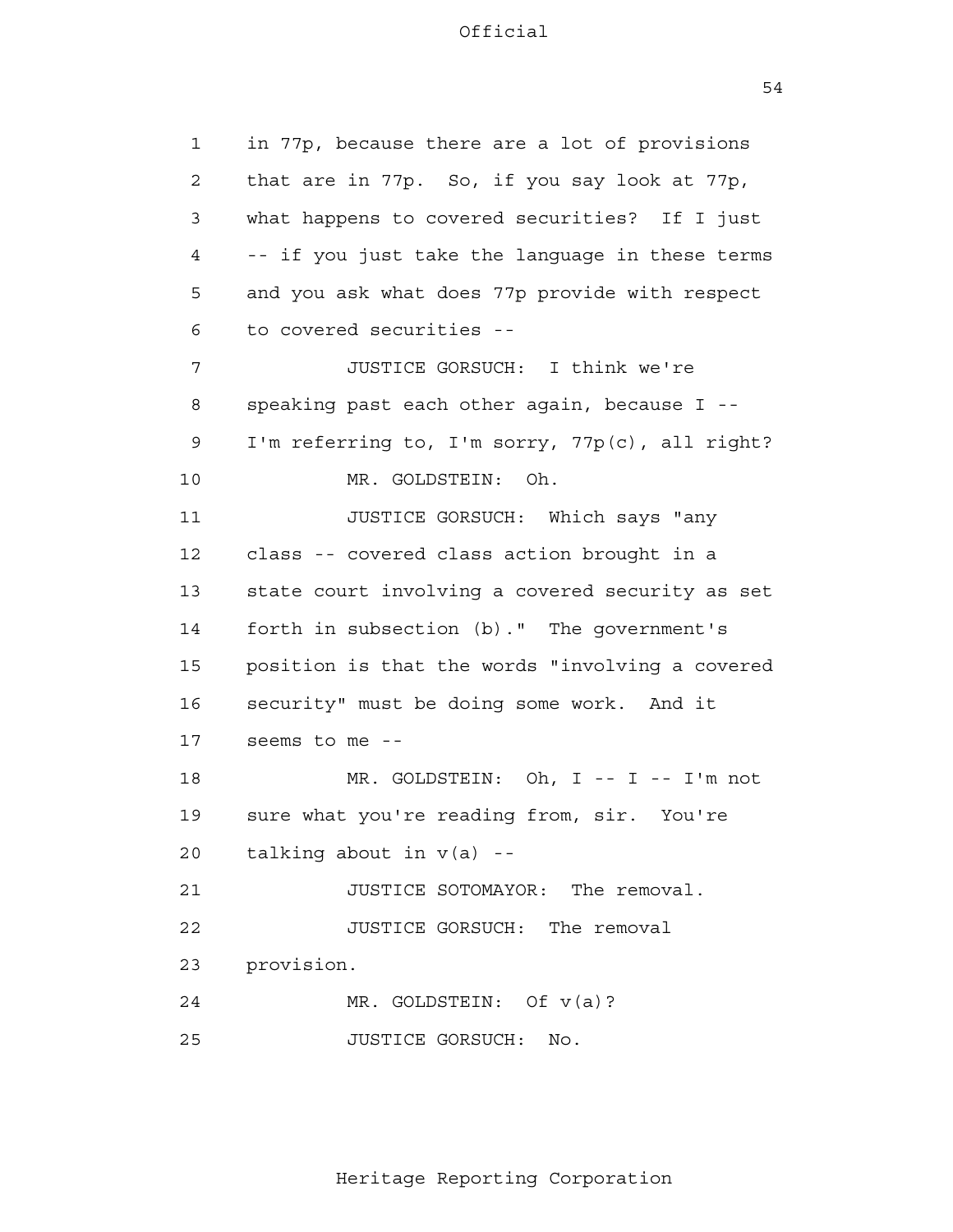$55$ 

| $\mathbf 1$    | MR. GOLDSTEIN: Okay. Of 77p(c)?               |
|----------------|-----------------------------------------------|
| $\overline{2}$ | JUSTICE GORSUCH: P(c).                        |
| 3              | MR. GOLDSTEIN: Okay. Great.                   |
| 4              | JUSTICE GORSUCH: Okay? Still p(c).            |
| 5              | MR. GOLDSTEIN: Yes. Right.                    |
| 6              | JUSTICE GORSUCH: All right? "Any              |
| 7              | covered class action brought in a state court |
| 8              | involving a covered security as set forth in  |
| 9              | (b)." The government makes the argument that  |
| 10             | if, in fact, all you were doing was referring |
| 11             | to (b), including state law classes -- state  |
| 12             | law causes of action, you wouldn't need       |
| 13             | "involving a covered security."               |
| 14             | MR. GOLDSTEIN: There's going to be --         |
| 15             | JUSTICE GORSUCH: That language would          |
| 16             | be superfluous.                               |
| 17             | MR. GOLDSTEIN: Well, there would be           |
| 18             | superfluity on anybody's reading because      |
| 19             | "brought in any state court" would also be    |
| 20             | arguably superfluous; "any covered class      |
| 21             | action" would be superfluous. If all you're   |
| 22             | doing is saying pick up the cases in (b) --   |
| 23             | what Kircher says and I do think it does --   |
| 24             | Justice Sotomayor is right that it --         |
| 25             | JUSTICE GORSUCH: No, no, because              |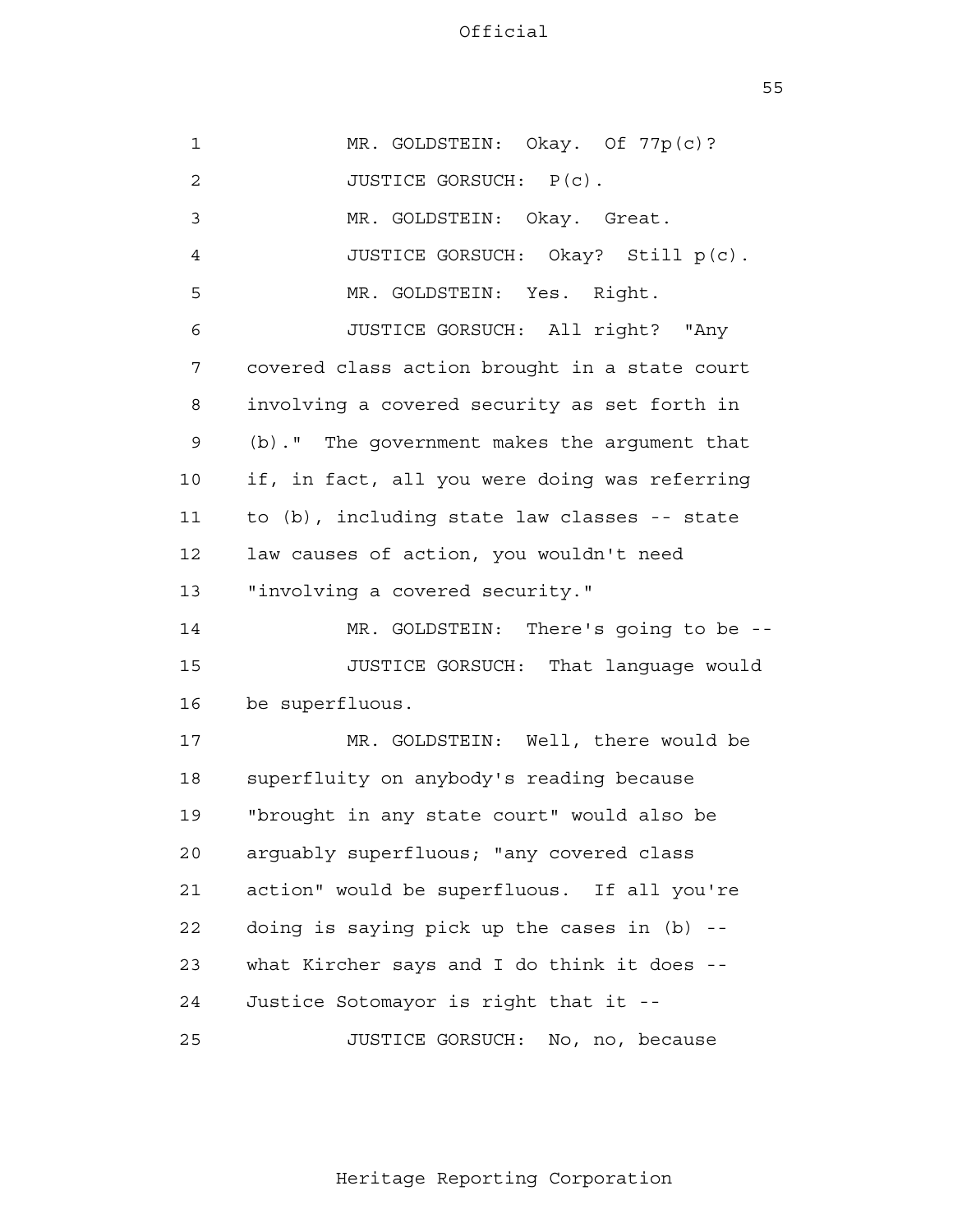56

 1 2 3 4 **5**  6 7 8 9 10 11 12 13 14 15 16 17 18 19 20 21 22 23 24 25 we're talking about removal here. So you have to identify cases that are in state court in order to do any of that. MR. GOLDSTEIN: Okay. Well, then any covered class action. Okay? JUSTICE GORSUCH: Any covered class action could be one in federal court. So it makes sense to put it - MR. GOLDSTEIN: No, I'm just saying in terms of it would be superfluous as -- as well. JUSTICE GORSUCH: I don't see why, any covered class action brought in state court may be removed. MR. GOLDSTEIN: Well, everything - JUSTICE GORSUCH: That makes sense. MR. GOLDSTEIN: Well, every -- (b), everything that is in (b) is with respect to a covered class action. To the point that this statute is not drafted with incredible precision, what Kircher says is going on in SLUSA is in (b) we're going to ban a set of cases; in (c) we're concerned that we might have recalcitrant state courts; the cases that are banned in -- in (b) can be removed under  $(c)$ .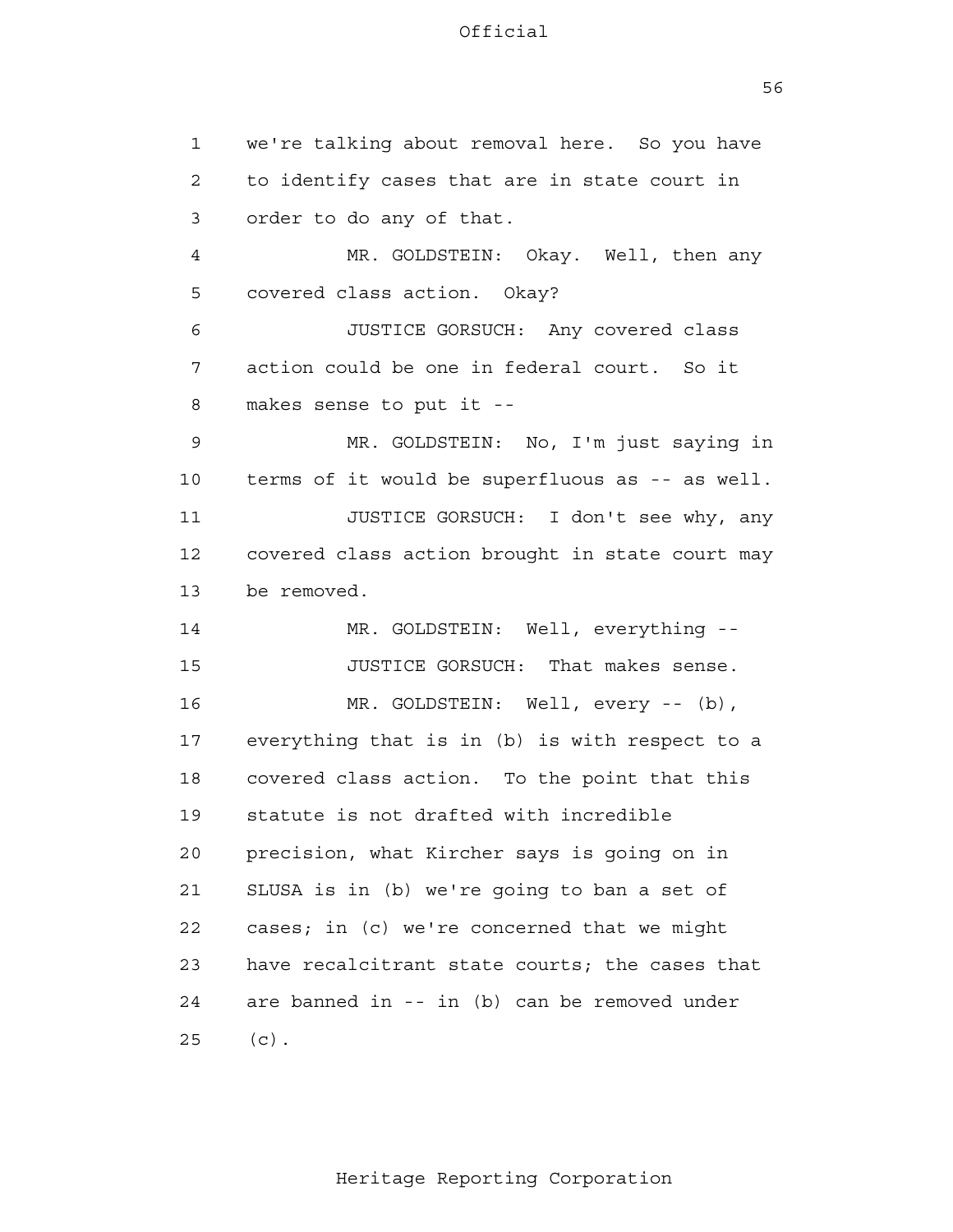57

 1 2 3 4 **5**  6 7 8 9 10 11 12 13 14 15 16 17 18 19 20 21 22 23 24 25 And I don't even think this last antecedent argument would help the other side very much for two reasons. The first is the last antecedent is "covered securities." It's not "involving a covered security." And the second is you have to ask, Justice Kagan, when -- when they refer to involving a covered security, it's not just involving a covered security in the air; it is an action involving a covered security. And that action has to be one that's based on state law. JUSTICE KAGAN: I'll -- I'll add to that. I mean, as I stare at it a little bit more, I wish I had asked Mr. Kedem, "and shall be subject to subsection (b)," because that suggests that it has to be dismissed, and you wouldn't want to dismiss the kind of cases that Mr. Kedem wants to remove. MR. GOLDSTEIN: His whole point is that you wouldn't dismiss them, but that's Your Honor's point. JUSTICE KAGAN: Yeah, but that would make "and shall be subject to subsection (b)" superfluous and -- and essentially mean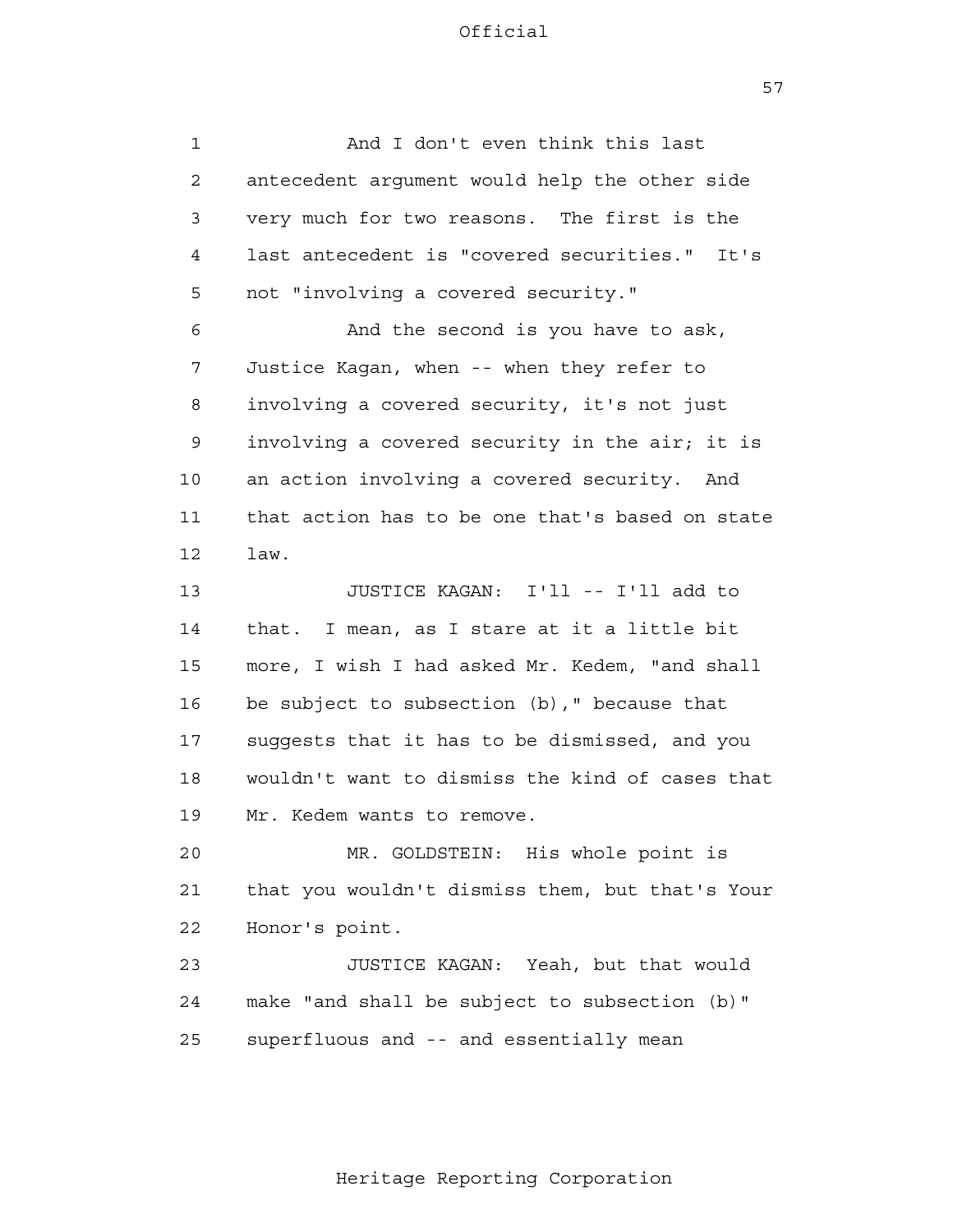58

| 1            | nothing.                                        |
|--------------|-------------------------------------------------|
| $\mathbf{2}$ | MR. GOLDSTEIN: Right. So just to                |
| 3            | circle back around to the question, and,        |
| 4            | Justice Alito, you -- you have pointed out that |
| 5            | maybe this thing does nothing at all. That may  |
| 6            | well be true. We do think it picks up the       |
| 7            | mixed cases. The mixed cases did exist          |
| 8            | previously, but --                              |
| 9            | JUSTICE ALITO: What sense does that             |
| 10           | -- what sense does that make? The fed -- the    |
| 11           | state courts have concurrent jurisdiction over  |
| 12           | '33 Act claims, except if a lawyer is foolish   |
| 13           | enough to include in the state court complaint  |
| 14           | state claims that fall within the -- the        |
| 15           | prohibition? What -- what sense does that       |
| 16           | make?                                           |
| 17           | MR. GOLDSTEIN: Well, Justice Alito,             |
| 18           | it would make sure that there isn't confusion.  |
| 19           | It would resolve an ambiguity.                  |
| 20           | It's not intended to do very much.              |
| 21           | It's a conforming amendment. We don't think     |
| 22           | that the statute -- this provision, which isn't |
| 23           | discussed anywhere in the legislative history   |
| 24           | at all, is intended to accomplish very much.    |
| 25           | All it's intending to do, we think,             |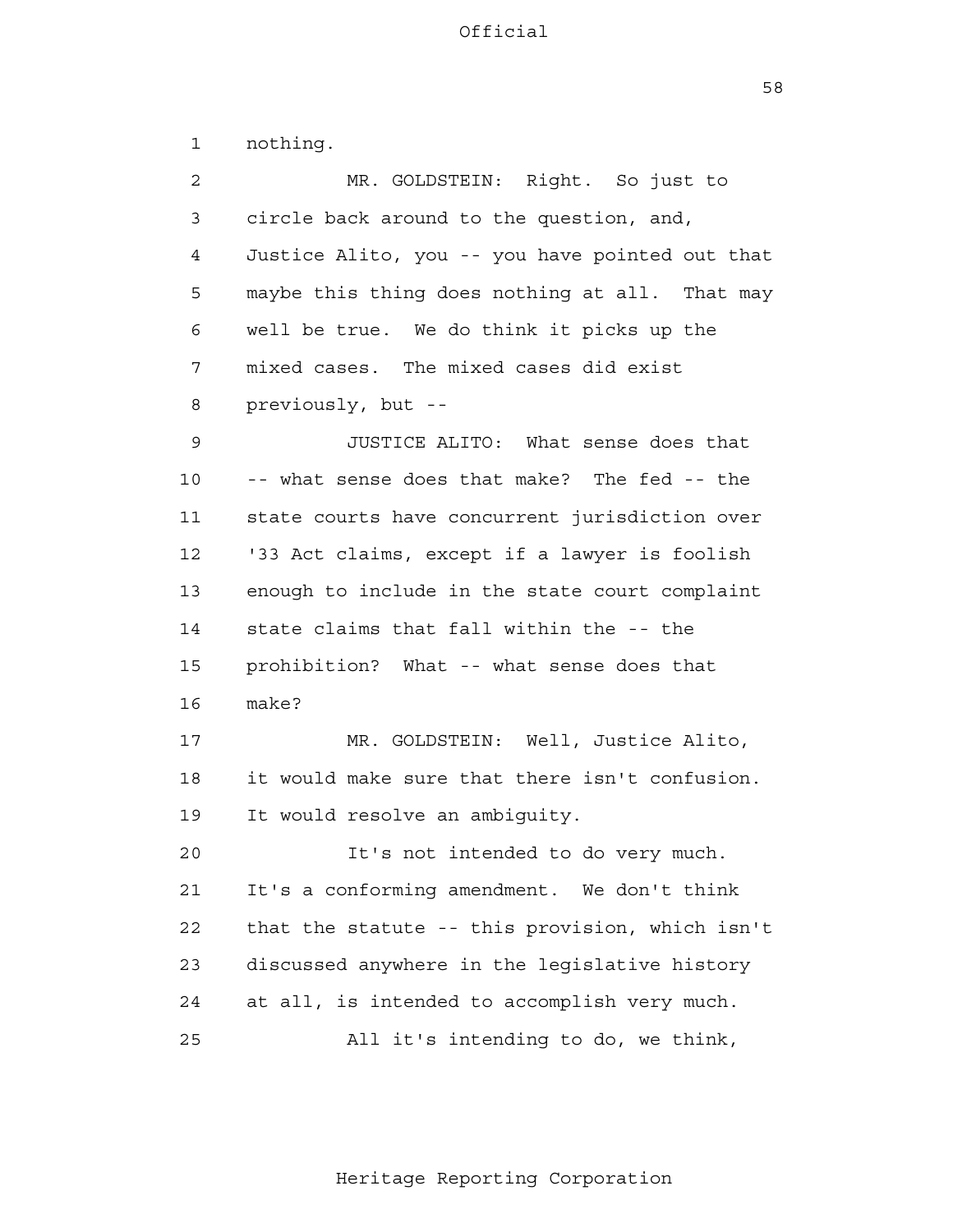59

 1 2 3 4 **5**  6 7 8 9 10 11 12 13 14 15 16 17 18 19 20 21 22 23 24 25 and it obviously didn't do it, is - JUSTICE GINSBURG: Which -- which provision are we talking about? MR. GOLDSTEIN: The v(a) amendment of the jurisdictional provision. JUSTICE GINSBURG: So you -- are you answering the road to nowhere? MR. GOLDSTEIN: Yes. I'm answering the road to nowhere. We don't think that it is a road to nowhere because it does make clear that the courts, without regard to whether or not the defendant invokes p(b), do not have jurisdiction. It actually accomplishes that result. But no matter - JUSTICE GINSBURG: Is it just matching the jurisdictional to the preclusion and removal? MR. GOLDSTEIN: All right. If you if you told someone to write a statute that says modify v(a) to make sure there isn't jurisdiction over the cases we just banned, you would use this exact language. And the one thing I do want to be clear on is that this phrase -- we do start just with the simple text, that phrase, "except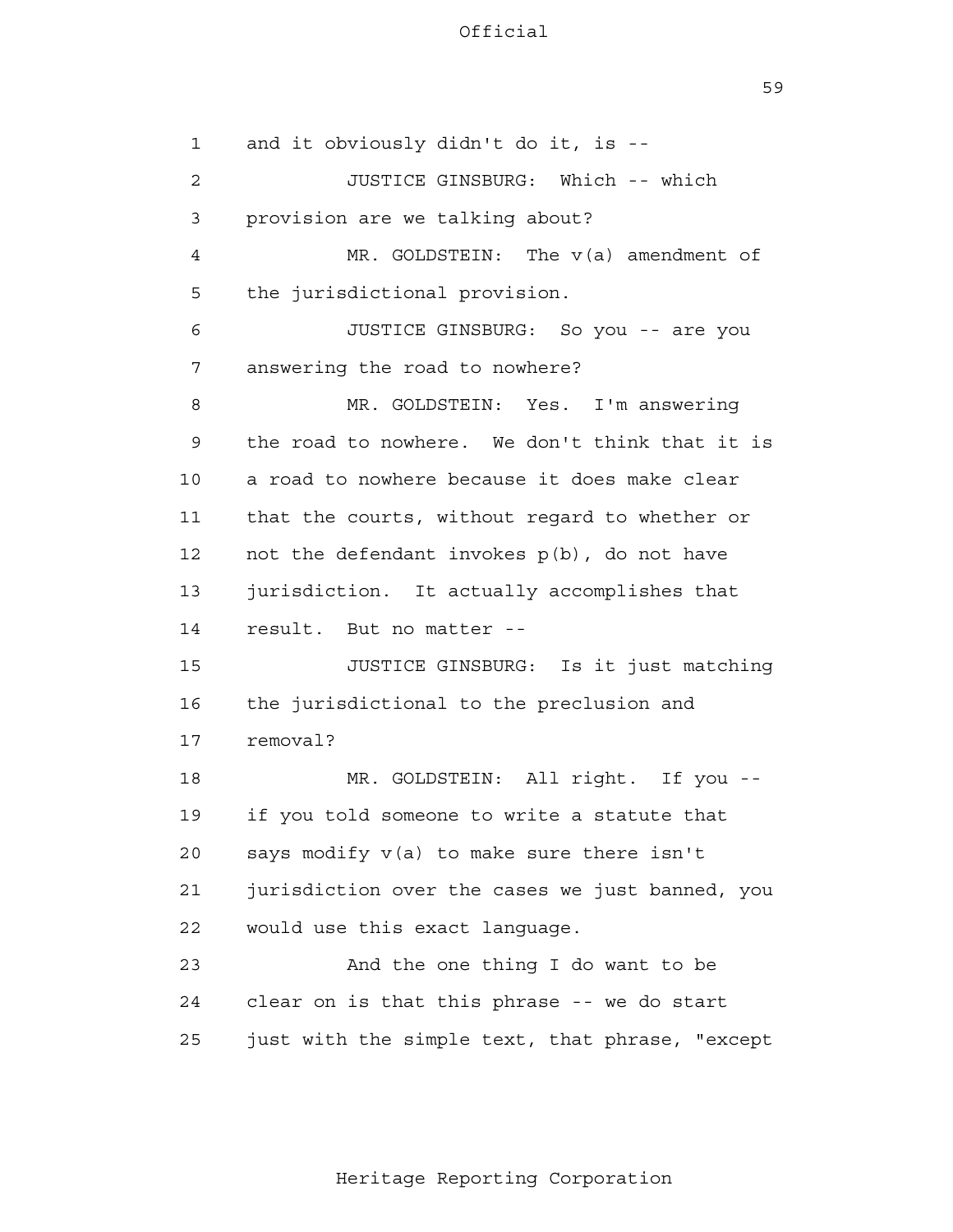60

 1 2 3 4 **5**  6 7 8 9 10 11 12 13 14 15 16 17 18 19 20 21 22 23 24 25 as provided in section X with respect to subject matter Y," everywhere in the U.S. Code it's used refers to the -- the person to a rule. It's the opposite of a "notwithstanding" clause. It always has some measure of superfluity -- superfluity. What it's doing is just -- you've got two different provisions and it tells you which one controls. A "notwithstanding" provision - JUSTICE GINSBURG: Mr. Goldstein, why -- why would Congress want to do that, given that if the federal claim is in federal court, there are, as Mr. Katyal pointed out, all these restrictions on counsel and who's the represented party? You have the same -- the federal claim in state court, and none of those restrictions apply. MR. GOLDSTEIN: That's the usual rule, Justice Ginsburg. And, remember, we have a really good indication that's what Congress intended, because that's the PSLRA. Congress, when it wrote the PSLRA against the backdrop of state law -- state court secured -- '33 Act class actions, wrote it to say that the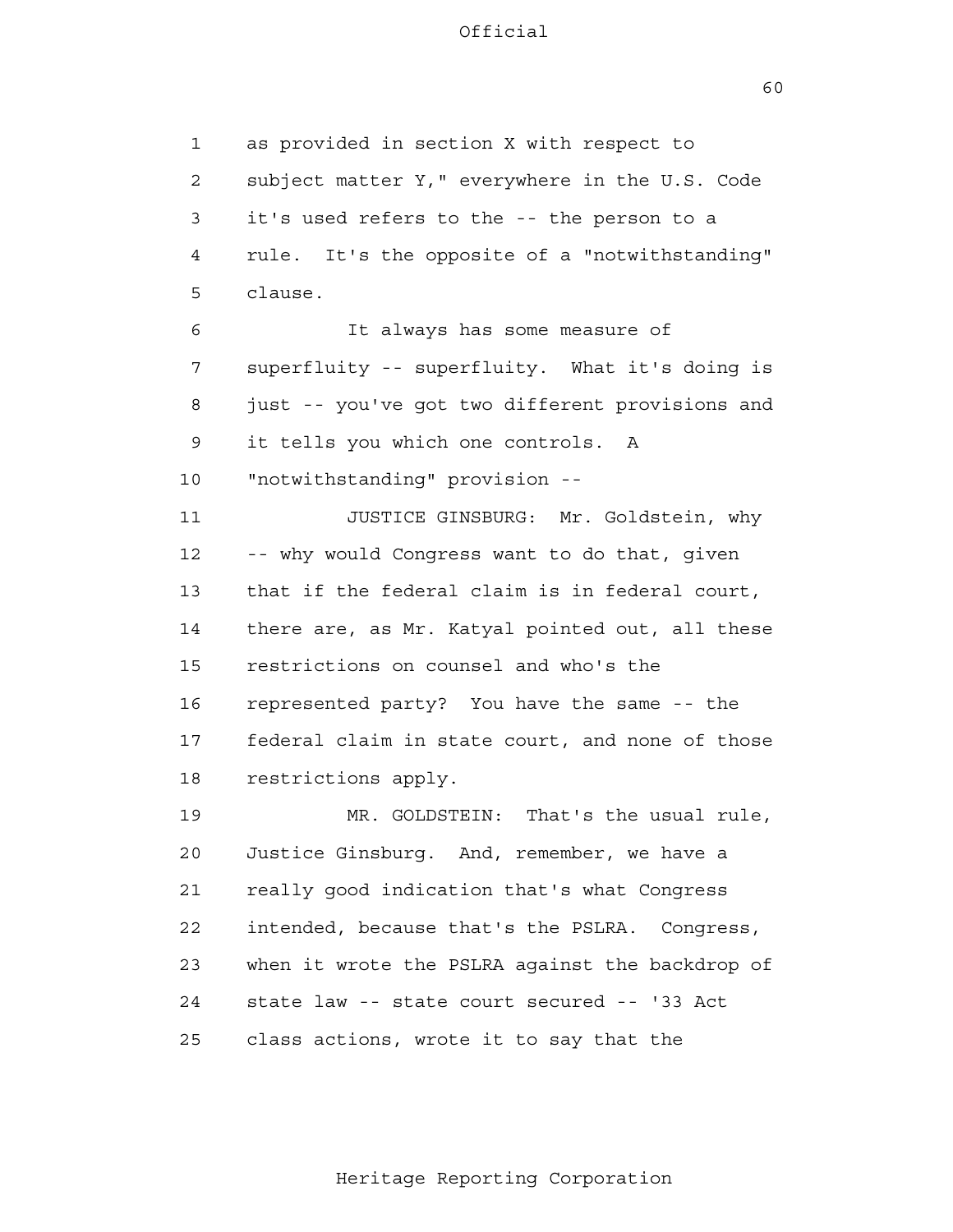1 2 3 4 **5**  6 7 8 9 10 11 12 13 14 15 16 17 18 19 20 21 22 23 24 25 procedural protections apply in cases that are -- are subject to the Federal Rules of Civil Procedure. What it decided to do is it matched the same compromise that's in the '33 Act itself, which is it allowed these cases to be decided in state court. And as we explained, state courts have their own discovery stays. They have it in their rules. JUSTICE BREYER: There, I -- I see that. But, look, I have one textual question on your side. MR. GOLDSTEIN: Sure. JUSTICE BREYER: My textual question, which we're discussing now, is we go to v. MR. GOLDSTEIN: Yeah. JUSTICE BREYER: And let's look at the second part, which says "except as provided" in  $p(c)$  --MR. GOLDSTEIN: Yeah. JUSTICE BREYER: -- you can't remove it. MR. GOLDSTEIN: Yes. JUSTICE BREYER: So that means if it's provided -- "except" as provided in p(c).

Heritage Reporting Corporation

61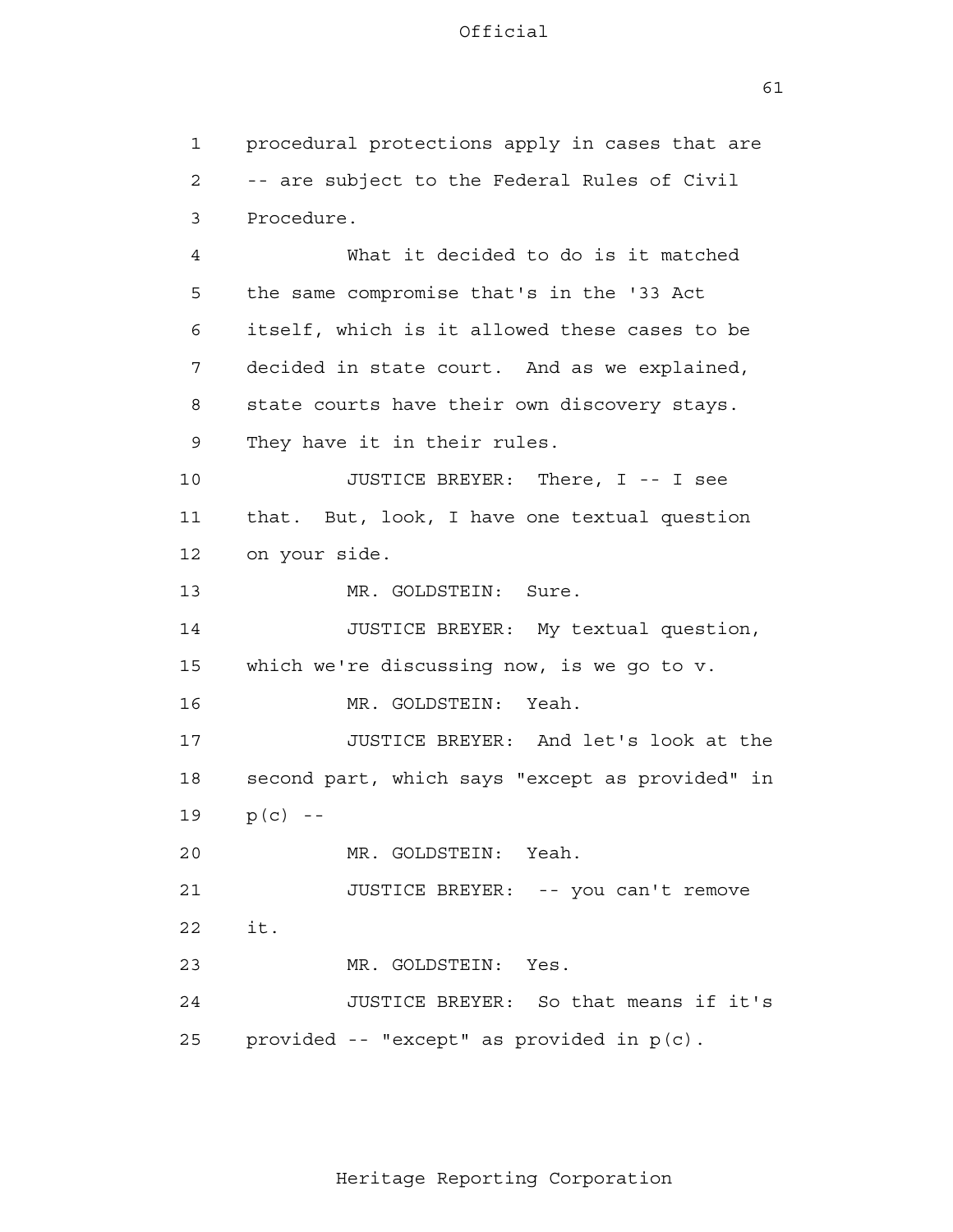$62$ 

 1 2 3 4 **5**  6 7 8 9 10 11 12 13 14 15 16 17 18 19 20 21 22 23 24 25 MR. GOLDSTEIN: Yep. JUSTICE BREYER: And it's talking about the '33 Act. MR. GOLDSTEIN: Yes. JUSTICE BREYER: All right. So now let's go over to -- to c. And since they're talking about removal of a '33 Act case - MR. GOLDSTEIN: A case with a '33 Act claim. JUSTICE BREYER: With a '33 Act claim. MR. GOLDSTEIN: Yes. JUSTICE BREYER: A case with a '33 Act claim, we look to (c) and say (c), therefore, must refer in part to cases with '33 Act claims. MR. GOLDSTEIN: Yes. JUSTICE BREYER: And if that's so, since -- involving a covered security - MR. GOLDSTEIN: So, it would be a mistake - JUSTICE BREYER: -- if it refers to if it refers to all of v, including the state law problem, there is virtually no scope. MR. GOLDSTEIN: No, that's not true. It's the mistake.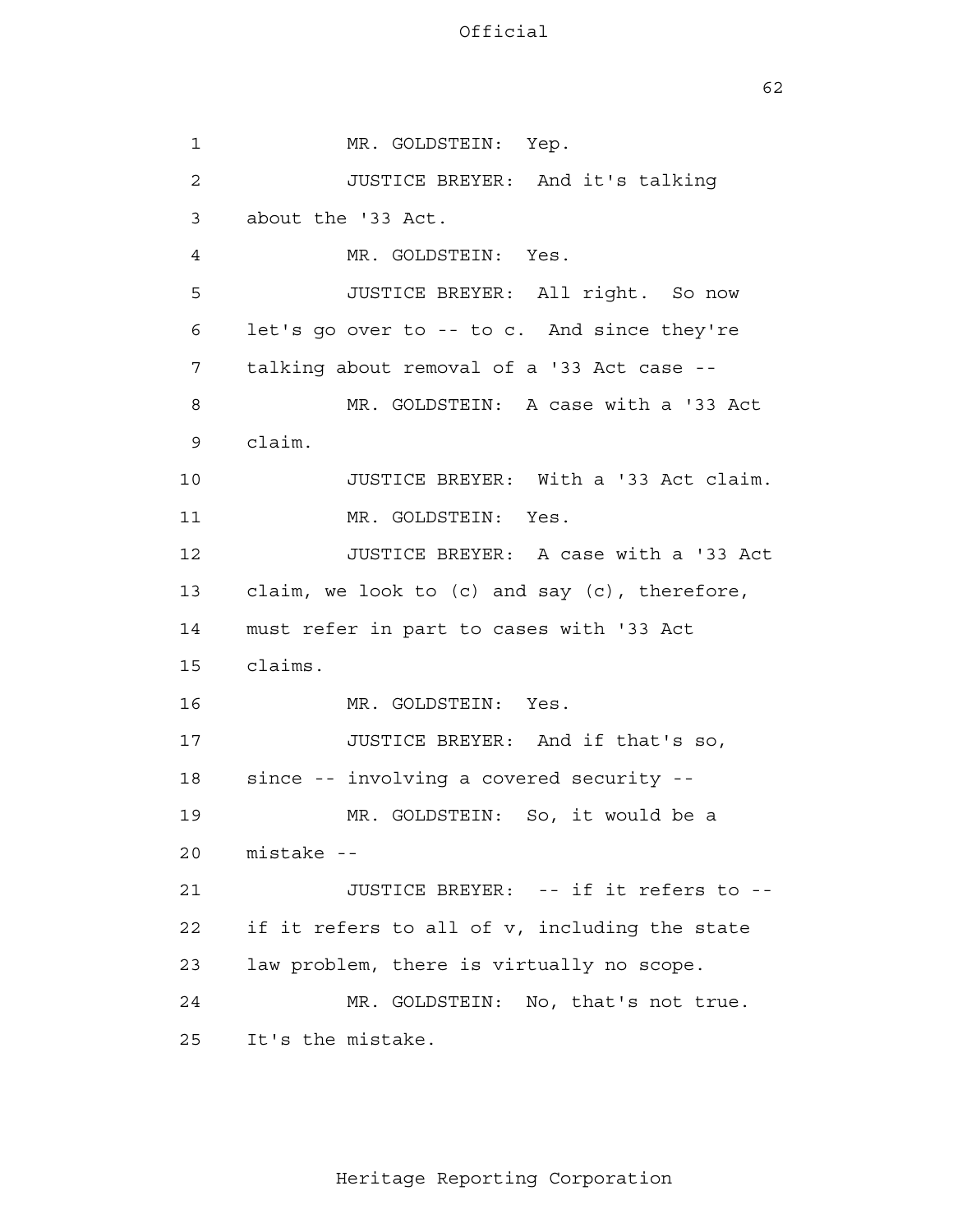1 2 3 4 **5**  6 7 8 9 10 11 12 13 14 15 16 17 18 19 20 21 22 23 24 25 JUSTICE BREYER: Ah, you're going to -- I get it. I get it. You're going to say - MR. GOLDSTEIN: Here's what I think happened. JUSTICE BREYER: All right. Is this the answer? MR. GOLDSTEIN: Yeah. So SLUSA is a door-closing statute. JUSTICE BREYER: Yeah. MR. GOLDSTEIN: It looks back to the PSLRA and says we've had a statute that's been evaded a bunch. We just don't want it to happen again. So we're going to ban a set of cases that have shifted from federal to state court. Those are '34 Act cases by and large. We're going to ban those. What might a clever plaintiff's lawyer do? Well, what they might do is slap a '33 Act claim on here and say it's still within the concurrent jurisdiction of the state courts. So we're just going to make clear that's not true. That's all - JUSTICE BREYER: Okay. MR. GOLDSTEIN: -- that this provision does.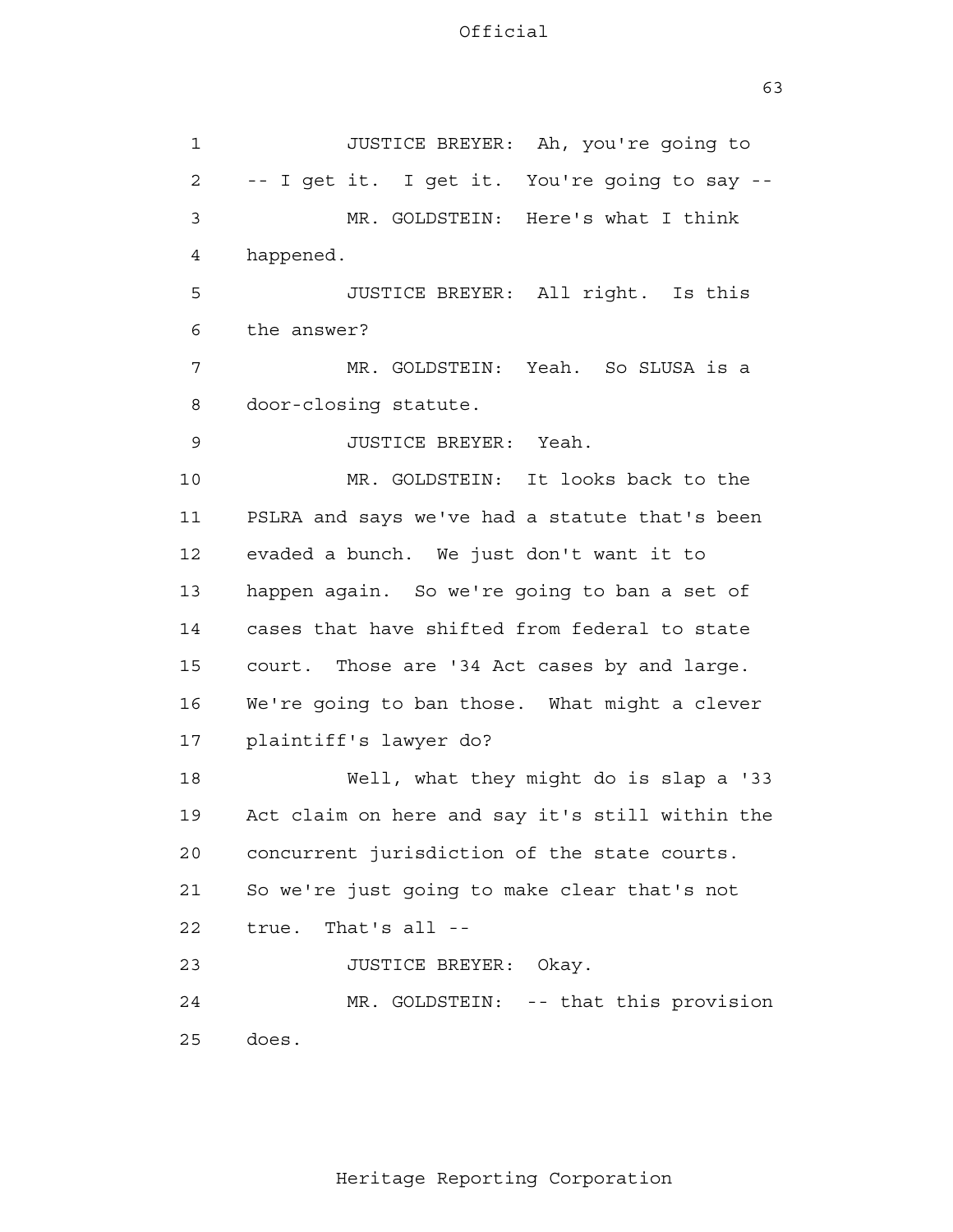64

| $\mathbf{1}$ | JUSTICE BREYER: Now, this is my                   |
|--------------|---------------------------------------------------|
| 2            | choice then. All right. The choice is reading     |
| 3            | v for '33 Act, back to c, and when they talk      |
| 4            | about $(c)$ , which refers to $(b)$ , they either |
| 5            | mean all of (b), which is a case with a state     |
| 6            | law claim in it --                                |
| 7            | MR. GOLDSTEIN: Yes.                               |
| 8            | JUSTICE BREYER: -- and also a '33 Act             |
| 9            | claim.                                            |
| 10           | MR. GOLDSTEIN: Yes.                               |
| 11           | JUSTICE BREYER: That's your view.                 |
| 12           | MR. GOLDSTEIN: Yes.                               |
| 13           | JUSTICE BREYER: Or the government's               |
| 14           | view is that involving just refers to (1) and     |
| 15           | (2) in (b) and so it refers to '33 Act claims     |
| 16           | sitting there by themselves in state court,       |
| 17           | too.                                              |
| 18           | MR. GOLDSTEIN: Right.                             |
| 19           | JUSTICE BREYER:<br>That's my choice,              |
| 20           | right?                                            |
| 21           | MR. GOLDSTEIN:<br>Yes.                            |
| 22           | JUSTICE BREYER: And I've got to see               |
| 23           | which of those two makes more sense in terms of   |
| 24           | the Act, which is why I started out with I want   |
| 25           | to know what they want to do --                   |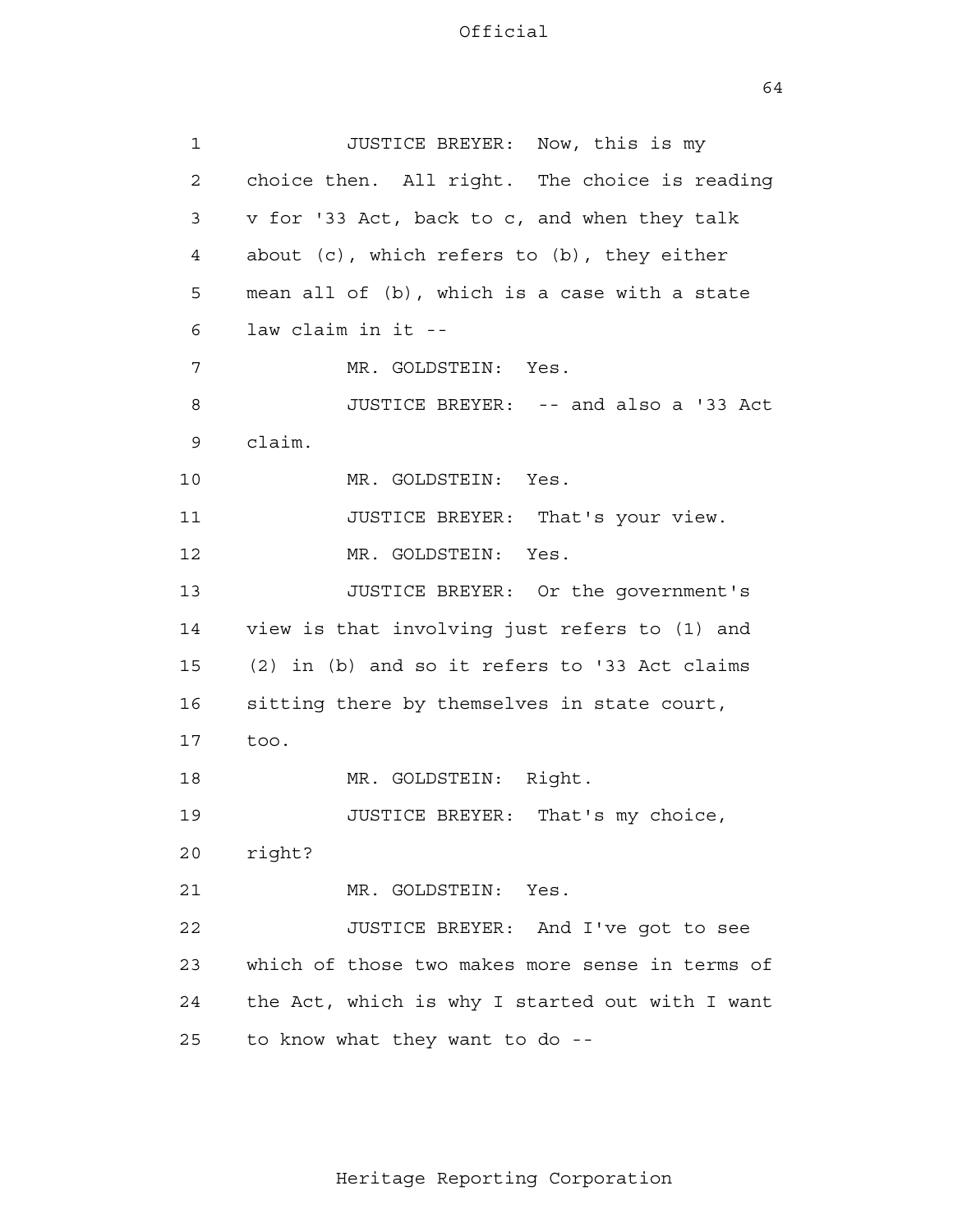$65$ 

 1 2 3 4 **5**  6 7 8 9 10 11 12 13 14 15 16 17 18 19 20 21 22 23 24 25 MR. GOLDSTEIN: Sure. JUSTICE BREYER: -- with '33 Acts --MR. GOLDSTEIN: Sure. JUSTICE BREYER: -- because a '33 Act is a big deal here. MR. GOLDSTEIN: Right. JUSTICE BREYER: Then the -- the SG's position looks better. MR. GOLDSTEIN: Sure. JUSTICE BREYER: And if it's a not much of a deal, a throwaway better. MR. GOLDSTEIN: Right. JUSTICE BREYER: -- then yours looks MR. GOLDSTEIN: Right. And so --JUSTICE BREYER: Is that right? MR. GOLDSTEIN: Yes. So here is why you know that the '33 Act is the tail and the '34 Act is the dog. The -- the legislative history and the findings that my friend talks about refer to the shift of cases from federal to state court. These are not cases that shifted. '34 Act case shifted. The '34 Act requires you to file in federal court. What happened is people instead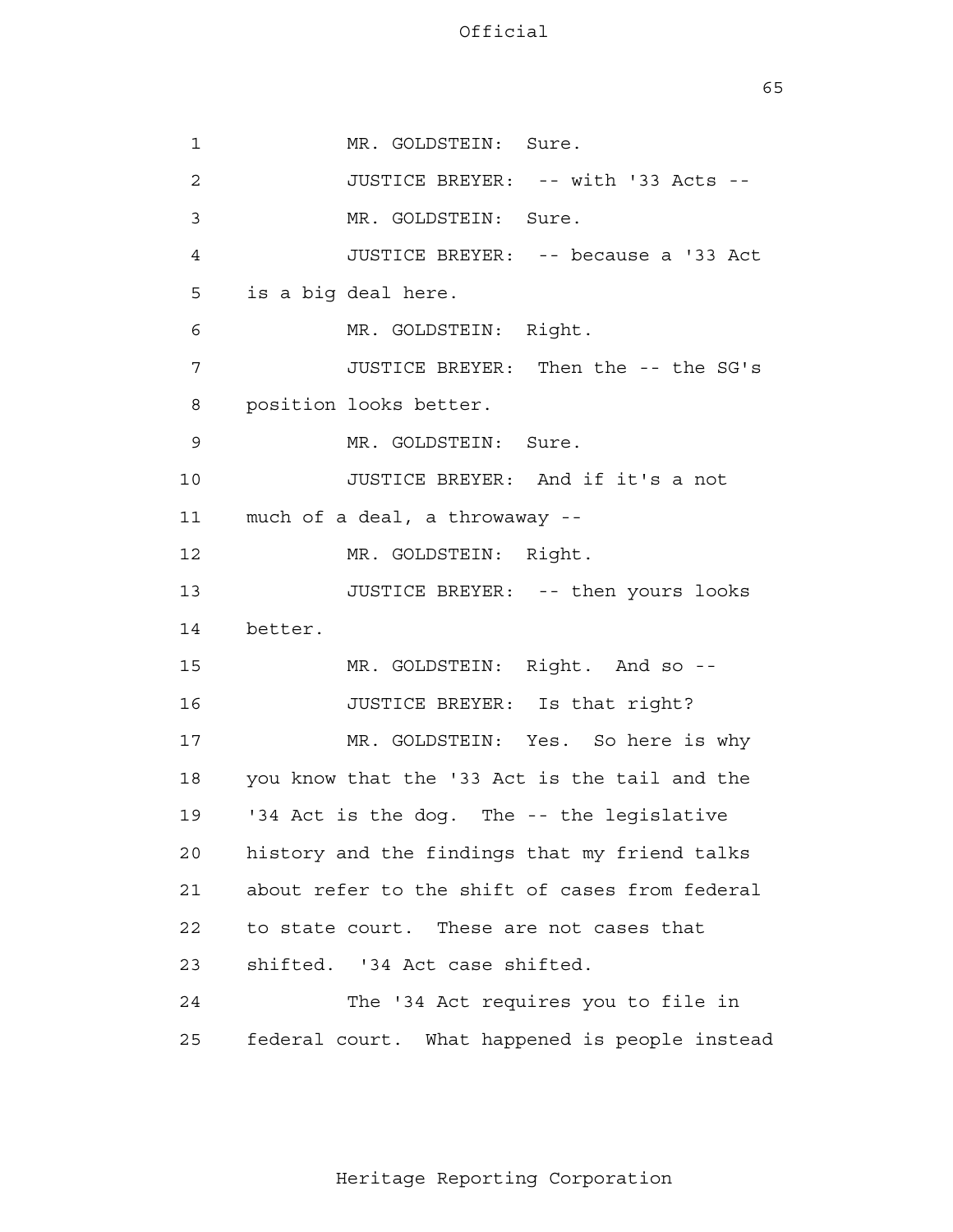1 2 3 brought securities fraud cases under state law in state court to avoid the PSLRA. Fine. But that's not what happened here.

 4 **5**  6 7 8 9 Our case was under the Securities Act -- the '33 Act. It was fine in state court before the PSLRA. Congress didn't change that in the PSLRA. It's not an evasion of any existing standard. All the rules that applied to the '33 Act continue to apply to it.

 10 11 12 13 14 15 So what Congress was concerned about is a body of cases moving out of federal court to state court. These cases have been within the concurrent jurisdiction, non-removable, of the state courts since the day the statute was enacted. That's the compromise.

> 16 17 18 19 20 21 JUSTICE ALITO: If a plaintiff files a third -- files a claim in state court under a state law cause of action that mirrors the '33 Act in the -- in the respects that are set out in the statute, the state court can't entertain that. Am I right?

 22 23 24 <u>25</u> MR. GOLDSTEIN: That is correct. JUSTICE ALITO: Okay. Now given that, why in the world would Congress want the state court to be able to entertain the real thing,

 $66$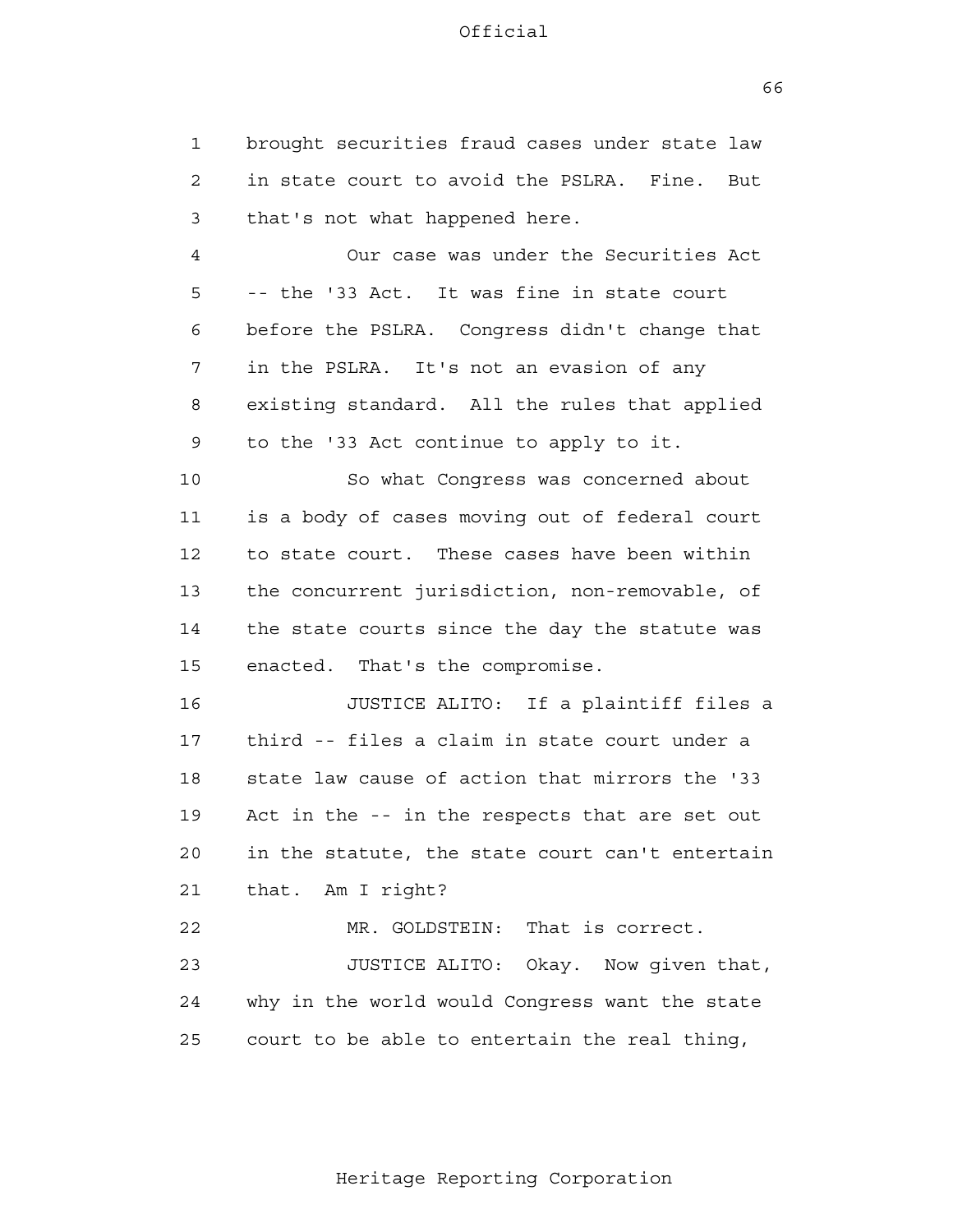67

 1 2 3 4 **5**  6 7 8 9 10 11 12 13 14 15 16 17 18 19 20 21 22 23 24 25 an actual '33 Act? MR. GOLDSTEIN: Because what Congress is targeting is it just doesn't want this resolved under state law. It wants it resolved under the '33 Act. It does want these nationally-traded securities cases to be litigated under federal law. JUSTICE ALITO: I thought it -- what it wanted was it to be resolved under federal procedural law? MR. GOLDSTEIN: No, that is not uniformly true. Remember, we're talking about a concern of the evasion of the PSLRA. And Congress quite - JUSTICE ALITO: Yeah, they wanted to -- they wanted to resolve in accordance with the PSLRA.  $\sim$   $-$ MR. GOLDSTEIN: Right. And the PSLRA in state court. JUSTICE ALITO: Which wouldn't apply MR. GOLDSTEIN: Exactly right. And so that's our point and, that is, this is not an evasion of the PSLRA. If Congress wanted to delete the phrase in the PSLRA in cases that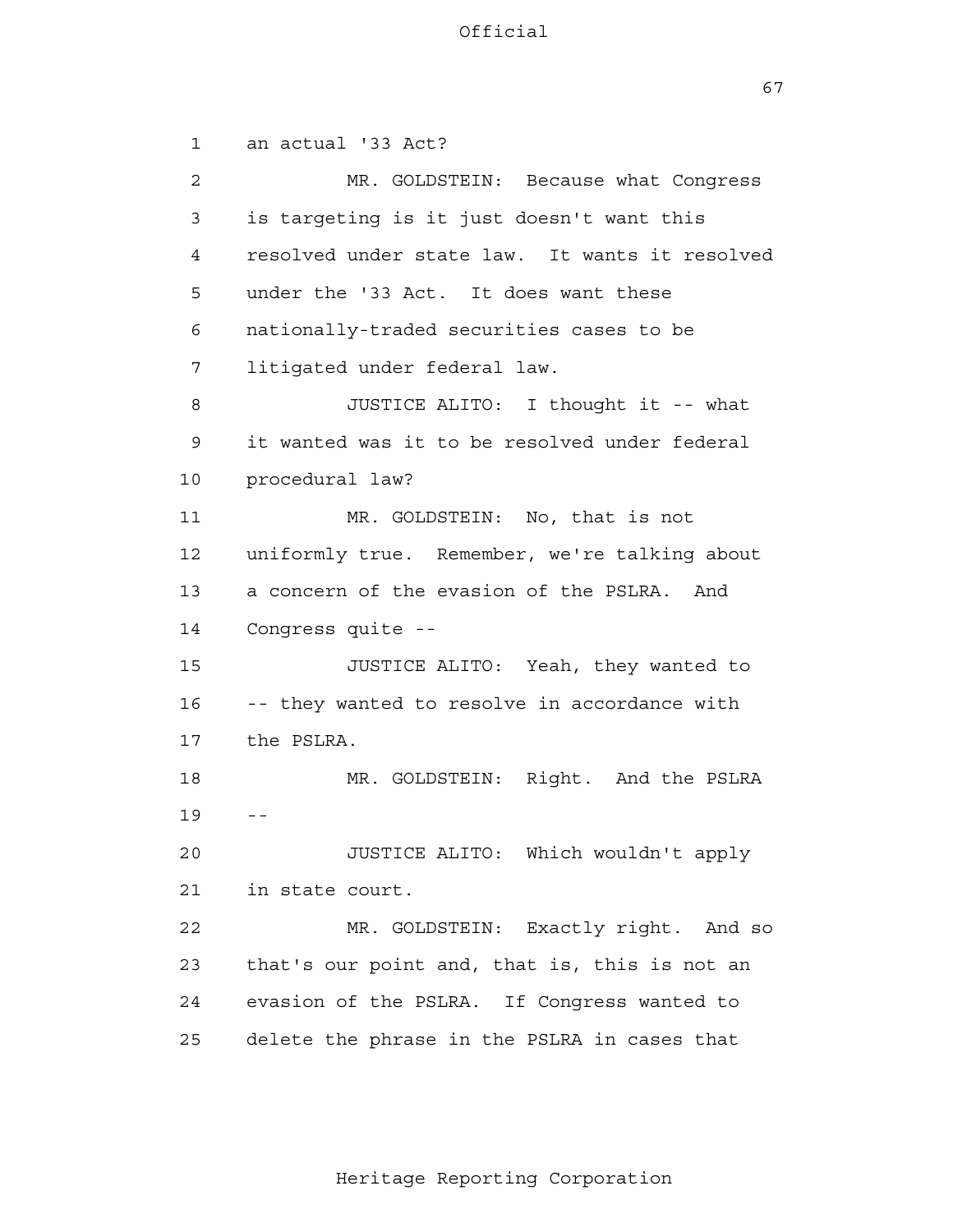$68$ 

 1 2 3 4 **5**  6 7 8 are subject to the Federal Rules of Civil Procedure and extend the PSLRA to the state court, or if it wanted to make all these cases removable or if it wanted to refer to a definition, there are 10 different easier ways and more clear ways, rather than to pick up a phrase that is not used in this way in the U.S. Code anywhere at all.

 9 10 11 12 13 14 15 16 I did want to just respond to an anomaly, it's akin to the one that you just described as possible, that my friend talks about. He says this: Look, under the Respondents' view, if what you did was combine a '33 Act claim with a state law claim, then we admit that case would be litigated in federal court. That is not correct.

 17 18 19 20 21 **22**  23 24 25 Under 1441, this is what would happen, is that the case would be removed to federal court and under 1441(c) would mandate severing out the prohibited state law claim and the case would be remanded to state court and it would be litigated in state court as a matter of law. JUSTICE ALITO: The whole mixed case thing doesn't make the first bit of sense to me, that you've got the federal -- you have the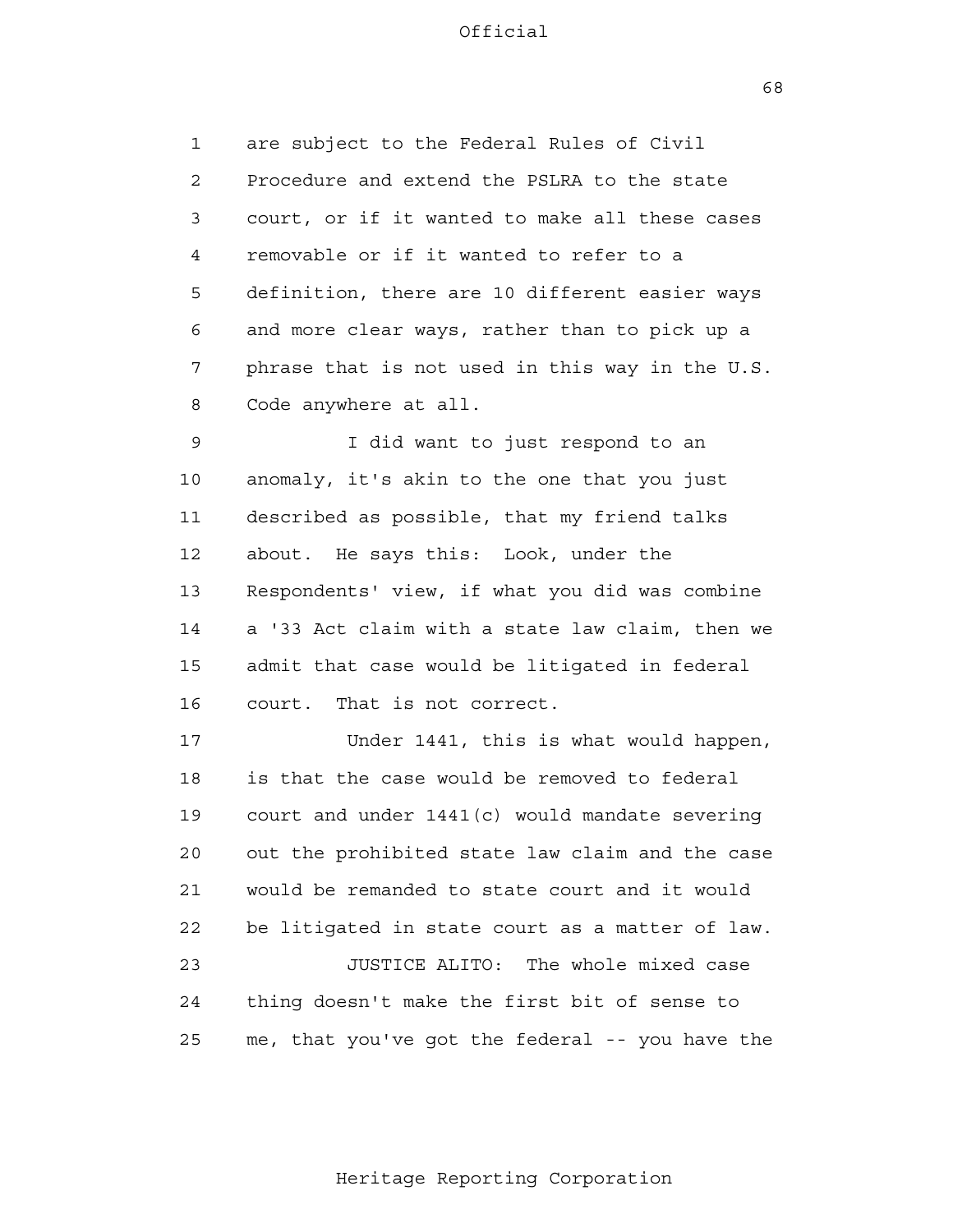$69$ 

 1 2 3 4 **5**  6 7 8 9 10 11 12 13 14 15 16 17 18 19 20 21 **22**  23 24 25 '33 Act claim and you have the prohibited state act claim in state court. So then the state court knows -- has no jurisdiction whatsoever. What's going to happen? The defendant moves to dismiss. The plaintiff says, okay, fine, I dismiss my -- my -- my state act claim. MR. GOLDSTEIN: Right. JUSTICE ALITO: Or the judge is going to say, oh, it's too late. You combined them to start out. The whole thing is dismissed. And then, if the statute of limitations hasn't run, the plaintiff can just come back and file the federal -- the '33 Act claim in state court by itself. Right? MR. GOLDSTEIN: Yes, but that's only because of SLUSA because what SLUSA is doing is barring the state law claim. That wouldn't be true if SLUSA didn't exist. And I just think that you just have to -- look, this is a narrow provision, not discussed in the legislative history. You can't ask it to do the world, which is to undo the jurisdiction of the '33 Act that has existed a long time and, that is, it's another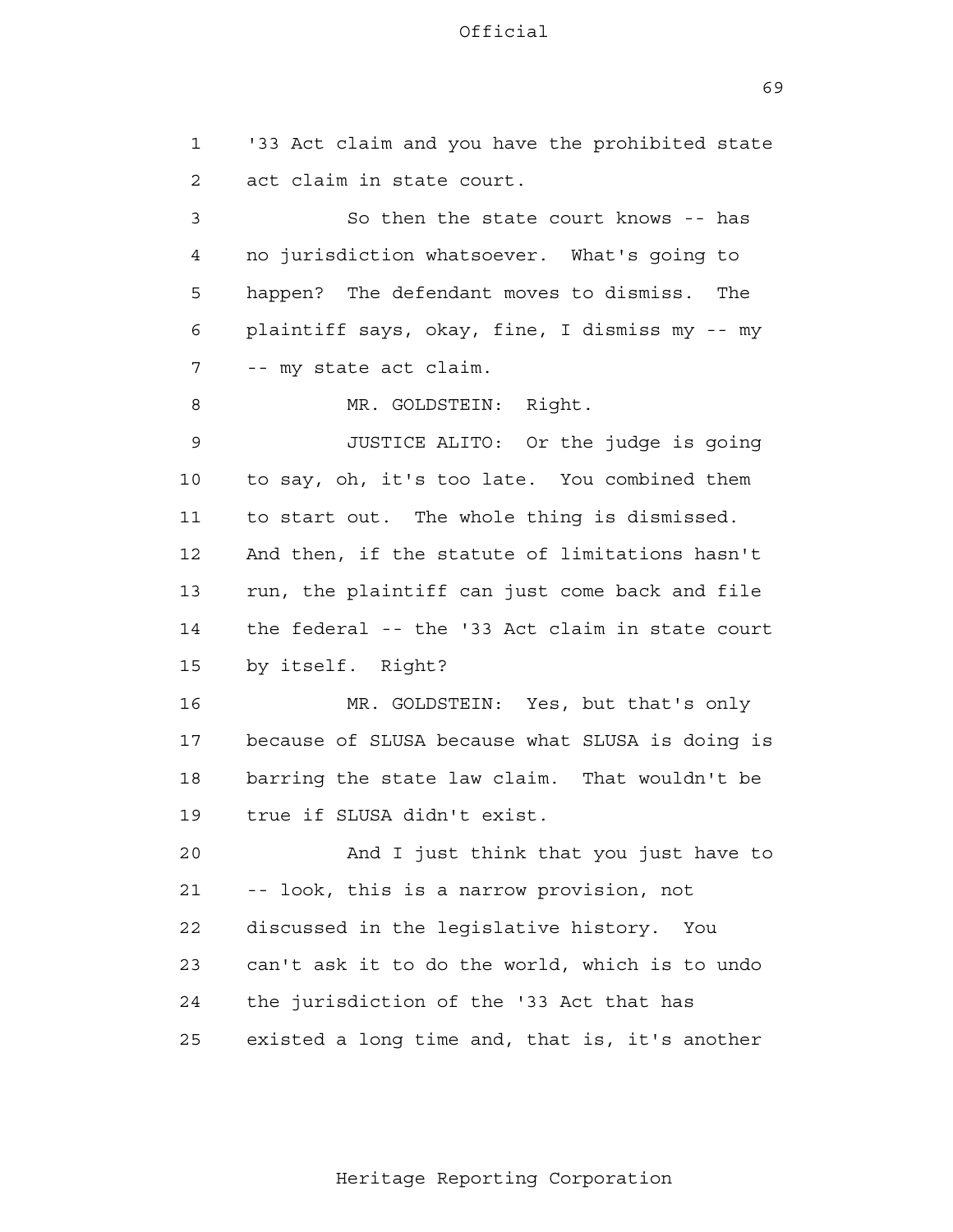70

1 anti-evasion principle.

| $\overline{2}$ | I do want to respond as well to my              |
|----------------|-------------------------------------------------|
| 3              | friend's statement that what he -- he says the  |
| 4              | exact opposite thing. He says his position      |
| 5              | produces a direct parallel between the '33 and  |
| 6              | '34 Act, and then to Justice Ginsburg says it   |
| 7              | treats the '33 and '34 Act wildly differently.  |
| 8              | It does treat them quite differently,           |
| 9              | and that is he is pointing to statements in the |
| 10             | legislative history that suggest that some      |
| 11             | members of Congress believe that all securities |
| 12             | cases would be litigated in federal court. But  |
| 13             | he leaves behind all of the non-class actions   |
| 14             | and he picks up cases that SLUSA clearly was    |
| 15             | not intended to apply to, and that is           |
| 16             | non-covered securities.                         |
| 17             | SLUSA is quite clear about this, that           |
| 18             | it is intended to respond only with respect to  |
| 19             | the nationally-traded securities that are       |
| 20             | defined as covered securities. But this         |
| 21             | reading somehow picks up, according to the      |
| 22             | Petitioners, all of the covered class actions,  |
| 23             | even if it's not a nationally-traded security   |
| 24             | at all.                                         |
|                |                                                 |

25

And it would be incredibly weird to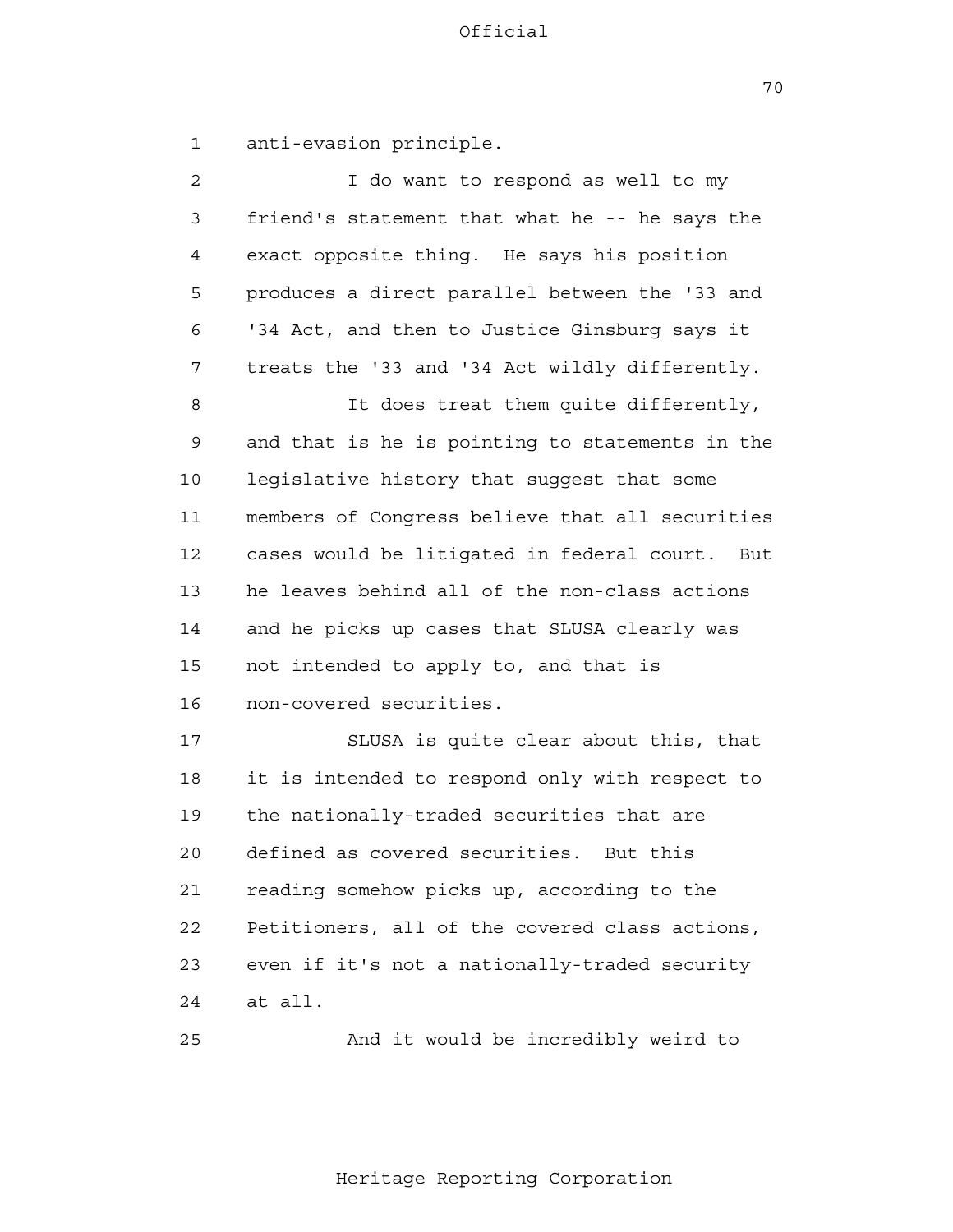71

| $\mathbf{1}$ | write a statute that says, except as provided   |
|--------------|-------------------------------------------------|
| 2            | in 77p with respect to covered securities, and  |
| 3            | to do something radically different from what   |
| 4            | 77p does with respect to covered securities.    |
| 5            | What it does is it causes them to be            |
| 6            | dismissed, not removed, and it applies only     |
| 7            | with respect to those that involve              |
| 8            | nationally-traded securities. And their         |
| 9            | reading doesn't.                                |
| 10           | It is really, really obtuse. It is an           |
| 11           | extraordinarily unusual way to accomplish this  |
| 12           | result, which is a big result. Mr. Katyal       |
| 13           | believes the statute does something quite       |
| 14           | important. It changes how the '33 Act           |
| 15           | functions with respect to a large body of       |
| 16           | cases.                                          |
| 17           | And you just don't -- your                      |
| 18           | jurisprudence helpfully tells the Congress, if  |
| 19           | you want to do something like that, do it the   |
| 20           | simple way. Say as defined in or say it's       |
| 21           | removable or say it's within the exclusive      |
| 22           | jurisdiction.                                   |
| 23           | If you find out that -- if you                  |
| 24           | believe, Justice Gorsuch and Justice Alito,     |
| 25           | that this -- our reading would produce -- would |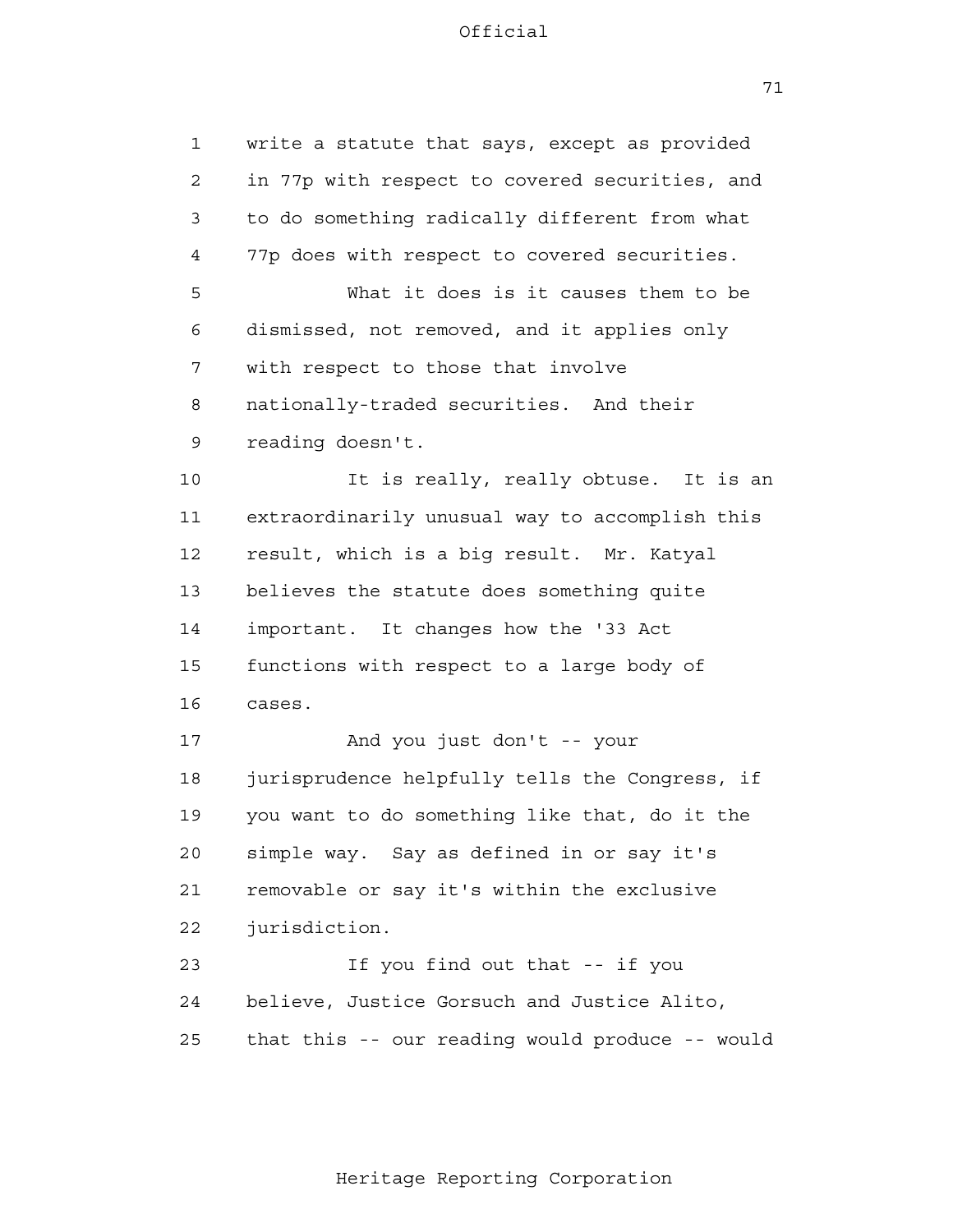72

| 1  | apply to a null set, which we disagree with,   |
|----|------------------------------------------------|
| 2  | nonetheless, it is the case that we do give    |
| 3  | meaning to the phrase, it wouldn't pick up any |
| 4  | cases, but their reading is not -- the words   |
| 5  | that Congress used aren't nearly clear enough  |
| 6  | to accomplish that result.                     |
| 7  | If there are no further questions.             |
| 8  | JUSTICE SOTOMAYOR: I have one.<br>What         |
| 9  | do you think -- what would be the null set if  |
| 10 | you read the government's reading of the       |
| 11 | removal -- the involving -- if you read it --  |
| 12 | MR. GOLDSTEIN: Its reading -- its              |
| 13 | reading today in argument?                     |
| 14 | JUSTICE SOTOMAYOR: Its reading today.          |
| 15 | MR. GOLDSTEIN:<br>Okay.                        |
| 16 | JUSTICE SOTOMAYOR: I assume you                |
| 17 | understand it.                                 |
| 18 | MR. GOLDSTEIN: Yes.                            |
| 19 | JUSTICE SOTOMAYOR: All right.<br>If we         |
| 20 | read it the government's way --                |
| 21 | MR. GOLDSTEIN: Yeah.                           |
| 22 | JUSTICE SOTOMAYOR: -- what would we            |
| 23 | make -- what would be left of the second       |
| 24 | "except" clause in -- in $77v(a)$ ?            |
| 25 | MR. GOLDSTEIN: The removal except              |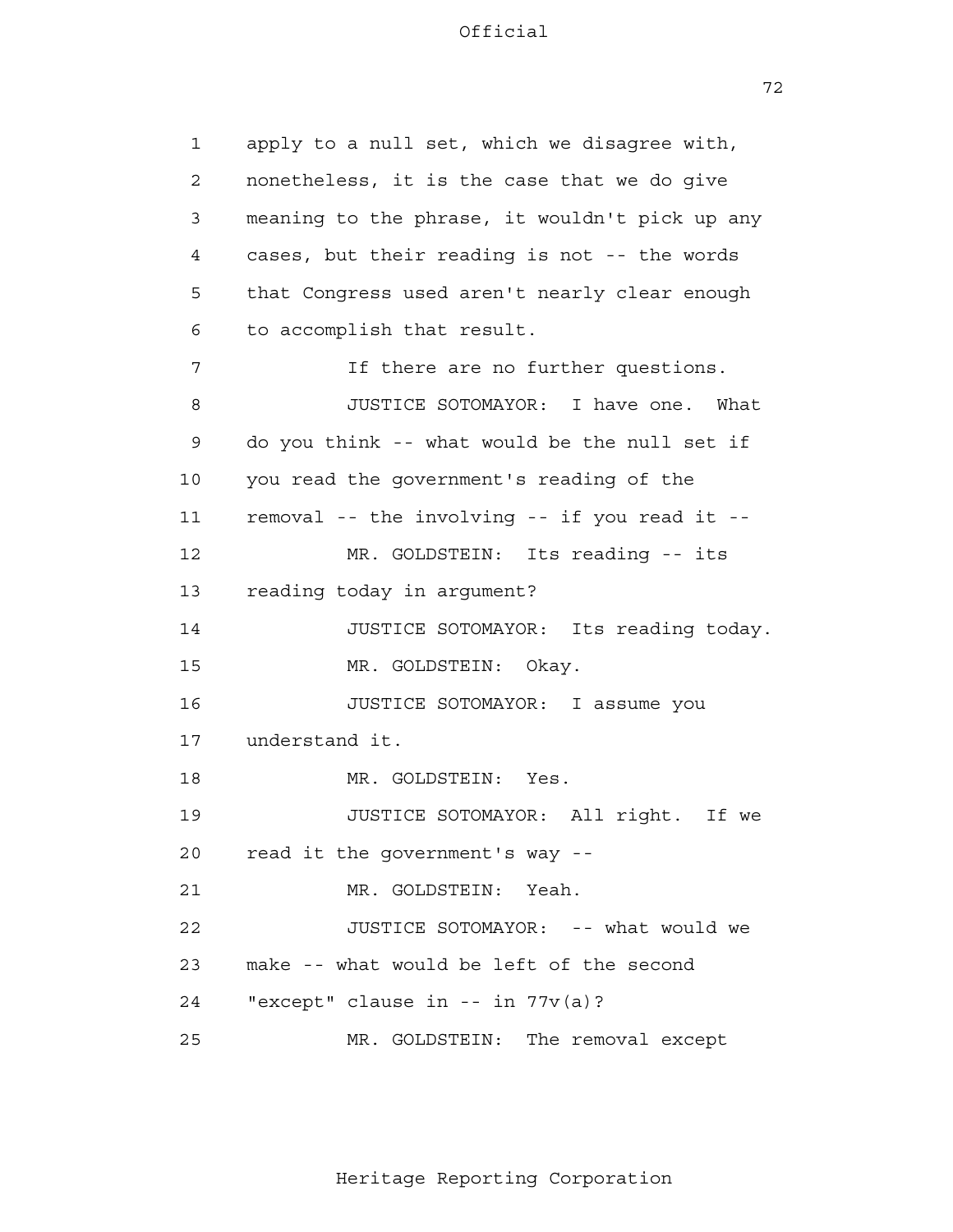73

 1 2 3 4 **5**  6 7 8 9 10 11 12 13 14 15 16 17 18 19 20 21 22 23 24 25 clause? JUSTICE SOTOMAYOR: Yes. MR. GOLDSTEIN: So - JUSTICE SOTOMAYOR: Second "except" clause. MR. GOLDSTEIN: So the second "except" clause, just to walk this through, says basically whatever we're doing in 77p(c) controls. JUSTICE SOTOMAYOR: Right. MR. GOLDSTEIN: Okay? And I do think it's very useful that, except as provided and should be read the same way in  $77v(a)$ , so it does, you know, tell you to look somewhere else. JUSTICE SOTOMAYOR: If you read this the way the government does - MR. GOLDSTEIN: Right. Yeah. JUSTICE SOTOMAYOR: -- it says you can't remove these cases in (a) - MR. GOLDSTEIN: Yeah. JUSTICE SOTOMAYOR: -- right, so you can't remove them, but (c) says you can remove them. So is there anything then that is not removable? Why write the second "except"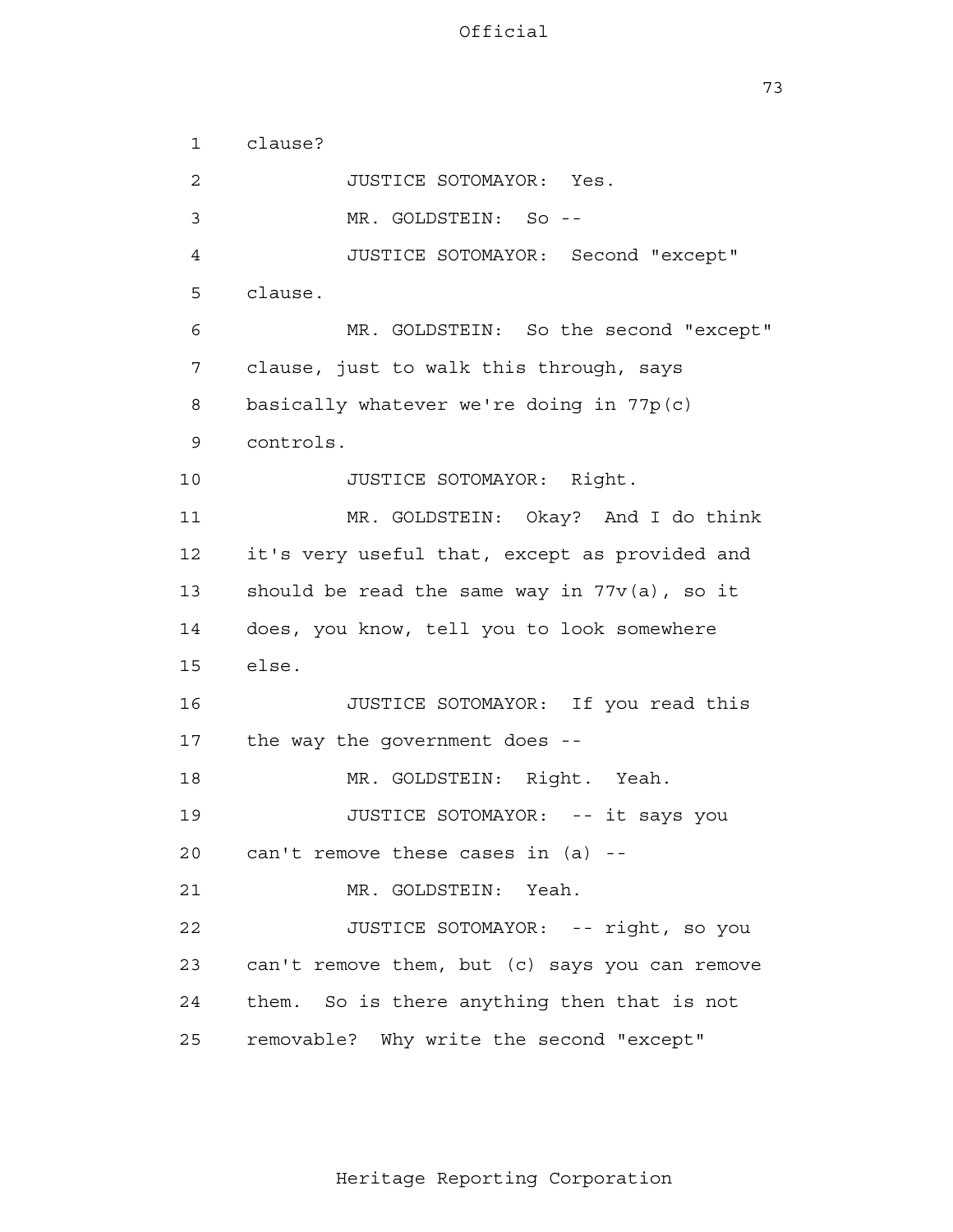74

 1 2 3 4 **5**  6 7 8 9 10 11 12 13 14 15 16 17 18 19 20 21 **22**  $23$  -- 24 25 clause at all? MR. GOLDSTEIN: Well, it is the case that it would be completely unnecessary because (c) controls. I do think that probably in the -- a point in the government's favor that ultimately is in our favor is that there are parts of v that don't do anything. Okay? And the -- the removal provision is an example of that. If you didn't have the amendment to the removal provision, you would still know that you could remove under  $p(c)$ . They're just closing doors, locking them, crossing T's and dotting I's a couple of times. That's how this provision works. Don't ask it to do more than it was intended. Thank you. JUSTICE KAGAN: Could I ask you, Mr. -- Mr. Goldstein, also on this (c) provision, and -- and this really ought to be a question for Mr. Kedem, but he sat down. But I don't want you to agree with me just for the sake of MR. GOLDSTEIN: Okay. JUSTICE KAGAN: -- agreeing with me.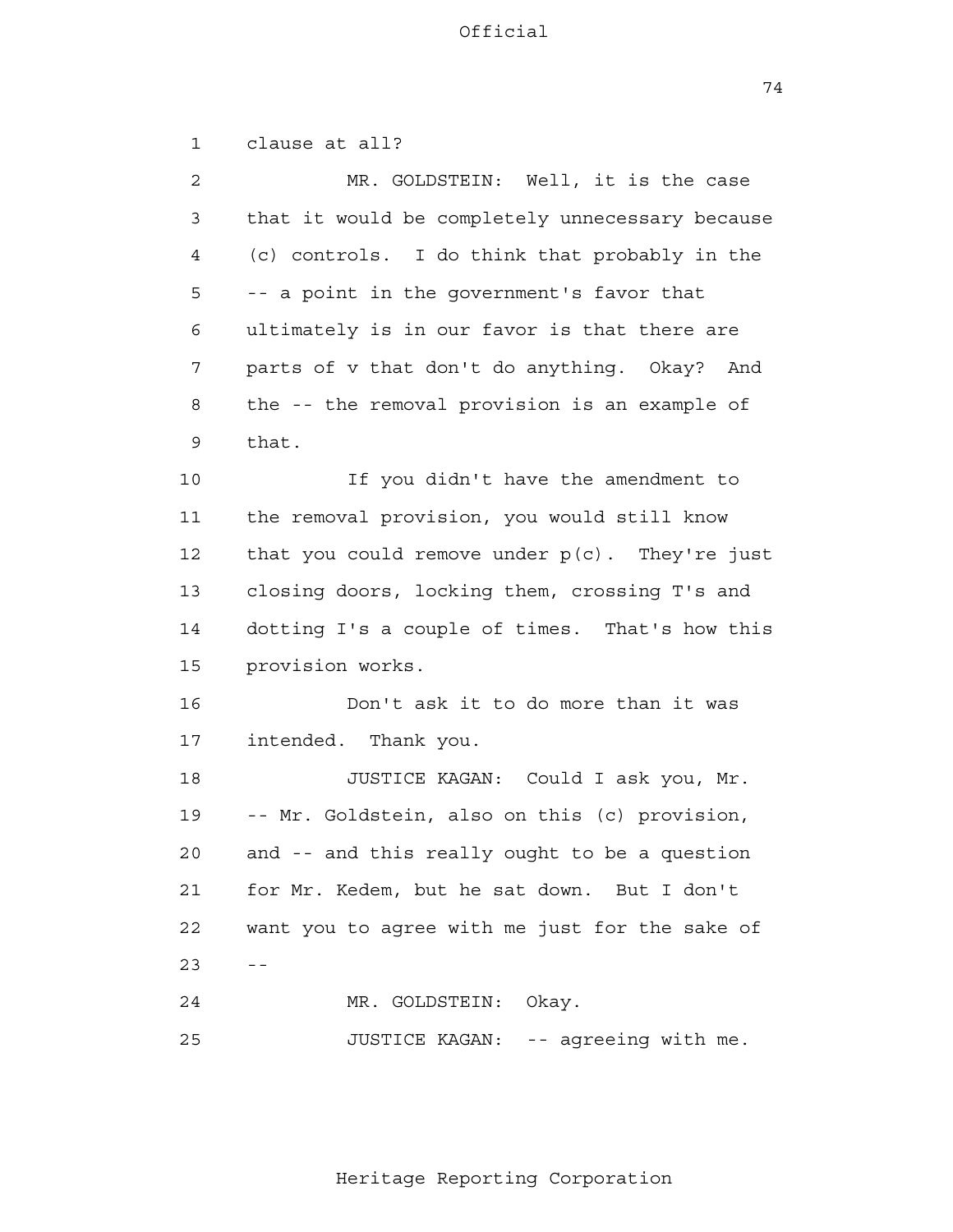75

| 1  | But if I understand what he said, it's these    |
|----|-------------------------------------------------|
| 2  | class actions with this last antecedent         |
| 3  | principle, you're only referring to (1) and     |
| 4  | (2), so now you -- you make those class actions |
| 5  | removable. But the way this provision works --  |
| 6  | and you think kind of that makes sense, right?  |
| 7  | We would want those -- those actions to be      |
| 8  | removable, be consistent with Congress's other  |
| 9  | purposes --                                     |
| 10 | MR. GOLDSTEIN: No, but --                       |
| 11 | JUSTICE KAGAN: -- but -- I'm sorry?             |
| 12 | MR. GOLDSTEIN: I -- I don't think               |
| 13 | that, but you might.                            |
| 14 | JUSTICE KAGAN: Okay. I'm -- I'm                 |
| 15 | saying what --                                  |
| 16 | Hypothetically.<br>MR. GOLDSTEIN:               |
| 17 | JUSTICE KAGAN:<br>-- in his view, right?        |
| 18 | MR. GOLDSTEIN:<br>Okay.                         |
| 19 | JUSTICE KAGAN:<br>But then it says "and         |
| 20 | shall be subject to subsection (b)." And all    |
| 21 | that subsection $(b)$ does, the way this $(c)$  |
| 22 | provision works is it makes a category of cases |
| 23 | removable only so that a court can dismiss      |
| 24 | That's the point of subsection (c).<br>them.    |
| 25 | It's like they were worried that state courts   |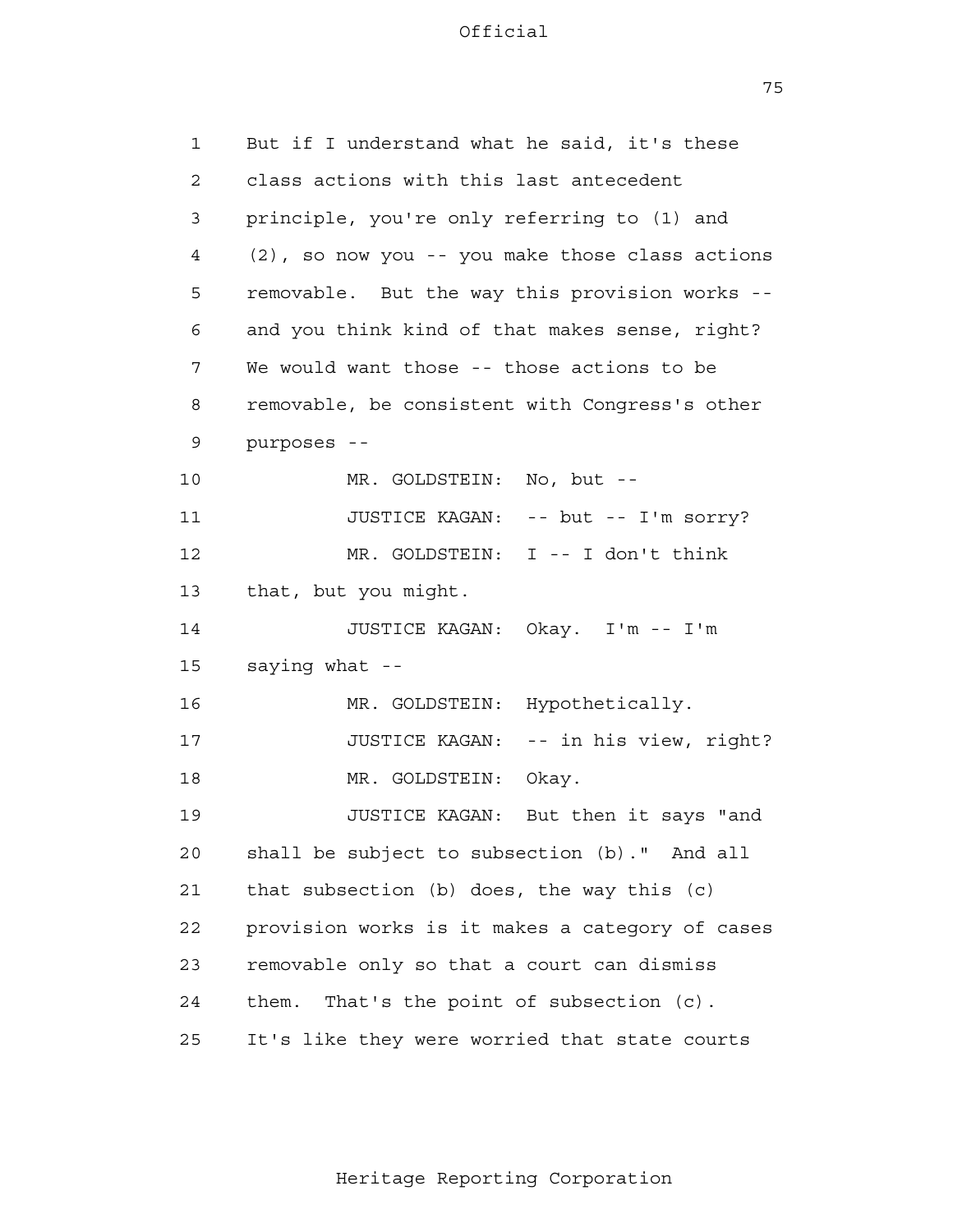76

 1 2 3 4 **5**  6 7 8 9 10 11 12 13 14 15 16 17 18 19 20 21 **22**  23 24 <u>25</u> wouldn't just dismiss these actions, so it made them removable to be dismissed. But then you're getting those cases up there. You say, okay, we'll get them removable because these cases really ought to be in federal court, but under (c), now they have to be dismissed. MR. GOLDSTEIN: That's right. I will say -- I -- I'll give you the answer that I think he might, and that is what he would say is, okay, subject it to subsection (b) and some of them get dismissed, and the rest of them aren't subject to it. That's just not the structure of this statute. And that's not what Kircher says. Kircher says that this is a anti-recalcitrant -- recalcitrance -- whatever -- provision. (Laughter.) MR. GOLDSTEIN: That if state courts just aren't obeying the statute. There isn't any indication that it was intended to pick up a set of cases and deposit them in federal court to litigate - JUSTICE BREYER: There has to be. There has to be, because the mixed case ends up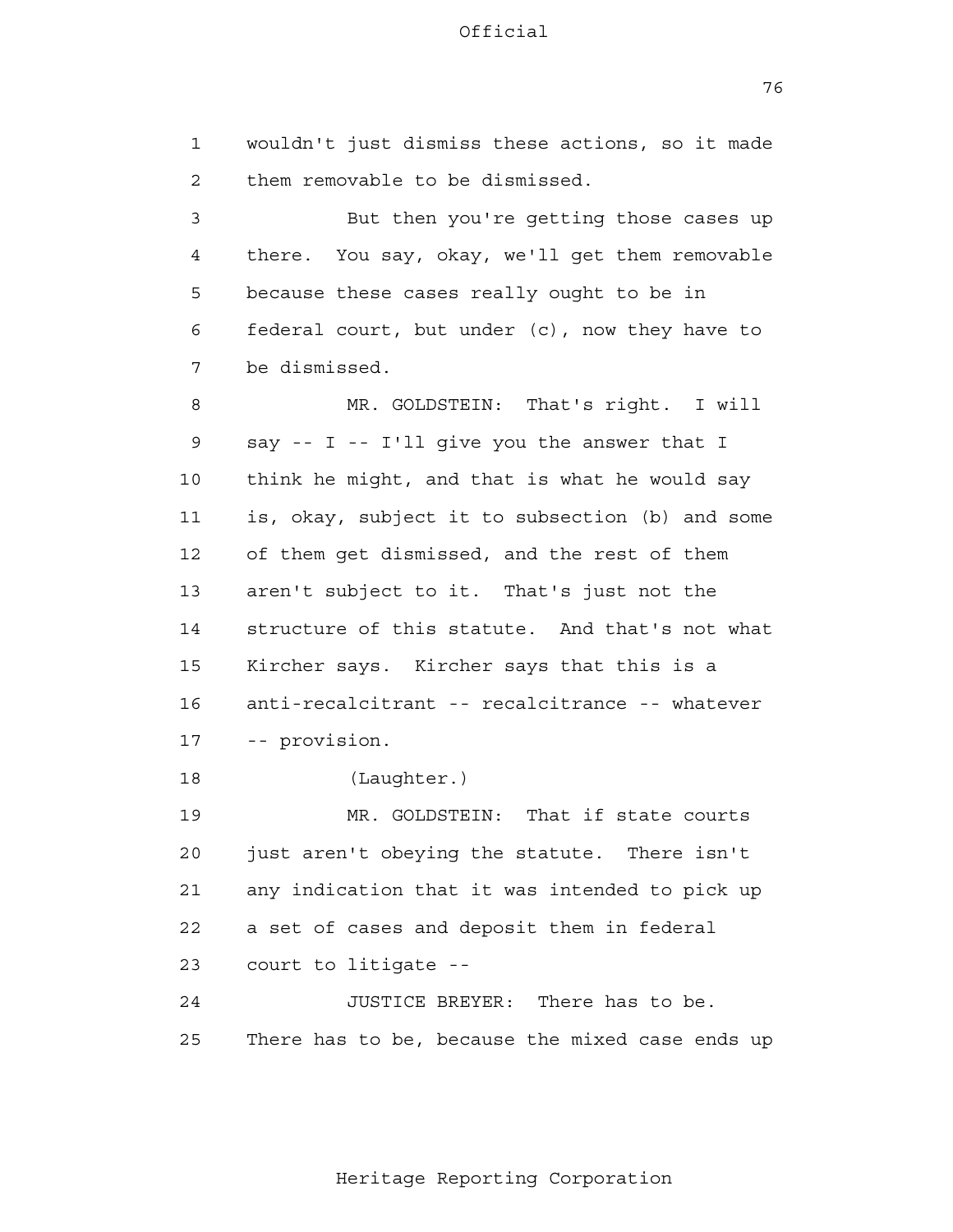77

 1 2 3 4 **5**  6 7 8 9 10 11 12 13 14 15 16 17 18 19 20 21 22 23 24 25 in part being in federal court. MR. GOLDSTEIN: It does not because under 1441(c) it gets remanded. The federal part of the case, as a matter of law, gets cleaved off and gets sent back to state court. It does not stay and get litigated in federal court. JUSTICE SOTOMAYOR: I'm sorry - MR. GOLDSTEIN: Mr. Katyal was just wrong about that. JUSTICE SOTOMAYOR: -- what provision are you citing? MR. GOLDSTEIN: 14 -- 28 U.S.C. 1441(c), it's the removal provision. So what happens is if you have a mixed case, the combined federal and state cases that are subject to p(b), it gets removed. And federal law, 1441(c), says if you have a otherwise non-removable provision combined -- claim combined with a removable claim, that what you do is you break them in half and you send the non-removable case back -- claim back. And so this  $-$ JUSTICE BREYER: No, so that's that's major.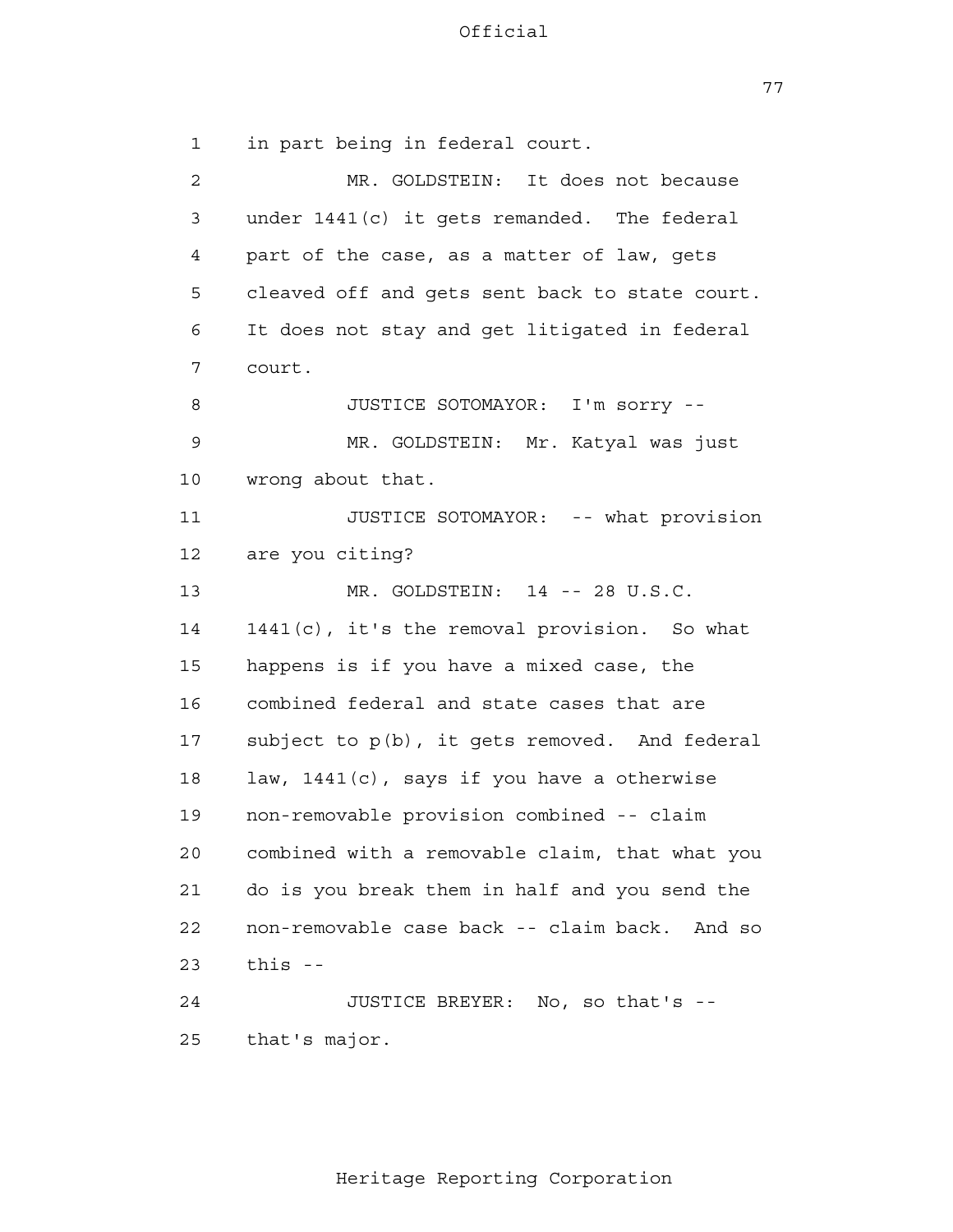78

 1 2 3 4 **5**  6 7 8 9 10 11 12 13 14 15 16 17 18 19 20 21 22 23 24 25 MR. GOLDSTEIN: Yes. JUSTICE BREYER: I mean, either on the one hand, your view, this is designed just to get rid of the state actions. MR. GOLDSTEIN: Yes. JUSTICE BREYER: On their view, it is designed to do two things. One is to remove the fed part to the feds, and also to get rid of the state. MR. GOLDSTEIN: Right. And so if you  $i$ ust --JUSTICE BREYER: Is there any history? MR. GOLDSTEIN: Not -- not about the amendment to v, there's no history, and we don't think there's any history that suggests moving the cases to federal court. Thank you. CHIEF JUSTICE ROBERTS: Thank you, counsel. Four minutes, Mr. Katyal. REBUTTAL ARGUMENT OF NEAL K. KATYAL ON BEHALF OF THE PETITIONERS MR. KATYAL: Thank you. Four -- four points. First, Congress took the affirmative step of modifying the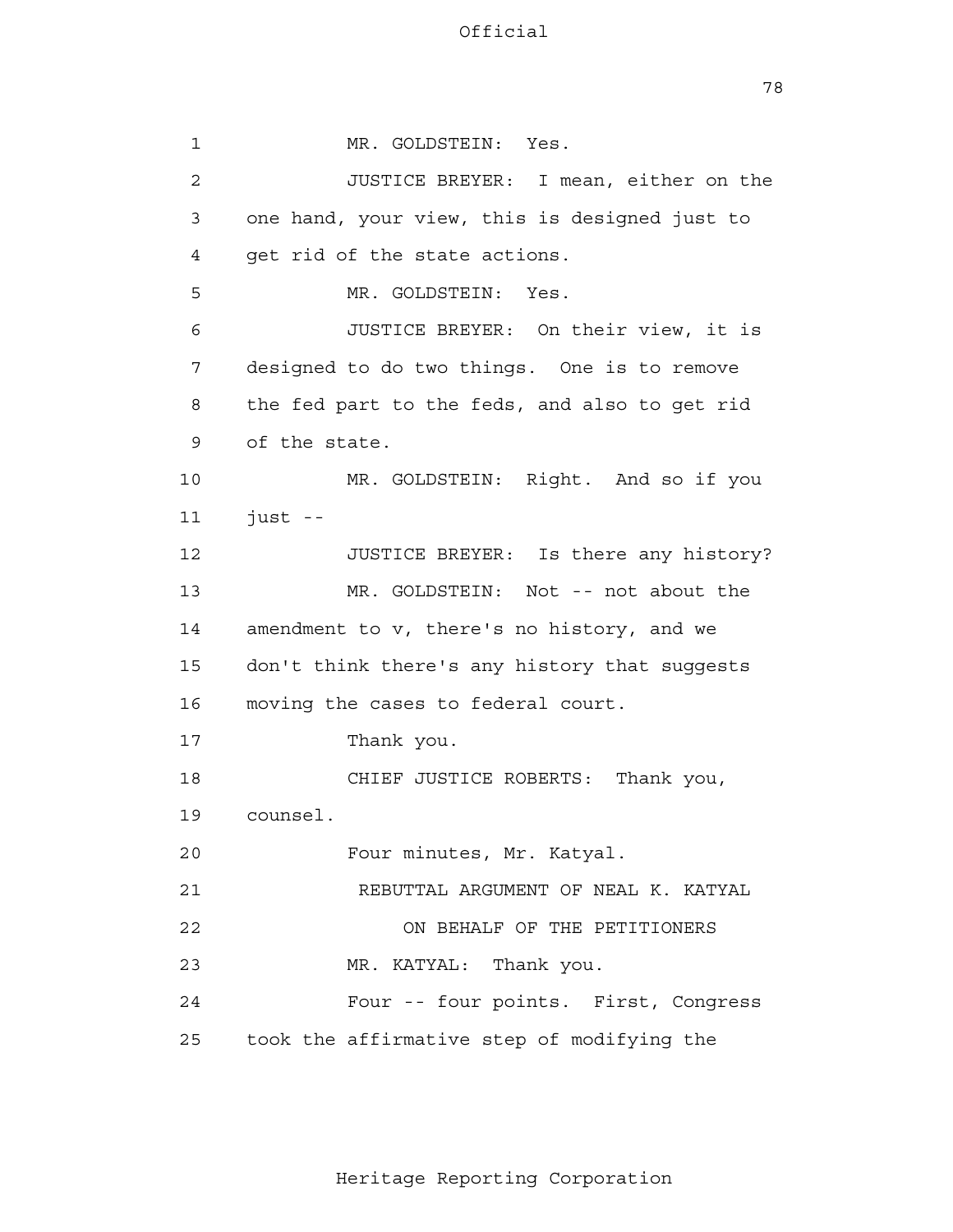1 2 3 preexisting concurrent jurisdiction provision in Section 22. We're the only ones who give that some meaning.

 4 **5**  6 7 8 Justice Gorsuch, this is not about surplusage, the canon of surplusage. This is obliteration. They can't give you an explanation for what Congress did when it added those 12 words.

 9 10 11 12 13 14 15 16 17 18 19 20 21 And that's why my friend says, oh, there's some canon against doing -- a canon that you have to do things a simple way. There is no such canon in this Court's jurisprudence. The closest, as Justice Sotomayor said, is the presumption about concurrent jurisdiction, but that presumption has never been held to apply when a statute isn't silent. Those are only when the Congress is silent. This is one in which Congress has affirmatively taken the step to remove 12 words -- to -- to remove some subset of what was preexisting jurisdiction in the state courts.

> 22 23 24 25 And, in addition, as this Court in Kircher said, when you don't have a long history of state court adjudication in the area, presumptions about preemption don't

79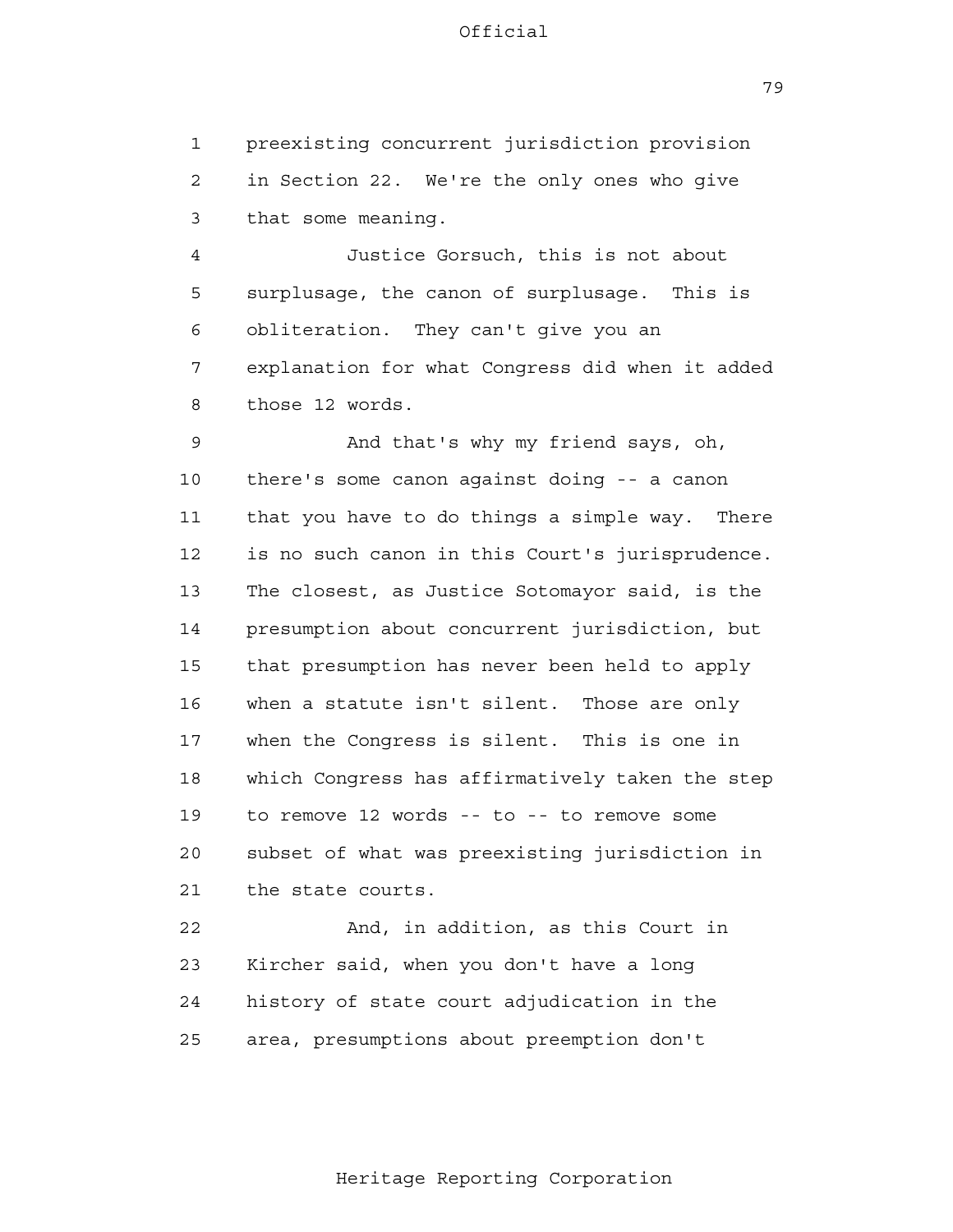80

 1 2 3 4 **5**  6 7 8 9 10 11 12 13 14 15 16 17 18 19 20 21 **22**  23 24 25 apply -- indeed, presumptions about preemptions, Justice Breyer, your opinion in Geier says they don't apply when you have an express statute that deals with preemption. And I think the same analogy is true here. You have a specific statute that deals with -- you know, which deals with the amount of jurisdiction. So, I don't think this Court could apply the presumption about concurrent jurisdiction. Second, Justice Breyer, you asked about the legislative history. And, Justice Alito, you asked who do you think -- do -- do you think the person who wrote this statute set out to do what you think you're saying it did? And we're the only ones who are telling you a story that is in the legislative history itself. The first line of the conference report: "Title 1 of SLUSA makes federal court the exclusive venue for most securities class action lawsuits." The manager in the Senate, Senator D'Amato, and the chair: "There shall be a uniform standard and there should be a uniform procedure, and that's why you move these nationally-traded securities to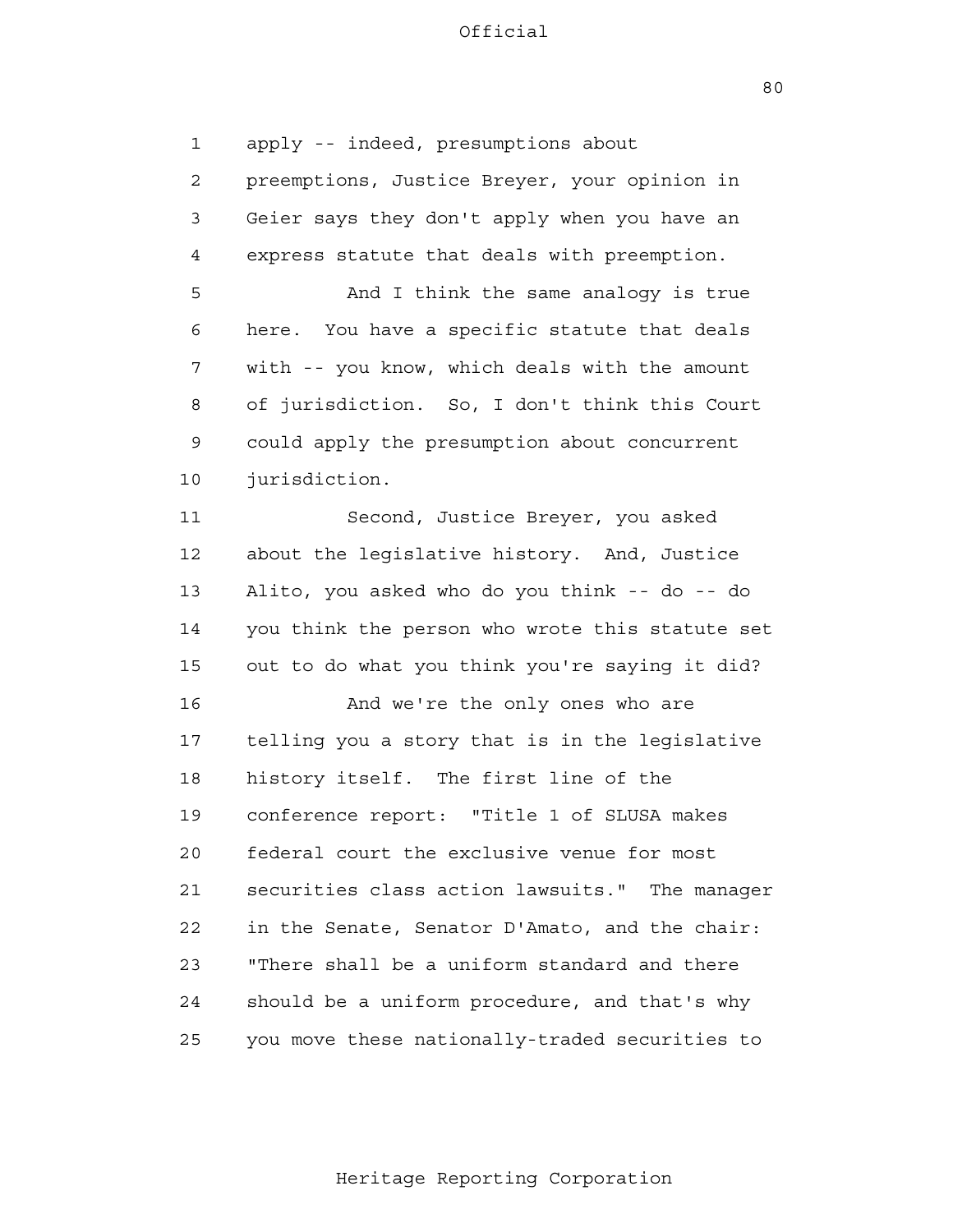1 2 3 4 **5**  6 7 a federal forum." President Clinton's signing statement: "Since the uniform standards provided by this legislation state that class actions generally can only be brought in federal court, will be governed by federal law, clarity on the federal law to be applied is particularly important."

 8 9 10 11 12 13 There is nothing in there saying this is only about the '34 Act. This is my friend on the other side's invention. Congress affirmatively took the step to modify the '33 Act jurisdictional provision, not just the '34 Act.

 14 15 16 17 18 19 20 21 **22**  23 24 <u>25</u> Justice Kennedy, this is my third point, you asked about removal and whether or not if you didn't accept our view of 22(a), would that mean that, you know, we'd effectively be out of luck. And I think you shouldn't reserve that question because of the reasons that my colleague from the Solicitor General's Office said, and indeed it may take years for another case to come up precisely because there's a bar on interlocutory appeals from removal decisions, as this Court in Kircher made clear.

81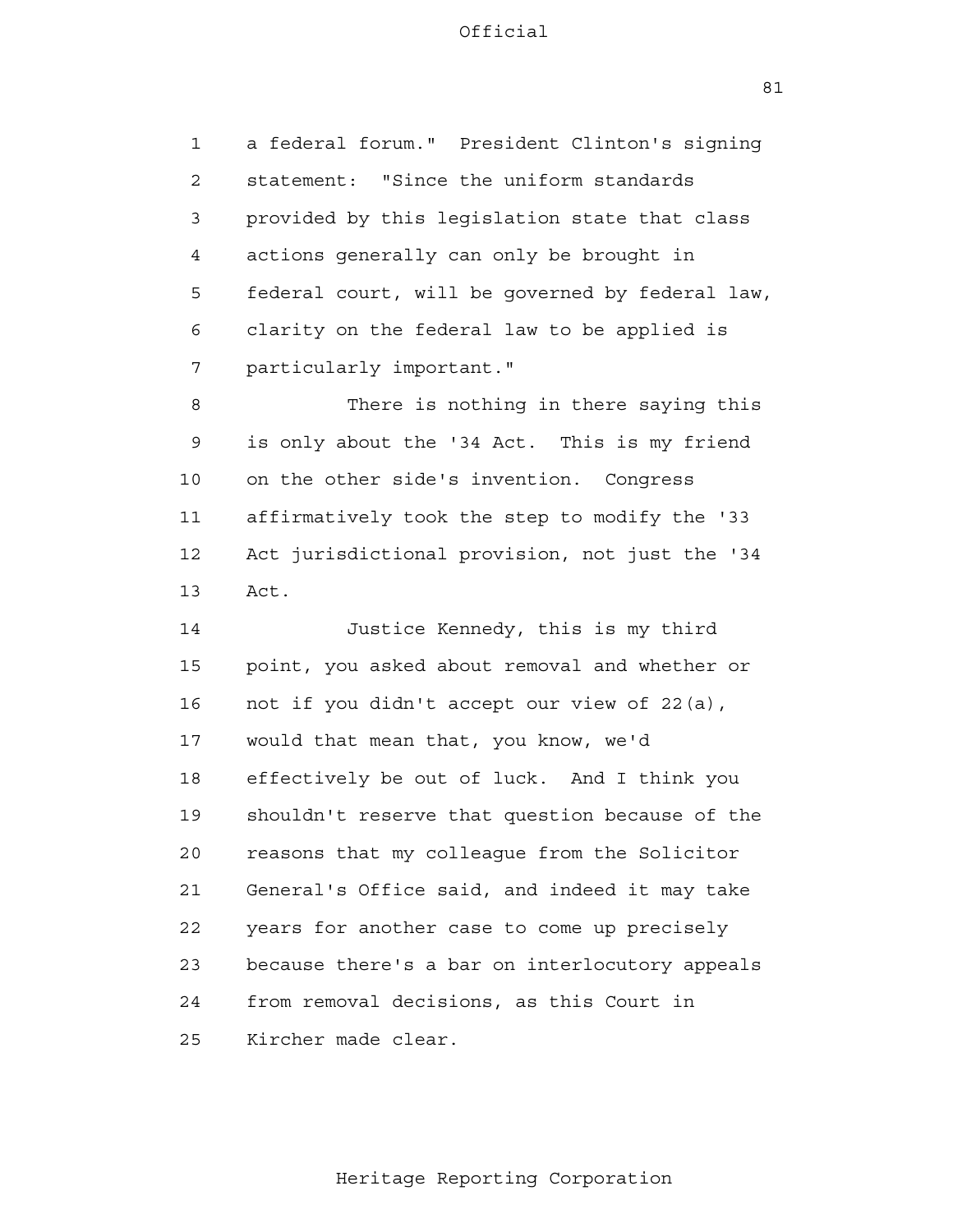82

| 1  | And, in addition, the Ninth Circuit in          |
|----|-------------------------------------------------|
| 2  | a case called Rea versus Michaels Stores in     |
| 3  | 2014 said, when this Court, the Supreme Court,  |
| 4  | makes removal available for the first time,     |
| 5  | then we as litigants can go and seek that       |
| 6  | removal. There's a lot of precedent which       |
| 7  | barred us from seeking removal before, but,     |
| 8  | obviously, we would do that if this Court were  |
| 9  | to accept the alternative reading.              |
| 10 | And last and finally, ultimately you            |
| 11 | are left with Justice Alito's question:<br>What |
| 12 | sense does their statutory reading make? Why    |
| 13 | would bringing a state court count oust a       |
| 14 | plaintiff out of state court when a mixed one   |
| 15 | would not?                                      |
| 16 | And Justice Ginsburg asked why would            |
| 17 | Congress, when they're so concerned about       |
| 18 | procedure and things like abusive litigation    |
| 19 | and serial plaintiffs and massive attorneys'    |
| 20 | fees, and took all these steps to regulate that |
| 21 | in the federal court context, why would they    |
| 22 | just leave the back door gaping and wide open?  |
| 23 | That is not the way to read a statute.          |
| 24 | I understand the statute is a hard one          |
| 25 | to read, but we're the only ones giving it a    |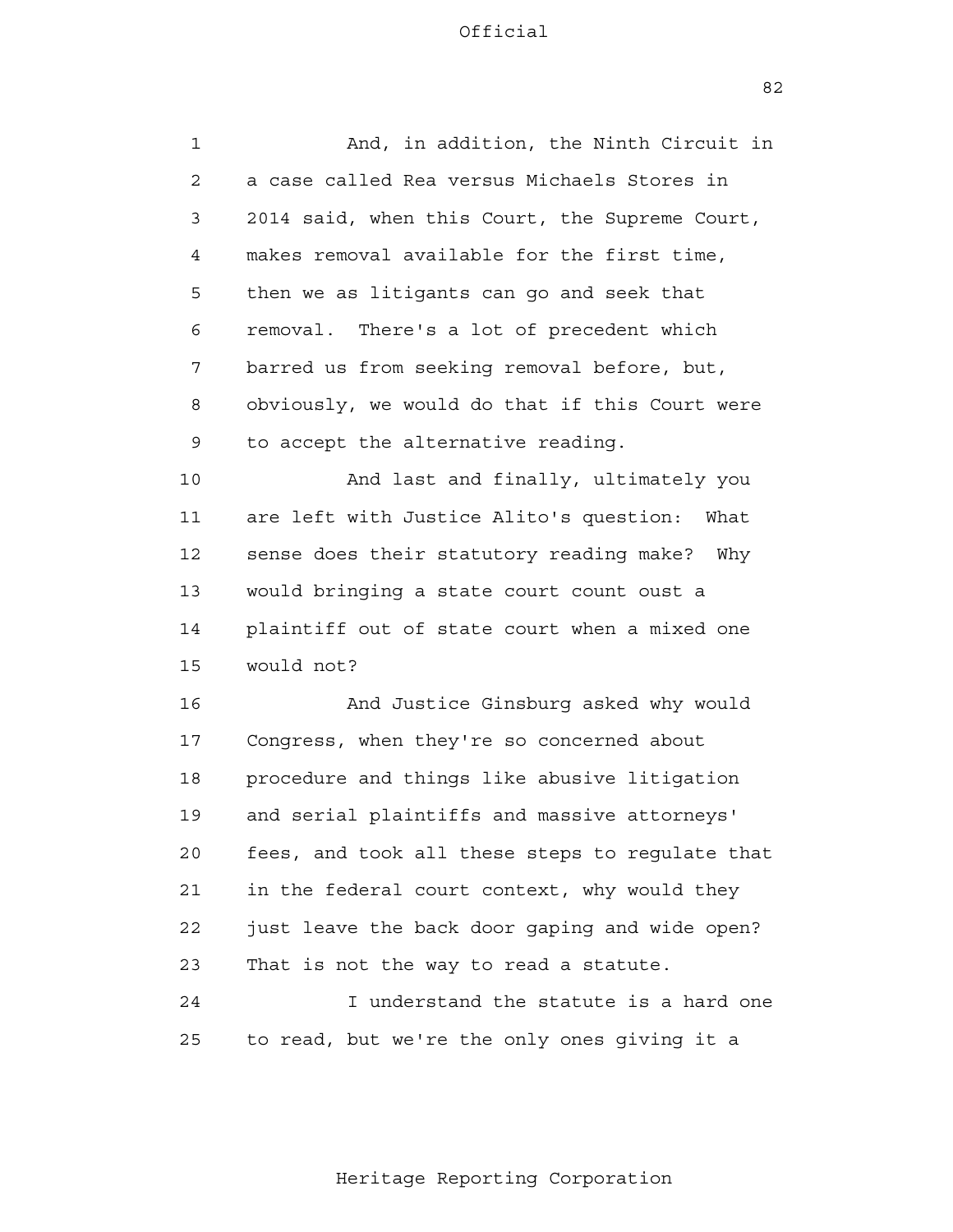| $\mathbf 1$    | reading that, A, makes sense; and that is, B, |
|----------------|-----------------------------------------------|
| 2              | consistent with the legislative history; and, |
| 3              | C, most importantly, is textual. We give      |
| $\overline{4}$ | effect to those 12 words. They obliterate     |
| 5              | them.                                         |
| 6              | CHIEF JUSTICE ROBERTS: Thank you,             |
| $\overline{7}$ | counsel.                                      |
| 8              | The case is submitted.                        |
| 9              | (Whereupon, at 11:10 a.m., the case           |
| 10             | was submitted.)                               |
| 11             |                                               |
| 12             |                                               |
| 13             |                                               |
| 14             |                                               |
| 15             |                                               |
| 16             |                                               |
| 17             |                                               |
| 18             |                                               |
| 19             |                                               |
| 20             |                                               |
| $2\,1$         |                                               |
| 22             |                                               |
| 23             |                                               |
| 24             |                                               |
| 25             |                                               |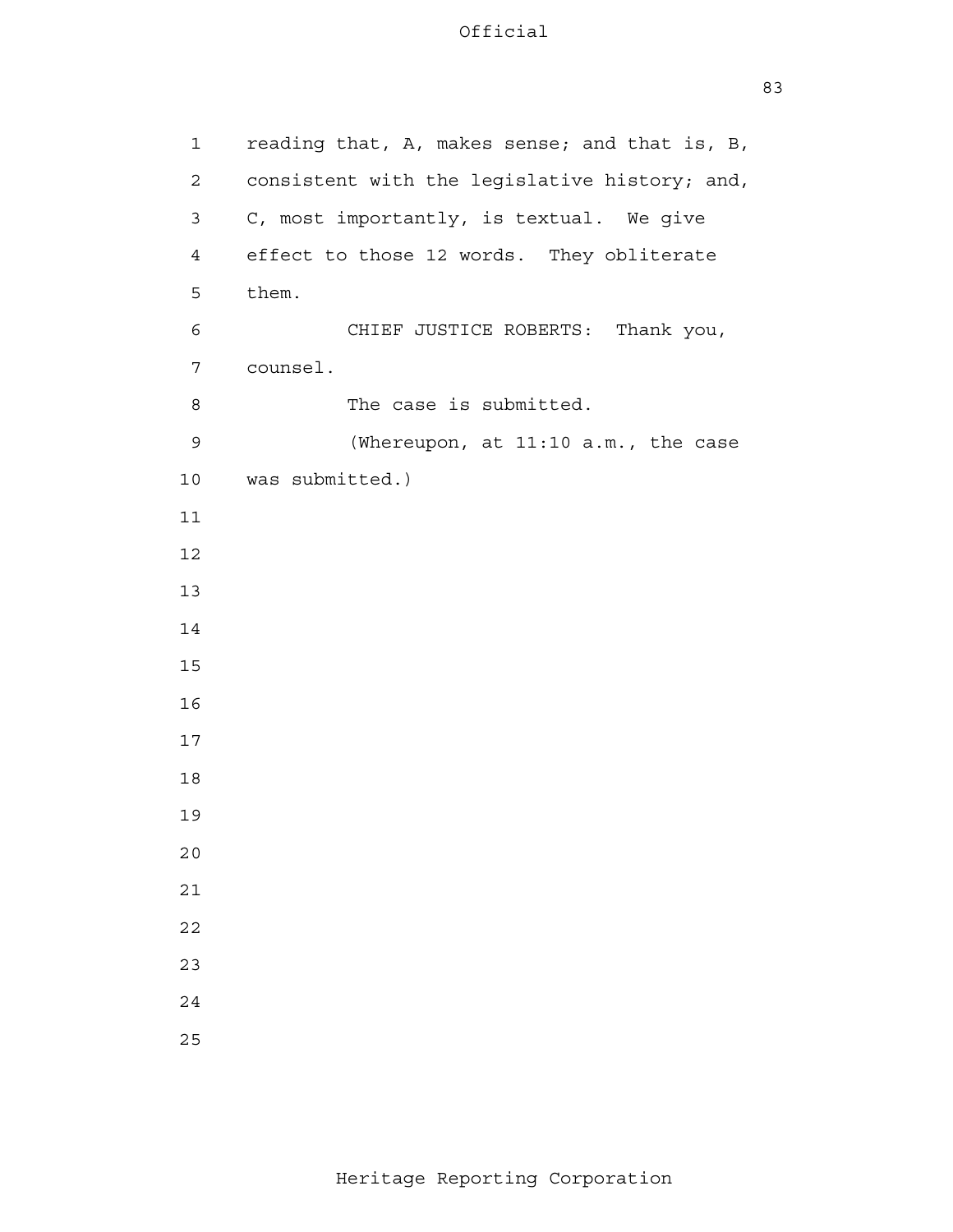# $\triangle^{ff}$ cial

| Official                                                               |                                                                         |                                                   |                                              |
|------------------------------------------------------------------------|-------------------------------------------------------------------------|---------------------------------------------------|----------------------------------------------|
| 1                                                                      | 8                                                                       | afford [1] 49:1                                   | 35:16 38:11 39:19 40:18 41:11,12,            |
|                                                                        |                                                                         | agencies [1] 13:8                                 | 18, 19 43: 9 45: 5, 12 55: 9 57: 2 72:       |
| 1 [10] 37:7 39:21 41:4,5,6,7,9 64:14                                   | 8a [2] 10:14 20:6                                                       | agree [7] 5:4 15:2 21:2 24:12 31:                 | 13 78:21                                     |
| 75:3 80:19                                                             | A                                                                       | 19 46:23 74:22                                    | arguments [4] 38:4,9 43:4,5                  |
| 10 [1] 68:5                                                            | a.m [3] 1:15 3:2 83:9                                                   | agreeing [1] 74:25                                | around [3] 24:11,11 58:3                     |
| 10:04 [2] 1:15 3:2                                                     | ability [2] 18:23 31:6                                                  | Ah [3] 34:18 36:14 63:1                           | <b>aspects</b> [2] <b>14:1,2</b>             |
| 100 [2] 36:11,13                                                       | able [1] 66:25                                                          | air [1] 57:9                                      | Assistant [1] 1:20                           |
| 11:10 [1] 83:9                                                         | above-entitled [1] 1:13                                                 | akin [1] 68:10                                    | assume [3] 26:4 48:20 72:16                  |
| 12 [4] 32:3 79:8,19 83:4<br>14 [1] 77:13                               | absolutely [7] 10:14 14:5 17:7 21:                                      | AL [2] 1:3.7                                      | <b>assumed</b> [1] 21:11                     |
| 1441 [1] 68:17                                                         | 1,21 22:10 43:2                                                         | alarm [1] 17:25                                   | <b>Assuming [1] 22:25</b>                    |
| 1441(c [4] 68:19 77:3,14,18                                            | abuse [5] 3:14 6:16 18:1,4,5                                            | Alibaba [1] 19:11                                 | attorneys' [2] 13:19 82:19                   |
| 15-1439 [1] 3:4                                                        | abuses [1] 3:17                                                         | ALITO [23] 11:4, 14, 25 12: 2 41: 21              | available [2] 24:3 82:4                      |
| 16 [5] 10:15 15:21,22 25:1,4                                           | abusive [1] 82:18                                                       | 42:3,7,13,18,24 43:15 58:4,9,17                   | avoid [2] 52:18 66:2                         |
| 1933 [5] 17:4,5 26:4,13 46:3                                           | accept [4] 5:23 17:21 81:16 82:9                                        | 66:16,23 67:8,15,20 68:23 69:9                    | aware [2] 39:12 44:12                        |
| 1934 [1] 28:8                                                          | accomplish [5] 45:19 47:1 58:24                                         | 71:24 80:13                                       | away [1] 45:25                               |
| 1995 [1] 3:13                                                          | 71:11 72:6                                                              | Alito's [2] 16:18 82:11                           | B                                            |
| 1998 [1] 3:12                                                          | accomplishes [1] 59:13                                                  | alleging [1] 4:6                                  | b)(1 [3] 34:20 35:17,22                      |
| 1a [1] 33:7                                                            | accordance [1] 67:16                                                    | ALLON [3] 1:20 2:6 32:12<br>allowed [1] 61:6      | b) $(2$ [1] 34:20                            |
| $\mathbf{2}$                                                           | according [1] 70:21                                                     | allowing $[1]$ 31:15                              | back [11] 9:9 14:10 18:7 58:3 63:            |
|                                                                        | achieving [1] 12:24                                                     | alone [1] 10:16                                   | 10 64:3 69:13 77:5,22,22 82:22               |
| 2 [10] 35:17,22 37:7 39:21 41:4,5,7,                                   | across [1] 5:7                                                          | alternative [1] 82:9                              | <b>backdrop</b> [1] 60:23                    |
| 10 64:15 75:4                                                          | Act [92] 3:13,21,25 4:6,22 7:11,11                                      | ambiguity [2] 27:8 58:19                          | background [1] 49:5                          |
| $2$ )(a [1] 34:11                                                      | 8:23 12:19,24 13:17,22 14:4 17:4,                                       | ambiguous [2] 20:14,16                            | <b>balance</b> [1] 27:4                      |
| 20 [3] 9:13 12:15 21:12                                                | 5, 11 18:2, 14, 15, 17, 21 19:2, 12, 14                                 | amended [1] 50:22                                 | ban [3] 56:21 63:13,16                       |
| 2014 [1] 82:3                                                          | 20:1,3,17 21:3,18,20,22 22:7,22                                         | amendment [5] 52:24 58:21 59:4                    | <b>banned</b> [2] 56:24 59:21                |
| 2017 [1] 1:11                                                          | 24:25 26:4 27:25 28:2,8,17,19,25                                        | 74:10 78:14                                       | bar [5] 3:23 18:1 52:13,14 81:23             |
| 22 [1] 79:2                                                            | 30:2,11,13 38:14,24,24 43:23 46:                                        | amendments [1] 49:7                               | barred [2] 53:1 82:7                         |
| 22(a [2] 10:11 81:16                                                   | 3,4 50:15,16,17 52:17 58:12 60:                                         | <b>amici</b> [1] <b>19:</b> 10                    | <b>barring</b> [1] 69:18                     |
| 22a [1] 20:7                                                           | 24 61:5 62:3,7,8,10,12,14 63:15,                                        | amicus [3] 1:22 2:8 32:13                         | based [6] 23:11 26:13 35:13 37:12            |
| 28 [2] 1:11 77:13                                                      | 19 64:3,8,15,24 65:4,18,19,23,24                                        | <b>amount</b> [2] <b>8:11 80:7</b>                | 43:6 57:11                                   |
| 3                                                                      | 66:4,5,9,19 67:1,5 68:14 69:1,2,7,                                      | analog [1] 39:11                                  | basically [1] 73:8                           |
| $3$ [2] $2:4$ 37:3                                                     | 14,24 70:6,7 71:14 81:9,12,13                                           | analogy [1] 80:5                                  | <b>basis</b> [1] 43:11                       |
| 32 [1] 2:9                                                             | action [32] 3:22 12:21 14:11,16 15:<br>17 23:16 25:5 26:6 27:2 31:9 33: | ancillary [1] 9:25                                | <b>basket</b> [1] 28:18                      |
| 33 [56] 3:25 4:6,22 7:21,24 19:7,12,                                   | 14, 16, 18 34: 12, 15 35: 1, 3 39: 5 44:                                | anomalous [1] 27:24                               | <b>BEAVER [3] 1:6 3:5 4:4</b>                |
| 14,25 20:3,12,17 21:18,22 22:7,22                                      | 21 52:16 54:12 55:7,12,21 56:5,7,                                       | anomaly [5] 5:11 23:17,18,19 68:                  | <b>beginning [2] 33:13 39:6</b>              |
| 23:21 24:25 27:25 28:19.24 30:2.                                       | 12,18 57:10,11 66:18 80:21                                              | 10                                                | behalf [11] 1:19,21,25 2:4,7,12,15           |
| 11 38:23 50:16,17 52:17 58:12 60:                                      | actions [45] 4:21 7:1 8:6,7 10:21                                       | another [4] 47:2 52:3 69:25 81:22                 | 3:9 32:13 45:6 78:22                         |
| 24 61:5 62:3,7,8,10,12,14 63:18                                        | 11:1 14:17,22 15:1,23 16:2 17:17,                                       | answer [6] 30:25 33:25 46:12,19                   | <b>behind</b> [1] 70:13                      |
| 64:3,8,15 65:2,4,18 66:5,9,18 67:                                      | 19, 19, 20 18: 13, 14, 15, 17, 21, 24 19:                               | 63:6 76:9                                         | believe [3] 26:21 70:11 71:24                |
| 1,5 68:14 69:1,14,24 70:5,7 71:14                                      | 2,24 20:5,7 23:15 24:14,16 25:2                                         | answering [2] 59:7,8                              | <b>believes</b> [1] <b>71:13</b>             |
| 81:11                                                                  | 27:13 28:4 30:4,16 32:19 33:3 43:                                       | antecedent [6] 37:13 39:3 42:1                    | belong [1] 41:14<br><b>benefit</b> [1] 38:14 |
| 34 [24] 7:10,21,24 8:23 17:10 19:7                                     | 21 60:25 70:13,22 75:2,4,7 76:1                                         | 57:2,475:2                                        | best [6] 4:3 5:8 15:7 39:18 44:25            |
| 20:12 21:19 22:7 27:25 28:17,25                                        | 78:4 81:4                                                               | anti-commandeering [1] 29:11                      | 47:11                                        |
| 30:2,13 38:24 46:4 63:15 65:19,                                        | Acts [4] 7:21 36:16 39:1 65:2                                           | anti-evasion [1] 70:1                             | Bethesda [1] 1:24                            |
| 23,24 70:6,7 81:9,12                                                   | actual [2] 6:9 67:1                                                     | anti-recalcitrant [1] 76:16                       | better [6] 5:6 16:24 32:2 37:10 65:          |
| 4                                                                      | actually [5] 7:9 28:6 32:3 45:17 59:                                    | anti-removal [2] 3:23 38:6<br>anybody's [1] 55:18 | 8,14                                         |
| 4 [1] 31:2                                                             | 13                                                                      | appeals [1] 81:23                                 | between [6] 7:6 20:15 38:5 39:4              |
| 45 [1] 2:12                                                            | add [2] 44:15 57:13                                                     | APPEARANCES [1] 1:17                              | 47:15 70:5                                   |
|                                                                        | added [1] 79:7                                                          | appears [1] 50:3                                  | bicameralism [1] 48:24                       |
| 5                                                                      | addition [4] 38:17 39:2 79:22 82:1                                      | applied [4] 37:16 39:15 66:8 81:6                 | big [3] 16:19 65:5 71:12                     |
| 5 [2] 17:13 25:15                                                      | adjacent [1] 39:16                                                      | applies [3] 29:5 39:12 71:6                       | bit [5] 41:1 42:10,12 57:14 68:24            |
| 50 [5] 8:8,10 17:20 19:12,14                                           | adjudicate [2] 29:15 30:20                                              | apply [10] 60:18 61:1 66:9 67:20                  | blindingly [1] 53:3                          |
| $\overline{7}$                                                         | adjudicates [1] 5:25                                                    | 70:15 72:1 79:15 80:1,3,9                         | blue [5] 9:12,13 10:13 12:14 20:6            |
|                                                                        | adjudicating [1] 30:6                                                   | applying [1] 35:11                                | <b>Board</b> [1] 16:21                       |
| 77p [16] 9:21,22 10:8 11:21 14:11<br>16:3,9 19:23 33:6 47:15 54:1,2,2, | adjudication [1] 79:24                                                  | appropriate [2] 12:25 13:2                        | body [3] 5:5 66:11 71:15                     |
| 571:2,4                                                                | admit [1] 68:15                                                         | area [1] 79:25                                    | book [2] 11:6 12:8                           |
| 77p(b [2] 50:23 52:12                                                  | adopt [1] 32:6                                                          | aren't [6] 17:18 26:20 48:1 72:5 76:              | both [13] 5:25 7:22 14:3 19:7 22:5           |
| 77p(c [4] 47:22 54:9 55:1 73:8                                         | adopting [1] 30:9                                                       | 13,20                                             | 28:24 36:22 38:3,8 39:1 40:20,23             |
| 77p(f)(2 [1] 16:3                                                      | affirmance [3] 1:23 2:9 32:14                                           | arguably [1] 55:20                                | 52:21                                        |
| 77v [1] 38:7                                                           | affirmative [1] 78:25                                                   | argument [37] 1:14 2:2,5,10,13 3:                 | <b>bound</b> [1] 6:1                         |
| 77v(a [4] 10:13 20:7 72:24 73:13                                       | affirmatively [3] 22:18 79:18 81:                                       | 4,8 4:4,17 20:20,25 21:12 23:1,3,                 | break [1] 77:21                              |
| 78 [1] 2:15                                                            | 11                                                                      | 4 24:3,6,19 25:6 29:18,23 32:12                   | BREYER [85] 18:11 19:16,19 20:3,             |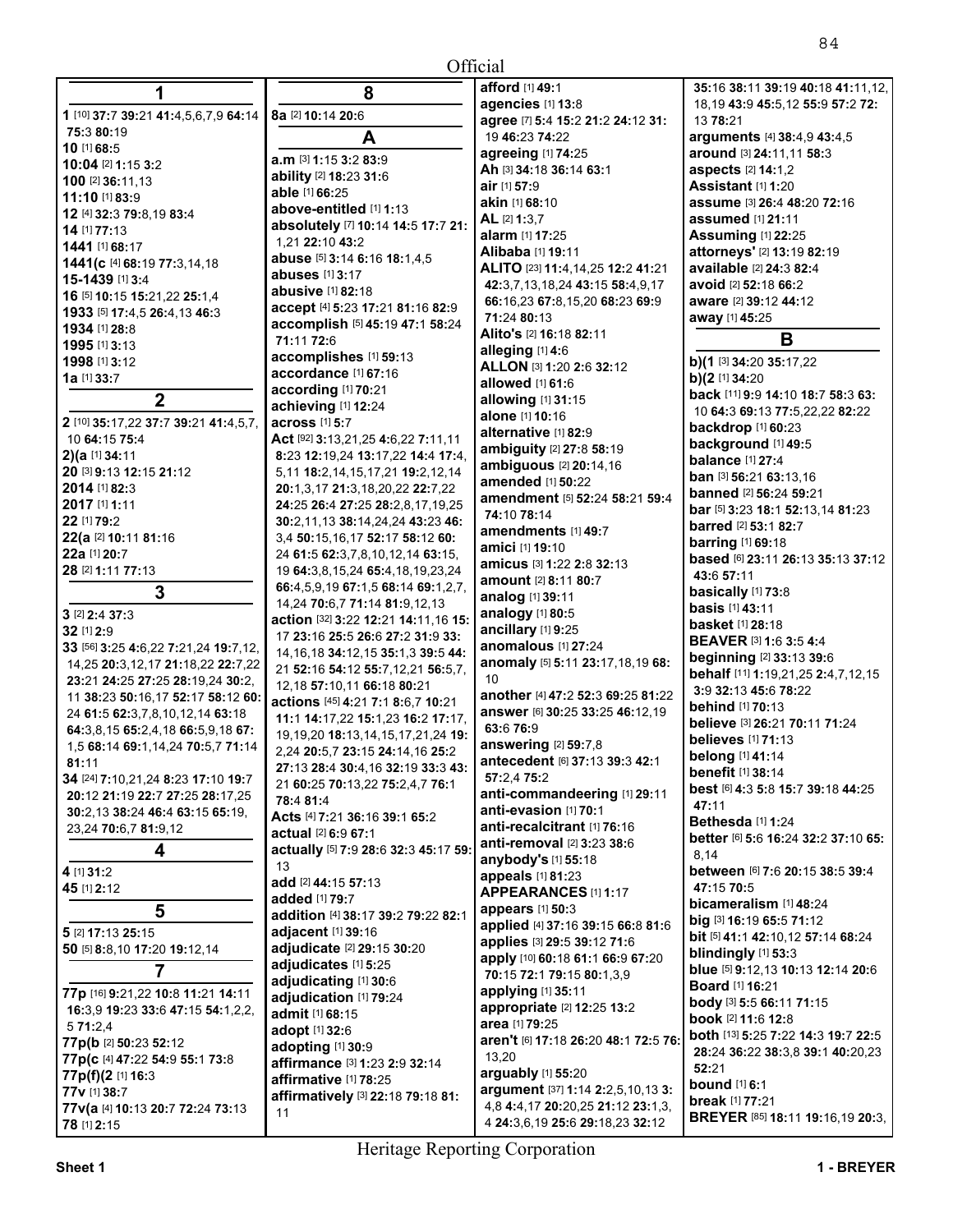| Official                                                       |                                                                      |                                                          |                                              |
|----------------------------------------------------------------|----------------------------------------------------------------------|----------------------------------------------------------|----------------------------------------------|
| 11, 14, 17, 18, 21, 24 21: 2, 5, 8, 25 22:                     | changing [1] 13:3                                                    | concerned [7] 31:3 39:1 43:3,8                           | courts [26] 4:19,22 5:25 6:25 11:            |
| 3,6,9,16,20,23 23:1,23,24 24:9,21                              | CHIEF [8] 3:3,10 32:9,15 45:2,7 78:                                  | 56:22 66:10 82:17                                        | 19 12:22 13:6 17:16 18:10,18 27:             |
| 25:19,25 33:1,16 34:3,8,10,18,24                               | 18 83:6                                                              | <b>concerns</b> [1] 32:1                                 | 12 28:23 30:6 32:18 45:25 53:13,             |
| 35:4,7 36:1,14,19,22 37:2,7,11,14,                             | choice [3] 64:2,2,19                                                 | conclusion $[1]$ 6:5                                     | 16 56:23 58:11 59:11 61:8 63:20              |
| 20 38:23 43:12 44:2,9,13,17 61:                                | <b>chose</b> [1] <b>4:18</b>                                         | <b>concurrent</b> [14] 3:24 17:16 24:24                  | 66:14 75:25 76:19 79:21                      |
| 10, 14, 17, 21, 24 62: 2, 5, 10, 12, 17, 21                    | circle [1] 58:3                                                      | 27:9 29:4 52:19,22,25 58:11 63:                          | covered [81] 4:21 5:21,22 6:25 8:6,          |
| 63:1,5,9,23 64:1,8,11,13,19,22 65:                             | <b>Circuit</b> [1] 82:1                                              | 20 66:13 79:1,14 80:9                                    | 7 10:20 11:1 13:25 14:10,17,22,              |
| 2,4,7,10,13,16 76:24 77:24 78:2,6,                             | cites [1] 29:6                                                       | conduct [1] 35:23                                        | 25 15:16,22 17:18 19:24 24:9,14,             |
| 12 80:2,11                                                     | citing [1] 77:12                                                     | conference [2] 21:23 80:19                               | 15 25:1,5 33:11,13,15,23 34:1,12,            |
| <b>Breyer's [1] 52:9</b>                                       | Civil [2] 61:2 68:1                                                  | conflict [2] 10:2,3                                      | 14, 16, 23, 25 35: 3, 5, 7, 18, 21 36: 3, 4, |
| brief [11] 7:8 9:12,13 10:13 12:15                             | claim [35] 4:7,8,12,13 5:25 7:23 12:                                 | conforming [3] 49:7 52:24 58:21                          | 20,23 37:2 38:2 39:5,7,22,25 40:2,           |
| 19:11 20:6 21:13 25:14 31:1 33:7                               | 14 19:14 26:5 30:20 31:16 50:14                                      | <b>confronts</b> [1] 16:17                               | 4,5 41:15 44:21,23 48:10 49:20               |
| <b>briefs</b> [1] 45:13                                        | 52:15,17,17 60:13,17 62:9,10,13                                      | confusing [2] 43:14 45:1                                 | 52:15,16 53:20 54:3,6,12,13,15               |
| <b>bring</b> [6] 4:11,13 7:24 9:6 18:23                        | 63:19 64:6,9 66:17 68:14,14,20                                       | confusion [2] 52:19 58:18                                | 55:7,8,13,20 56:5,6,12,18 57:4,5,8,          |
| 31:11                                                          | 69:1,2,7,14,18 77:19,20,22                                           | Congress [59] 3:12,20 4:18 5:1,16                        | 9,10 62:18 70:20,22 71:2,4                   |
| bringing [4] 5:14 7:23 25:21 82:13                             | claims [37] 3:15,25 4:21 5:20 6:7,                                   | 6:15 8:21,25 9:5 11:9 12:12,17,20                        | <b>covers</b> [1] 8:6                        |
| <b>brings</b> [1] 26:4                                         | 12, 17 8: 14 9: 4 11: 20, 23 17: 4, 5 18:                            | 13:16 14:2 15:3 16:15 17:9,12,23                         | created $[2]$ 20:9.9                         |
| <b>broader</b> [1] 31:6                                        | 2,5,10,11 19:12 21:7 26:12,12,20,                                    | 18:16,25 19:1 22:14,18 25:17 26:                         | creative [1] 11:15                           |
| brought [14] 4:5,8 6:17,18 17:4,6                              | 23,25 28:10,10,11,14,16,18 32:23                                     | 3 31:10 32:1,17 33:17 34:1,15 36:                        | credulity [1] 42:8                           |
| 20:8 39:8 54:12 55:7,19 56:12 66:                              | 33:4 38:12 58:12,14 62:15 64:15                                      | 9 38:11 39:1 43:7 45:21 46:6 49:5                        | <b>crisis</b> [1] 3:14                       |
| 181:4                                                          | clarity [2] 12:6 81:6                                                | 50:22 60:12,21,22 66:6,10,24 67:                         | criteria [1] 33:20                           |
| <b>brush [1] 31:6</b>                                          | class [43] 4:21 6:25 8:6,7 10:20 11:                                 | 2,14,24 70:11 71:18 72:5 78:24                           | crossing [1] 74:13                           |
| <b>bucks</b> [1] 27:6                                          | 1 12:21 14:10,16,17,22 15:1,16,22                                    | 79:7.17.18 81:10 82:17                                   | crucial [2] 20:19.21                         |
| <b>build</b> [2] 18:7,8                                        | 16:1 17:17 25:1,5 32:19 33:13,15,                                    | Congress's [4] 5:24 48:19,21 75:                         | cure [1] 31:18                               |
| <b>built</b> [1] <b>17:</b> 23                                 | 18 34:12,15 35:1,3 39:5 44:21 52:                                    | 8                                                        | curiae [3] 1:22 2:8 32:13                    |
| bunch [3] 14:12 50:4 63:12                                     | 16 54:12,12 55:7,20 56:5,6,12,18                                     | <b>connection</b> [3] 33:25 34:22 39:24                  | <b>current</b> [1] 13:4                      |
| <b>Burwell</b> [1] 16:19                                       | 60:25 70:22 75:2,4 80:21 81:3                                        | consider [1] 36:7                                        | CYAN [2] 1:3 3:5                             |
| C                                                              | classes [1] 55:11                                                    | considerable [1] 12:19                                   | D                                            |
| Call [3] 14:11 30:10 52:13                                     | clause [25] 6:23 8:3 10:12,15,22                                     | considering [1] 41:12<br><b>consistent</b> [2] 75:8 83:2 | D'Amato [1] 80:22                            |
| called [4] 11:6 21:4,4 82:2                                    | 15:4,5 24:20,23 26:2 33:9 35:11<br>37:16 38:5 39:5,15 48:7 49:19 52: | constitutionality [1] 30:10                              | D.C [3] 1:10,18,21                           |
| came [2] 1:13 49:8                                             | 3 60:5 72:24 73:1,5,7 74:1                                           | contain [1] 6:22                                         | damages [2] 8:11 17:19                       |
| candidates [1] 39:4                                            | <b>clauses</b> [1] 7:14                                              | <b>context</b> [1] 82:21                                 | day [2] 47:2 66:14                           |
| canon [4] 79:5,10,10,12                                        | clear [23] 4:24 6:15 13:22 16:8,16                                   | contextually [1] 14:19                                   | deal [7] 6:12 18:8 19:8 23:25 40:            |
| care [1] 17:12                                                 | 19:6,6 21:18,22 22:10,10,12 44:                                      | continue [1] 66:9                                        | 14 65:5,11                                   |
| <b>cared</b> [1] <b>13:16</b>                                  | 23 46:16,25 49:4 59:10,24 63:21                                      | contradiction [1] 6:23                                   | dealing [3] 16:21 24:2 31:5                  |
| Case [34] 3:4 9:6 26:8 29:15 31:20                             | 68:6 70:17 72:5 81:25                                                | contradictory [2] 7:18,20                                | deals [3] 80:4,6,7                           |
| 36:12 37:22,24 41:13 45:13 46:15                               | clearer [1] 16:17                                                    | contrary [3] 42:11 44:11,20                              | dealt [2] 3:14 19:6                          |
| 50:17,17,18 62:7,8,12 64:5 65:23                               | clearly [3] 13:23 49:6 70:14                                         | control [1] 13:8                                         | decide [2] 9:6 25:2                          |
| 66:4 68:15,18,20,23 72:2 74:2 76:                              | cleaved [1] 77:5                                                     | controls [3] 60:9 73:9 74:4                              | decided [4] 42:4 49:8 61:4,7                 |
| 25 77:4, 15, 22 81: 22 82: 2 83: 8, 9                          | <b>clever</b> [1] 63:16                                              | Correct [11] 8:9,12 32:17 33:17,22                       | deciding [1] 46:10                           |
| cases [50] 16:19,20 26:19 28:21,                               | <b>Clinton</b> $[1]$ 21:14                                           | 34:7.9 37:6 44:8 66:22 68:16                             | decision [2] 47:14 50:13                     |
| 22 29:6,6,11 30:7 40:14 43:23 45:                              | Clinton's [1] 81:1                                                   | couldn't [1] 21:17                                       | decisions [1] 81:24                          |
| 20 47:10,21 50:10,11,13 53:1 55:                               | closer [2] 51:11,13                                                  | counsel [7] 32:10 40:8,25 45:3 60:                       | defendant [3] 53:14 59:12 69:5               |
| 22 56:2,22,23 57:18 58:7,7 59:21                               | <b>closest</b> [1] <b>79:13</b>                                      | 15 78:19 83:7                                            | defendants [1] 41:17                         |
| 61:1,6 62:14 63:14,15 65:21,22                                 | closing [4] 53:5,9,10 74:13                                          | count [5] 4:11 5:14 25:21 31:9 82:                       | define [2] 10:1 37:4                         |
| 66:1.11.12 67:6.25 68:3 70:12.14                               | Code [3] 50:4 60:2 68:8                                              | 13                                                       | defined [6] 8:6 16:2,3,7 70:20 71:           |
| 71:16 72:4 73:20 75:22 76:3,5,22                               | colleague [3] 11:6 12:7 81:20                                        | COUNTY [3] 1:6 3:5 4:5                                   | 20                                           |
| 77:16 78:16                                                    | combine [2] 52:14 68:13                                              | <b>couple [1] 74:14</b>                                  | defines [1] 8:7                              |
| categorical [1] 53:15                                          | combined [4] 69:10 77:16,19,20                                       | COURT [112] 1:1,14 3:11,15,17,19,                        | definition [11] 10:9,18 14:10 15:6,          |
| category [3] 26:19 28:21 75:22                                 | combines [2] 50:17,24                                                | 25 4:9,13 5:15 6:18 7:25 8:20,24                         | 19 25:4 34:12,14,17 51:14 68:5               |
| cause [1] 66:18                                                | come [4] 11:15 49:15 69:13 81:22                                     | 13:9,10 14:3,8 16:17 17:6 18:1,4,                        | definitional [3] 8:16 9:25 14:15             |
| causes [4] 3:22 31:9 55:12 71:5                                | comes [3] 33:12 37:17,18                                             | 5 19:18 25:3,23 26:5,22 27:1 30:9,                       | delete [1] 67:25<br>Department [1] 1:21      |
| <b>caution</b> [2] <b>30:</b> 9 43:1                           | commas [2] 24:11 34:8                                                | 20 31:9,9,12,13,16,20 32:4,16,22,                        |                                              |
| <b>central</b> [1] 46:11<br>certain [9] 3:22 8:11 13:22,24 30: | <b>commerce</b> [1] 36:10                                            | 24 33:8 38:13,20 39:9,12,13 40:                          | depend [1] 24:4<br>depends [1] 24:6          |
| 3 34:21 39:24 40:23 42:19                                      | <b>common</b> [1] 23:12                                              | 19 41:11,14 43:1,3,23 45:8,20 46:                        | deposit [1] 76:22                            |
| certainly [5] 5:1 6:13 14:25 15:2                              | complaint [5] 4:5 25:22 50:24 52:                                    | 4,20 47:13 51:2,16,17 54:13 55:7,                        | derivative [1] 17:18                         |
| 24:1                                                           | 21 58:13                                                             | 19 56:2,7,12 58:13 60:13,17,24                           | described [3] 36:16 50:12 68:11              |
| cetera [1] 19:23                                               | complaints [2] 52:13,14                                              | 61:7 63:15 64:16 65:22,25 66:2,5,                        | designed [2] 78:3,7                          |
| Chadbourne [1] 8:25                                            | completely [3] 18:25 27:2 74:3                                       | 11, 12, 17, 20, 25 67: 21 68: 3, 16, 19,                 | dictates [1] 49:1                            |
| chair [1] 80:22                                                | compromise [3] 7:10 61:5 66:15                                       | 21,22 69:2,3,14 70:12 75:23 76:6,                        | difference [1] 5:24                          |
| change [2] 45:21 66:6                                          | compromised [1] 18:22                                                | 23 77:1,5,7 78:16 79:22,24 80:8,                         | different [5] 14:12 31:12 60:8 68:5          |
|                                                                | concepts [1] 29:25                                                   | 20 81:5,24 82:3,3,8,13,14,21                             |                                              |
| changes [1] 71:14                                              | concern [2] 11:5 67:13                                               | Court's [1] 79:12                                        | 71:3                                         |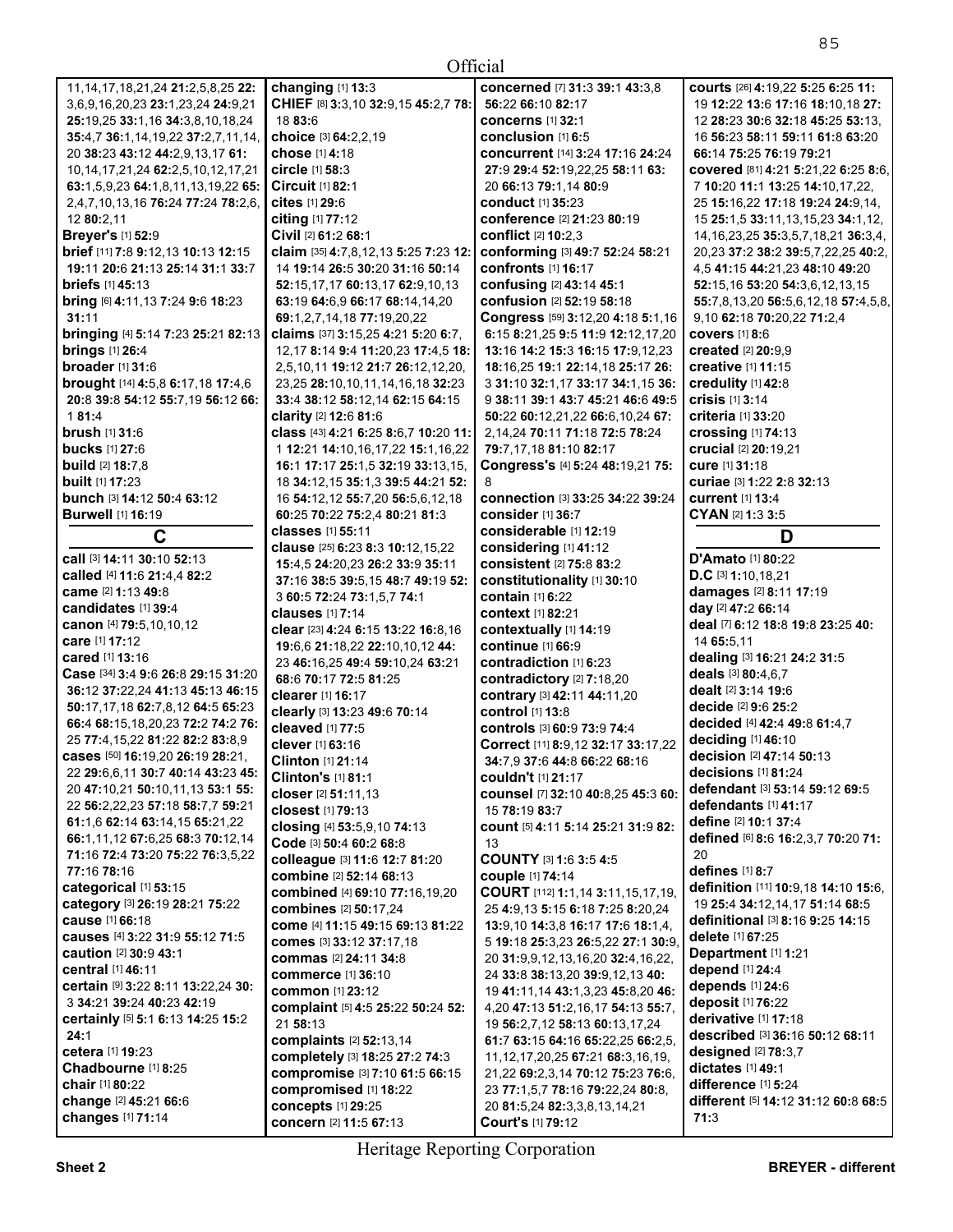| Official                             |                                             |                                      |                                              |
|--------------------------------------|---------------------------------------------|--------------------------------------|----------------------------------------------|
| differently [3] 4:7 70:7,8           | ET [3] 1:3,7 19:23                          | 21,25 66:11 67:7,9 68:1,15,18,25     | 59:2,6,15 60:11,20 70:6 82:16                |
| direct [1] 70:5                      | evaded [1] 63:12                            | 69:14 70:12 76:6.22 77:1.3.6.16.     | give [10] 6:24 15:6 30:5 32:3 48:19          |
| direction [1] 10:24                  | evasion [3] 66:7 67:13.24                   | 17 78:16 80:20 81:1,5,5,6 82:21      | 72:2 76:9 79:2,6 83:3                        |
| directly [1] 33:6                    | even [12] 6:11 7:1 12:10 18:7,8 27:         | federalism [2] 31:3.7                | given [6] 16:25 42:14 43:16 44:2             |
| disagree [5] 4:1 6:3,6 52:8 72:1     | 1 29:5, 18 41:17 42:9 57:1 70:23            | feds [1] 78:8                        | 60:12 66:23                                  |
| discovery [1] 61:8                   | eventually [1] 6:4                          | fees [2] 13:19 82:20                 | gives [1] 11:2                               |
| discussed [2] 58:23 69:22            | everybody [2] 4:24 42:14                    | few [1] 35:10                        | giving [2] 7:14 82:25                        |
| discussing [1] 61:15                 | everything [5] 18:16 19:1 53:8 56:          | fewer [1] 17:20                      | GOLDSTEIN [115] 1:24 2:11 45:4,              |
| dismiss [6] 57:18,21 69:5,6 75:23    | 14,17                                       | figure [6] 12:9,12 34:19 36:5 42:20  | 5,7 46:18,22 47:23,25 48:4,12,15,            |
| 76:1                                 | everywhere [1] 60:2                         | 45:15                                | 22 49:3,11,14,17,22 50:1,7,10,21             |
| dismissed [6] 57:17 69:11 71:6       | evidence [1] 12:20                          | file [2] 65:24 69:13                 | 51:5,8,10,13,19,22 52:1,8 53:4,7,            |
| 76:2.7.12                            | exact [3] 4:5 59:22 70:4                    | files [2] 66:16,17                   | 11,21,24 54:10,18,24 55:1,3,5,14,            |
| disrupt [1] 46:6                     | exactly [14] 7:9,21 8:22 25:11 26:          | finally [1] 82:10                    | 17 56:4,9,14,16 57:20 58:2,17 59:            |
| disrupts [1] 45:25                   | 16 27:3,4,19,22,25 28:15,20 29:1            | find [5] 21:12,17 43:13 45:22 71:    | 4,8,18 60:11,19 61:13,16,20,23 62:           |
| distinguish [1] 40:10                | 67:22                                       | 23                                   | 1,4,8,11,16,19,24 63:3,7,10,24 64:           |
| distracting [1] 45:1                 | example [7] 12:10 25:13 36:8 46:            | <b>Finding [1] 17:13</b>             | 7, 10, 12, 18, 21 65: 1, 3, 6, 9, 12, 15, 17 |
| district [1] 6:25                    | 23 47:13 50:11 74:8                         | findings [6] 6:9 9:12 12:10,16 43:   | 66:22 67:2,11,18,22 69:8,16 72:              |
| dog [1] 65:19                        | except [34] 7:5,13,15 8:3,15,18 9:          | 665:20                               | 12, 15, 18, 21, 25 73: 3, 6, 11, 18, 21 74:  |
| doing [13] 12:17 14:6 15:14 17:22    | 21,23 10:7,11,15,22 11:20 15:21             | Fine [3] 66:2,5 69:6                 | 2, 19, 24 75: 10, 12, 16, 18 76: 8, 19 77:   |
| 25:15 44:24 54:16 55:10,22 60:7      | 16:1 19:23 24:25 26:2 38:5 48:7             | first [24] 3:4,22 6:23 8:2 10:23 12: | 2,9,13 78:1,5,10,13                          |
| 69:17 73:8 79:10                     | 49:19 50:2 52:3 58:12 59:25 61:             | 3 16:6 17:9 22:1 24:19,20 27:19,     | GORSUCH [43] 38:19,21 47:23 48:              |
| <b>done</b> [1] 8:23                 | 18,25 71:1 72:24,25 73:4,6,12,25            | 23 35:13 36:25 37:10 45:10 48:7      | 1,5,13,16,23 49:10,13,15,18,24 50:           |
| door [4] 17:25 18:8 53:9 82:22       | Exchange [6] 7:10,11 18:14,17,21            | 49:19 57:3 68:24 78:24 80:18 82:     | 5,9,19 51:1,6,9,12,16,20,23 52:2             |
| door-closing [1] 63:8                | 19:2                                        | 4                                    | 53:2,6,9,17,22 54:7,11,22,25 55:2,           |
| doors [3] 18:3 53:5 74:13            | exclude [1] 6:13                            | fit [1] 35:17                        | 4, 6, 15, 25 56: 6, 11, 15 71: 24 79: 4      |
| dotting [1] 74:14                    | exclusive [8] 4:19,23 6:24 17:10            | flattering [1] 11:12                 | Got [4] 22:23 60:8 64:22 68:25               |
| down [3] 19:1 48:3 74:21             | 18:18,22 71:21 80:20                        | followed [2] 14:3,7                  | governed [1] 81:5                            |
| drafted [1] 56:19                    | exempts [1] 28:12                           | following [1] 38:3                   | government [6] 29:14 31:19,24                |
| drafter [2] 43:16 52:10              | exist [2] 58:7 69:19                        | follows [1] 12:18                    | 46:24 55:9 73:17                             |
| duty [1] 20:8                        | existed [1] 69:25                           | foolish [1] 58:12                    | government's [6] 23:4 54:14 64:              |
| Е                                    | <b>existing</b> [1] 66:8                    | force [1] 5:14                       | 13 72:10,20 74:5                             |
| each [2] 14:15 54:8                  | <b>exists</b> [1] 27:7                      | forgetting [1] 18:13                 | <b>Great</b> [1] <b>55:3</b>                 |
| earlier [2] 17:14 37:18              | expect [3] 5:17 25:23 44:4                  | <b>form</b> [1] 46:1                 | greater $[1]$ 8:20                           |
| easier [2] 14:11 68:5                | explain [1] 5:9                             | forth [11] 21:14 23:6 24:10 33:9 34: | ground [1] 19:11                             |
| easiest [1] 33:5                     | explained [1] 61:7                          | 4,11 35:19 36:10 43:25 54:14 55:     | Guard [1] 25:11                              |
| economically [1] 43:18               | explains [1] 23:17                          | 8                                    | guess [1] 44:7                               |
| effect [5] 11:2 32:3 42:21 48:19 83: | explanation [5] 38:8 44:5,11,12             | forum [2] 31:21 81:1                 | guidance [1] 11:7                            |
| 4                                    | 79:7                                        | found [3] 9:11 10:13 31:1            | Н                                            |
| effectively [2] 47:16 81:18          | explicitly [2] 28:12 40:13                  | Four [3] 78:20,24,24                 | half [3] 10:23 24:20 77:21                   |
| efficiently [2] 43:18,19             | express [1] 80:4                            | fraud [2] 26:20 66:1                 | <b>halves</b> [1] 10:21                      |
| effort [1] 37:23                     | expressed [1] 50:14                         | friend [8] 15:9 25:17 29:6,17 65:20  | hand [3] 46:14 47:12 78:3                    |
| either [6] 7:24 14:19 16:11 50:14    | expressly [2] 30:24 46:8<br>extend [1] 68:2 | 68:11 79:9 81:9<br>friend's [1] 70:3 | hands [1] 31:18                              |
| 64:4 78:2                            | extraordinarily [1] 71:11                   | friends [1] 5:7                      | happen [7] 28:24 46:2 47:21 50:              |
| elephants [1] 45:22                  | extreme [1] 27:6                            | <b>front</b> $[1]$ 17:24             | 22 63:13 68:17 69:5                          |
| eliminated [1] 3:24                  |                                             | fully [1] 12:24                      | happened [4] 8:22 63:4 65:25 66:             |
| eliminating [1] 32:21                | F                                           | functions [1] 71:15                  | 3                                            |
| <b>EMPLOYEES [2] 1:6 3:5</b>         | f) $(2$ [1] 51:15                           | FUND [2] 1:7 3:6                     | happening [3] 3:18,18 18:20                  |
| enact [1] 12:25                      | fact [4] 22:11 39:3 43:6 55:10              | further [1] 72:7                     | happens [4] 26:7,14 54:3 77:15               |
| enacted [2] 32:18 66:15              | Fair [3] 49:3,3 51:8                        |                                      | hard [2] 47:19 82:24                         |
| <b>enactment</b> [1] <b>12:18</b>    | fairly [1] 27:6                             | G                                    | He'll [1] 23:21                              |
| ends [1] 76:25                       | fall [1] 58:14                              | gaping [1] 82:22                     | head [1] 27:11                               |
| enforce [1] 20:8                     | false [1] 40:5                              | gave [2] 44:6 52:10                  | hear [3] 3:3 31:16,24                        |
| enforcement [2] 13:2,8               | far [3] 5:11 12:6 42:7                      | Geier [1] 80:3                       | heard [1] 5:13                               |
| enough [6] 10:17 47:1 49:3 51:8      | favor [4] 27:9 47:18 74:5,6                 | General [1] 1:20                     | held [1] 79:15                               |
| 58:13 72:5                           | fed [2] 58:10 78:8                          | General's [4] 24:2 32:7 45:11 81:    | help [6] 48:13 49:24 50:19,19 53:            |
| ensure [1] 5:20                      | federal [83] 3:14, 15, 25 4:6, 13, 19,      | 21                                   | 18 57:2                                      |
| entertain [2] 66:20,25               | 22 5:22 6:1,17 7:2,23 8:14 9:4 11:          | generally [2] 48:17 81:4             | helped [1] 53:18                             |
| entire [2] 15:4 45:12                | 20,22 12:22 13:9 14:3 17:5 18:1,1,          | gets [5] 43:9 77:3,4,5,17            | helpfully [1] 71:18                          |
| entirety [1] 14:18                   | 4, 10, 18 19: 17 21: 7 25: 21 26: 22        | getting [5] 5:2,5 12:13 32:1 76:3    | helps [1] 7:15                               |
| entitled [1] 4:12                    | 27:14 28:10,11 29:12,14 30:15,15            | gibberish [9] 11:10,16,17 12:7 16:   | history [16] 6:14 9:9 21:12,17 38:           |
| equity [1] 19:24                     | 31:8,9,13,16,20,21 32:4,18,22,24            | 23 47:24 48:2,3,18                   | 22 58:23 65:20 69:22 70:10 78:12,            |
| essentially [5] 17:22 18:20 43:9     | 33:4 38:12 39:13 41:14 43:23,23             | GINSBURG [17] 4:14,16 5:3 12:4       | 14, 15 79: 24 80: 12, 18 83: 2               |
| 47:18 57:25                          | 56:7 60:13,13,17 61:2 63:14 65:             | 16:15 17:2,8 31:14 37:21 46:14       | holes [1] 45:23                              |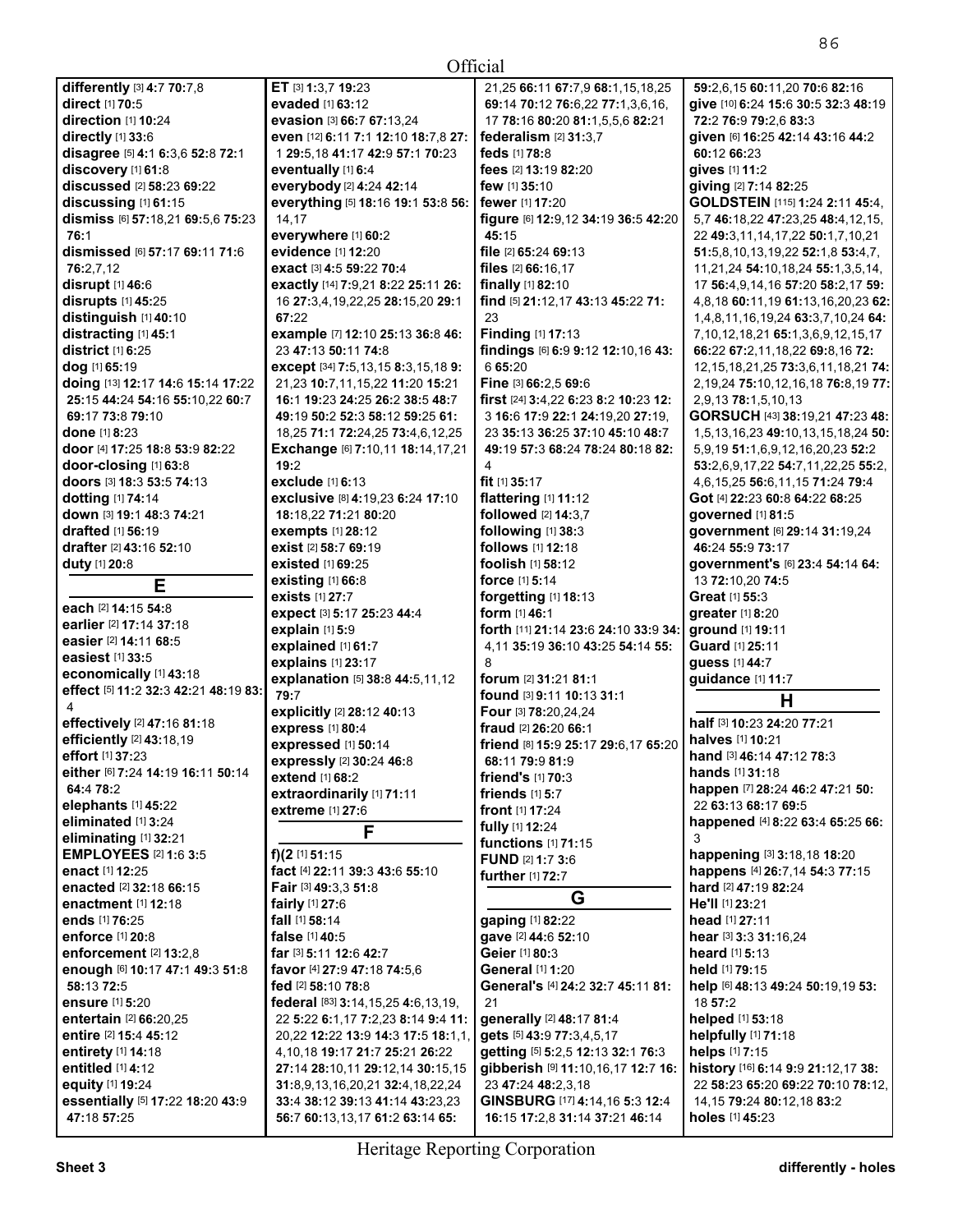16

**All Contracts** 

**honestly** [2] **47:**3,20 **Honor's** [1] **57:**22 **house** [2] **17:**24 **18:**7 **however** [1] **49:**4 **huge** [1] **19:**10 **hypothetical** [1] **36:**8 **Hypothetically** [1] **75:**16 **I I's** [1] **74:**14 **identical** [2] **40:**22,23 **identically** [1] **26:**3 **identify** [1] **56:**2 **illegal** [1] **35:**24 **illogical** [1] **14:**19 **immediately** [2] **33:**10 **37:**17 **impede** [1] **36:**17 **impeding** [2] **36:**9,16 **importance** [1] **46:**10 **important** [3] **43:**5 **71:**14 **81:**7 **importantly** [1] **83:**3 **imposed** [1] **36:**9 **improper** [1] **14:**20 **INC** [1] **1:**3 **include** [5] **8:**13 **23:**20,21 **53:**1 **58:**  13 **includes** [1] **7:**1 **including** [3] **33:**20 **55:**11 **62:**22 **incredible** [1] **56:**19 **incredibly** [1] **70:**25 **indeed** [3] **49:**15 **80:**1 **81:**21 **indication** [3] **53:**25 **60:**21 **76:**21 **indicia** [1] **15:**7 **individual** [2] **13:**4 **17:**17 **inference** [1] **39:**14 **inherent** [2] **6:**22 **7:**13 **instead** [3] **33:**12,22 **65:**25 **instruction** [1] **53:**15 **intended** [9] **13:**23 **38:**12 **58:**20,24 **60:**22 **70:**15,18 **74:**17 **76:**21 **intending** [1] **58:**25 **intentional** [1] **8:**21 **interfering** [1] **31:**7 **interlocutory** [1] **81:**23 **interpretation** [2] **10:**6 **46:**11 **interpretations** [1] **11:**16 **interstate** [1] **36:**10 **intervening** [1] **39:**8 **invention** [1] **81:**10 **invokes** [2] **53:**14 **59:**12 **involve** [8] **33:**4 **36:**6 **39:**21,23 **40:**  1 **41:**15 **50:**13 **71:**7 **involved** [2] **37:**5,8 **involvement** [1] **36:**24 **involves** [1] **52:**15 **involving** [31] **19:**13 **24:**16 **32:**20, 22 **33:**11,23 **34:**16,25 **35:**2,5,7,18 **36:**4,20 **39:**6 **44:**6,23 **48:**9 **49:**20 **53:**20 **54:**13,15 **55:**8,13 **57:**5,8,9, 10 **62:**18 **64:**14 **72:**11 **IPO** [1] **19:**14 **IPOs** [1] **19:**13 **Isn't** [11] **7:**5 **23:**19 **37:**23 **45:**13 **46:**  25 **50:**14 **58:**18,22 **59:**20 **76:**20 **79: judge** [1] **69:**9

| 16                                                                                   | 22 23:22 24:1,18,22 25                     |
|--------------------------------------------------------------------------------------|--------------------------------------------|
| isolate [1] 9:14                                                                     | 15 27:3,15,18,23 28:5,                     |
| <b>issue</b> [2] 41:9 46:10                                                          | 8,17,21,24 30:8,13,18,2                    |
| itself [7] 6:15,19 41:4,6 61:6 69:15                                                 | 23 60:14 71:12 77:9 78                     |
| 80:18                                                                                | <b>Katyal's [1] 53:5</b>                   |
| J                                                                                    | KEDEM [46] 1:20 2:6 32                     |
|                                                                                      | 34:7,9,13,19 35:2,5,9,1                    |
| job [1] 48:18                                                                        | 15,21,25 37:6,9,12,15,2                    |
| judge [1] 69:9                                                                       | 39:20,23 40:11,16,19 4                     |
| jurisdiction [51] 3:24 4:20,23 6:24                                                  | 42:6,9,17,23 43:1 44:1,                    |
| 7:25 8:19 9:4 11:19,22 17:10,16                                                      | 57:15.19 74:21                             |
| 18:19,22 21:6 24:20,22,24 25:3                                                       | <b>KENNEDY</b> [3] <b>46:9,18 8</b>        |
| 26:18,22 27:9,12 28:19,22 29:4                                                       | kind [6] 18:11 35:23 36:                   |
| 31:5 32:5,22 40:13 46:1,5 51:4,11                                                    | 57:18 75:6                                 |
| 52:20,22,25 53:12,13 58:11 59:13,                                                    | Kircher [12] 40:9,20 41:                   |
| 21 63:20 66:13 69:4,24 71:22 79:                                                     | 51:3 52:6 55:23 56:20                      |
| 1,14,20 80:8,10<br>jurisdictional [5] 10:3 51:14 59:5,                               | 79:23 81:25                                |
|                                                                                      | knocked [1] 4:8                            |
| 16 81:12                                                                             | <b>knows</b> [1] <b>69:</b> 3              |
| jurisprudence [3] 47:4 71:18 79:                                                     | L                                          |
| 12                                                                                   |                                            |
| Justice [279] 1:21 3:3,11 4:14,16 5:<br>3, 18 6: 2, 20, 21 7: 4, 12, 17 8: 1, 5, 10, | language [11] 44:3 45:2                    |
|                                                                                      | 48:10,20,21 49:24 53:1                     |
| 13, 17 9: 16, 20 10: 5, 10 11: 4, 5, 14,                                             | 15 59:22                                   |
| 24,25 12:2,4,13 13:5,13,21 14:8,9,                                                   | large [3] 32:19 63:15 71                   |
| 14,24 15:3,14,20,24 16:13,14,18                                                      | last [9] 16:21 35:14 37:                   |
| 17:2,7,14 18:6,11,12 19:4,16,19                                                      | 1 57:1,4 75:2 82:10                        |
| 20:3,11,14,17,18,21,24 21:2,5,8,<br>25 22:3,6,9,15,16,20,23,25 23:1,                 | late [3] 11:6 12:7 69:10<br>later [1] 39:7 |
| 22,24 24:8,9,21 25:8,19,24,25 26:                                                    | Laughter [4] 11:13 42:                     |
| 1,10,15,24 27:5,16,21 28:2,5,9,15                                                    | 76:18                                      |
| 29:1,7,10,20,22 30:1,8,12,14,19,                                                     | law [56] 4:8,11,12 5:22,2                  |
| 23 31:14 32:9,15,25 33:16 34:3,8,                                                    | 9:2,3 11:6 18:5,23 19:2                    |
| 10, 18, 24 35: 4, 7, 15 36: 1, 14, 19, 22                                            | 23:12 24:17 25:21 26:6                     |
| 37:2,7,11,14,20,21 38:19,21,22 39:                                                   | 14 28:3,10 29:12,13,16                     |
| 17,21 40:8,12,17,25 41:3,21 42:3,                                                    | 16 33:21 45:21 50:14,1                     |
| 7, 13, 18, 23, 24 43: 12, 15 44: 2, 9, 13,                                           | 55:11,12 57:12 60:24 6                     |
| 17 45:2,8 46:9,14,18 47:23 48:1,5,                                                   | 66:1,18 67:4,7,10 68:14                    |
| 13, 16, 23 49: 10, 13, 15, 18, 24 50: 5, 9,                                          | 18 77:4.18 81:5.6                          |
| 19 51:1,6,9,12,16,20,23 52:2,9 53:                                                   | lawsuits [5] 12:21 13:4                    |
| 2,6,9,17,22 54:7,11,21,22,25 55:2,                                                   | 80:21                                      |
| 4,6,15,24,25 56:6,11,15 57:7,13,                                                     | lawyer [5] 23:20 45:9,12                   |
| 23 58:4,9,17 59:2,6,15 60:11,20                                                      | 17                                         |
| 61:10,14,17,21,24 62:2,5,10,12,17,                                                   | lawyers [3] 11:15 45:14                    |
| 21 63:1,5,9,23 64:1,8,11,13,19,22                                                    | leads $[1]$ 6:4                            |
| 65:2,4,7,10,13,16 66:16,23 67:8,                                                     | <b>learned</b> [1] 46:19                   |
| 15,20 68:23 69:9 70:6 71:24,24                                                       | least [1] 46:25                            |
| 72:8,14,16,19,22 73:2,4,10,16,19,                                                    | <b>leave</b> [2] 7:21 82:22                |
| 22 74:18,25 75:11,14,17,19 76:24                                                     | <b>leaves</b> [1] <b>70:13</b>             |
| 77:8,11,24 78:2,6,12,18 79:4,13                                                      | left [2] 72:23 82:11                       |
| 80:2,11,12 81:14 82:11,16 83:6                                                       | legislation [2] 12:19 81                   |
| Κ                                                                                    | legislative [13] 6:14 9:9                  |
|                                                                                      | 38:22 49:1 58:23 65:19                     |
| <b>KAGAN [24] 9:16,20 10:5,10 11:5</b>                                               | 10 80:12,17 83:2                           |
| 15:20.24 16:13 18:12 19:4 22:15                                                      | <b>liability</b> [2] 20:8 36:9             |
| 24:8 35:15 39:17,21 57:7,13,23                                                       | likes [1] 48:18                            |
| 74:18,25 75:11,14,17,19                                                              | limit [1] 41:6                             |
| <b>Kagan's [1] 25:8</b>                                                              | limitations [2] 14:17 69                   |
| <b>KATYAL</b> [85] 1:18 2:3,14 3:7,8,10                                              | limited [1] 40:14                          |
| 4:14,15 5:3 6:2 7:3,7,16,19 8:4,9,                                                   | limiting [5] 33:9 35:11 3                  |
| 12, 17 9: 19 10: 4, 10 11: 4, 24 12: 2                                               | 15                                         |
| 13:11,15 14:4,13,23 15:2,18,25                                                       | limits [1] 13:19                           |
| 16:11 17:3,7 19:4,17 20:2,4,13,16,                                                   | line [1] 80:18                             |
| 19,23 21:1,3,6,23 22:1,4,7,12,18,                                                    | lines [1] 22:2                             |

22 **23:**22 **24:**1,18,22 **25:**20 **26:**9, 15 **27:**3,15,18,23 **28:**5,13,17 **29:**2, 8,17,21,24 **30:**8,13,18,22,25 **31:**14, 23 **60:**14 **71:**12 **77:**9 **78:**20,21,23 **KEDEM** [46] **1:**20 **2:**6 **32:**11,12,15 **34:**7,9,13,19 **35:**2,5,9,15,25 **36:**2, 15,21,25 **37:**6,9,12,15,25 **38:**20,25 **39:**20,23 **40:**11,16,19 **41:**2,8,25 **42:**6,9,17,23 **43:**1 **44:**1,8,10,15,18 **KENNEDY** [3] **46:**9,18 **81:**14 **kind** [6] **18:**11 **35:**23 **36:**24 **45:**21 **Kircher** [12] **40:**9,20 **41:**12 **47:**14 **51:**3 **52:**6 **55:**23 **56:**20 **76:**15,15 **language** [11] **44:**3 **45:**24 **46:**25 **48:**10,20,21 **49:**24 **53:**19 **54:**4 **55: large** [3] **32:**19 **63:**15 **71:**15 **last** [9] **16:**21 **35:**14 **37:**13 **39:**2 **42: Laughter** [4] **11:**13 **42:**16 **46:**21 **law** [56] **4:**8,11,12 **5:**22,22 **6:**1 **8:**14 **9:**2,3 **11:**6 **18:**5,23 **19:**24 **20:**5,7 **23:**12 **24:**17 **25:**21 **26:**6,12 **27:**2, 14 **28:**3,10 **29:**12,13,16,25 **30:**3,15, 16 **33:**21 **45:**21 **50:**14,18,25 **52:**15 **55:**11,12 **57:**12 **60:**24 **62:**23 **64:**6 **66:**1,18 **67:**4,7,10 **68:**14,20,22 **69: lawsuits** [5] **12:**21 **13:**4 **17:**17 **19:**3 **lawyer** [5] **23:**20 **45:**9,12 **58:**12 **63: lawyers** [3] **11:**15 **45:**14 **47:**9 **legislation** [2] **12:**19 **81:**3 **legislative** [13] **6:**14 **9:**9 **21:**11,16 **38:**22 **49:**1 **58:**23 **65:**19 **69:**22 **70: limitations** [2] **14:**17 **69:**12 **limiting** [5] **33:**9 **35:**11 **37:**16 **39:**4, **lion's** [2] **19:**3,5 **litigants** [1] **82:**5 **litigate** [2] **47:**10 **76:**23 **litigated** [5] **67:**7 **68:**15,22 **70:**12 **77:**6 **litigation** [4] **3:**16,20 **19:**18 **82:**18 **little** [3] **42:**10,11 **57:**14 **locked** [2] **17:**25 **18:**3 **locking** [1] **74:**13 **long** [2] **69:**25 **79:**23 **long-standing** [1] **46:**1 **look** [34] **9:**22,24 **10:**1,8,18,25 **12:**9, 11 **15:**9,10,15,19,21,23 **16:**9,22 **17:**  14,22 **23:**8 **24:**23 **25:**3,4 **33:**24 **34:**  20 **35:**20 **36:**13 **53:**25 **54:**2 **61:**11, 17 **62:**13 **68:**12 **69:**21 **73:**14 **looked** [1] **11:**8 **looking** [3] **14:**20 **33:**6 **43:**15 **looks** [3] **63:**10 **65:**8,13 **lot** [3] **31:**25 **54:**1 **82:**6 **lower** [1] **38:**20 **luck** [1] **81:**18 **Lynch** [1] **50:**12 **M made** [5] **17:**12 **29:**18 **41:**13 **76:**1 **81:**25 **main** [4] **5:**19,23 **6:**6,11 **major** [1] **77:**25 **majority** [1] **17:**15 **manager** [1] **80:**21 **mandate** [1] **68:**19 **manifestly** [1] **19:**6 **Manning** [2] **45:**20 **50:**12 **many** [1] **3:**25 **Maryland** [1] **1:**24 **massive** [1] **82:**19 **master** [2] **9:**5 **31:**11 **matched** [1] **61:**4 **matching** [1] **59:**15 **matter** [10] **1:**13 **43:**10 **47:**3 **50:**3 **53:**13,14 **59:**14 **60:**2 **68:**22 **77:**4 **mean** [18] **20:**12 **22:**13 **33:**17 **35:**18 **36:**5 **40:**1 **42:**3,13 **43:**13,14,18 **45:**  18 **48:**2 **57:**14,25 **64:**5 **78:**2 **81:**17 **meaning** [4] **16:**25 **49:**2 **72:**3 **79:**3 **means** [11] **16:**12 **34:**20 **36:**17 **42:**  19,20,21,25 **43:**2 **45:**15 **48:**21 **61:**  24 **meant** [2] **34:**15 **44:**20 **measure** [1] **60:**6 **medicine** [2] **9:**1 **31:**4 **members** [1] **70:**11 **mentions** [1] **15:**16 **Merit** [1] **16:**20 **Merrill** [1] **50:**12 **Michaels** [1] **82:**2 **might** [7] **10:**2 **43:**14 **56:**22 **63:**16, 18 **75:**13 **76:**10 **mind** [2] **6:**16 **34:**1 **minute** [1] **45:**10 **minutes** [1] **78:**20 **mirrors** [1] **66:**18 **misconduct** [5] **34:**21 **39:**24 **40:**6,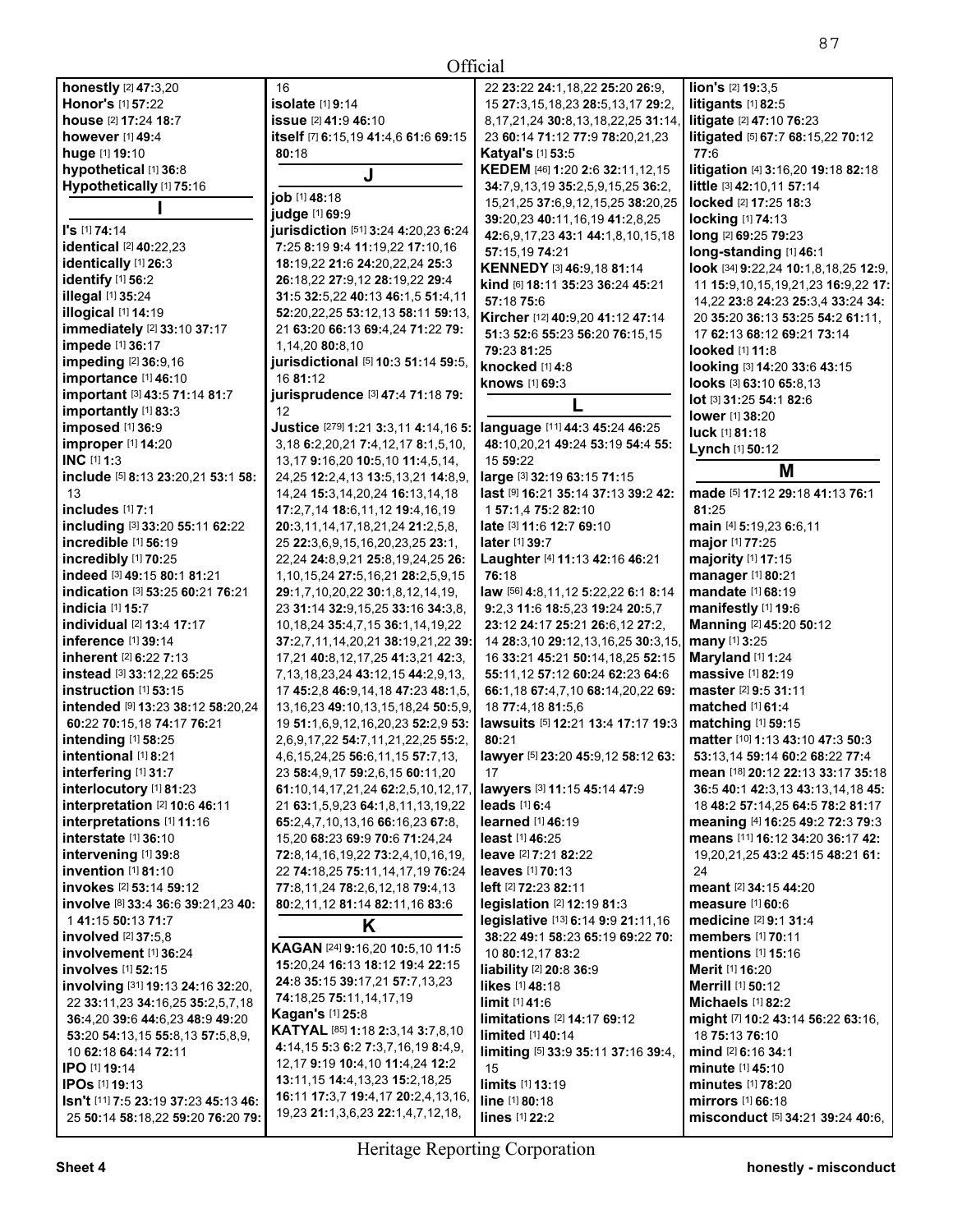| 24 41:9                                     | O                                                   | PAGE [9] 2:2 9:13 10:13 12:15 20:                      | precluded [9] 3:22 6:12 8:20 28:                                     |
|---------------------------------------------|-----------------------------------------------------|--------------------------------------------------------|----------------------------------------------------------------------|
| mission [2] 52:10,12                        |                                                     | 6 21:12 25:14 31:2 33:7                                | 24 30:4,21,24 40:15 52:21                                            |
| mistake [2] 62:20,25                        | obeying [1] 76:20                                   | paint [1] 31:6                                         | precludes [1] 30:16                                                  |
| mixed [9] 43:24,24 50:10 58:7,7             | objectives [1] 12:24                                | parallel [3] 19:15 47:16 70:5                          | precluding [3] 8:25 28:14,18                                         |
| 68:23 76:25 77:15 82:14                     | obliterate [1] 83:4<br>obliteration [1] 79:6        | parenthetical [1] 34:4                                 | preclusion [14] 6:7 15:10 26:17,                                     |
| model [1] 12:6                              |                                                     | parking [1] 25:14                                      | 21 28:7 29:19,24 31:4 41:18 51:6,                                    |
| modification [1] 32:4                       | obtuse [6] 4:18 5:4 11:12 45:11,<br>24 71:10        | part [11] 10:17,25 15:5 37:1,23 43:                    | 17 52:6,14 59:16                                                     |
| modified [2] 3:23 22:22                     | obvious [2] 39:11 53:3                              | 12 61:18 62:14 77:1,4 78:8                             | preclusions [1] 15:13                                                |
| modifies [4] 33:10,12,15,23                 | obviously [2] 59:1 82:8                             | particular [1] 5:21                                    | preempt [1] 28:3                                                     |
| modify [2] 59:20 81:11                      | <b>odd</b> [2] <b>5:1 10:7</b>                      | particularly [1] 81:7                                  | preemption [4] 29:21,24 79:25 80:                                    |
| modifying [4] 20:17 36:3,3 78:25            | odds [2] 16:5,12                                    | parts [1] 74:7                                         |                                                                      |
| moment [2] 5:9,10                           | <b>Offenses</b> [1] 21:7                            | party [1] 60:16                                        | preemptions [1] 80:2                                                 |
| money [1] 17:19                             | Office [1] 81:21                                    | pass [3] 30:15 37:21,22                                | preempts [1] 29:13                                                   |
| Moreover [1] 38:10                          | okay [36] 19:22 20:22 21:8,8 22:16,                 | past [1] 54:8                                          | preexisting [2] 79:1,20                                              |
| morning [1] 3:4                             | 17 36:14,19 37:11 43:23 48:12 50:                   | penultimate [1] 38:6                                   | preferred [1] 32:19                                                  |
| most [6] 18:13 24:12 35:10 37:16            | 1,7,10,21 51:8,19,22 52:24 53:17                    | people [3] 8:11 18:23 65:25                            | premise [1] 6:3                                                      |
| 80:20 83:3                                  | 55:1,3,4 56:4,5 63:23 66:23 69:6                    | percent [2] 19:12,14                                   | presented [4] 12:20 38:1,2 47:7                                      |
| mouse [1] 45:23<br><b>move</b> [1] 80:25    | 72:15 73:11 74:7,24 75:14,18 76:                    | perfect [1] 52:23<br>perfectly [1] 49:9                | presentment [1] 48:25<br>preserve [1] 17:15                          |
| moves [2] 44:9 69:5                         | 4,11                                                | perhaps [3] 23:3 32:25 36:7                            | President [2] 21:13 81:1                                             |
| moving [2] 66:11 78:16                      | <b>omission</b> [1] 40:4                            | period [1] 4:23                                        | presume [1] 27:8                                                     |
| much [10] 5:6 13:16 43:10 51:10.            | one [29] 4:2,7,16 14:15 16:22 19:                   | permitted [2] 29:14 33:4                               | presumption [8] 27:7,11 29:3,5                                       |
| 13 53:18 57:3 58:20.24 65:11                | 19,20 23:21,21 25:23 27:7 30:17                     | permitting [1] 32:23                                   | 49:5 79:14.15 80:9                                                   |
| must [2] 54:16 62:14                        | 43:20,21 47:16 50:6,11 56:7 57:                     | Perry [1] 16:20                                        | presumptions [2] 79:25 80:1                                          |
|                                             | 11 59:23 60:9 61:11 68:10 72:8                      | person [2] 60:3 80:14                                  | pretty [4] 6:15 22:10 23:5 29:25                                     |
| N                                           | 78:3,7 79:17 82:14,24                               | pertinent [1] 14:16                                    | prevail [1] 4:25                                                     |
| narrow [1] 69:21                            | ones [4] 14:16 79:2 80:16 82:25                     | Petitioners [11] 1:4,19 2:4,15 3:9                     | prevented [1] 12:23                                                  |
| narrower [1] 26:17                          | only [20] 8:8 15:9,10 24:18 26:11                   | 32:17 38:3,10 43:4 70:22 78:22                         | previously [1] 58:8                                                  |
| national [6] 12:25 13:7,10,12,24            | 31:8 33:3 47:18 53:24 69:16 70:                     | Petitioners' [1] 45:9                                  | principle [2] 70:1 75:3                                              |
| 25:11                                       | 18 71:6 75:3,23 79:2,16 80:16 81:                   | phrase [17] 19:25 24:12 33:10,12                       | principles [1] 31:7                                                  |
| nationally [1] 32:20                        | 4,9 82:25                                           | 34:2,16,17 35:12 36:4 39:8,10 50:                      | probably [3] 47:4,10 74:4                                            |
| nationally-traded [5] 67:6 70:19,           | open [1] 82:22                                      | 1 59:24,25 67:25 68:7 72:3                             | problem [7] 3:13 18:9 19:10 23:25                                    |
| 23 71:8 80:25                               | opinion [5] 41:3 46:16,23 47:20                     | pick [4] 55:22 68:6 72:3 76:21                         | 43:12 49:12 62:23                                                    |
| natural [4] 9:22 24:13 29:23,25             | 80:2                                                | picks [4] 23:14 58:6 70:14,21                          | problems [1] 19:7                                                    |
| <b>naturally</b> [1] 37:16                  | opposite [2] 60:4 70:4                              | place [2] 32:25 43:9                                   | procedural [4] 14:1,2 61:1 67:10                                     |
| NEAL [5] 1:18 2:3,14 3:8 78:21              | oral [7] 1:13 2:2,5,10 3:8 32:12 45:                | plaintiff [4] 66:16 69:6,13 82:14                      | Procedure [4] 61:3 68:2 80:24 82:                                    |
| nearly [1] 72:5                             | 5                                                   | plaintiff's [1] 63:17                                  | 18                                                                   |
| need [3] 24:23 51:12 55:12                  | order [3] 25:2 30:20 56:3                           | plaintiffs [4] 3:15 13:18 41:13 82:                    | procedures [1] 13:16                                                 |
| never [1] 79:15                             | other [18] 5:11,12 15:9 16:15 21:9                  | 19                                                     | proceedings [1] 42:15                                                |
| new [1] 3:12                                | 25:10,18 29:11,18 40:1 46:2,14                      | plausible [1] 43:10                                    | process [1] 49:1                                                     |
| next [1] 20:5                               | 47:12 52:16 54:8 57:2 75:8 81:10<br>others [1] 41:6 | pleaded [1] 33:20                                      | produce [1] 71:25                                                    |
| <b>Ninth</b> $[1]$ 82:1<br>nobody [1] 48:17 |                                                     | please [3] 3:11 32:16 45:8                             | produces [1] 70:5                                                    |
| non-'33 [1] 27:2                            | <b>otherwise</b> [2] 7:14 77:18                     | point [22] 5:13 10:24 15:5 18:6 21:                    | professional [1] 13:18                                               |
| non-1933 <sup>[2]</sup> 26:5 28:3           | ought [2] 74:20 76:5<br>oust [1] 82:13              | 21 22:14 24:18 36:19,20 38:15 39:                      | prohibited [2] 68:20 69:1                                            |
| non-class [1] 70:13                         | ousted [5] 7:25 8:19 25:22 26:18,                   | 3 42:19 52:5,10 53:5 56:18 57:20,                      | prohibition [3] 50:24 51:2 58:15                                     |
| non-covered [4] 26:19 27:1 28:21            | 25                                                  | 22 67:23 74:5 75:24 81:15                              | promise [1] 50:7                                                     |
| 70:16                                       | ousting [2] 13:6 27:12                              | pointed [5] 6:7 15:4 46:15 58:4 60:                    | Protection [1] 16:21                                                 |
| non-federal [1] 28:4                        | out [29] 4:9 5:14 12:9,12 23:17 25:                 | 14                                                     | protections [2] 38:14 61:1                                           |
| non-fraud [1] 28:22                         | 22 26:25 28:12 34:19 36:5 42:3,                     | pointing [1] 70:9                                      | provide [1] 54:5                                                     |
| non-removable [3] 66:13 77:19,              | 20 45:15 46:15 48:13 49:25 50:19                    | points [3] 11:3 44:16 78:24<br>policy [3] 32:1 43:4,10 | provided [21] 9:21,24 10:8,15 11:                                    |
| 22                                          | 53:18 58:4 60:14 64:24 66:11,19                     | policy-based [1] 38:11                                 | 20 15:21 16:2,7 19:23 24:25 25:8<br>46:4 49:20 50:2 60:1 61:18,25,25 |
| non-removal [1] 47:19                       | 68:20 69:11 71:23 80:15 81:18 82:                   | position [5] 5:24 7:22 54:15 65:8                      | 71:1 73:12 81:3                                                      |
| <b>none</b> [1] 60:17                       | 14                                                  | 70:4                                                   | provides [1] 11:7                                                    |
| nonetheless [1] 72:2                        | <b>outlines</b> [1] 7:9                             | possible [3] 23:10 48:19 68:11                         | providing [1] 13:7                                                   |
| normally [1] 48:25                          | over [10] 6:25 9:4 11:20 26:22 27:                  | potentially [1] 48:10                                  | provision [38] 9:25 10:3 11:18 15:                                   |
| nothing [16] 6:8,13 11:21 13:6 15:          | 12 32:6,22 58:11 59:21 62:6                         | powerful [2] 38:11,16                                  | 15 21:4 24:5 28:7,7 30:5 33:2,3                                      |
| 8 27:13 42:20,22 43:2 48:21 49:9,           | own [5] 4:9 29:16 31:18 34:17 61:                   | powers [1] 13:2                                        | 38:6 40:3 41:22 51:7,14,18 52:7                                      |
| 16 51:3 58:1,5 81:8                         | 8                                                   | practical [1] 23:19                                    | 53:14 54:23 58:22 59:3,5 60:10                                       |
| notwithstanding [2] 60:4,10                 | P                                                   | pre-'95 [1] 3:17                                       | 63:24 69:21 74:8,11,15,19 75:5,                                      |
| November [1] 1:11                           |                                                     | precedent [1] 82:6                                     | 22 76:17 77:11,14,19 79:1 81:12                                      |
| nowhere [4] 14:1 59:7,9,10                  | p(b [5] 52:21 53:1,16 59:12 77:17                   | precisely [2] 14:7 81:22                               | provisions [7] 14:21 15:11 40:7,                                     |
| null [3] 45:18 72:1,9                       | p(c [6] 23:5 55:2,4 61:19,25 74:12                  | precision [1] 56:20                                    | 21 42:15 54:1 60:8                                                   |
| number [1] 12:21                            | $p(f)(2$ [3] 8:7,7,16                               | preclude [2] 6:24 30:3                                 | PSLRA [12] 60:22,23 63:11 66:2,6,                                    |
|                                             |                                                     |                                                        |                                                                      |

**All Contracts**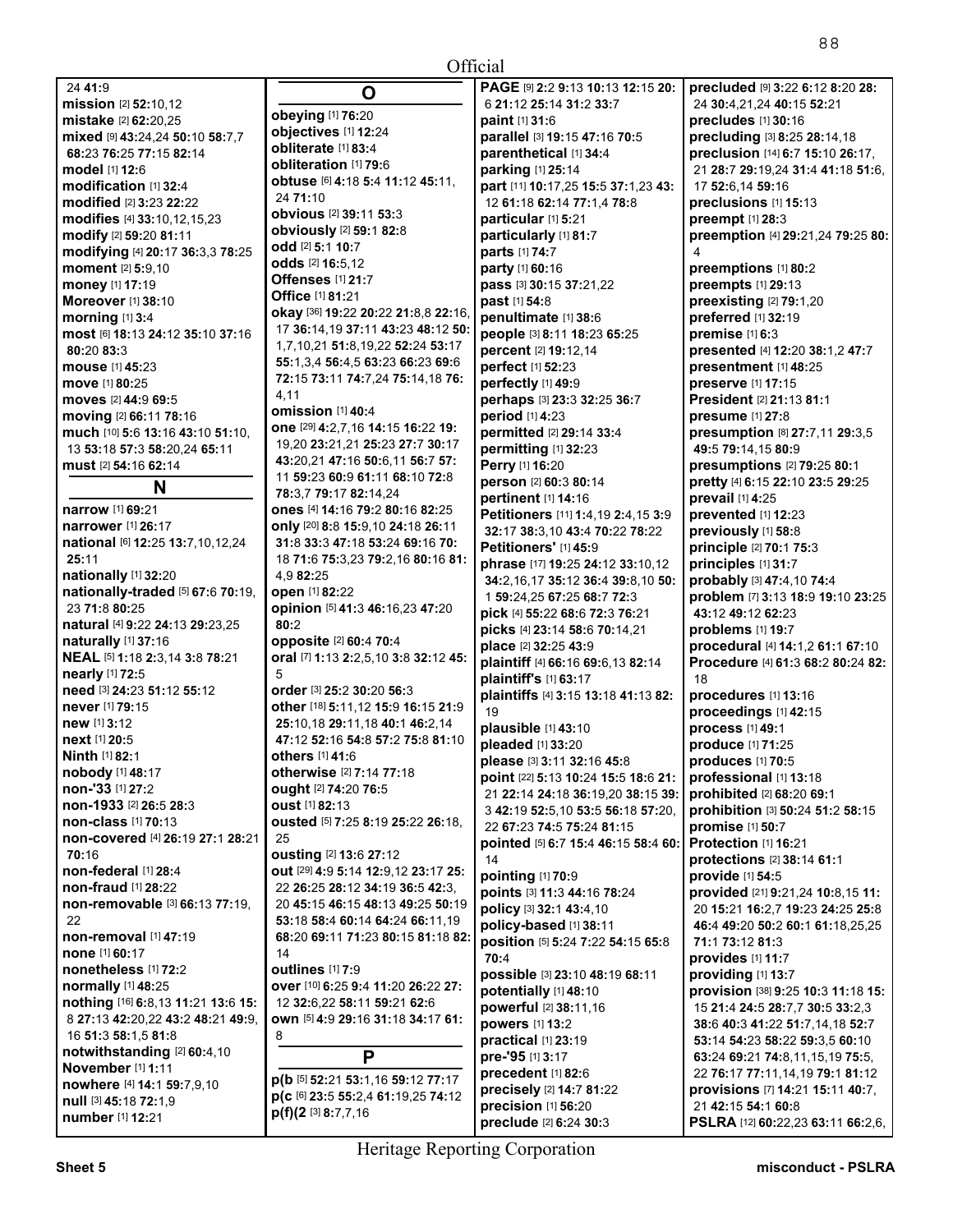|                                           | Official                                 |                                            |
|-------------------------------------------|------------------------------------------|--------------------------------------------|
| regulate [1] 82:20                        | S                                        | 19 36:10 42:3 45:18 54:13 55:8             |
| regulators [1] 13:3                       |                                          | 56:21 63:13 66:19 72:1,9 76:22             |
| relate [2] 28:10.11                       | safe [1] 17:24                           | 80:14                                      |
| related [2] 4:21 41:4                     | sake [1] 74:22                           | severing [1] 68:19                         |
| relationship [1] 38:5                     | <b>sale</b> [3] <b>34:22 39:25 41:15</b> | SG's [1] 65:7                              |
| relevant [4] 36:6,17 38:23 40:2           | same [13] 4:5 7:22 13:10,11 28:18,       | shall [7] 4:19,22 51:15 57:15,24 75:       |
| relies [1] 50:15                          | 20,21 43:9 52:20 60:16 61:5 73:          | 20 80:23                                   |
| relying [1] 14:14                         | 13 80:5                                  | share [2] 19:3.5                           |
| remanded [2] 68:21 77:3                   | <b>sat</b> [1] <b>74:</b> 21             | shift [2] 12:23 65:21                      |
| remember [3] 53:12 60:20 67:12            | saying [21] 4:18 5:10 6:8 7:15 9:2       | shifted [4] 12:22 63:14 65:23,23           |
| removable [10] 23:16 68:4 71:21           | 12:4 15:15,20 16:6,7,14 17:22 27:        | shifting [1] 3:16                          |
| 73:25 75:5,8,23 76:2,4 77:20              | 11.17 31:10 43:2 55:22 56:9 75:          | shouldn't [2] 31:17 81:19                  |
| removal [31] 14:17 24:5 28:7 32:          | 15 80:15 81:8                            | <b>shut</b> [1] 18:25                      |
| 23 33:2,3 37:23 40:3,13 41:19,22          | says [51] 6:20 10:15,20 11:18,19,        | side [9] 5:11 15:10 18:3 21:9 25:          |
| 43:8 46:10,17 47:2,17 54:21,22            | 21 13:6,7 15:8,10 16:7 19:11 20:3,       | 18 29:18 46:2 57:2 61:12                   |
| 56:1 59:17 62:7 72:11,25 74:8,11          | 4 22:3 23:6 24:9,23 25:18 26:13          | <b>side's</b> [1] 81:10                    |
| 77:14 81:15,24 82:4,6,7                   | 27:8 30:15,17 40:13 45:10 46:23          | signal [2] 47:8,11                         |
| remove [15] 26:11,14 31:20 37:23          | 47:20 51:15 52:24 53:12 54:11 55:        | signed [1] 21:14                           |
| 43:22 47:6 57:19 61:21 73:20,23,          | 23 56:20 59:20 61:18 63:11 68:12         | significantly [1] 45:22                    |
| 23 74:12 78:7 79:19,19                    | 69:6 70:3.4.6 71:1 73:7.19.23 75:        | signing [1] 81:1                           |
| removed [9] 26:11 40:14 46:15 47:         | 19 76:15,15 77:18 79:9 80:3              | silent [3] 29:9 79:16.17                   |
| 22 56:13.24 68:18 71:6 77:17              | scholarship [1] 25:12                    | similar [1] 11:5                           |
| <b>render</b> [1] 48:9                    | scope [2] 40:21 62:23                    | simple [3] 59:25 71:20 79:11               |
| repleaded [1] 18:9                        | scrambling [1] 45:14                     | simply [1] 4:20                            |
| reply [2] 7:8 25:14                       | Second [15] 3:23 7:5,15 10:25 16:        | Since [5] 12:18 62:6,18 66:14 81:2         |
|                                           | 8 26:2 37:5 43:22 57:6 61:18 72:         | sir [2] 53:12 54:19                        |
| report [7] 21:24 31:1,2 44:4,5,7 80:      | 23 73:4,6,25 80:11                       |                                            |
| 19                                        | Section [14] 10:8,9,11,15 11:21 15:      | sitting [1] 64:16                          |
| represented [1] 60:16                     | 21,22 25:1,4 36:10,13 50:2 60:1          | situation [1] 29:12                        |
| require [1] 40:23                         | 79:2                                     | slap [1] 63:18                             |
| requires [2] 23:4 65:24                   | <b>sections</b> [1] <b>13:</b> 23        | SLUSA [19] 3:21 5:20 14:6 17:12,           |
| reserve [4] 32:8 46:16 47:1 81:19         | <b>secured</b> [1] 60:24                 | 24 19:6 26:18 28:6 32:18 38:15             |
| resolve [5] 45:16 47:17,18 58:19          | Securities [29] 3:20 12:21 13:3 18:      | 43:6 56:21 63:7 69:17,17,19 70:            |
| 67:16                                     | 13,15 19:3 26:19 27:13 28:21 30:         | 14,17 80:19                                |
| resolved [3] 67:4,4,9                     | 3 32:20 46:3 49:21 50:15 54:3.6          | small [1] 16:20                            |
| respect [24] 4:17 10:20,25 14:21,         | 57:4 66:1,4 67:6 70:11,16,19,20          | smart [1] 11:14                            |
| 25 15:22 16:1 19:2 22:6 25:1 28:6,        | 71:2,4,8 80:21,25                        | Solicitor [5] 1:20 24:2 32:6 45:11         |
| 13 48:25 49:18.20 50:2 54:5 56:           |                                          | 81:20                                      |
| 17 60:1 70:18 71:2,4,7,15                 | security [37] 24:10 33:11,23 34:1,       | solve [1] 31:25                            |
| respects [1] 66:19                        | 16,23 35:6,8,19,21 36:3,4,6,20,23        | somebody [1] 26:4                          |
| respond [3] 68:9 70:2,18                  | 37:3 39:7,22,25 40:2,4,6 41:16 44:       | somehow [1] 70:21                          |
| responded [2] 3:16 41:17                  | 24 48:10 52:15 53:20 54:13,16 55:        | <b>someone</b> [1] 59:19                   |
| <b>Respondents</b> [7] 1:8,25 2:12 4:1    | 8,13 57:5,8,9,10 62:18 70:23             | <b>somewhere</b> [1] 73:14                 |
| 38:4 45:6 46:24                           | see [14] 9:23 11:8 23:6,13 36:14         | sorry [7] 5:18 8:1 9:16 13:5 54:9          |
| Respondents' [1] 68:13                    | 37:11,14,14,14,20 46:9 56:11 61:         | 75:11 77:8                                 |
| responds [1] 38:8                         | 10 64:22                                 | sort [1] 44:21                             |
| response [1] 38:16                        | seek [1] 82:5                            | <b>sorts [1] 13:19</b>                     |
| rest [1] 76:12                            | seeking [2] 17:19 82:7                   | SOTOMAYOR [67] 5:18 6:2,20,21              |
| restrictions [2] 60:15,18                 | seem [1] 16:5                            | 7:4, 12, 17 8:1, 5, 10, 13, 17 13:5, 13,   |
| result [6] 27:6 47:1 59:14 71:12,12       | seemed [1] 21:16                         | 21 14:8,9,14,24 15:3,14 17:14 22:          |
| 72:6                                      | seems [3] 10:6 48:2 54:17                | 25 25:24 26:1.10.16.24 27:5.16.21          |
| <b>RETIREMENT [2] 1:6 3:5</b>             | <b>Senate [3] 31:1.1 80:22</b>           | 28:2,5,9,15 29:1,7,10,20,22 30:1,8,        |
| return [1] 17:8                           | Senator [1] 80:22                        | 12, 14, 19, 23 40: 8, 12, 17, 25 41: 3 54: |
| returns [3] 12:13 16:18 22:14             | send [2] 47:11 77:21                     | 21 55:24 72:8,14,16,19,22 73:2,4,          |
| rid [4] 43:20 46:7 78:4,8                 | sense [17] 4:15 35:10 36:6,18 38:3       | 10, 16, 19, 22 77: 8, 11 79: 13            |
| road [3] 59:7,9,10                        | 40:2 52:23 56:8,15 58:9,10,15 64:        | Sotomayor's [2] 12:14 18:6                 |
| ROBERTS [5] 3:3 32:9 45:2 78:18           | 23 68:24 75:6 82:12 83:1                 | speaking [2] 47:24 54:8                    |
| 83:6                                      | sensible [2] 23:20 49:9                  | specific [2] 41:11 80:6                    |
| route $[1]$ 5:2                           | sent [1] 77:5                            | specifically [1] 19:25                     |
| rule [7] 10:1 35:13 37:12 39:2 42:1       | sentence [5] 33:13 37:19 38:7 39:        | specified [3] 33:18 40:7 44:22             |
| 60:4,19                                   | 644:24                                   | spends [1] 45:12                           |
| <b>Pulse (4) <math>64.20669694</math></b> | <b>separate [1] 19:8</b>                 | equarely [1] 22:1                          |

**serial** [1] **82:**19 **serious** [1] **42:**18

**set** [18] **23:**6 **24:**10 **33:**9 **34:**4,11 **35:** 

**squarely** [1] **38:**1

**31:**13 **81:**2

**standard** [3] **50:**16 **66:**8 **80:**23 **Standards** [7] **3:**21 **13:**1,7,10,15

**64:**4,14,15

**18:**2 **38:**14

7 **67:**13,17,18,24,25 **68:**2 **purchase** [3] **34:**22 **39:**25 **41:**15 **purpose** [10] **4:**2 **5:**19,19,23 **6:**6,

**Q question** [28] **6:**5 **12:**14 **16:**18 **17:**  9 **19:**20,20,21 **21:**9 **23:**2,2 **30:**10 **33:**1,8,25 **38:**2 **46:**12,12,17,19 **47:**  2,6,17 **58:**3 **61:**11,14 **74:**20 **81:**19

**quite** [5] **46:**7 **67:**14 **70:**8,17 **71:**13 **R** 

**read** [24] **9:**22 **10:**7,17 **11:**7,18 **17:**  13 **22:**20,21,21,23 **23:**4 **24:**4,12 **26:**2 **28:**20 **35:**11 **41:**1 **72:**10,11,

**reading** [53] **4:**9 **5:**15 **6:**22 **7:**1,20 **8:**2,15,18 **10:**11 **11:**2,6 **15:**24 **16:**5, 12 **17:**1,2,3,21 **20:**6,7 **21:**16 **24:**5, 7 **26:**17 **27:**6,24,25 **30:**5 **31:**17 **32:**  2,6 **37:**10 **42:**10,11 **44:**19,21 **45:**  10 **49:**8 **53:**23 **54:**19 **55:**18 **64:**2 **70:**21 **71:**9,25 **72:**4,10,12,13,14

**really** [13] **12:**8,16 **16:**5 **21:**17 **24:**  19 **35:**17 **41:**21 **42:**8 **60:**21 **71:**10,

**reasons** [4] **31:**3 **35:**10 **57:**3 **81:**20

**Rules** [4] **61:**2,9 **66:**8 **68:**1

**ruling** [1] **30:**9 **run** [1] **69:**13

**REBUTTAL** [2] **2:**13 **78:**21 **recalcitrance** [1] **76:**16 **recalcitrant** [1] **56:**23 **recognize** [1] **45:**17 **red** [1] **33:**7

**reestablish** [1] **32:**18

**62:**14 **65:**21 **68:**4 **reference** [1] **8:**15 **referencing** [1] **14:**18 **referred** [2] **24:**14 **37:**3

**refer** [8] **19:**25 **34:**11 **52:**2,4 **57:**7

**referring** [9] **21:**18,19,22 **23:**10 **24:** 

**refers** [8] **24:**15 **52:**4 **60:**3 **62:**21,22

**Reform** [6] **3:**13 **12:**19 **13:**17 **14:**4

13 **52:**5 **54:**9 **55:**10 **75:**3

**regard** [3] **40:**4,5 **59:**11 **regardless** [1] **39:**12

12 **9:**10,11,18 **21:**10 **purposeful** [1] **19:**20 **purposes** [1] **75:**9 **put** [2] **21:**11 **56:**8

**82:**11

**questions** [1] **72:**7

**radically** [1] **71:**3 **raise** [1] **43:**4 **raised** [1] **40:**18

**Rea** [1] **82:**2 **reacted** [1] **3:**12

**82:**9,12 **83:**1 **readings** [1] **42:**14 **real** [1] **66:**25 **reality** [1] **42:**8

10 **74:**20 **76:**5 **reason** [2] **8:**24 **41:**10

**rebel** [1] **6:**10

**rather** [3] **4:**18 **37:**18 **68:**6

20 **73:**13,16 **82:**23,25